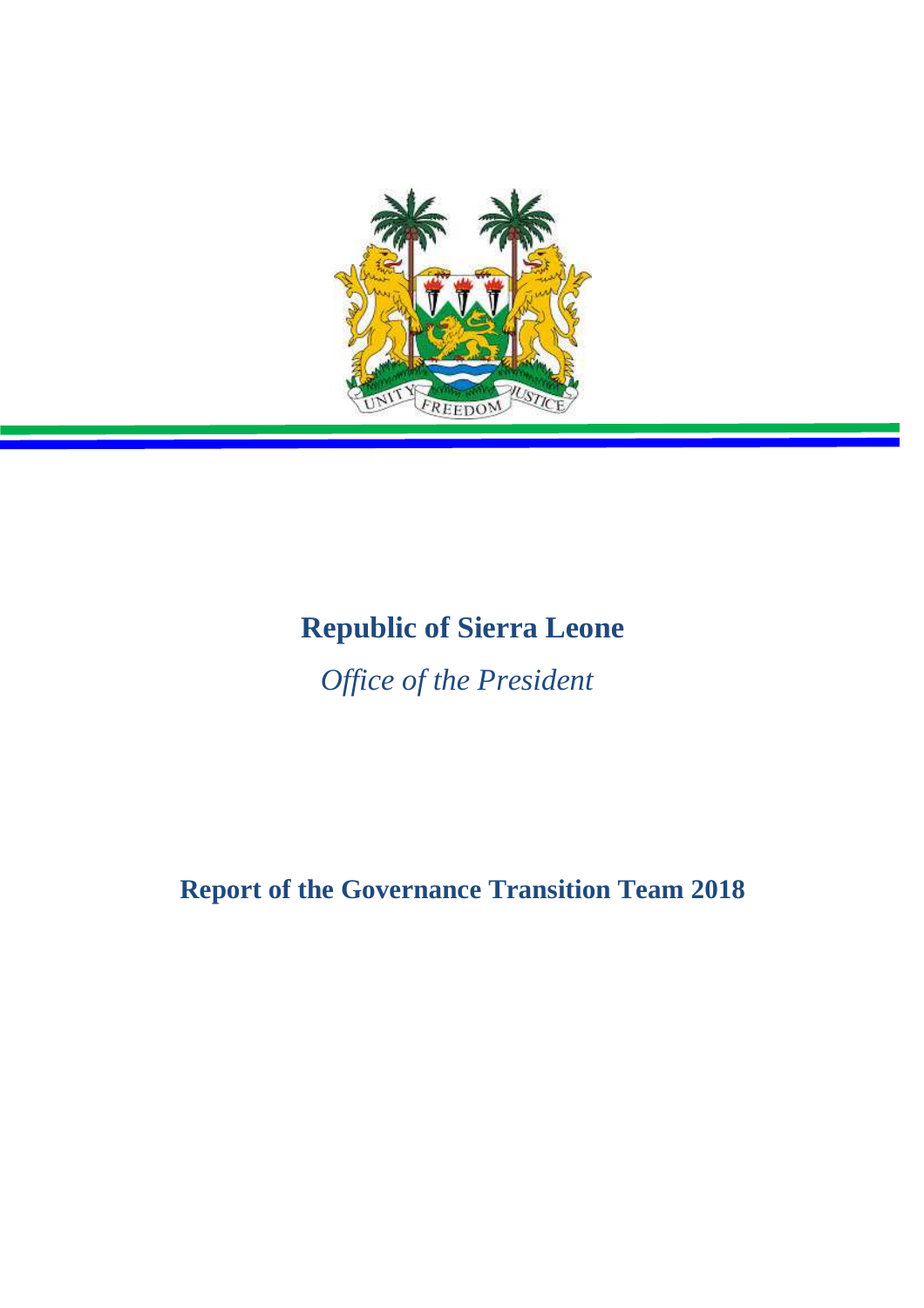## **Executive Summary**

This is the Report of the Governance Transition Team (GTT) as mandated by His Excellency President Julius Maada Bio when he announced its setting up in a State House Press Release on 6 April 2018, two days after being sworn into office.

An astonishing level of fiscal indiscipline and rampant corruption by the former APC Government of President Ernest Koroma had led to the near-collapse of Sierra Leone's economy by the time the Government of President Julius Maada Bio was sworn into office. The economy was left burdened with external debt amounting to US \$1.6 billion, domestic debt amounting to Le 4.99 trillion or US\$658 million, and an exploded payroll (salaries and other compensation for government employees) of Le.2 trillion (US \$263 million) or 14.4% of the GDP. The national currency became moribund, trading at Le.7600 to a dollar. In addition, the Government owes vendors (for goods and services) an extremely large amount of US \$1.4 billion. The State's liabilities as at 30 March 2018 amounted to US \$3.7 billion. Inflation as at March 2018 was 17.2. Overall, economic growth plummeted from 6% in 2016 to 3.7% in 2017. Consequent of the APC government's inability to close the fiscal gap and adhere to agreed actions under the Extended Credit Facility, the IMF suspended disbursement of both budgetary and balance of payment support to Sierra Leone in 2017. Other budgetary support agencies including World Bank, EU, and African Development Bank withheld their budgetary support from the second half of 2017 to date.

Servicing these debts alone amounts to US \$262 million per year. Against this huge financial burden, the domestic revenue for 2018 was projected to be a paltry US \$539 million. This is barely adequate to cover the Government's recurrent expenditure, not to mention its commitment to poverty reduction programmes and investing in social services.

Despite its rhetoric about 'inclusive governance', the former Government of President Koroma pursued a policy of 'tribalism' and regionalism in its recruitment and promotion of personnel at State House, in Government agencies and commissions, and in diplomatic postings. Ethnically favoured appointments constituted roughly 71 percent of all senior and middle-level appointments and postings to the country's foreign missions made by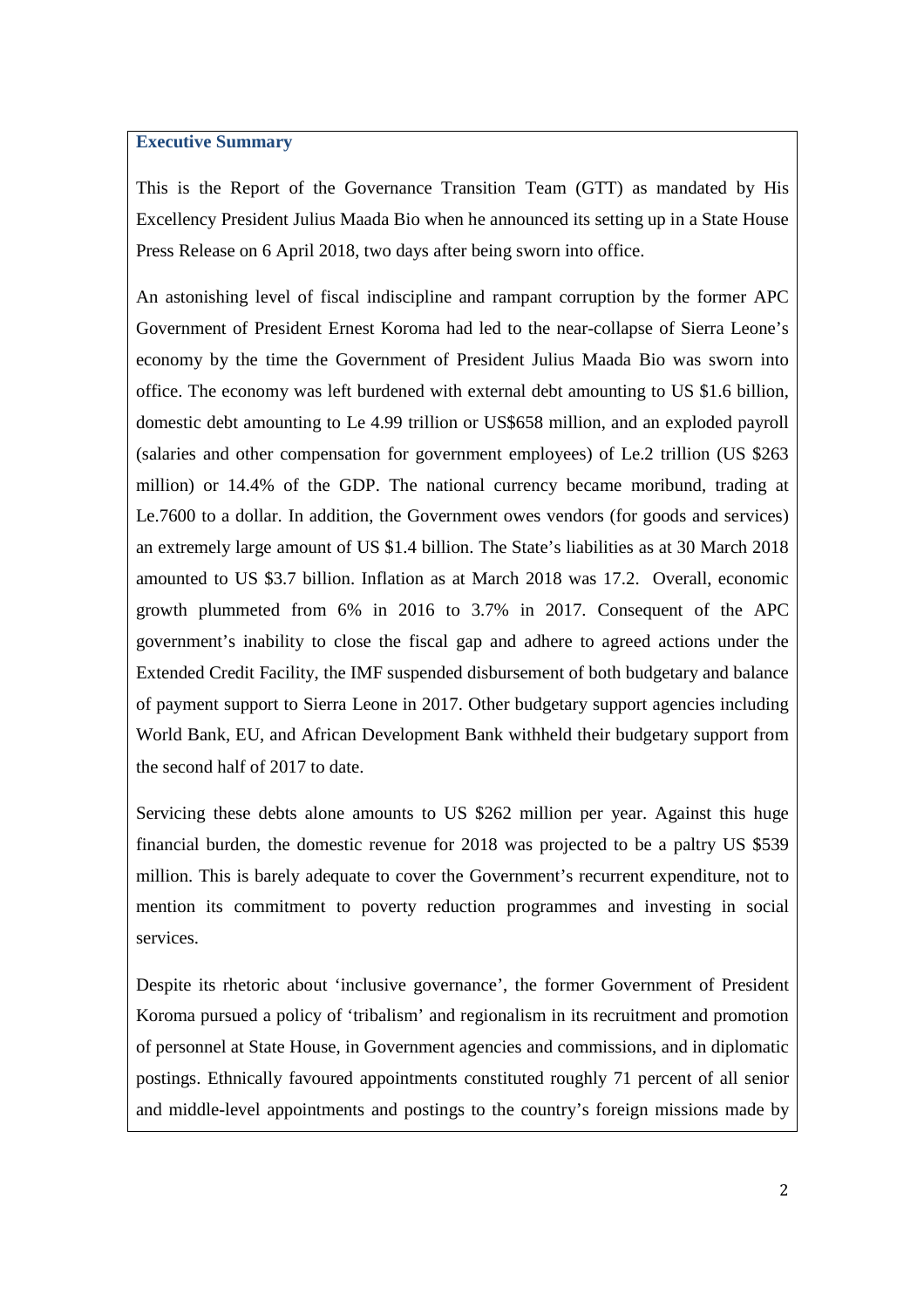former President Koroma's Government. Ethnic favouritism was also reflected in the APC Government's award of GoSL contracts, scholarships, commercial bank loans and regional distribution of development projects, with the neglect of Kenema and Kono in terms of roads infrastructure being most glaring.

The Anti-Corruption Commission (ACC) was politicised and made ineffective, and the Government routinely ignored the reports and recommendations of the Audit Service Sierra Leone.

The Governance Transition Team has uncovered evidence of the former APC Government facilitating the inappropriate acquisition of state's assets and properties by relatives and close friends of former President Koroma. There is also evidence of inflated Government contracts being inappropriately awarded to such relatives and friends. This unacceptable practice exacerbated poverty and illiteracy and helped erode confidence in the integrity of Government.

## **Recommendations**

- 1. Immediately direct the Audit Service Sierra Leone to undertake special Audits of all MDAs to establish how public assets and funds have been utilised by the former APC Government, as provided for in Section 119 of the 1991 Constitution; the Audit Service Act 2014 and Section 16 of the Public Financial Management Act 2016.
- 2. Immediately institute a Judge-led Special Commission of Inquiry with a limited timeframe and mandate to recover all stolen or inappropriately converted state funds and other assets, including buildings, quarters, land and the hundreds of vehicles still unaccounted for (presumably stolen by officials of the APC Government). The Commission should recommend for prosecution former APC officials whose corrupt conduct is found to be particularly egregious. The Commission should also seek an explanation from former officials, under Section 26 of the Anti-Corruption act dealing with "unexplained wealth", if it determines them to have accumulated such wealth during their time in public office.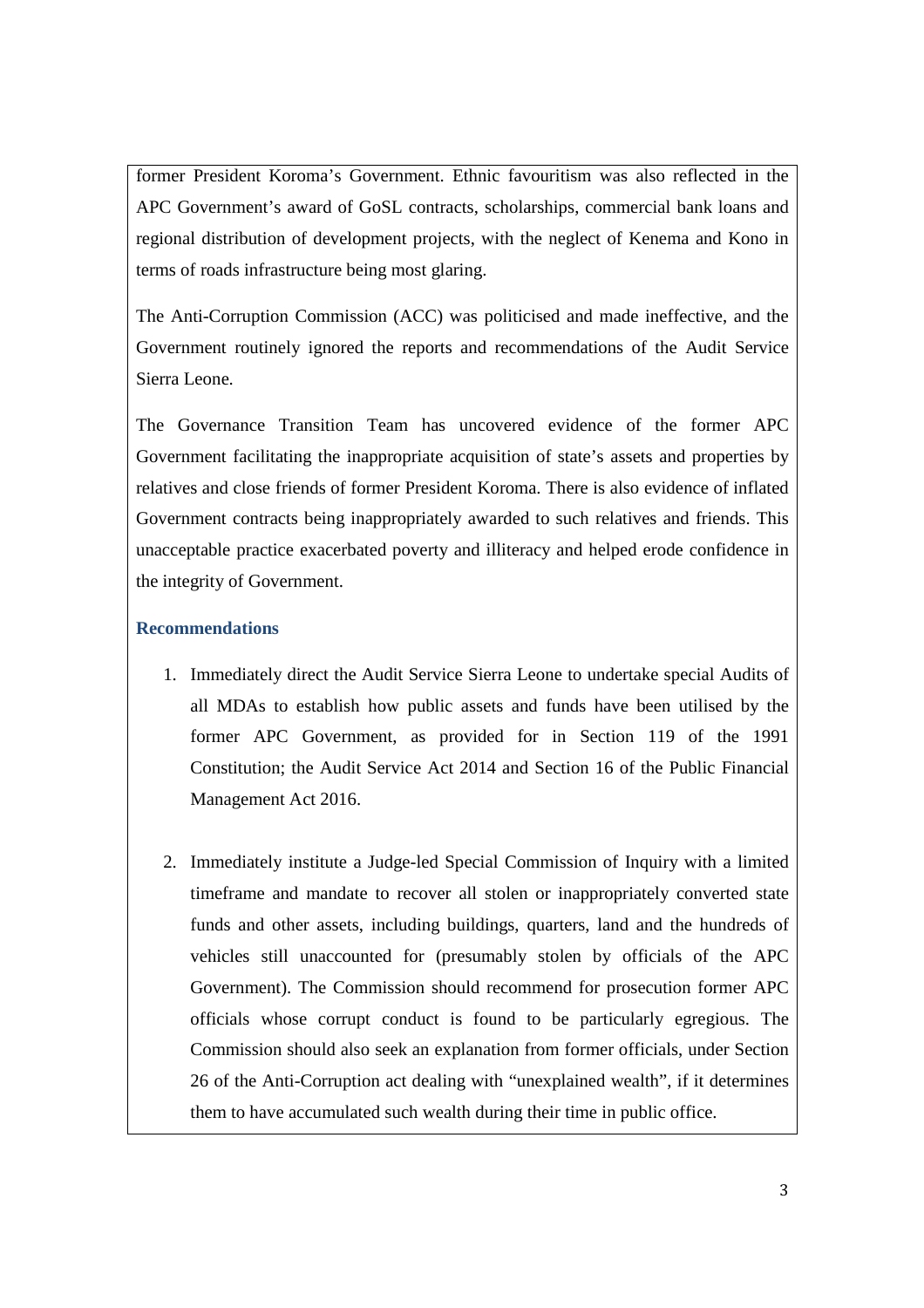- 3. Audit Service Sierra Leone to carry out technical audits of the agencies relating to telecommunications, energy, and revenue (NRA) as well as NASSIT, the Bank of Sierra Leone and the two state-owned Commercial Banks, which have been embroiled in loan scandals over the past years.
- 4. Review all middle-level and senior appointments made by the former APC Government in key agencies and departments to determine whether those appointments were merited and followed proper procedure, or were determined by 'tribalism' and patronage.
- 5. Review all contracts and financial transactions entered into by the former APC Government in the six months before elections were held in March 2018. This should include the contract for Mamamah Airport, several defence contracts, the sale of Government quarters and other properties, and the purchase of vehicles for Paramount Chiefs.
- 6. Freeze all payments to all local vendors above Le.400 million until special forensic audits of all the related contracts entered into by the former Government, and of money-generating and related agencies and commissions, including of their financial statements and technical capacity.
- 7. Set up an Ethics Office at State House that would serve as the internal control mechanism dealing with the Code of Conduct for Ministers, Deputy Ministers, heads of Agencies, Commissioners, Heads of State Parastatals and Board of Directors; ethical improprieties; public service discrimination based on ethnicity and gender; complaints of sexual and other forms of harassments, and, particularly, conflicts of interests involving senior level officials.
- 8. Authorise the Law Reform Commission to review the mandate of the 28 national Commissions with a view to reducing the number of Commissions and consolidating their mandates. The Commission should also draft a transition law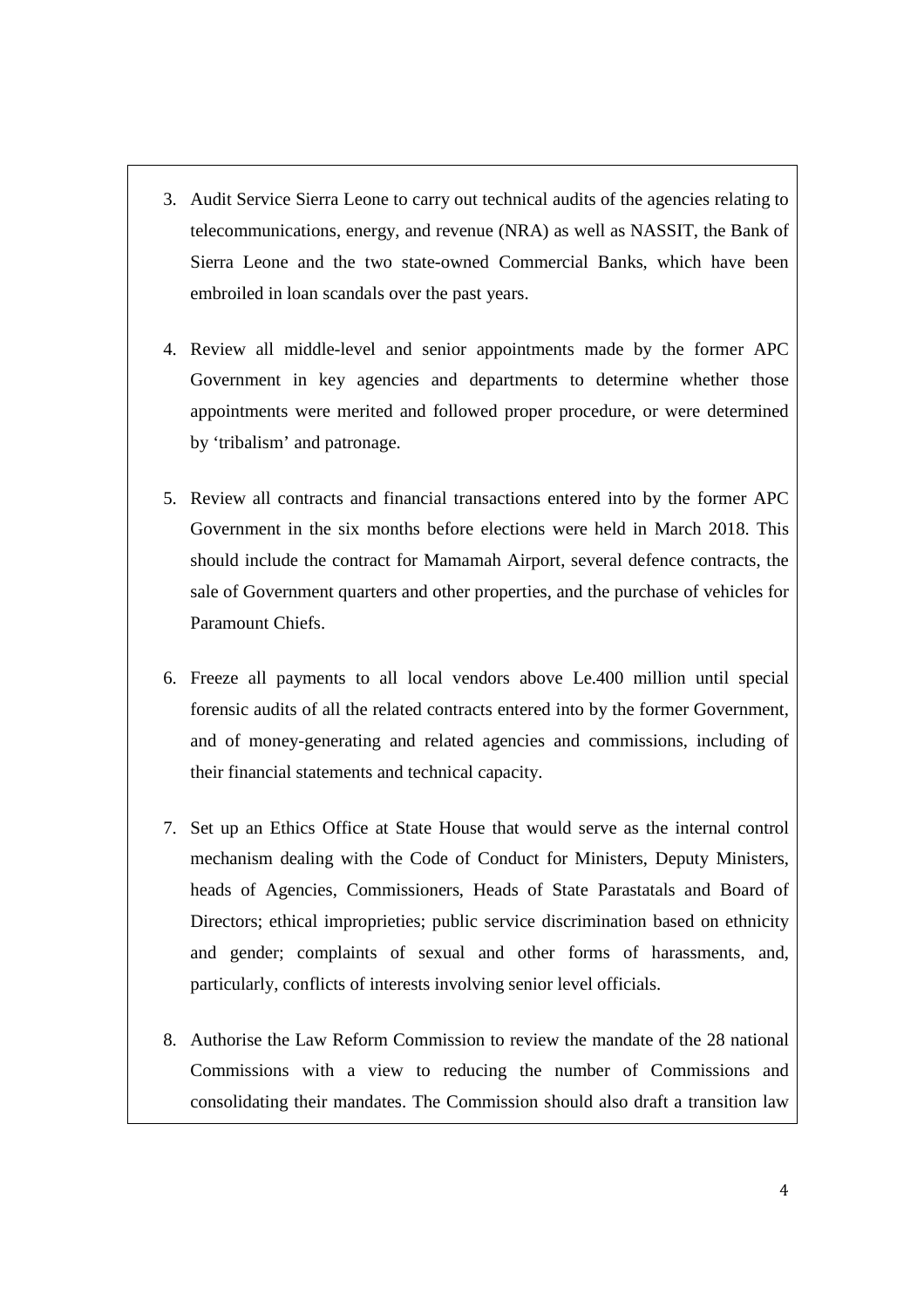that would help facilitate a smooth and orderly transfer of power from one elected Government to another by specifying the date of general and presidential elections and inauguration of President elect.

- 9. Review both the recommendations of the Justice Cowan's Constitutional Review Committee and the APC Government's White Paper, which rejected almost all the key recommendations of the CRC. The review should include those sections of the constitution that address citizenship, with a view to granting full rights of citizenship to Sierra Leoneans who hold dual nationality.
- 10. Pursue an active policy to recruit more women in government agencies and ministries. Women currently represent less than 10 percent of the workforce, in all Government ministries, agencies and commissions.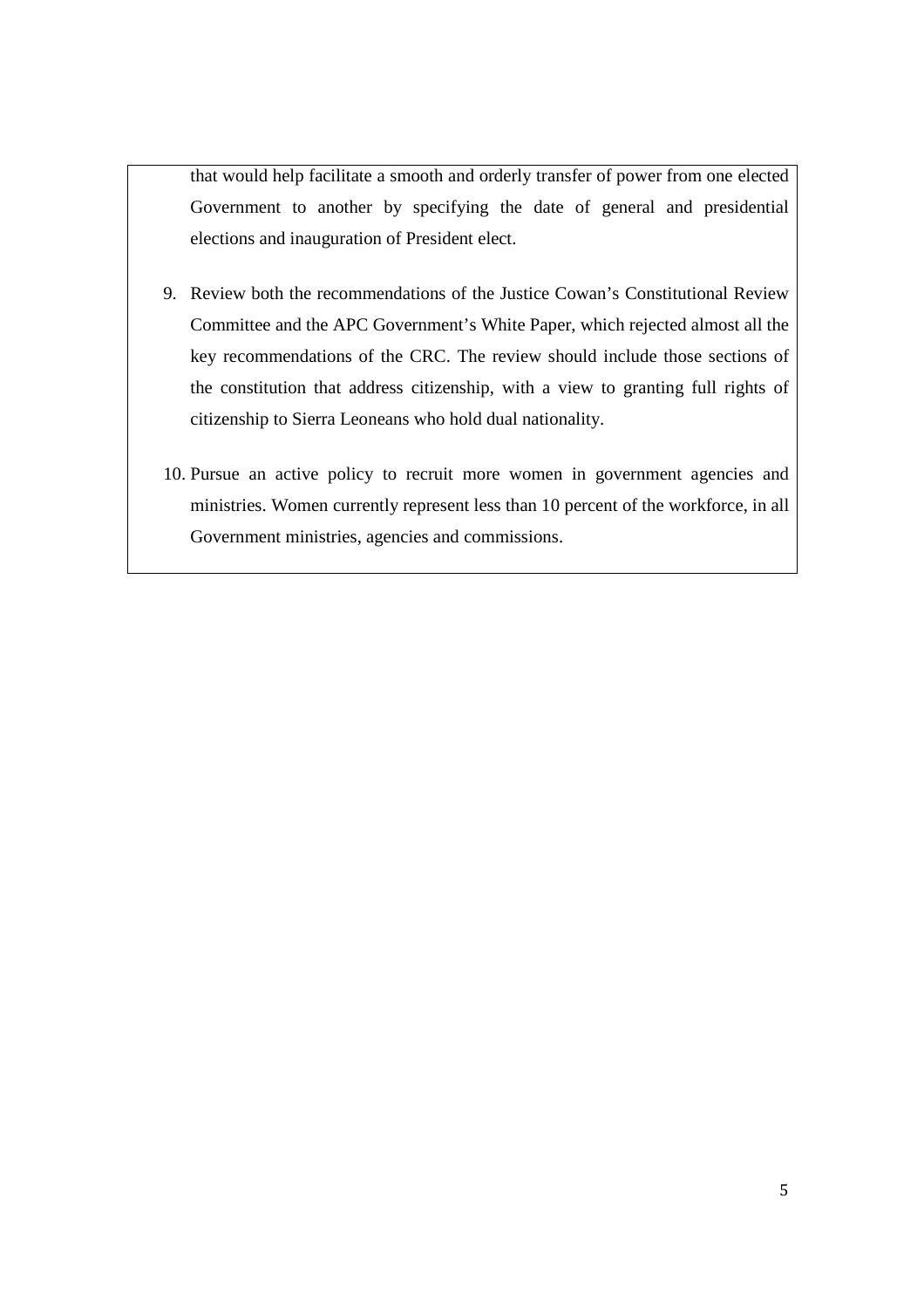## **Table of Contents**

## I. Acronyms

Introduction

## II. Methodology

## III. Findings

- A. Financial and Economic
- B. Social and Human Development
- C. Infrastructure
- D. Governance

## IV. Recommendations

V. The State of MDAs

## Annexes:

- 1. The Terms of Reference for Governance Transition Team
- 2. Salary profile of officials from selected government agencies and commission
- 3. The GoSL list of Government buildings 'sold'.
- 4. The Statement of Account for the Ministry of Works in respect of payment for Government houses
- 5. List of Diplomatic Passports issued by the APC Government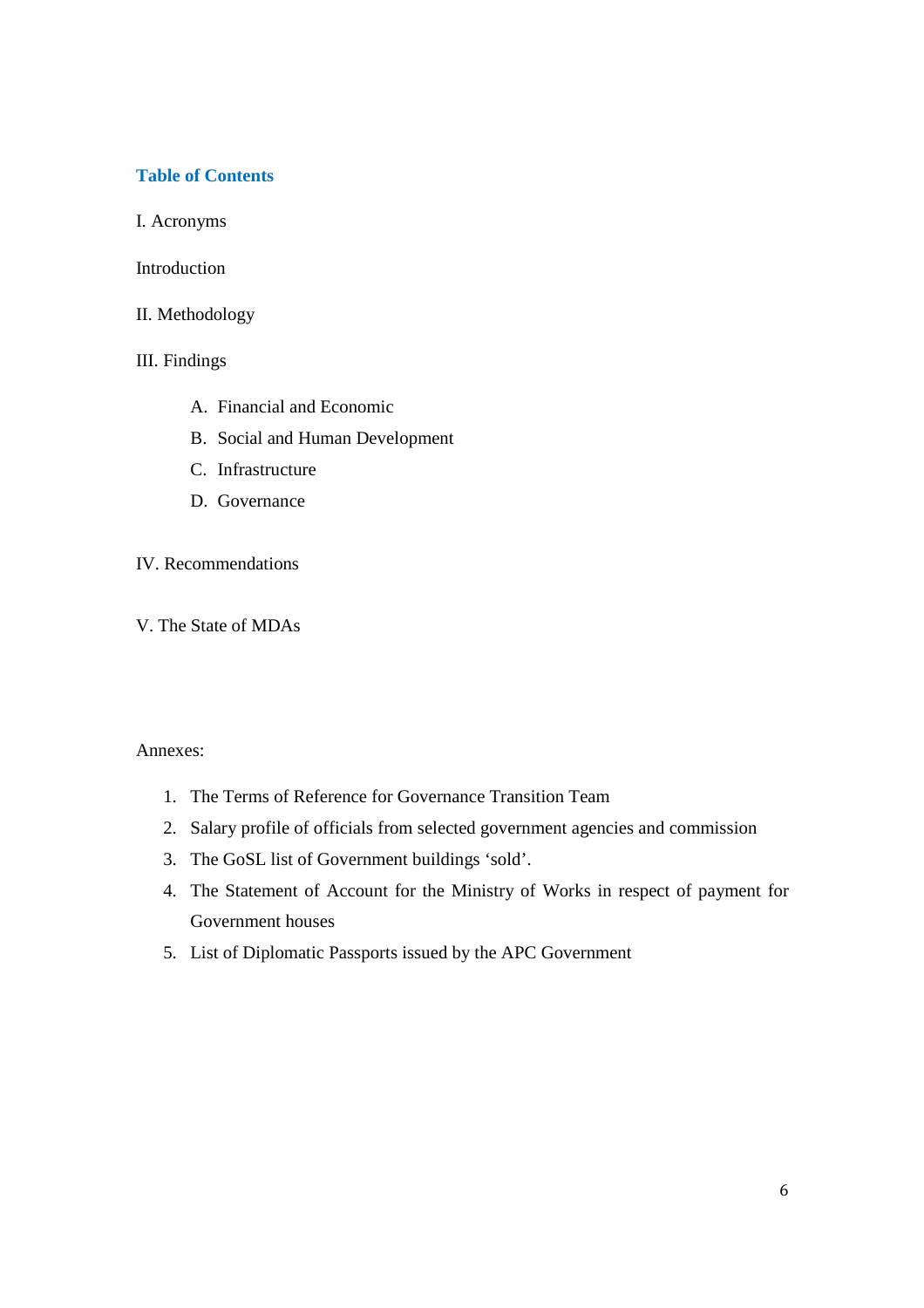## **Abbreviations**

| <b>ACC</b>    | <b>Anti- Corruption Commission</b>                   |  |  |
|---------------|------------------------------------------------------|--|--|
| <b>AGD</b>    | <b>Accountant General's Department</b>               |  |  |
| <b>APC</b>    | All Peoples Congress                                 |  |  |
| <b>ASSL</b>   | <b>Audit Service Sierra Leone</b>                    |  |  |
| <b>BSL</b>    | <b>Bank of Sierra Leone</b>                          |  |  |
| <b>CAC</b>    | Corporate Affairs Commission                         |  |  |
| <b>CISU</b>   | Central Intelligence and Security Unit               |  |  |
| <b>CRF</b>    | <b>Consolidated Revenue Fund</b>                     |  |  |
| <b>ECOWAS</b> | <b>Economic Community of West African States</b>     |  |  |
| <b>EDSA</b>   | <b>Electricity Distribution and Supply Authority</b> |  |  |
| <b>EPA</b>    | <b>Environment Protection Agency</b>                 |  |  |
| <b>GTT</b>    | <b>Governance Transition Team</b>                    |  |  |
| GoSL          | Government of Sierra Leone                           |  |  |
| GoSL          | Government of Sierra Leone                           |  |  |
| <b>JSCO</b>   | <b>Justice Sector Coordinating Office</b>            |  |  |
| <b>KPCS</b>   | Kimberley Process Certification Scheme               |  |  |
| <b>EITI</b>   | <b>Extractive Industry Transparency Initiative</b>   |  |  |
| <b>MDAs</b>   | Ministries, Departments, and Agencies                |  |  |
| <b>MFED</b>   | Ministry of Finance and Economic Development         |  |  |
| <b>NaCSA</b>  | The National Commission for Social Action            |  |  |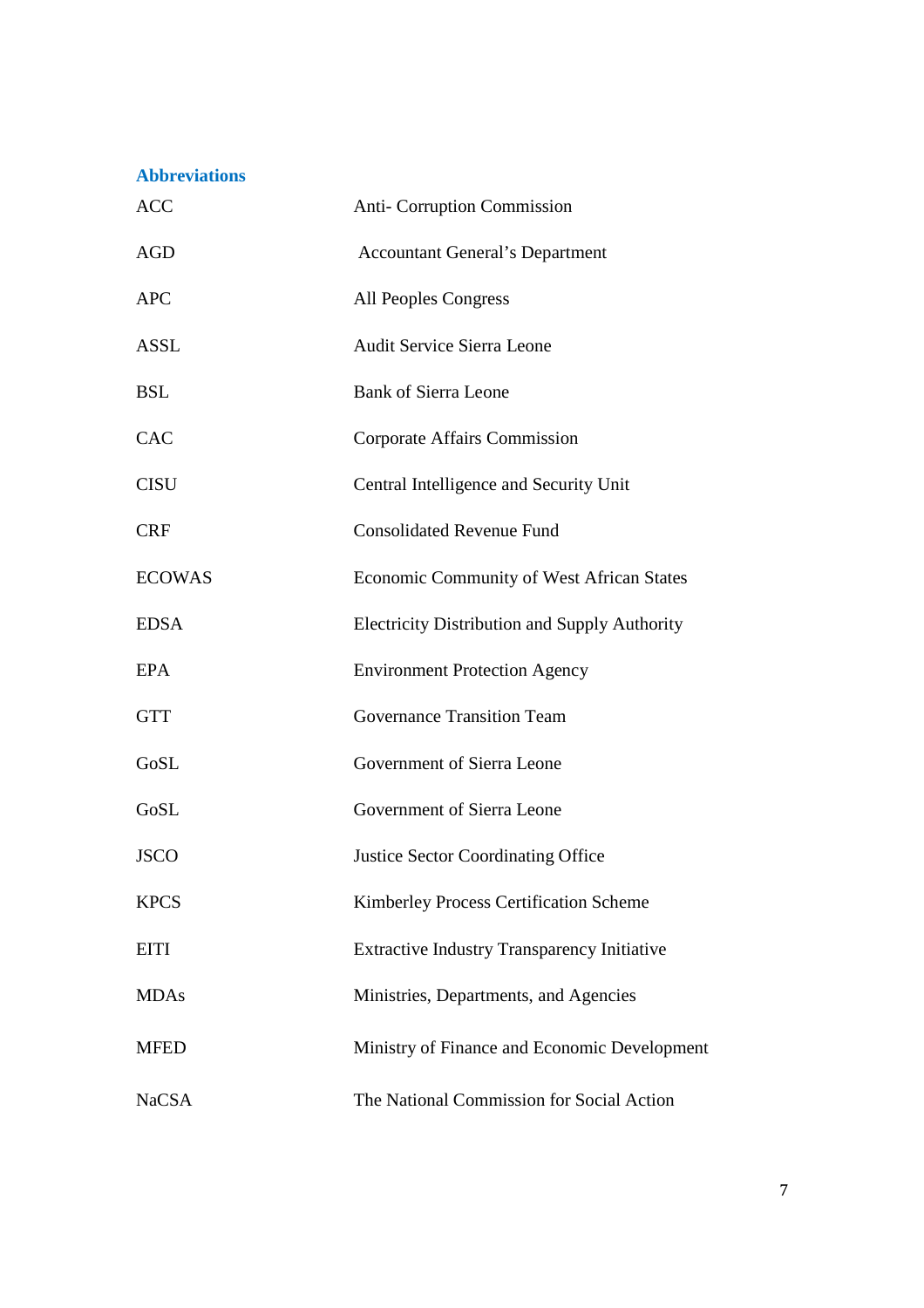| <b>NCRA</b>                 | <b>National Civil Registration Authority</b>         |  |  |  |
|-----------------------------|------------------------------------------------------|--|--|--|
| <b>NPAA</b>                 | National Protected Area Authority                    |  |  |  |
| <b>NATCOM</b>               | <b>National Telecommunications Commission</b>        |  |  |  |
| <b>NASSIT</b>               | National Security and Insurance Trust                |  |  |  |
| <b>NDEA</b>                 | <b>National Drug Enforcement Agency</b>              |  |  |  |
| <b>NFF</b>                  | <b>National Fire Force</b>                           |  |  |  |
| <b>NRA</b>                  | National Revenue Agency                              |  |  |  |
| <b>ONS</b>                  | <b>Office of National Security</b>                   |  |  |  |
| <b>PSC</b>                  | <b>Public Service Commission</b>                     |  |  |  |
| <b>RSLAF</b>                | Republic of Sierra Leone Armed Forces                |  |  |  |
| <b>RUF</b>                  | <b>Revolutionary United Front</b>                    |  |  |  |
| <b>SLPP</b>                 | Sierra Leone Peoples Party                           |  |  |  |
| <b>SLSAC</b>                | Sierra Leone Small Arms Commission                   |  |  |  |
| <b>SLMA</b>                 | Sierra Leone Maritime Administration,                |  |  |  |
| <b>SLP</b>                  | Sierra Leone Police                                  |  |  |  |
| SSL                         | <b>Statistics Sierra Leone</b>                       |  |  |  |
| TPMS, WA-SL<br>Sierra Leone | Transport and Ports Management Systems, West Africa, |  |  |  |
| <b>UNDP</b>                 | <b>United Nations Development Programme</b>          |  |  |  |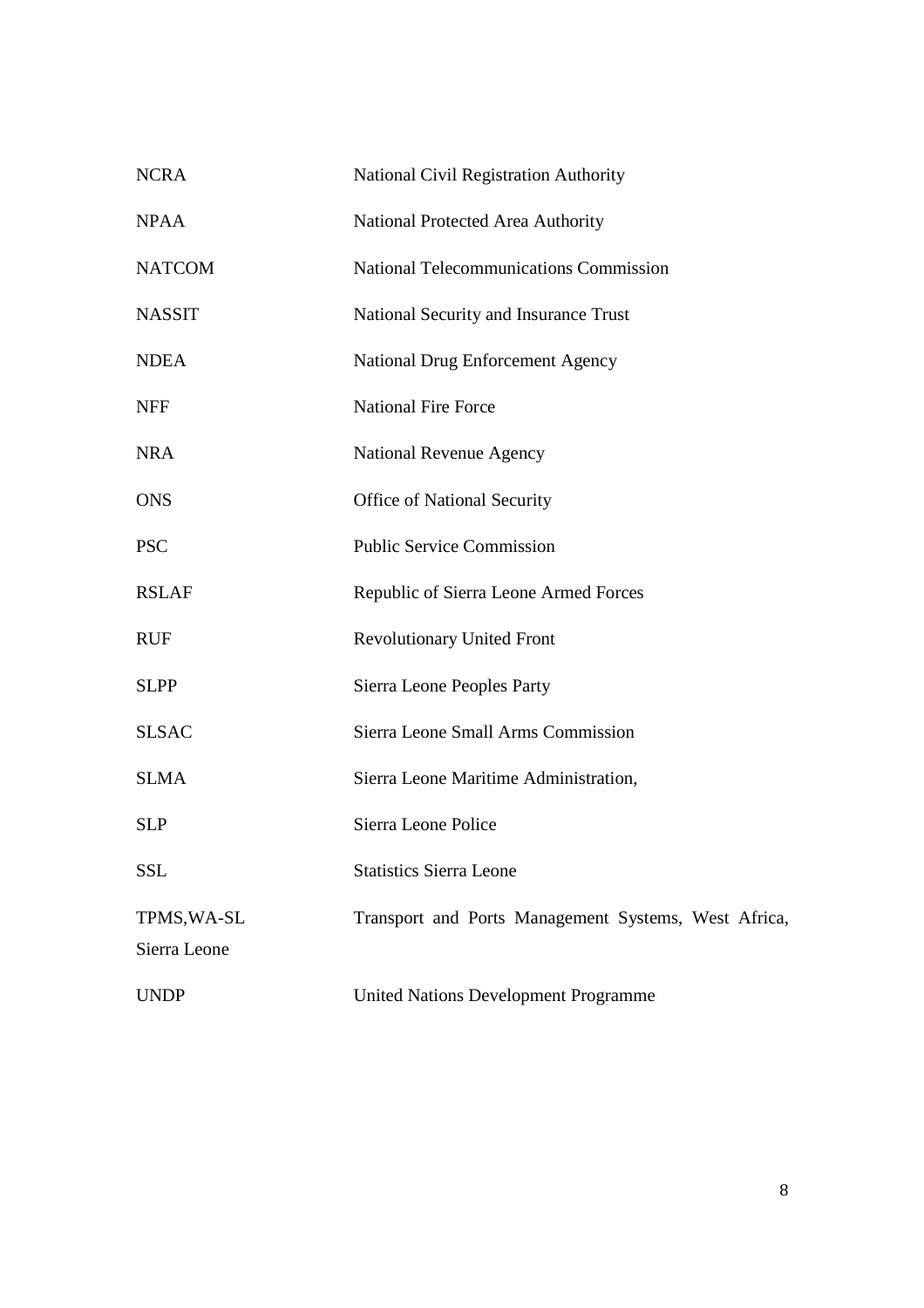## **I. Introduction**

1. On 6 April 2018, by a Press Release from State House, His Excellency President Julius Maada Bio appointed a 12-member Governance Transition Team (GTT). The team comprised the following persons: Professor David J. Francis (Chair), Dr. Abass C. Bundu (member), Dr. Morie Manyeh (member), Mrs. Kona Koroma (member), Mr. Jacob Jusu Saffa (member), Alhaji Kanja Sesay (member), Dr. Alie Kabba (member), PC Charles Caulker (member), Mr. Umaru Koroma (member), Mr. Dennis Vandi (member), Ms. Melrose Kargbo (member), Mr. Sahr Jusu (member), Hon. Suahilo Koroma (member) and Dr. Dennis Sandy (Secretary).

2. The presidential press statement mandated the GTT to, inter alia, conduct an immediate stocktaking of the state of affairs of Government Ministries, Departments, and Agencies (MDAs), and to submit a report to the President and Vice President on its findings. (see Annex 1 for the GTT Terms of Reference.)

#### **II. Methodology**

3. The Team commenced work immediately, following the conventional methodology of reviewing published and unpublished documentation from the government of former President Ernest Bai Koroma; status reports; handing over reports; the Auditor General's reports on MDAs and other documentation from our development partners. The team conducted dozens of interviews with senior staff and professionals who served in the previous administration. The Team also visited senior officials of almost all ministries, including Ministry of Internal Affairs (under which the following institutions and agencies fall: Sierra Leone Police, Sierra Leone Correctional Services, Immigration Department, National Fire Force, National Drug Enforcement Agency); Corporate Affairs Commission (CAC); National Civil Registration Authority (NCRA);Public Service Commission (PSC); House of Parliament; National Protected Area Authority (NPAA); Office of National Security; Central Intelligence and Security Unit; Ministry of Local Government and Rural Development; Anti-Corruption Commission; Sierra Leone Maritime Administration; Sierra Leone Small Arms Commission; Legal Aid Board; Administrator and Registrar General's Office; Justice Sector Coordinating Office; the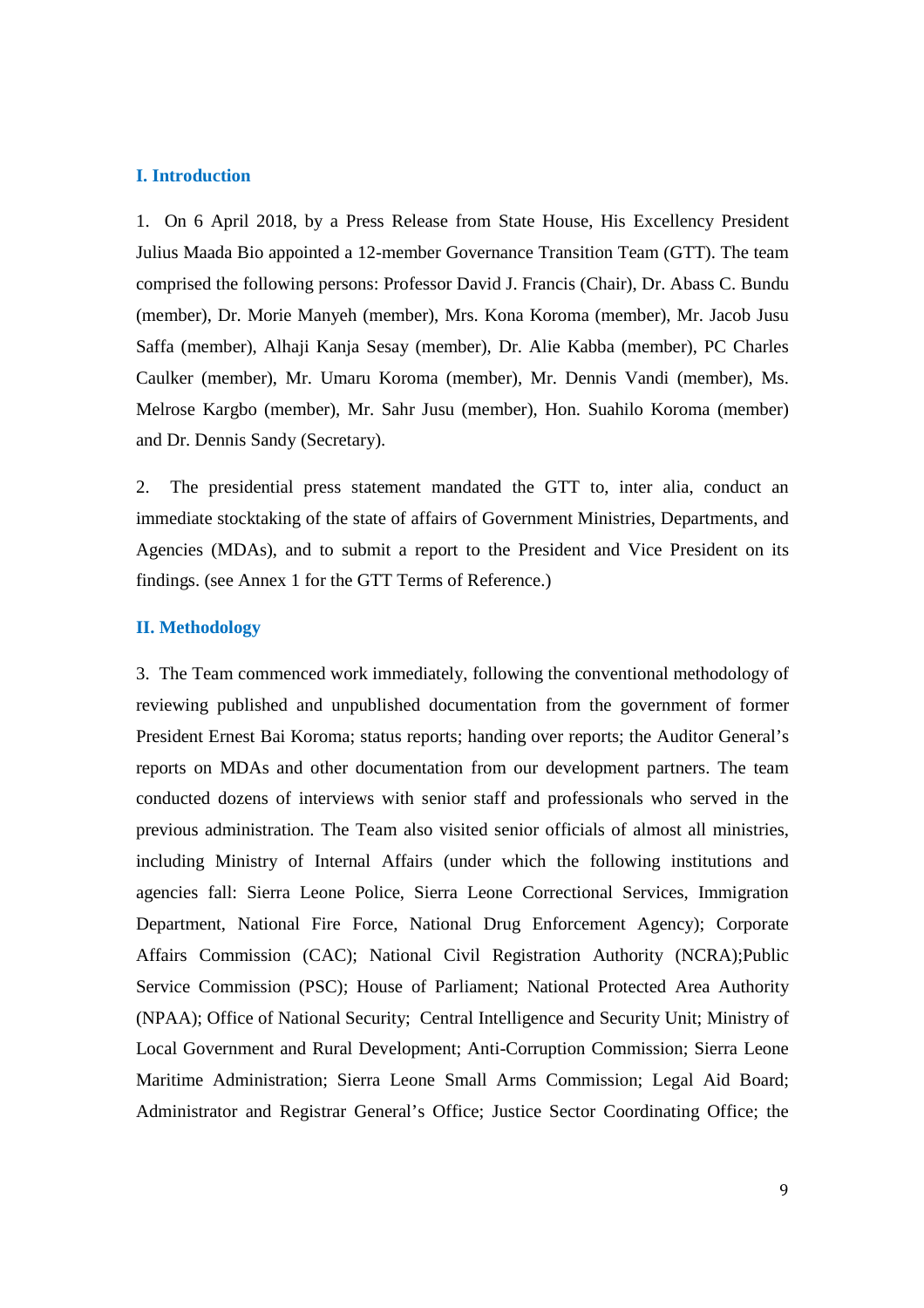Office of the Attorney General and Ministry of Justice; and the Environment Protection Agency, among others.

4. To facilitate its work, the Team took a thematic approach, dividing MDAs into four main sectors of Finance and Economic Development; Governance; Social and Human Development; and Infrastructure. The Team interfaced with the staff of these institutions and thereafter engaged individually with heads of departments in order to ensure that this Report would be factual, measured and fair, and to keep abreast of information pertinent to the stocktaking exercise. Additionally, the Team provided questionnaires to all our interlocutors for them to provide details relating to their Ministries, Departments and Agencies.

The Governance Transition Team held a total of twelve internal meetings to compare notes in order to produce this Report.

## **III. Principles**

5. The underlying principles that guided this Report were democratic accountability, credibility, fairness, and proportionality. Democratic accountability, perhaps much more than the conduct of elections or the peaceful transfer of power, is what will guarantee the legitimacy and stability of our political system, by making it serve the needs of ordinary citizens and not just those of the political elite. The Team was therefore deeply conscious of His Excellency President Julius Maada Bio's vow to provide "Disciplined leadership for the efficient management of the State." The findings and recommendations of this Report reflect those underlying principles and values.

6. The GTT notes that democratic transition – the peaceful, orderly transfer of political power from one democratically elected government to another – is gradually becoming normative in Sierra Leone. The swearing in of President Bio represented the third constitutionally mandated transfer of presidential power since the return of multi-party politics in 1996. However, our political system, fashioned by the 1991 Constitution, has still not fully developed the mechanisms necessary to make presidential transitions truly orderly and routinised. Almost as though the transfer of power constituted an emergency situation, the Chief Justice rather hastily had President Bio sworn in at the Radisson Blu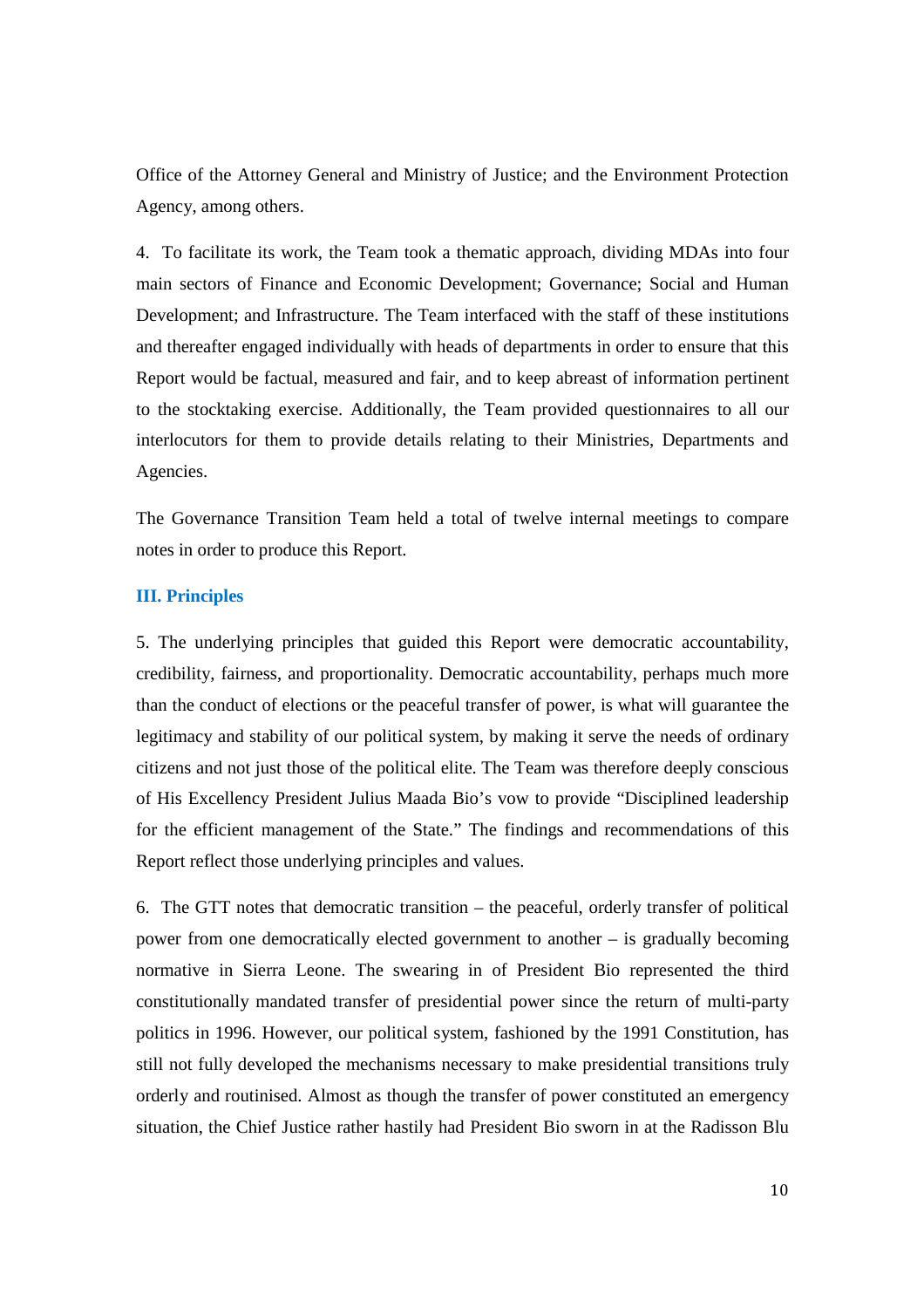Hotel, where he had been staying after armed Police attacked his home before the runoff votes. Several other ugly developments, including repeated cases of violence in parts of the country, the vandalisation of the Presidential Lodge at Hill Station presumably by the staff of former President Koroma, and the frantic looting of government vehicles by outgoing officials, suggest the need for a legal framework and a properly mapped mechanism to guide the transfer of presidential power. The GTT hopes that this Report will contribute to the process of normalising our presidential transfer of power.

#### **IV. Findings of the Report**

#### **A. Finance and Economic Development**

7. The APC Government inherited a solvent nation with no external debt and with tens of millions of dollars in reserves in 2007. When the SLPP Government left power in 2007, it bequeathed to the incoming Government Le.524 billion at the Bank of Sierra Leone. In addition to this, the Koroma Government received within a period of five years over \$1.3 billion in external development assistance. The boom in iron ore production and other economic activities in 2012 and 2013 increased the value of the country's export to an unprecedented \$1.6 billion in 2014, and the APC Government claimed that economic growth had accelerated to 21.7% (the highest in the world). This phenomenal increase in revenue should have been used by the APC Government to create an environment of prosperity and inclusiveness that would have helped manage expectations, considering that the revenue from extractive industries is subject to changes, often traumatic ones, in part because commodity prices are set by the international market and not by the Government. Whatever the temptations, imprudent expenditure or public investment decisions must be avoided. Instead, the APC Government of former President Koroma failed massively in its budgetary discipline by embarking on an accelerated spending spree, mostly of prepaid taxes from the iron ore companies in anticipation of bonuses from their export. Once the price of iron ore began to drop, Government's indebtedness at home and abroad accelerated, creating an insidious state of dependency and forced austerity.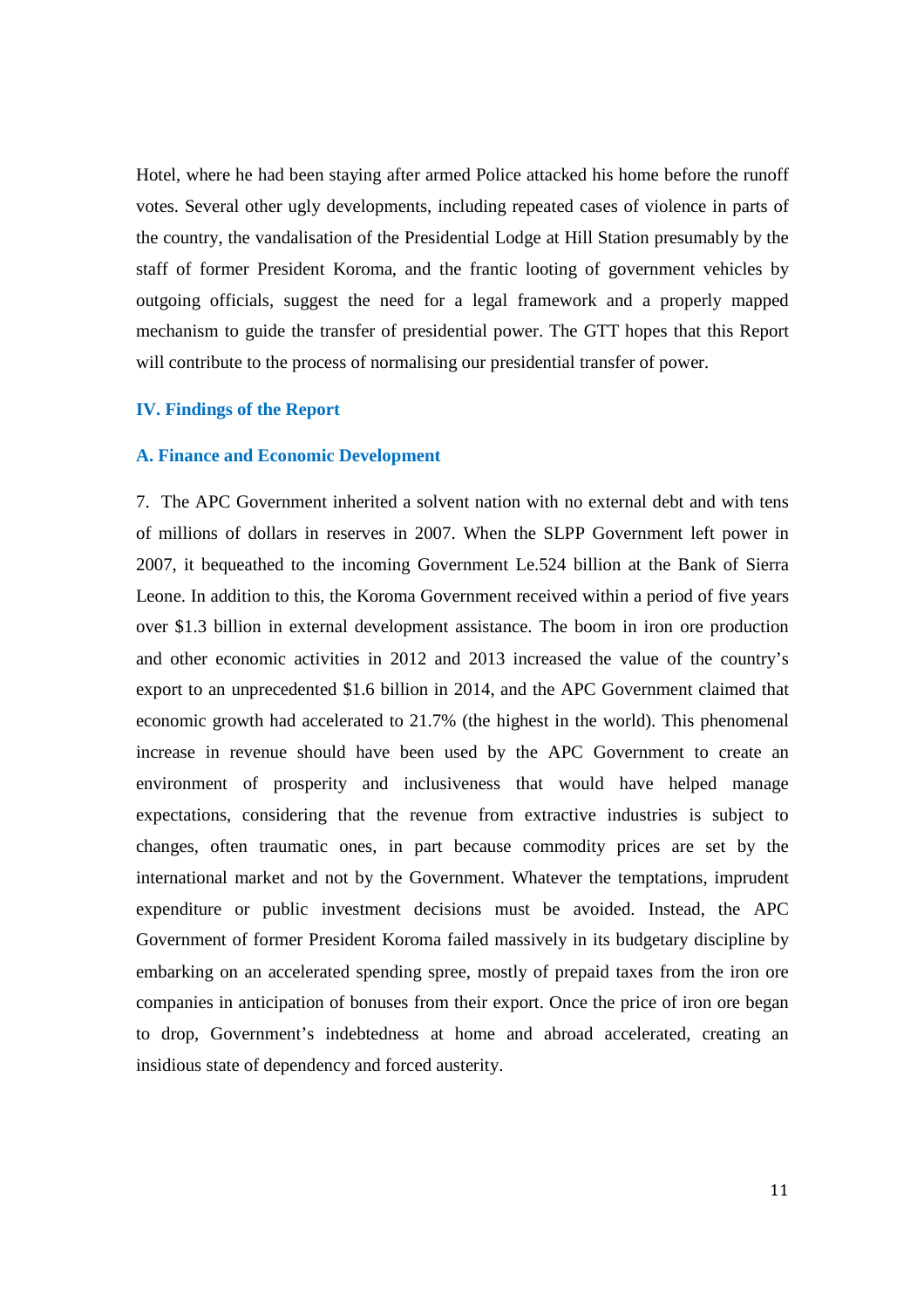8. The result is that the APC Government left an economy burdened with external debt amounting to US \$1.6 billion, domestic debt amounting to Le 4.99 trillion or US\$658 million, and an exploded payroll (salaries and other compensation for government employees) of Le.2 trillion (US \$263 million) or 14.4% of the GDP. The domestic debt resulted from the previous Government's borrowing, using its overdraft facilities, from the Bank of Sierra Leone, the Commercial Banks, and other financial institutions. In addition to those borrowings, the Government owes local contractors and vendors (for goods and services) an astonishing US \$1.4 billion. The State's liabilities by the time President Bio was sworn into office, amounted to US \$3.7 billion. Servicing these debts – that is, simply paying the interests on the loans – amounts to US \$262 million per year. Against this huge financial burden, the domestic revenue projected in President Koroma's final budget amounted to a meagre US \$539 million. This is barely adequate to cover the Government's recurrent expenditure of wages and goods and services as well as paying the interests on its loans. According to the final budget statement of the APC Minister of Finance and Economic Development, Momodu Kargbo, on 27 October 2017, the monetary value of imports far outweighed the monetary value of exports, with Sierra Leone registering an increase in trade deficit of US\$300 million from US\$271 million for the first half of 2017. Funds to invest in poverty reduction or development must be sourced from donors, if and when available. Using its customary understated language, the International Monetary Fund (IMF) in a statement in June 2018 described the state of the economy inherited from the APC Government in the these words: "Inadequate budget revenue and *weak spending discipline* have led to a sizeable increase in the stock of budget arrears over the last year, *representing the main threat* to near-term macroeconomic stability."<sup>1</sup>In ordinary words, by the time President Bio assumed office on 4<sup>th</sup> April 2018, Sierra Leone was financially 'broke' and almost bankrupt.

9. The former insolvent APC Government sought to place the blame for this dismal situation on, in the words of former President Koroma as expressed in his handover notes, "the Ebola outbreak and concomitant [sic] collapse in price of our exports like Iron Ore."

1

<sup>&</sup>lt;sup>1</sup> Statement by the International Monetary Fund, June 12, 2018.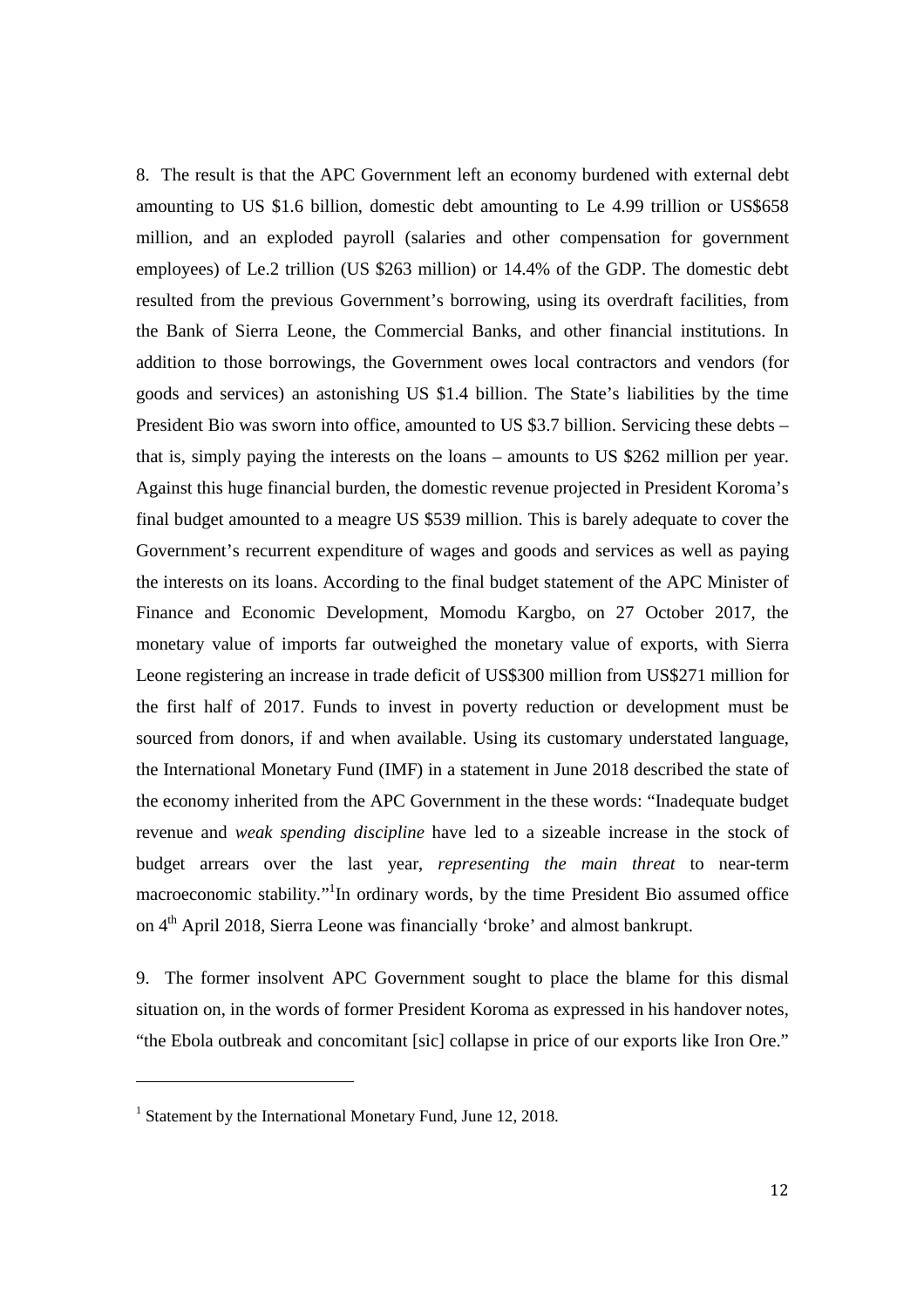The GTT does not find this explanation plausible. There is no denying that the Ebola outbreak and the fall in commodity prices adversely affected the country. However, the outbreak occurred 7 years into the APC's administration, and just after the phenomenal rise in domestic revenue in 2013. In fact, in 2014, the year the Ebola outbreak began, the value of the country's export was US\$1.6 billion, decreasing slightly to \$1.4 billion in 2015, when Ebola was contained. Instead, the GTT found that an astonishing level of rampant corrupt, politically - organised racketeering, mismanagement, graft and lack of fiscal discipline by the APC Government must be blamed for the economic mess and near bankruptcy of Sierra Leone. Reckless spending, facilitated by the unrestrained use of the Government's overdraft privileges at the Bank of Sierra Leone, was the norm, leaving the economy substantially burdened by debt. Revenue generation from agencies and parastatals like the NRA and NATCOM was suboptimal, in part because of excessive leakages and tax exemptions, leading to Government being in arrears amounting to Le 115.2 billion between 2015 and 2017. Indeed, revenue raised by the former APC Government as a ratio of the GDP was substantially lower than that of Liberia and Guinea, Sierra Leone's comparable neighbours. By March 2018, Sierra Leone's revenue generation per GDP ratio was 12%, below the African average of 17%, and way below those of Guinea (18%) and Liberia (17%). Meanwhile, by the end of March 2018, inflation was close to 16%, and the value of the national currency had severely eroded, trading at Le 7,600 to US \$1.

10. This abysmal performance in domestic revenue generation, as noted above, was due in large measure to rampant corruption. This came in several forms, the most subtle and egregious of which was the rampant under-invoicing – with the connivance of senior Government officials – of import and export items at Customs. Ranking political leaders, senior officials at the Bank of Sierra Leone and at the NRA were complicit in this graft. There was also the granting of duty and tax waivers, including even Goods and Services Tax (GST), on many mining and other companies, including Sierra Rutile. APC officials at NRA and Customs also devised an ingenious scheme whereby taxable goods like cooking oil were declared as non-taxable water, cement as paper and other sundry taxable items as non-taxable commodities. These, and other forms of corrupt schemes and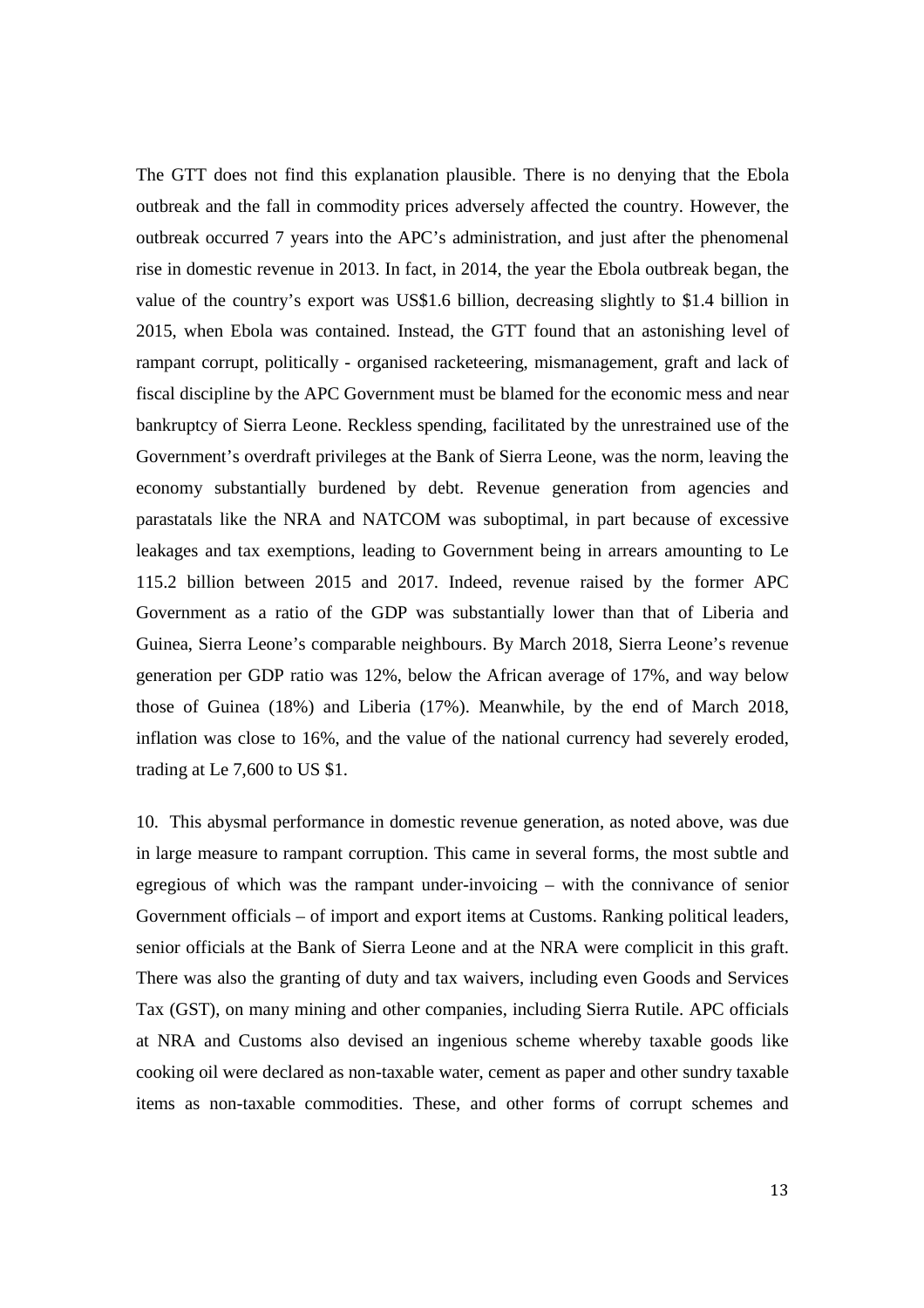leakages, ensured that the country was potentially losing Le.3 trillion (or US \$390 million) each year under the APC Government. The GTT understands that the beneficiaries of these duty waivers gave a percentage of their illegal savings to senior APC and government officials as bribes.

11. A large number of the local vendors to whom the Government owes US \$1.4 billion have murky backgrounds, and many of them have ownership links to top-level officials and family relations of former President Koroma APC Government officials. It is unacceptable for Government to continue to honour those transactions by making payments without verifying the owners of those companies and conducting a forensic audit of the transactions.

12. The GTT found that a key reason for the significant increase of the Government's wage bill over the past 10-year period was the appointment of hundreds of APC partisans, many of them unqualified, to extraneous jobs at State House, in agencies and Government Commissions. The latest Auditor General's report covering the year 2016 revealed another reason for the explosion of the State's payroll – "irregularities in payroll records… mainly in respect of consultants on open-ended contracts and staff receiving salaries twice from the Consolidated Revenue Fund." According to the report, "a considerable amount of money is lost annually because of systemic inefficiencies or inaction on the part of public officials who are supposed to safeguard public funds." It should be noted that the Auditor General has repeatedly highlighted this problem over the past years, but the APC Government flagrantly ignored it, like it did many of her other very cogent recommendations.

13. Moreover, the GTT found a lack of consistency with respect to compensation packages awarded to heads of agencies, commissions and parastatals, with the top and middle-level officials of NASSIT (the highest paid on the Government's payroll), the moribund Anti-Corruption Commission, and the National Revenue Agency drawing far larger salaries than, say, the top and middle-level officials of the far more effective Audit Service Sierra Leone (ASSL).(Annex II: See salary profile of officials from selected government agencies and commission).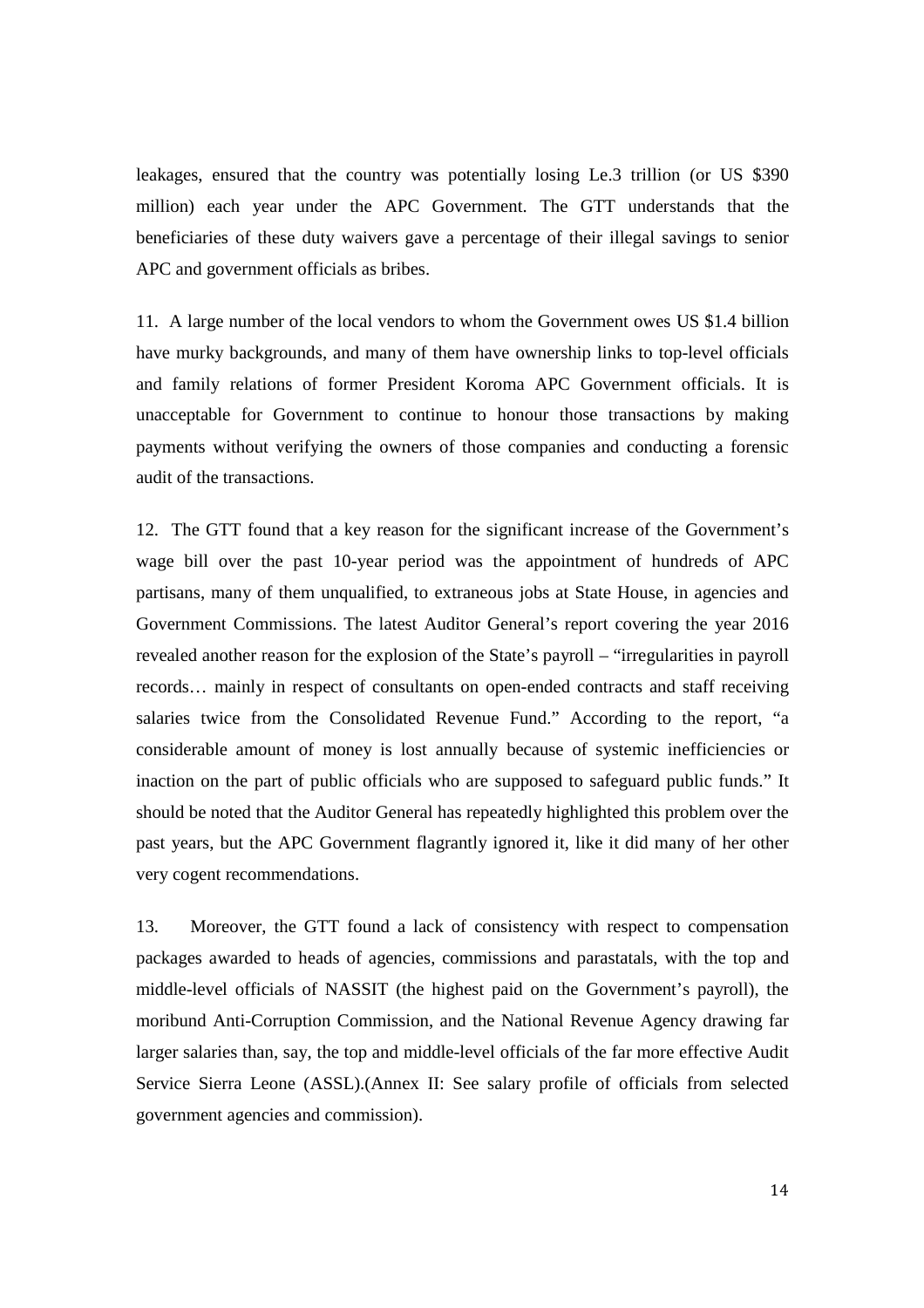14. The GTT examined a number of financial transactions which appeared to be marred by corruption and conflict of interest issues relating to the senior officials of the former Government, and which caused significant loss of income for the State. They include:

## **a. Income Electrix and Aggreko Contracts**

15. In his inaugural address to Parliament on  $5<sup>th</sup>$ October 2007, former President Koroma pledged as "the utmost priority of my government… the speedy restoration of electricity supply, not only to Freetown and its environs, but to all district headquarters towns." He vowed that by the time he would have completed his presidency Sierra Leone would have attained "energy independence." In the event, his approach to the electricity situation at the end of his 10-year presidency was the same as that at the start of it: instituting "emergency measures". The Presidential Energy Emergency Task Force Mr. Koroma set up shortly after becoming President disappeared at the end of his final presidential term. The APC Government's effort towards the energy sector, in fact, was marred by the same corrosive corruption and ethno-regional favouritism that characterised its approach towards governance.

16. Soon after the inauguration, the World Bank supported the Government's energy policy with a grant of US \$7 million for a 15-megawatt thermal power station, which, because it was properly managed, helped improve, at least temporarily, electricity supply in Freetown. In contrast to the World Bank's project, which was administered using competitive bidding, the US \$25 million the President set aside from the Consolidated Funds to procurea 25MW capacity plant was grossly mismanaged and pilfered. The Minister of Energy and Power, Afsatu Kabba, used it to award a contract to a little known Nigerian company based at Port Harcourt, Income Electrix Limited, on 23<sup>rd</sup>November 2007 in a bidding process that was as opaque as it was corrupt. There was no competitive bidding, and Minister Afsatu Kabba seemed to have singlehandedly handpicked the company for the contract, violating the government's procurement rules. The technical committee of Koroma's own Presidential Energy Emergency Task Force, led by Mr. Tani Pratt and Professor Jonas A. S. Redwood-Sawyerr, wrote a letter protesting her action and expressing concerns about the award of the contract with respect to non-adherence to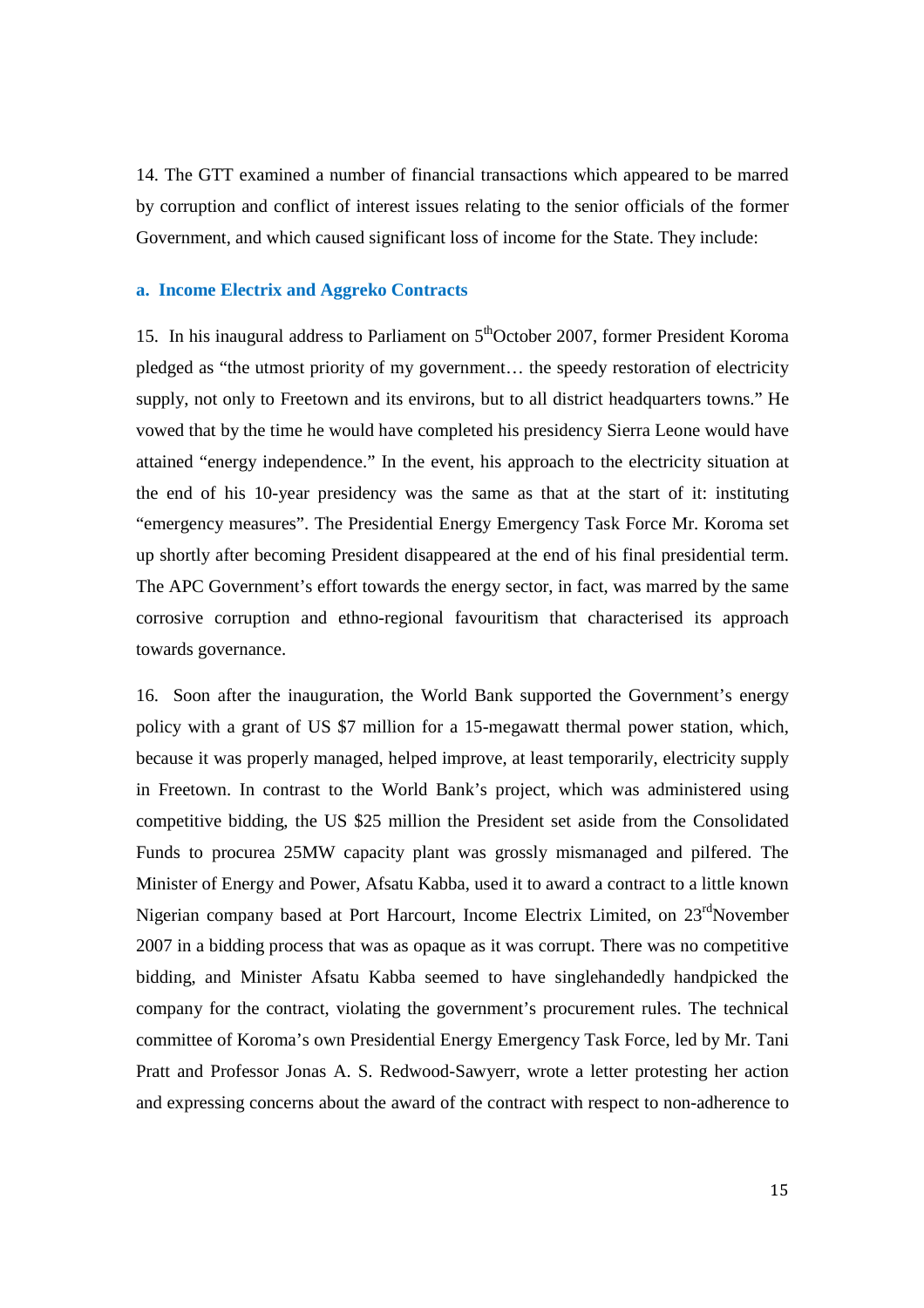professional advice on financial and technical matters. The Minister of Finance and Economic Development also expressed concern about the contract's significant financial implications for Government, which the Ministry at the time calculatedwould eventually be about US\$65.5 million.A review by the Anti-Corruption Commission projected that the"real cost of the contract could reach US\$100 million a year, when penalty charges are levied on unpaid amount due to Income Electrix Limited."

17. In the event, though the contract was for the supply of 25MW of electricity, Income Electrix installed only a 10MW plant, which it commissioned on  $12<sup>th</sup>$  February 2008. In fact, it turned out that the plant managed to supply only 2-3 MW, perhaps because the cost of running it at full capacity was in excess ofUS\$60 million per year. The Anti-Corruption Commission, under Mr. Abdul Tejan-Cole, summoned Minister Kabba for questioning, and recommended the contract to be cancelled. Before its cancellation, the inept Income Electrix contract had cost the Government around US \$100 million.<sup>2</sup>

18. Then in December 2017, the GoSL signed a hastily arranged contract with Aggreko International Projects Limited, said to be Scottish registered, for the provision and supply of 20MW for a period of 26 weeks, covering the March 2018 electoral period. This was another emergency venture with an obviously political twist – the irony being that one of the APC Government's first decision was to order emergency power, and one of its final ones was to do the same: so much for energy independence.The Aggreko contract, negotiated by Minister of Energy, Henry Macauley, was obviously extortionate. Aside from an initial charge of US\$1,690,000, which the Government paid before even the plants were installed, the Electricity Distribution and Supply Authority (EDSA) was to pay Aggreko US.35 Cents per Kilowatt of power – about 14 times the rate in Ethiopia – it supplied.The power services were to be based at Kissy and Wellington. EDSA was also to supply fuel to the company. At end of the contract period, in June 2018, Aggreko was to keep possession of its power plant. By the terms of the contract, the company could make US \$75 million for the supply of 20 megawatts of electricity in three years.

19. About the same time that the Aggreko contract was signed (December 2017), a Turkish powership called Karadeniz Powership Dogan Bey berthed in Sierra Leone. The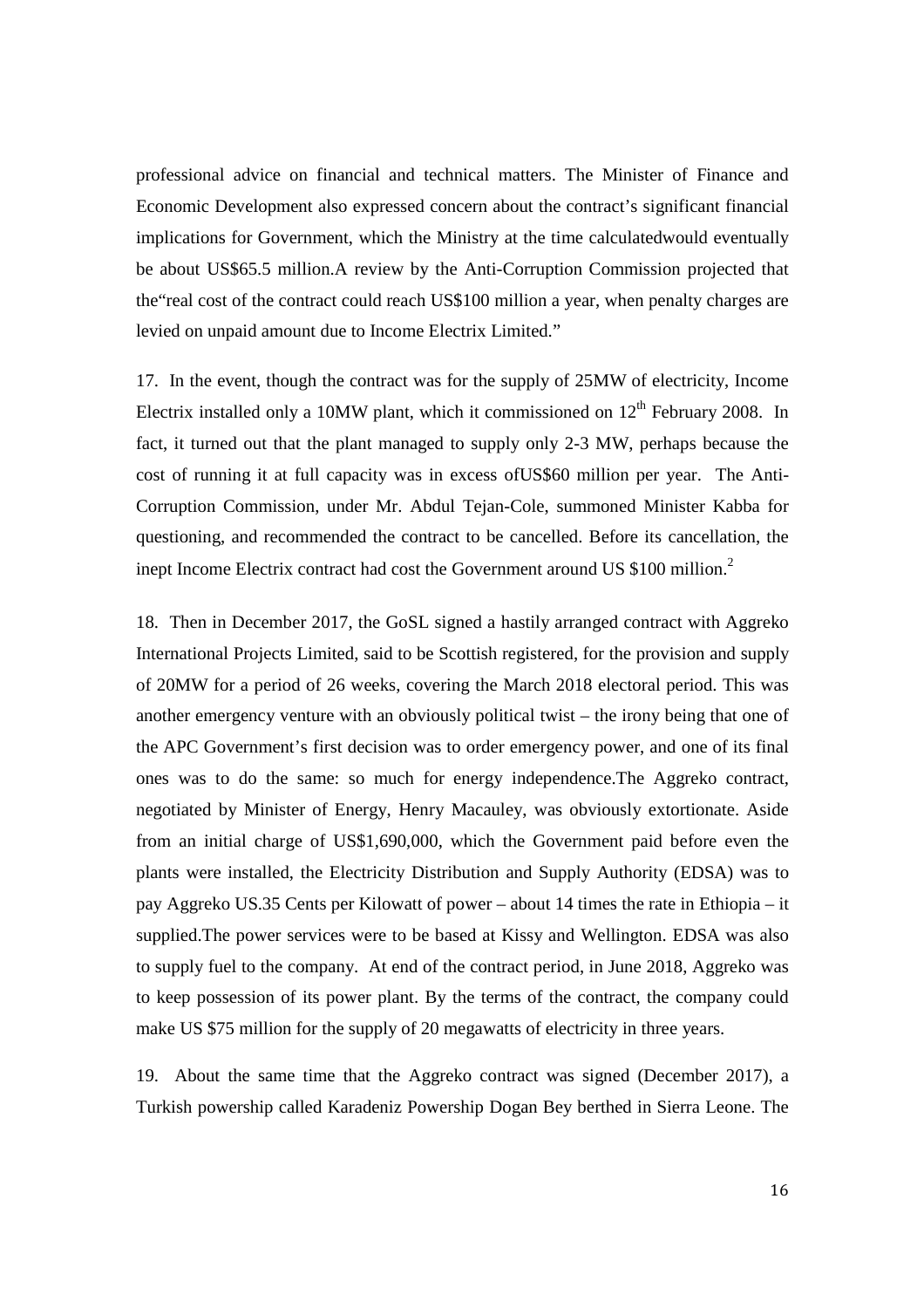APC Government had proposed to sign a 5-year contract with Karadeniz for the supply of 100MW. Already under pressure from the IMF for its failure to raise revenue because of the many customs and tax waivers, the Koroma's Government balked at signing an agreement with Karadeniz for the supply of 100MW.

20. On assuming office, the current Government of President Bio opened negotiations with Karadeniz Powership Dogan Bey. In June 2018, it signed a contract for the supply of 30MW megawatts of electricity for three years for US \$40 million. This would save the Government US \$35 million against the corrupt Aggreko deal. The GTT strongly recommends that Afsatu Kabba, Henry Macauley and both the Income Electrix and Aggreko contracts be investigated with a view to prosecute for corruption

#### **b. NASSIT Ferries and Sewa Grounds Shopping Mall**

21. In 2008, NASSIT's former Director General, Edmund Koroma (said to be related to the former President) commissioned two refurbished ferryboats from the Netherlands. The ferries were meant to serve passengers plying between Freetown and Lungi International Airport. However, it turned out that the ferries were rotten, and that repairing them would bring their cost around US \$4.06 million. Brought to Freetown, the ferries remained berthed and idle for about two years. Public outcry over this daylight robbery forced the Anti-Corruption Commission, under the politically ambitious Joseph Fitzgerald Kamara, to act. However, instead of him charging Edmund Koroma and the three other NASSIT officials who were complicit in the theft, the ACC Commissioner sought to recover a fraction of the money they wasted through a settlement. He asked them to return US \$450,000 to the state. It is unclear whether the fine was paid, but Edmund Koroma was soon rewarded with an appointment by President Koroma as the new Financial Secretary for the Government – a far more consequential position. ACC Commissioner also watered down charges his predecessor had prepared against Allieu Sesay, who had been suspended as Commissioner General of the National Revenue Authority after Britain complained about his alleged misuse of donor funds, prompting an exasperated Judge to dismiss the charges and free Mr. Sesay in June 2011.

In June 2014 at a meeting in the office of the former Attorney-General and Minister of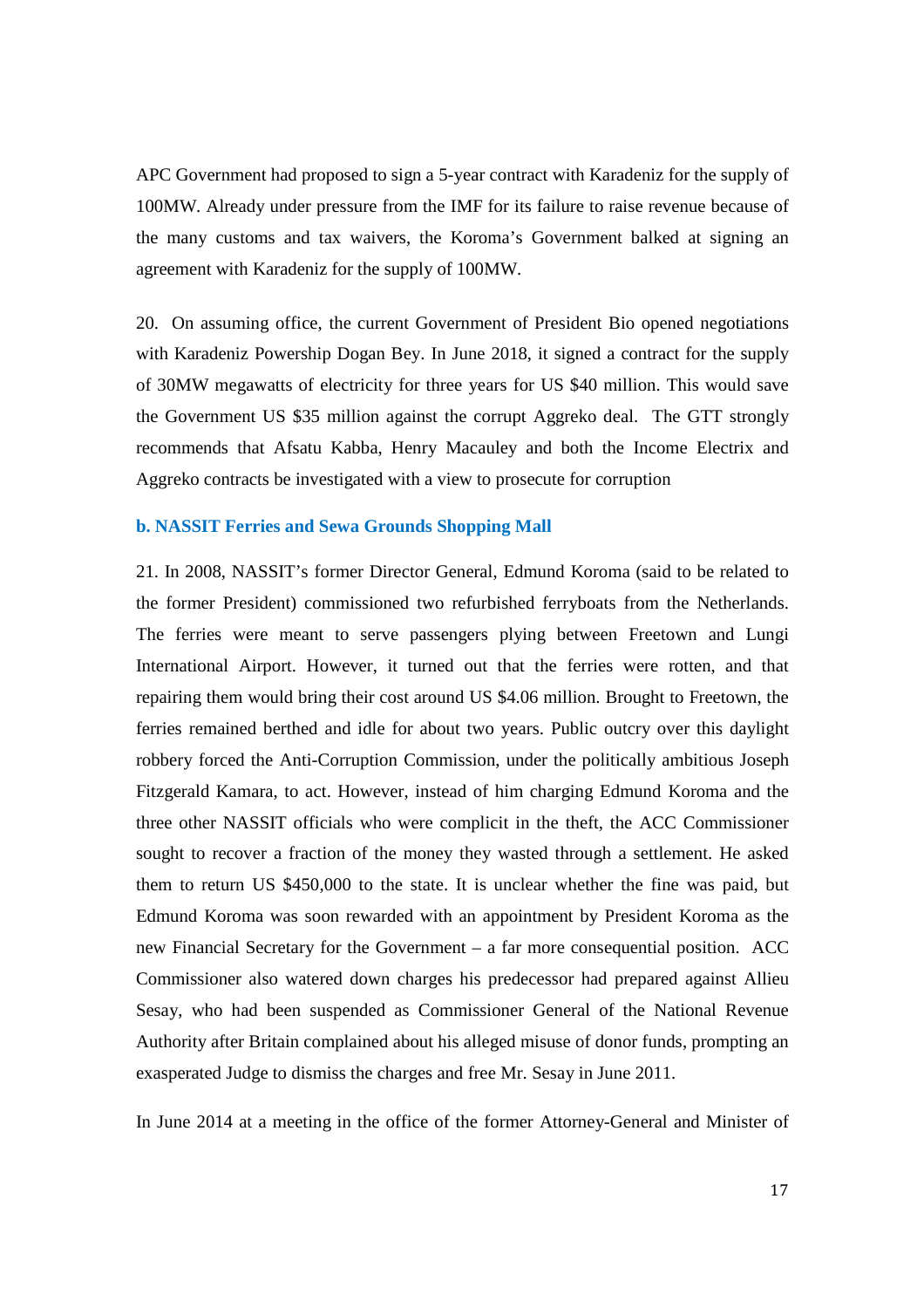Justice, Joseph F. Kamara, the Acting Director of NASSIT, Mayor of Freetown City Council, Herbert Williams, agreed on a project to transform Sewa Grounds into a Shopping Mall and parking lot. For this purpose, they formed the Sewa Grounds Market Company Limited. The Project cost was agreed at US \$36.1million, of which US \$27.3million was to be used for "construction engineering and consultancy". NASSIT was to invest US\$7.5millions as well as provide a loan amounting to US\$13,908,057. Many experts consulted by the GTT opined that the project was overpriced and an unwise investment for NASSIT to undertake.

The GTT strongly recommends the investigation of Edmund Koroma, Joseph Fitzgerald Kamara, Herbert Williams, Allieu Sesay and both the NASSIT ferries and the Sewa Grounds Shopping Mall Project.

## **c. The Sale of Sierra Rutile Ltd.**

22. Before it ceased operations because of rebel attacks in 1995, Sierra Rutile Ltd. produced 25% of the world's rutile. The company estimates its rutile reserves to be over 600 million tonnes, the world's largest deposit. Production has been steady since the company reopened after the war with financial support to the Government by the European Union Euro 25 million and after an appeal by late President Ahmad Tejan Kabbah. As a result of the European Union Euro 25 million investment, the Government of Sierra Leone acquired 30% of the company's shares by an agreement ratified by Parliament and signed by President Kabbah in 2005. On 30April 2012, the APC Government signed two agreements with the management of Sierra Rutile Ltd. seeking to amend the Sale and Purchase Agreement of Government Shares in the company. It proposed to make a deal with the company worth some US \$17.5 million, of which the sale of its shares would fetch US \$12,272,636 and Sierra Rutile Ltd was to pay advance tax for 2012-2014 to the tune of US \$ 5,299, 368.In fact, several experts, who wondered why the Government wanted to sell its shares in such a lucrative and strategic venture, estimated that, if competitively auctioned, the 30% shares would sell for at least US\$45 million.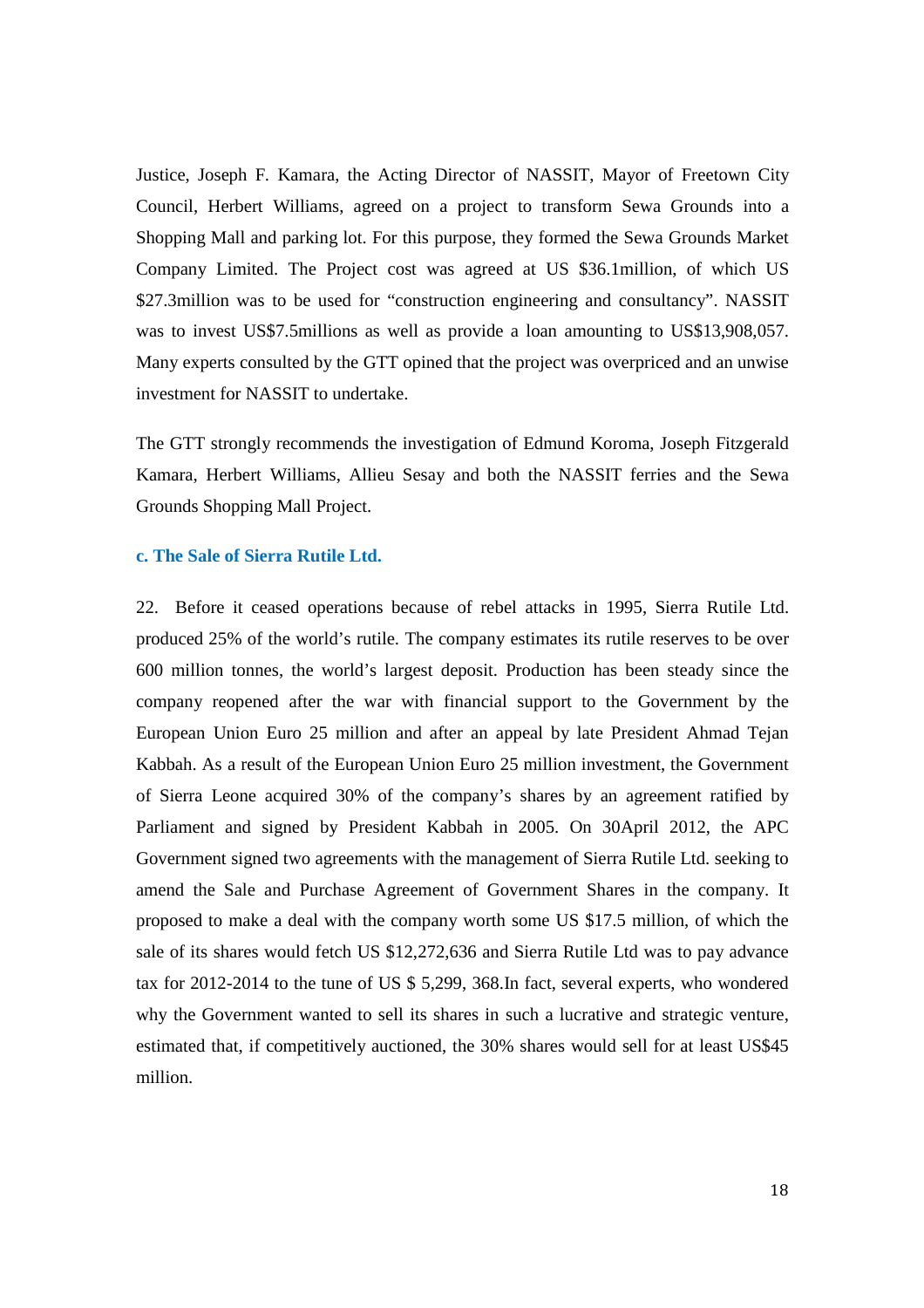23. It turned out that John Sisay – who is President Koroma's nephew – bought the 30% shares using his company, SRL Company, which is incorporated in Sierra Leone, another incorporated in the Virgin Islands, presumably on his and the former President's behalf. Disposal of all Government assets must be done through public auction. This requirement was blatantly ignored.APC presidential candidate, Samura Kamara, oversaw the sale at the time as Minister of Finance, and former Attorney General and Minister of Justice, Frank Kargbo, provided bogus legal justification for it.

24. On 12 December 2016, John Sisay and his company, with the concurrence of the former President, sold the 30% Government shares they had bought for US \$113 million, part of the sale of Sierra Rutile to another venture, Iluka Resouces for US \$375 million. John Sisay, former President Koroma and other made a profit of US \$113 million from the sale of the 30% Government share which they had bought for a paltry US \$12 million. This is the sort of organised rampant corruption and theft that has brought the country to near-bankruptcy, and has the potential to erode the legitimacy of the state to its citizens. The GTT strongly recommends that John Sisay, former President Koroma, Samura Kamara and Frank Kargbo be investigated in relation to the fraudulent Sierra Rutile deal.

## **d. Transport and Ports Management Systems' Saga**

25. On 27 November 2014, the Government of Sierra Leone (as 'sponsor') and Transport and Ports Management Systems, West Africa, Sierra Leone (TPMS,WA-SL), as contractor, signed a contract. The company was contracted to improve the efficiency and effectiveness of the Sierra Leone Ports Authority (SLPA) in its non-core activities. An addendum to this agreement was agreed and signed on 20 April 2017. The agreement and addendum tasked the TPMS,WA-SL to track and monitor all cargos brought into and leaving the port of Sierra Leone. The company levies import and export fees on every cargo, with a schedule of payments set into the contract. The company was to keep 60% of this and Government was to be given 40%. By this agreement, TPMS should have deposited into Government's Consolidated Fund US\$10,990,216and in 2018 the amount would have been US\$4,036,068. The company was to pay penalty charges of 12% on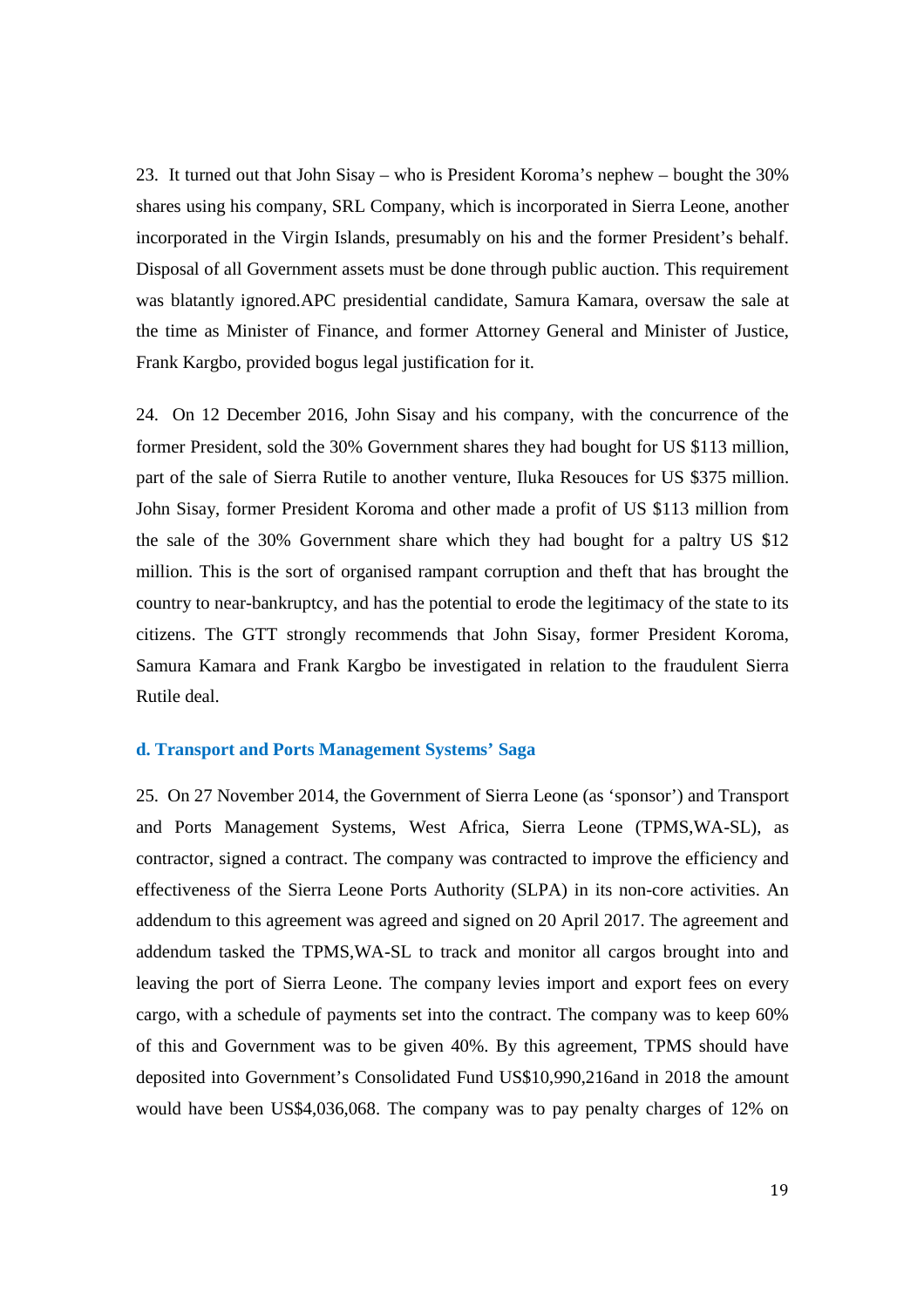payments to the Government. Since the signing of the agreement, official records show that TPMS has paid only US\$1 million.

26. The records also indicate that in 2016, the APC Government, without explanation, had this profit sharing arrangement based on percentage of profit revoked, and pegged Government's receipts from the ports at US \$331,000 – a massive potential loss of US \$10 million in just two years to the time that the current Government took office. Since the contract was signed, TMPS has not honored its responsibility under the contract to provide Global Tracking & Maritime Reports to GoSL and NRA, amidst reports of under-invoicing of shipping items or goods, resulting in significant loss of revenue by Government. The GTT understands that this corrupt arrangement was made to profit Sahr William Ngegba, a major APC donorand Director of the company, at the expense of the GoSL.Mr. Ngegba is also behind a project to expand the seaport at the extortionate cost of almost US \$700 million. The GTT strongly recommends that Mr. Sahr Ngegba be investigated and made to account for the US \$10 million that the GoSL lost after this fraudulent arrangement was confected.

#### **e. Passport Deals**

27. In December 2013, the Government signed a new contract with Netpage, which purportedly represents the old British firm, Thomas de la Rue, to produce epassports for the GoSL. Thomas de la Rue has been under contract with the GoSL since February 2000 to supply machine-readable passports and their associated issuing system for Sierra Leone. Jamel Shallop, a Lebanese businessman, owns Netpage, which purportedly provides Thomas de la Rue's services in Sierra Leone. The new contract was for the purchase of "passport issuing and personalization" from Thomas de la Rue to enable Sierra Leone to "migrate from readable passports to ePassports, and the design of new ePassports." The total contract cost amounted to £2,195,360, of which the Government paid £1,680,641 upon signing the agreement. The other substantive terms of the contract are simply bizarre. All funds from the sale of the passports were to be given to Jamel Shallop and Co.Netpage and the Government of Sierra Leone would earn only the Le 10,000 that citizens pay to obtain the passport application form. The company, in other words, though paid for the service, benefits upto US \$100 per passport fee that citizens'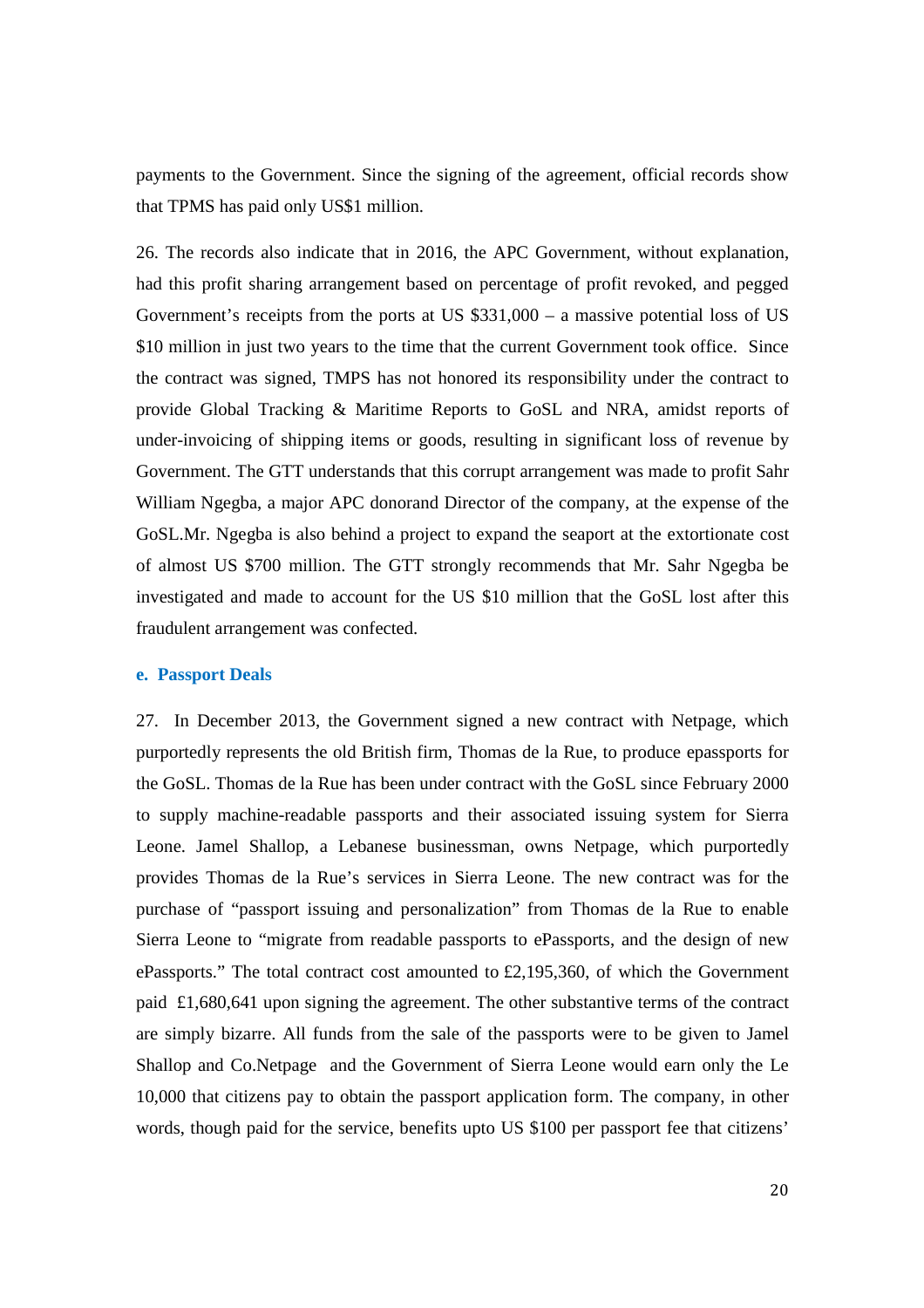pay to actually obtain a new passport, and GoSL gets only about \$1.25. The GTT strongly recommends the contract with De la Rue and its supposed service provider company Netpage, be urgently reviewed.

28. Moreover, a verification exercise conducted by the GTT, of the issuance of 1,179 diplomatic passports, revealed that hundreds of ineligible citizens were granted diplomatic passports andthat dozens of those passports could not be accounted for.Two official directives – a 1998 Cabinet Conclusion and a 2007 declaration by President Koroma – restricted ownership of diplomatic passports to the President, Vice President, Speaker of Parliament, Chief Justice, cabinet ministers and deputy ministers, diplomatic representatives and Members of Parliament (this last category was added by President Koroma's Directive). However, a list of diplomatic passport holders obtained by the GTT shows such luminaries as 'housewives' of senior APC leaders, their business associates and sundry other categories of persons holding diplomatic passports. The GTT recommends that the issuance of Diplomatic passports be urgently reviewed and that the former Chief Immigration Officer, Kholifa Koroma, be investigated for his alledged complicity in the issuance of Diplomatic passports to hundreds of ineligible holders. If sold to outsiders, the diplomatic passports could fetch millions of dollars. The former Chief Immigration Officer must be made to account for those passports.

## **f. Sale of GoSL Properties**

29. For the purposes of this Report, GoSL properties are limited to the houses and villas constructed for government officials, including civil servants; property belonging to the defunct Sierra Leone Selection Trust (SLST, subsequently National Diamond Mining Company); property belonging to the defunct Sierra Leone Produce Marketing Board (SLPMB); villas constructed by the GoSL to accommodate foreign officials during the hosting of the Organization of African Unity (OAU villas); and Government land, particularly those around these properties – on Hill Station, Spur Road, Spur Loop, Signal Hill, Wilkinson Road and a few other places.

30. With respect to those buildings, which the GoSL has across the country to serve as quarters for its employees,their allocation to serving officials, including ministers, had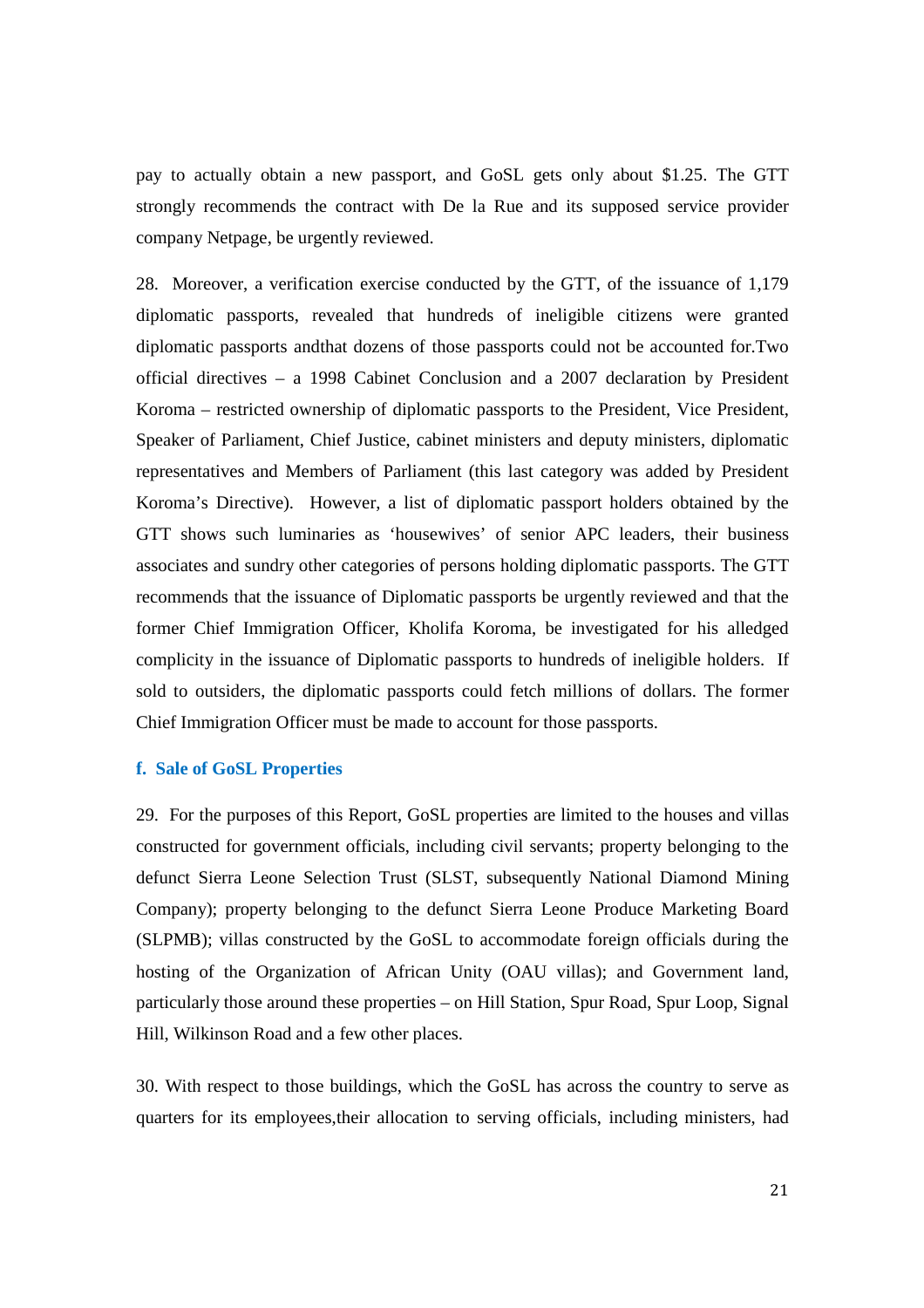always posed a problem, chiefly because they were too few to sufficiently go around. A few of these quarters specifically assigned or 'pegged' to certain public officers but many are available on application by eligible government officials. The Ministry of Works and Public Assets, which has overall responsibility for the provision and management of government residential quarters and for establishing policies and procedures to ensure that the allocation, occupation, and maintenance of quarters has not established clear and specific eligibility criteria for the allocation of quarters to occupants. A performance audit by the ASSL in 2016 foundin five locations visited 787 quarters that were occupied across the country:

| Table 1: Total number of quarters occupied in locations visited |       |                            |  |  |  |
|-----------------------------------------------------------------|-------|----------------------------|--|--|--|
| Location                                                        | Total | Percentage of total $(\%)$ |  |  |  |
| Western Area                                                    | 318   | 41                         |  |  |  |
| Bo Town                                                         | 262   | 33                         |  |  |  |
| Kenema Town                                                     | 128   | 16                         |  |  |  |
| Makeni                                                          | 54    |                            |  |  |  |
| Magburaka                                                       | 25    | 3                          |  |  |  |
| Total                                                           | 787   | 100                        |  |  |  |



31. Because the available Government quarters are not enough to be allocated to the over 3000 senior officials on the GoSL's payroll, and because a large number of the quarters are in a state of disrepair, Government has had to rent private houses to accommodate officials rather than invest in the repairs of these Government quarters. Audit Service Sierra Leone calculated that at the end of, Government was renting 27 such private houses at an estimated cost of Le293,900,890 in 2014 and that Government was owning landlords Le145 million for financial year 2014. ASSL analysis, however, found that some of the rental arrears recorded were fraudulent, and that Government's "records were out of date and contained numerous and significant errors". For example, one property in Makeni ceased to be rented in 2010 and the landlord advised us that there was no amount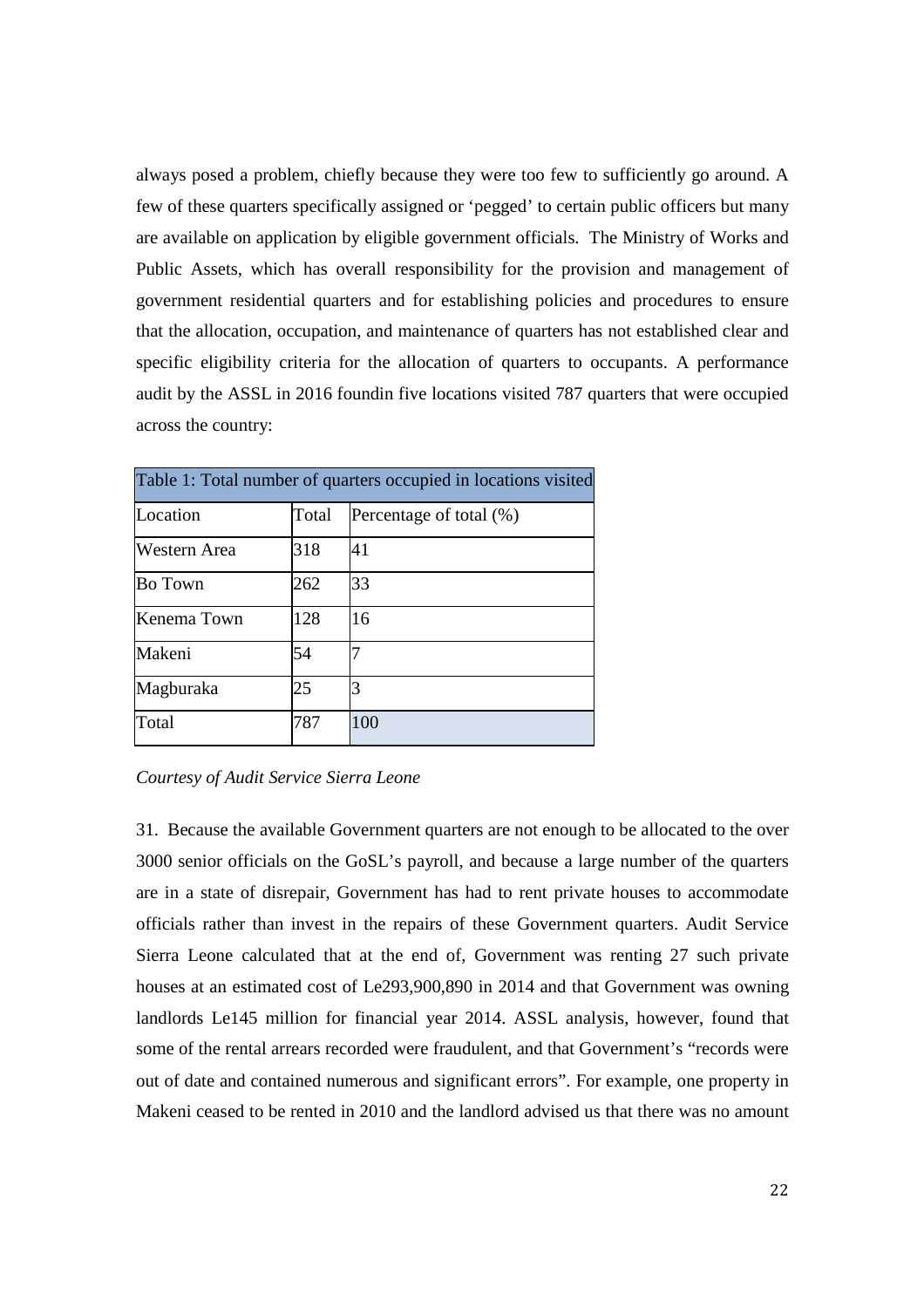owing by the Government's tenant. However, the Ministry's 2014 listing of rental amount showed that the Ministry owed Le14,000,000 rent arrears to the landlord."<sup>2</sup>

32. The insufficiency of Government quarters has often caused acrimony. As a result, the Government of President Ahmad Tejan Kabbah made a Cabinet Conclusion – circulated as memo by the Permanent Secretary of the Ministry of Works, Housing and Technical Management – that all Government quarters should be sold at market value, "with priority to be given to present occupants" with right of first refusal. The Cabinet Conclusion, however, stated that "some Government quarters in the Western Area and the Provinces should be rehabilitated to house" top officials such as Ministers and "visitors from abroad." Quarters used by Judges at Bellair Park, guesthouses at Brookfields in Freetown, security posts at Hill Station and Government quarters in the Provinces were also exempted from sale. Funds from the sale were to be invested in NASSIT so that they "will be used to finance the building of additional houses which will be sold or mortgaged to both civil servants and members of the public."<sup>3</sup>Significantly for this Report, the Cabinet Conclusion prohibited all properties belonging to the defunct SLST (NDMC) and the SLPMB from being sold, mandating that they should instead be "added to the stock of houses and properties to be reserved."

33. No sale of Government houses was recorded during the President Kabbah administration.

34. In 2010, the Government of President Koroma revisited the issue with a view to carrying out the sale. A memorandum from the Minister of Works dated  $28<sup>th</sup>$  September 2010 urged the sale of Government houses in the Western Area by February 2011. The memothis time exempted from sale only the quarters for Judges at Bellair Park and in the provinces. It is not difficult to understand why.

1

<sup>2</sup> ASSL, *Performance Audit on the Management of Government's Residential Quarters*, May 2016 at: http://www.auditservice.gov.sl/report/assl-performance-audit-report-management-ofgovt-residential-quarters-2016.pdf

<sup>&</sup>lt;sup>3</sup> It should be noted that other countries, Ghana and Nigeria, have done something similar for the same reasons.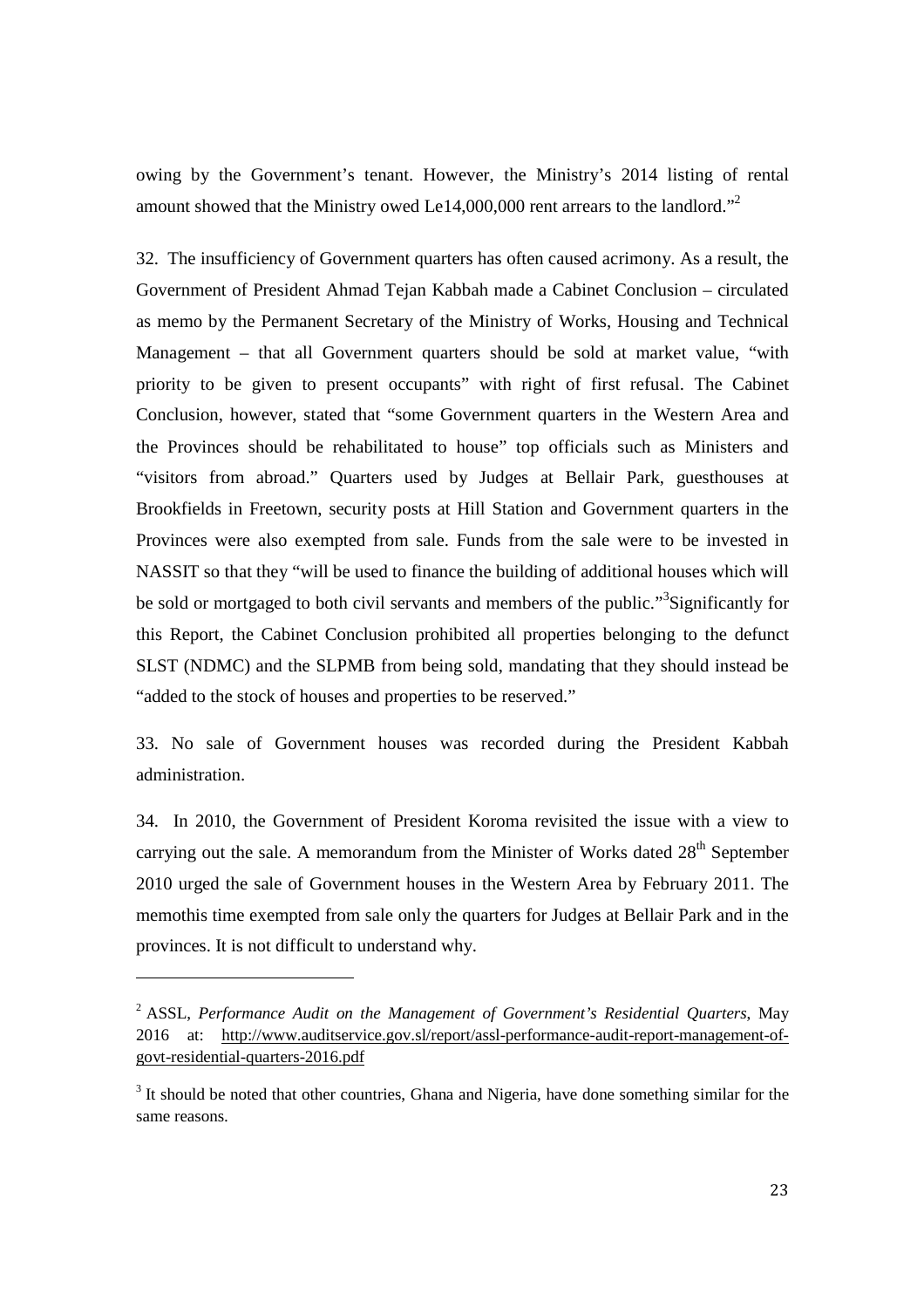35 The GTT requested, from the Ministry of Works and Public Assets, documentation relating to the status of the SLST properties, SLPMB properties, and the Cabinet Conclusion or authority relating to the sale or offer of Government quarters to Mohamed Wanza, a notorious Lebanese businessman who was stripped off his Sierra Leonean citizenship and deported because of his dangerous and nefarious activities. In a letter to the GTT dated 13<sup>th</sup> June 2018, the Permanent Secretary of the Ministry J.T Kanu stated that he was "unable to provide" information of the aforementioned properties and sale because "they do not fall within our mandate."

36. Twelve houses belonging to the defunct SLST/NDMC on Spur Road and elsewhere in Freetown were quietly sold to John Sisay, who the GTT understands was acting on behalf of President Koroma, for sums way below the market value that had been set by an independent valuator contracted by President Koroma's Government itself. The GTT was informed that the houses were bought for around US \$1.3 million, though the valuator had prized them at over US \$12 million. The Koroma Government also sold some SLPMB properties, as well as two Ministerial quarter to Wanza for undisclosed amounts. These transactions raise enough legal, ethical and moral questions for them to be reviewed, and the GTT recommends an immediate review.

37. The GTT reviewed documentation it got elsewhere relating to many of the extensive assets, including houses, land and other properties, belonging to the defunct SLPMB; 80 such assets all over the country are listed in the Government Gazette, though it appears that only 53 were repossessed by Government. They show that some of the assets were bought, clandestinely, by former President Koroma and his relatives, and all at below market prices. The Government furtively sold three SLPMB buildings on Hill Cot Road to an undisclosed buyer, presumably Mohamed Wanza. Note that a Cabinet Conclusion had explicitly stated that the SLPMB properties, like those of SLST/NDMC, must not be sold, and must be kept in reserve.

38. Mr. J.T. Kanu did submit a list of Government quarters approved and sold at the time, apparently in great haste, beginning in early January 2018 and ending, incredibly, on 29<sup>th</sup>March 2018, a day before the runoff elections that President Bio won. Aside from the indecency of making such controversial transactions when the APC knew it was at the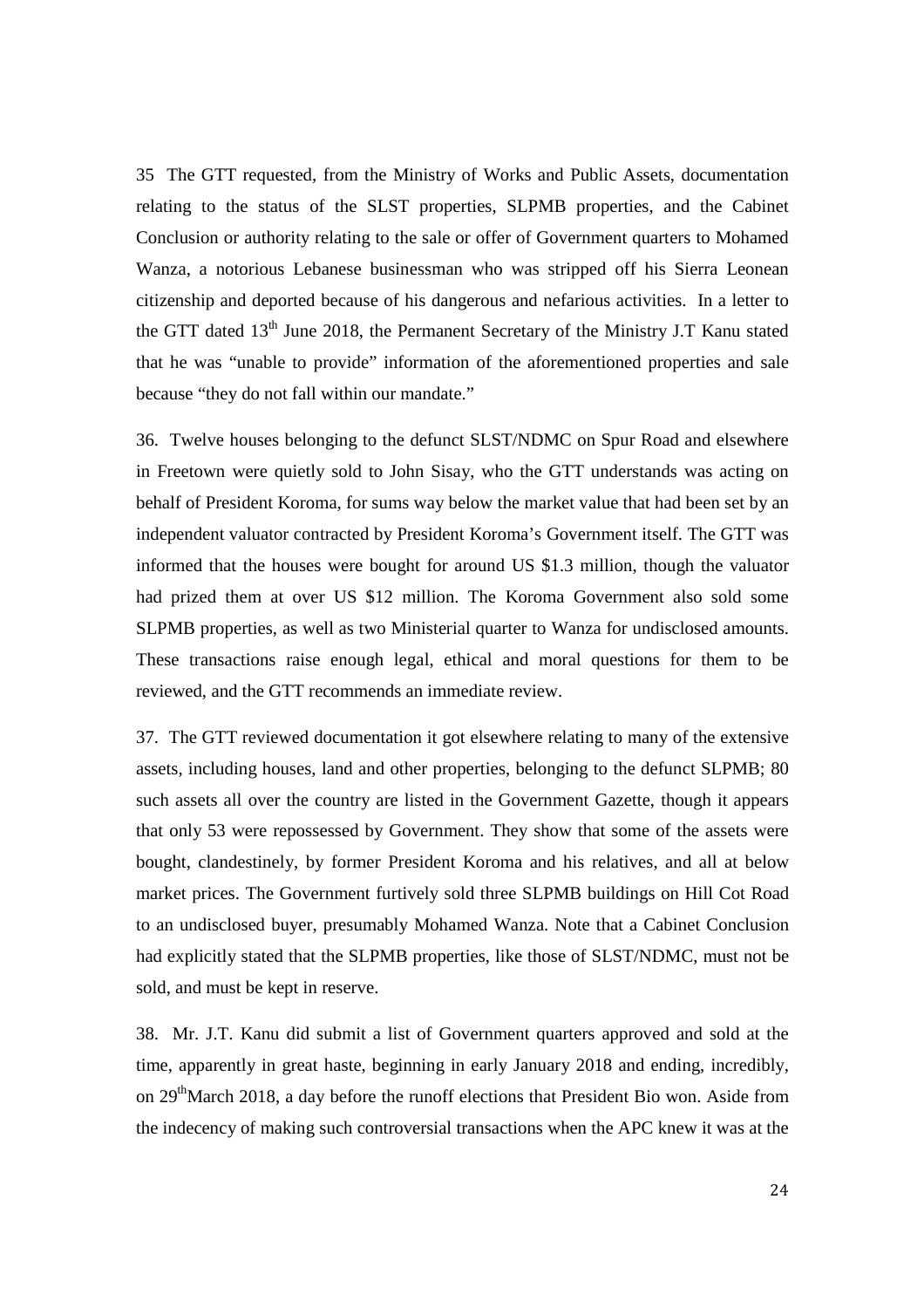point of being replaced, the sales were simply fraudulent. The list records the sale of 29 houses, many to top APC officials and their relatives. The purchases by Sisay/Koroma are not included on this official list, for reasons that are not hard to fathom. The last sale on 29<sup>th</sup> March 2018, of IRO Villa B 49 at Contonment Road, Freetown, was to one Ibrahim Conteh, for a mere Le.80 million (US \$10,000). It should be noted that a plot of land in that area cost several times more than that money. One house on Spur Road is recorded 'sold' to Fanny Koroma, the daughter of then Minister of Works Alimamy Petito Koroma, on 9 January 2018. Described as medical doctor, she is recorded to have paid Le.100 million (about US \$12,000), even though the market value for a plot of land in the area is more than ten times that amount. A special letter from the Minister of Works, Housing and Infrastructure, Alhaji Ibrahim Kemoh Sesay, to President Koroma, dated  $5<sup>th</sup>$  December 2017, preceded the sale of the house to Ms. Koroma. It praised Ms. Koroma for her willingness to work "at very, very low salary" [sic], and that this willingness should not cause her to be "disenfranchised in any way." This letter does not make clear why Ms. Koroma was singled out among the hundreds of young medical doctors and other professionals working for the Government for the same or lower pay for this privilege, or why not selling Government property at giveaway prices might be considered disenfranchisement. Chief Justice Abdulai Charm is also recorded to have paid Le.100 million for a house at Hill Station, and Bockarie M. Foh is recorded as paying Le.135 million. Four other (suspiciously) unnamed buyers are recorded as buying two houses for Le. 50 million each, one for Le.80 million, and another for Le.100 million – all on 28 March 2018, two days before the runoff election that President Bio won. A ministerial quarter, expressly prohibited from being sold, on Hill Station was sold to Mrs. Vicky Jusu, who is not a civil servant and is therefore unqualified to purchase any Government quarter, for Le.135 million. Another ministerial quarter at Spur Loop was sold, for a measly Le.65 million (about US\$9,000), to Mrs. K.O Seisay, though she is not a civil servant and is, therefore, unqualified to buy any of the properties.

39. Mr. J.T. Kanu also submitted the "executive summary" of an assessment of the value of many of Government's properties by Yema Yeliba Property Agency of 9 Off Kingharman Road, Freetown. The assessment, it should be noted, was done in 2001, before the civil war was officially declared over. It was shortly after the devastation of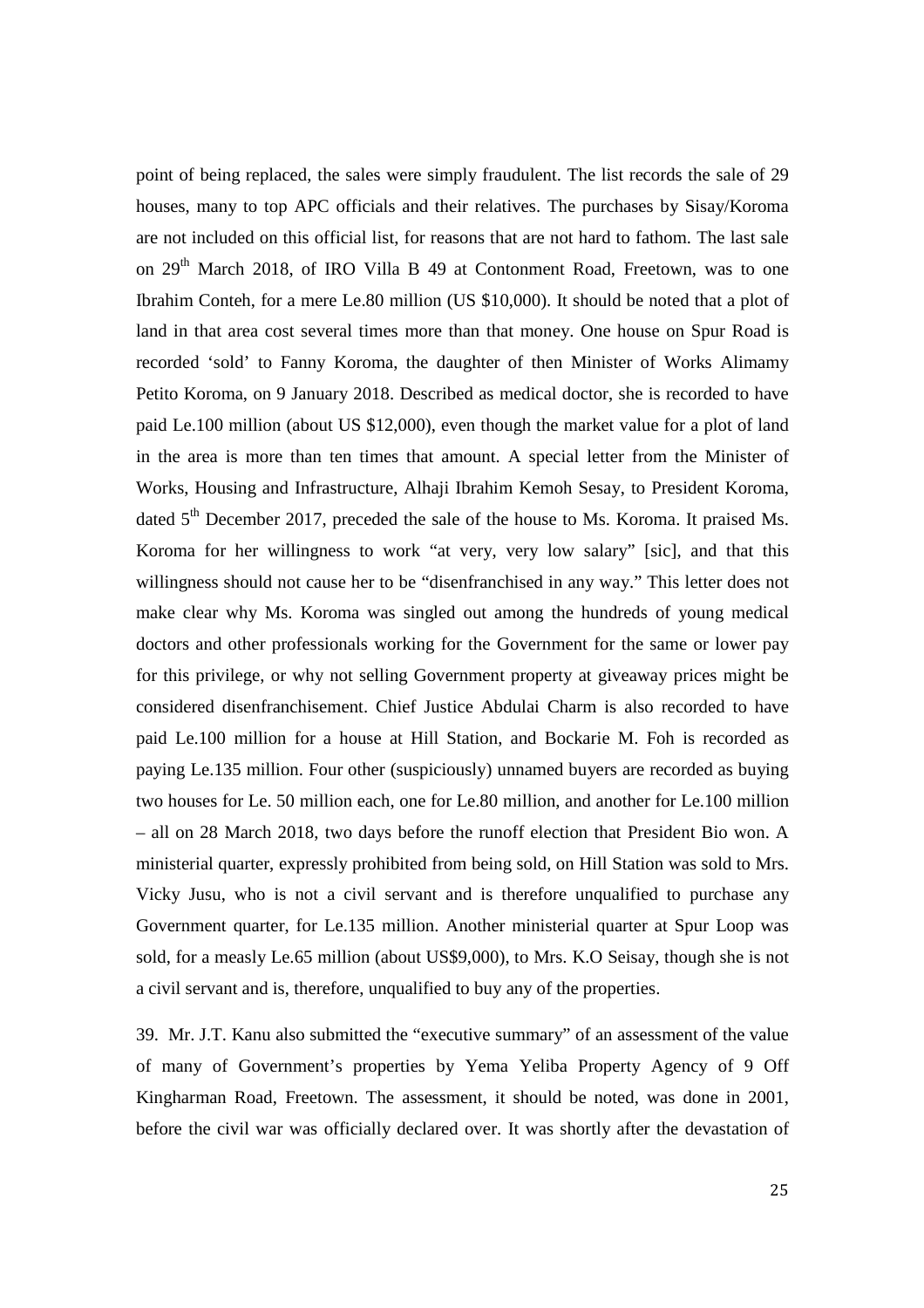parts of Freetown by the Revolutionary United Front and the Armed Forces Ruling Council, including of many Government properties. Property prices were at their lowest at the time, and the valuations provided for the housing were apparently rejected by President Kabbah's Government because even for that time they were considered to be too low. Seventeen years later, when property prices in Freetown and elsewhere in Sierra Leone had appreciated more than twentyfold, President Koroma's Government dug out this assessment and apparently used it to sell, with frantic urgency, Government houses and properties. This is the type of organised crimimal racketeering that permeated the APC Government of President.

40. These transactions, where not illegal, but certainly unethical and unacceptable. All such transactions made by the former APC Government in the three months leading to the March 2018 elections must be reviewed. The Government should appoint an independent valuator to make an assessment of the current market prizes of the fraudulent purchased houses. Property that was inappropriately sold, like those of the defunct SLST and SLPMB, must be returned to the State. The GTT strongly recommends that the sale of GOSL's property by the government of former President Koroma be immediately investigated with a view to prosecute for any wrong doing.

#### **g. Rent on Government Office**

41. Congruent with the sale of Government houses was President Koroma's Government practice of renting of private buildings for offices at extortionate cost. Most of the rented property belongs to top APC officials or their relatives and close friends. A house belonging to Mr. Emmanuel Osho-Coker, then Secretary to former President Koroma, at Hill Station was rented to Petroleum Directorate – which happens to be nearly dilapidated – for US \$145,000 a year. The building housing the Administrator General was rented from Mr. Renner Thomas at US \$92,940 per annum. Another belonging to Professor Strasser King and his wife Gladys (also a top Government employee), who was the Director of the Strategic Policy Unit in the Office of the President at State House, is rented to NRA for US \$82,964 per year.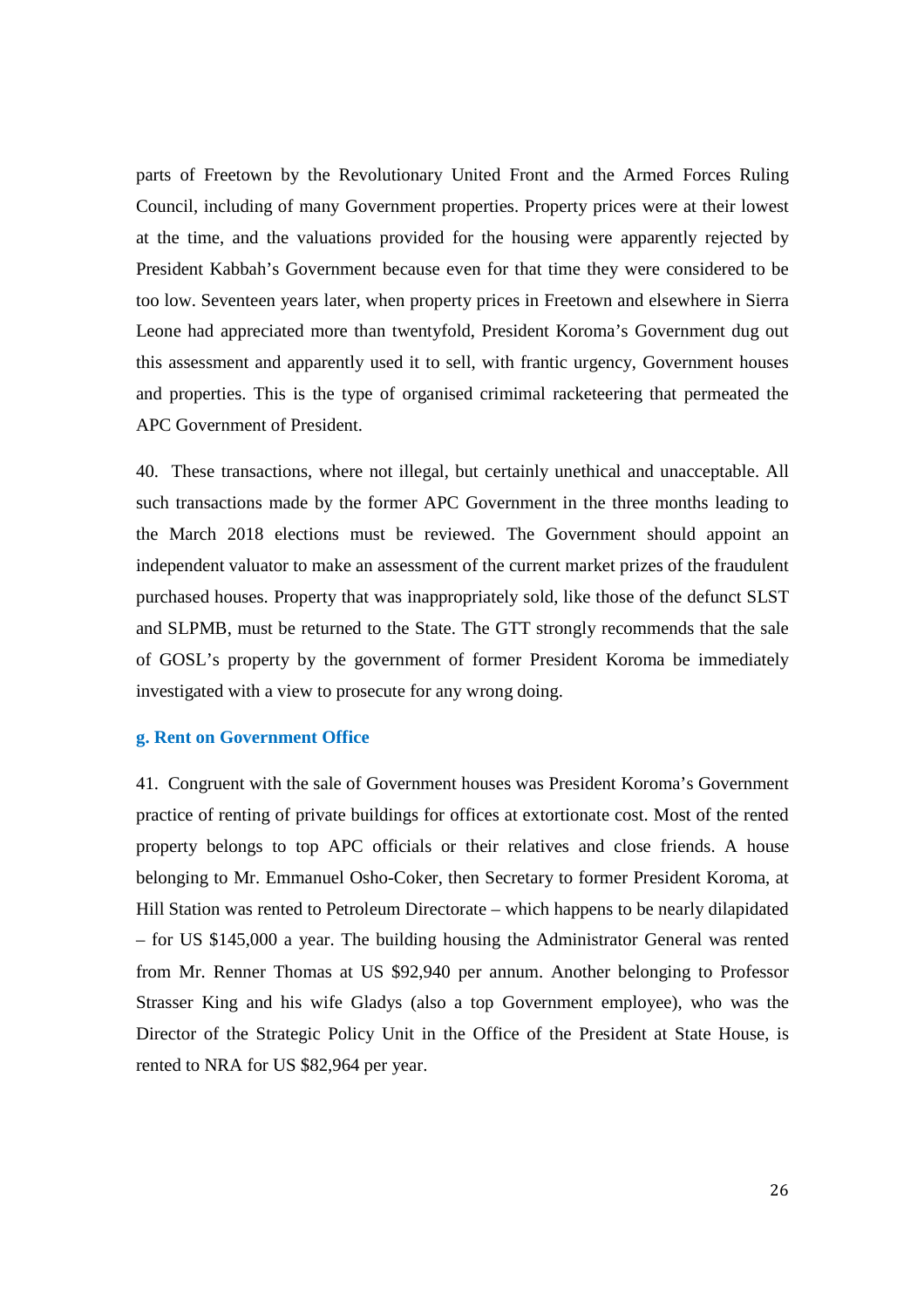42. The GTT accepts that there is nothing inherently corrupt or criminal about an employee of the Government renting out his or her private property to Government at exorbitant prices. But the practice is unseemly and probably unethical given that in many cases the Ministries and Agencies renting those private homes have their own buildings – for example the massive Electricity House on Siaka Stevens Street – which need only to be repaired. The GTT believes that the APC Government would simply have opted to refurbish those buildings rather than rent others if no powerful vested interest existed influencing the Government to rent, instead of building or repairing its own structures. The ASSL is renting property from Sierra Leone Lottery, which is inadequate to house all its staff, at US \$40,000 per annum because the Government has repeatedly failed to honour requisitions the ASSL has made to complete constructing its own building. The GTT recommends that the new Bio Government should end the dubious practice of renting private property to house government MDAs and instead invest in refurbishing Government buildings to provide accommodations for MDAs.

43. The Table below shows some of the exorbitant rent being paid by the GoSL for buildings housing Government offices:

| N <sub>O</sub> | <b>AGENCY</b> | <b>OFFICE</b>    | RENT (US \$)     | <b>OWNER</b>            |
|----------------|---------------|------------------|------------------|-------------------------|
|                |               | <b>LOCATION</b>  |                  |                         |
| 1              | <b>EPA</b>    | 21 Old Railway   | 62,000 per year  | Alhaji W Jalloh         |
|                |               | Line, Freetown   |                  |                         |
|                |               |                  |                  |                         |
| $\overline{2}$ | Petroleum     | Hill Station,    | 145,000 per year | Mr. Emmanuel Osho-      |
|                | Directorate   | Freetown         |                  | Coker                   |
|                |               |                  |                  |                         |
| 3              | <b>NRA</b>    | 19 Wellington    | 82,964 per year  | Mrs Gladys Strasser     |
|                |               | <b>Street</b>    |                  | King                    |
| $\overline{4}$ | <b>NRA</b>    | 17 Wellington    | 85,000 per year  | Abu Bangura             |
|                |               | <b>Street</b>    |                  |                         |
| 5              | <b>NRA</b>    | 38 Wellington    | 47,000 per year  | <b>Stronge Holdings</b> |
|                |               | <b>Street</b>    |                  |                         |
|                |               |                  |                  |                         |
| 6              | <b>NRA</b>    | 37<br>Wellington | 35,000 per year  | Mrs Alimatu Koroma      |
|                |               | <b>Street</b>    |                  |                         |

## **Rents on Selected GoSL offices**

*Source – Rental documents sent to the Transition Team, April to May 2018*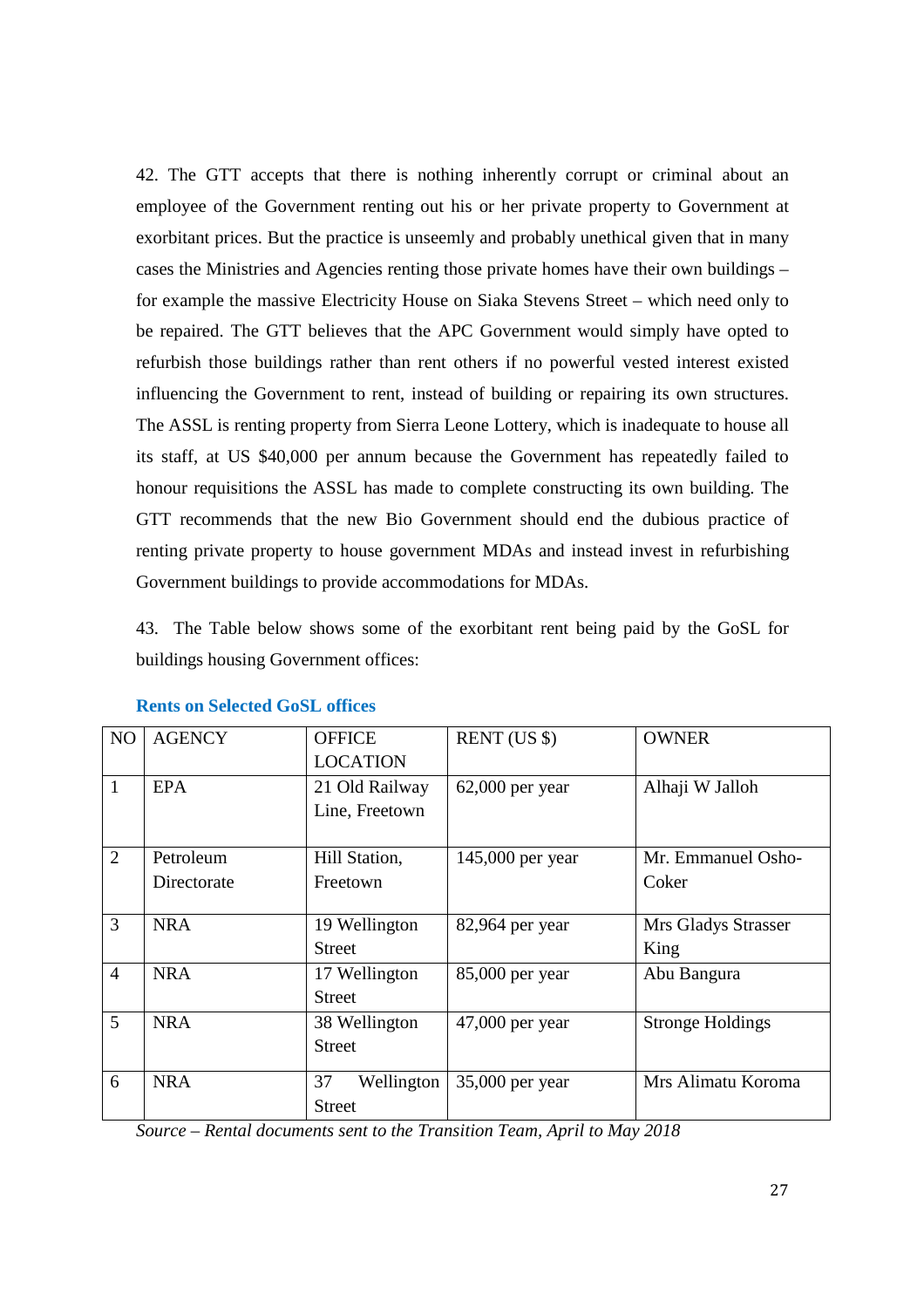## **h. Balogun Koroma and Chinese Buses**

43. On 12<sup>th</sup>May 2014, Leonard Balogun Koroma, the Minister of Transport and Aviation, signed a contract with Liu Jianmin, Vice President of Poly Technologies, Inc., agreeing the purchase and shipment of 100 new buses from Poly Technologies to Sierra Leone. The Beijing-based Poly Technologies is a Chinese state-own company. The contract covered, in addition to the 100 new buses, the supply of equipment, spare parts and associated training. The total value of the contract was US\$12,291,920 (Le.61.5 billion). The schedule of payment, according to the contract, began with a US\$2.4 million deposit on  $30<sup>th</sup>$  May 2014 to end with the final payment on  $31<sup>st</sup>$  May 2016. The buses arrived in Sierra Leone in July 2015. They included 50 city buses (having 19 seats each); 30 city buses (30 seats each), and 20 provincial buses (48 seats each).

44. It should be noted that Sierra Leone Roads Transport Corporation (SLRTC), which was marginalised by Minister Balogun Koroma during the negotiations leading to the contract, had earlier submitted a business proposal for the procurement of 100 buses, prepared in February 2014, stated that it would need "a total of Le26.5 billion" to procure 100 new buses. This was based on its previous experience purchasing strong and durable ASHOK Leyland buses from India. Le.26.5 billion, is a fraction of the Le.61.5 billion that Balogun Koroma paid for the Chinese buses, which turned out to be far less strong and durable than the ASHOK Leyland buses. However, though the Ministry of Finance paid the US \$12.2 million for the buses, it was considered a loan to SLRTC, which was to manage the buses, but whose own proposal for the purchase of the buses Minister Balogun Koroma had summarily rejected.

45. The SLTRC found the contract and the buses particularly concerning because it had advised that since the purchasing power of the travelling public in Sierra Leone is low, expensive buses should not be acquired. The corporation preferred buses that are also "low on fuel consumption as rising fuel prices has a direct impact on the entire operational life of the Corporation."The GTT understands that many of the buses have already been disabled because they are of poor quality and the lack of replacement spares.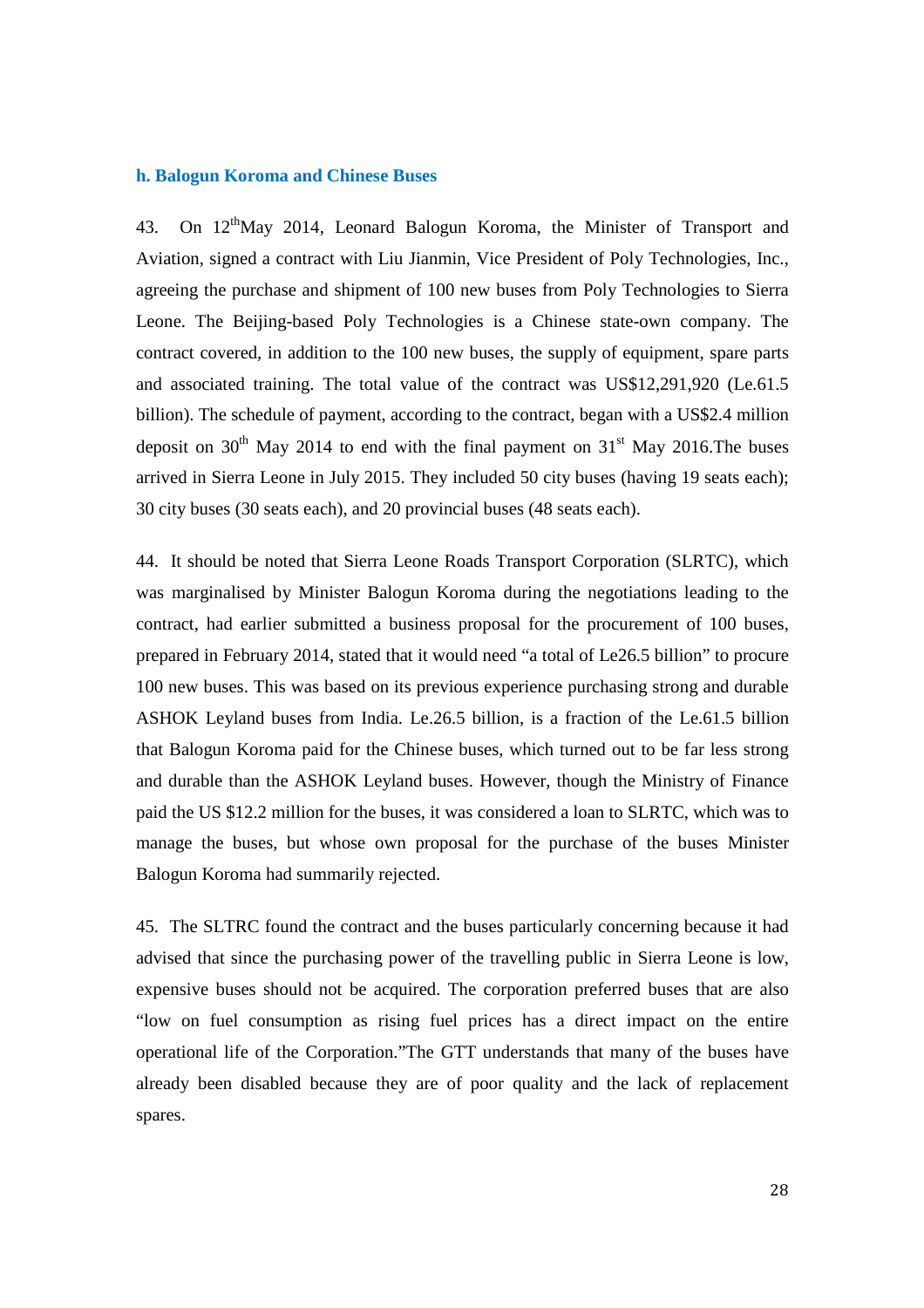46. In a communication to the GTT (reproduced as Annex VI), the Technical Committee of SLRTC noted the following: "The Committee holds the view that the cost of the buses purchased from China and the social fare structure coupled by the inconsistent fuel support from the Government of Sierra Leone greatly hinder the operations of the Corporation."

47. The communication also noted: "The committee holds the view that the US\$12 million spent on the procurement of the one hundred buses from China could have been wisely spent to procure at least two hundred buses."

48. The GTT strongly recommends that the former Minister of Transport, Leonard Balogun Koroma, be investigated for negotiating this extortionate contract, which suggests that corrupt was his key strong motivation.

## **i. Government of Sierra Leone Commercial Banks**

49. There are two Government-owned commercial banks, the Sierra Leone Commercial Bank (in which Government's stake is 100%) and Rokel Commercial Bank (in which Government holds 51% of the shares). A perplexing picture emerges from an examination of the financial and credit status reports of the two banks. The banks have lost millions of dollars from unpaid or delinquent credits, mostly to people who are clearly in a position to pay back on their loans, but also to people who clearly should not be loaned the amount of money the banks had loaned out to them.

50. In 2015 alone, according to its own records, Sierra Leone Commercial Bank wrote off Le.29.7 billion as bad debt – that is loans it had given to senior APC officers and Ministers which it concluded will never be repaid. Among the debts it wrote off was one to Africa Sunshine Ltd., which is owned by Leonard 'Logus' Balogun Koroma and Alex Mansaray, amounting to over Le.3 billion. The loan was granted to the company in 2011 mainly on account of what the bank cryptically described as 'simple deposit'. Others included Digital Systems, owned by one Alhaji Cole (Le.2.5 billion); Bao Limited (Le.1.8 billion), Sayenu, owned by Ibrahim Sayneu Sesay (Le.1.7 billion); Abass Jah (Le.727,319,294); Club Tourism and Entertainment, owned by Strasser-King (Le.659,874,225); Western African Trading Company, owned by former Minister of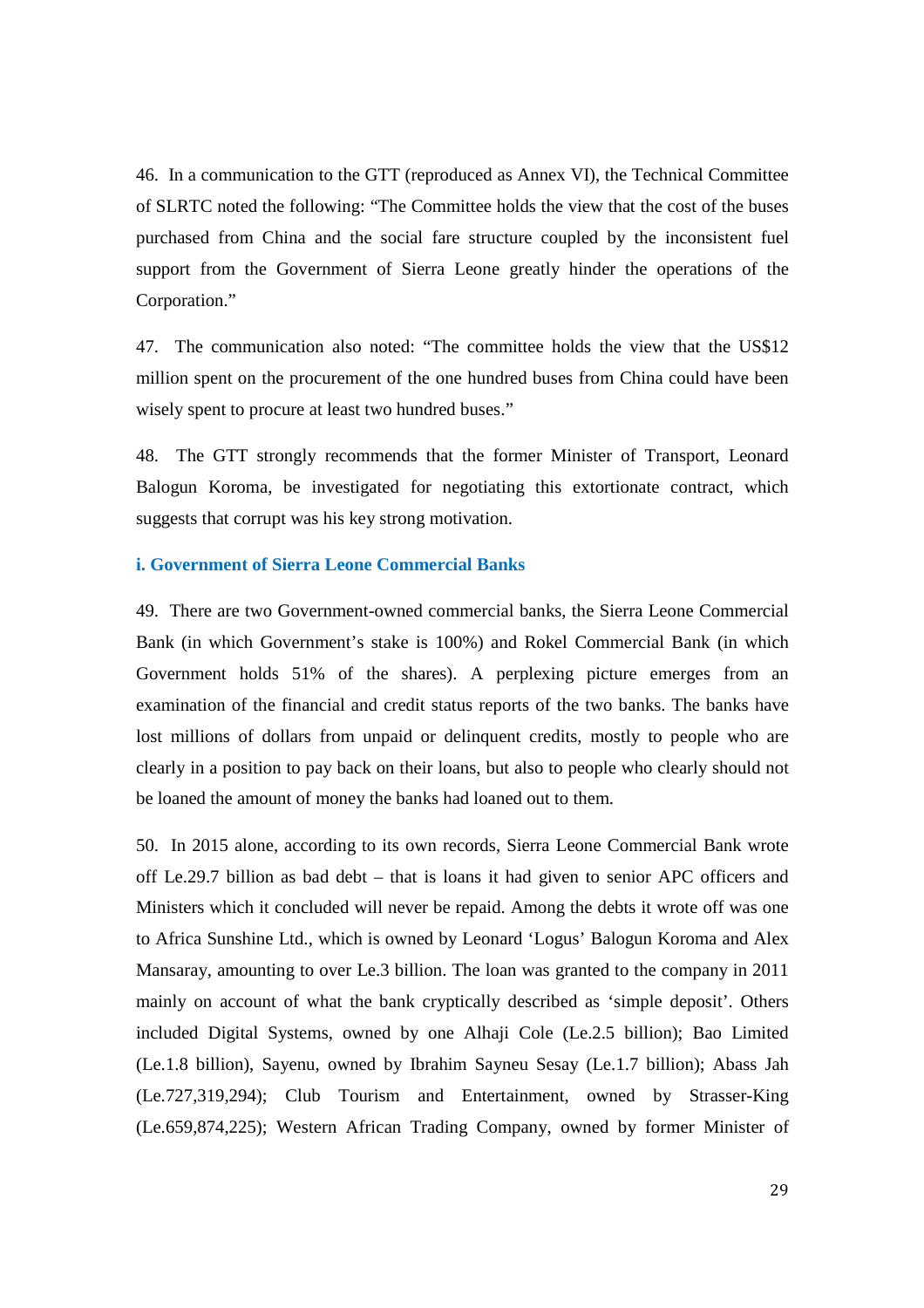Energy Henry Macualey (Le.487,798,843); Chief Tony (Le.238,498,279); Dr. Julius Spencer (Le.106,263,765); former Minister of Information Ibrahim Ben Kargbo (Le.765,570,851) and another Le.159,990,648; Sylvanus Forna Koroma (Le.68,003,404); and Dr. Soccoh Kabia (Le.78,102,904), among many others. The list has over 100 names and enterprises. For the period from late 2007, when President Koroma took office, to March 2018, when he handed over power, the commercial banks seemed to have prioritized giving loans to APC-connected businessmen and politicians. Names of persons suggesting that they originated from non-APC strongholds are very few and in between on the banks' loan lists. This apparent discriminatory practice must be investigated and officially deplored.

51. By far the most significant loan defaulter is Premier Investment Sierra Leone Co., which is owned by Kabba Khalu, a close friend of former President Koroma. He owes the bank Le.25 billion. This company was also involved in the corruption relating to Ebola contracts in 2014-2015. The GTT strongly recommends that the following be investigated with the view to commence criminal proceedings: the management team of Sierra Leone Commercial Bank and Rokel Commercial Bank; Leonard Balogun Koroma; Alex Manasary; Alhaji Cole; Ibrahim Sayneu Sesay; Abass Jah; Strasser-King; Henry Macaulay; Alhaji Ibrahim Ben Kargbo; Sylvanus Forna Koroma; Dr. Soccoh Kabia and Mr. Kabba Khalu.

52. For its part, Rokel Commercial Bank has written off over Le.80 billion as at 30 April 2018. Unpaid loans to the GoSL, including overdraft withdrawals with special request from the Ministry of Finance, amount to Le.45.1 billion.

53. The GTT is puzzled by the lack of interest of the Management of these two banks to actively pursue their creditors, many of whom are sufficiently solvent to pay back their loans. The GTT believes that one of two things, or indeed both, may be responsible for this disinterest. The Managements are utterly incompetent and have no business running a commercial bank; or the Managements may have made surreptitious arrangements with the creditors whereby part of the loans are paid to them personally, with the understanding that they will no longer pursue full payment of the loans. In either case, the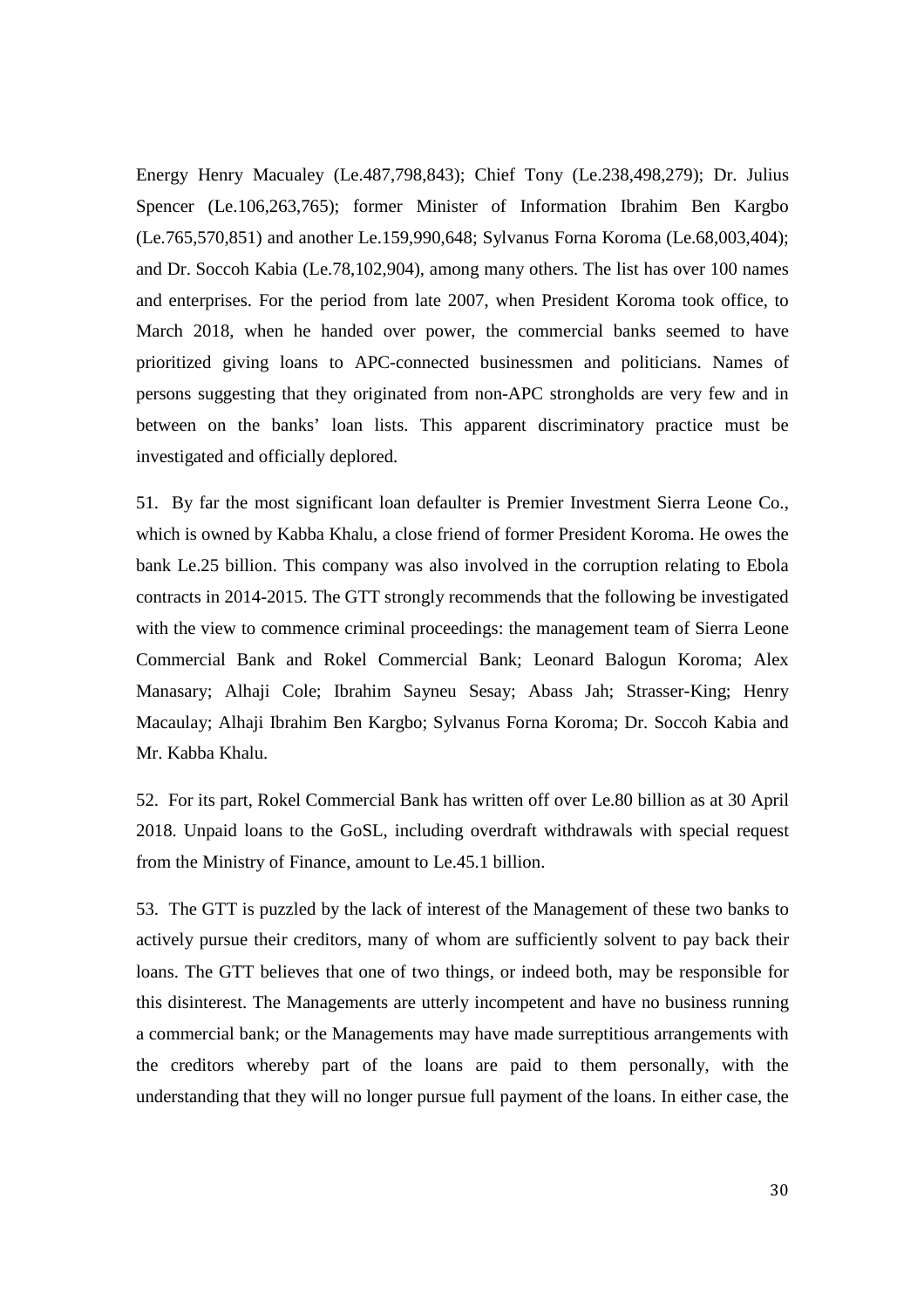Management of both Commercial Bank and Rokel Commercial Bank should be immediately replaced and the Government should order a thorough audit of the banks.

#### **j. Ebola-related Contracts**

54. The Government gave all the major Ebola-related contracts to a small network of businessmen, each owning several companies, and all of them with close personal ties to top APC Government officials. As the Auditor-General detailed in several reports, the contracts were awarded on a pro forma basis, and contractors were given huge advances that were way beyond the legal limit. In fact, all the major contracts – for ambulances, medication, building of treatment centres, and vehicles and funeral hearses – were awarded to little known companies in a non-transparent and non-competitive manner; and standard processes for the award of state's contracts, including those designed for emergency situations, were ignored. The Governance Transition Team is not persuaded by the argument made by APC Government of President Koroma that the financial management lapses documented by the Audit Service Sierra Leone were largely the result of the expediencies of the state of emergency occasioned by the Ebola outbreak, rather than by rampant corruption.

55. During the first phase, from late May 2014 to the end of October 2014, the APC Government relied mostly on locally generated resources – both state allocations and donations by individuals and businesses in Sierra Leone. Government expenditure towards the outbreak amounted to Le.84 billion (US \$19 million) during the period. The ASSL audit found that 30% of the funds could not be accounted for. The second phase, from November 2014 to April 2015, the World Bank's contribution amounted to US \$318 million for Sierra Leone, of which US \$33.5million went directly to the Government of Sierra Leone to support NERC. The African Development Bank contributed US \$12 million. This money, though better managed after the contracting of a fiduciary agent, was used to award contracts to a tangle of corporate names, most of which had not been known before, and many without physical offices or registration records, according to the findings of the ASSL. Contracts awarded in 2014 to Ramesco General Supplies of 43 Sani Abacha Street, Freetown, to procure 10 ambulances, 5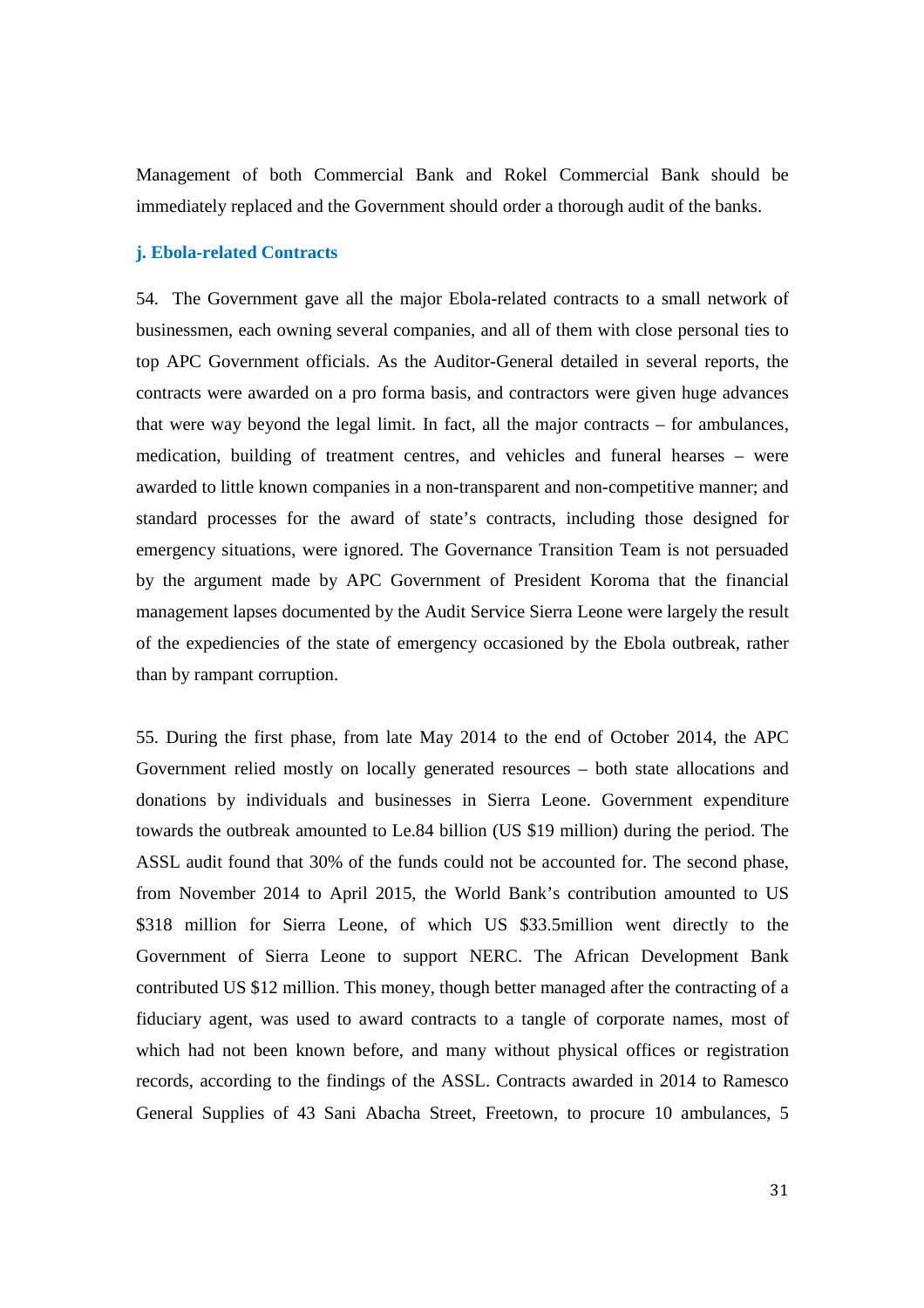Toyota Hilux trucks, one Toyota Landcruiser, 48 motorbikes, medical supplies, PPEs, infrared thermometers, and chlorine amounted to US \$7,496,423.97. All the contracts were awarded in a wholly non-transparent manner – without invitation for bids, without advertisement, acceptance letters, or specifications of service and goods. The World Bank, which reviewed the contracts, found that the goods were overpriced and some of the delivery was of poor quality. It expressly requested that its donated funds should not be used to make the payment to Ramesco.

56. A major contract was awarded to Premier Logistics and Supplies Ltd., though its owner, Kabba Khalu, was in 2013 prosecuted (along with several others) in Freetown for allegedly conspiring to defraud the Sierra Leone Commercial Bank of US \$6.9 million. Premier Logistics & Supplies was contracted to procure 10 Hard Top DM-SRS ambulances, 20 Hard Top Standard Basic ambulances and 20 Hard Top customised utility/hearse vehicles amounted to Le12,700,885,120. The contract was improperly entered into, and the goods were overpriced.

57. Kingdom Security Logistics, owned by Mahmoud Bahsoon**,** was selected as sole source for the procurement of 20 ambulances. An advance payment of 50% of the contract to Mr. Bahsoon was disbursed even before the contract documents were signed. The company charged the Government additional costs of US \$360,000 over the US \$1.1 million to airfreight 17 of the 20 ambulances, and it took several months for the remaining 16 to be delivered, no doubt negatively affecting the response effort.

58. The Parliamentary Public Accounts Committee held hearings on the findings of the ASSL relating to these contracts but its report was a whitewash. Worse, some of its limited recommendations were not implemented. The GTT recommends that President Bio's Government should investigate the management of Ebola funds. That the Government should urgently revisit this issue because in December 2017, a human rights organization, Centre for Accountability and the Rule of Law (CARL-SL), and survivors of the Ebola outbreak sued the GoSL in the ECOWAS Court of Human Rights alleging that Government mismanaged the response effort, leading to many unnecessary infections and death.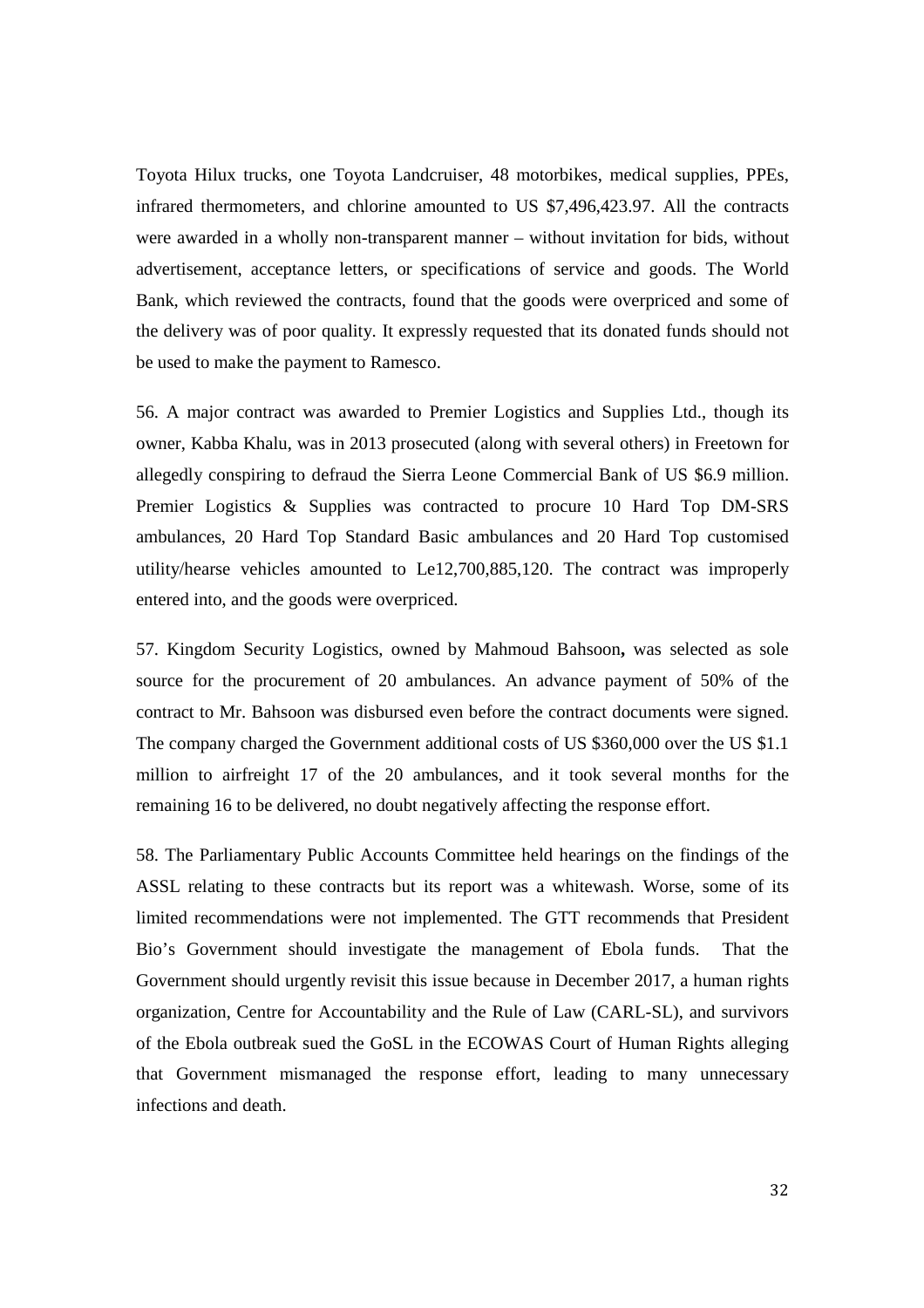59. The new Government of President Bio should settle this embarrassing but important case out of court with the plaintiffs. The GTT recommends that the new Bio administration should launch its own investigation into the matter with a view to prosecuting and punishing those who mismanaged the Ebola funds. The GTT further recommends that all proceeds from the successful prosecution relating to the Ebola Funds and contracts should be used to compensate Ebola victims and survivors.

#### **k. Corrupt Arms Deal**

60. In 2013, the Government awarded Nabih Basma, a friend of then Defence Minister Paolo Conteh and owner of West Star, a US \$15 million contract to supply military vehicles to the Sierra Leone Army. According to ASSL's audit for the financial year ending  $31^{\text{st}}$ December 2014, Conteh and Basma had this contract overpriced by US \$6.1 million. The GTT strongly recommends that Mr. Paolo Conteh and Nabih Basma be investigated and directed to refund the sum of US\$6.1 million to the state.

61. The GTT also reviewed a number of other contracts, all of them amounting to around US\$190 million. The contracts were awarded to a small pool of vendors – with West Star being the most prominent – who happen to get most APC Government's contracts. All the contracts are overpriced, sometimes by over 300%. One contract for the construction of a military barracks in Kambia for US\$44 million does not even specify the number of structures to be built. Moreover, no justification is provided for the contract in any of the contract documents the GTT reviewed. Fortunately, no funds have been remitted for this particular contract, which the GTT recommends to be immediately cancelled. Instead, the GTT recommends that when the funds are available, the GoSL should prioritise refurbishing the existing barracks to a modern standard for the military. The GoSL should review all the other contracts with a view to either cancelling them or significantly reducing their prices. The contract given to Dr. Abdul Karim Koroma, who is not an historian or professional writer, for writing the history of the Republic of Sierra Leone Armed Forces for US \$108,857 must be reconsidered. Dr. Koroma was paid an initial US\$10,885 on 16 March 2016. There is no record that he has produced a draft or even an outline of the study. No further payment should be made to him before he submits an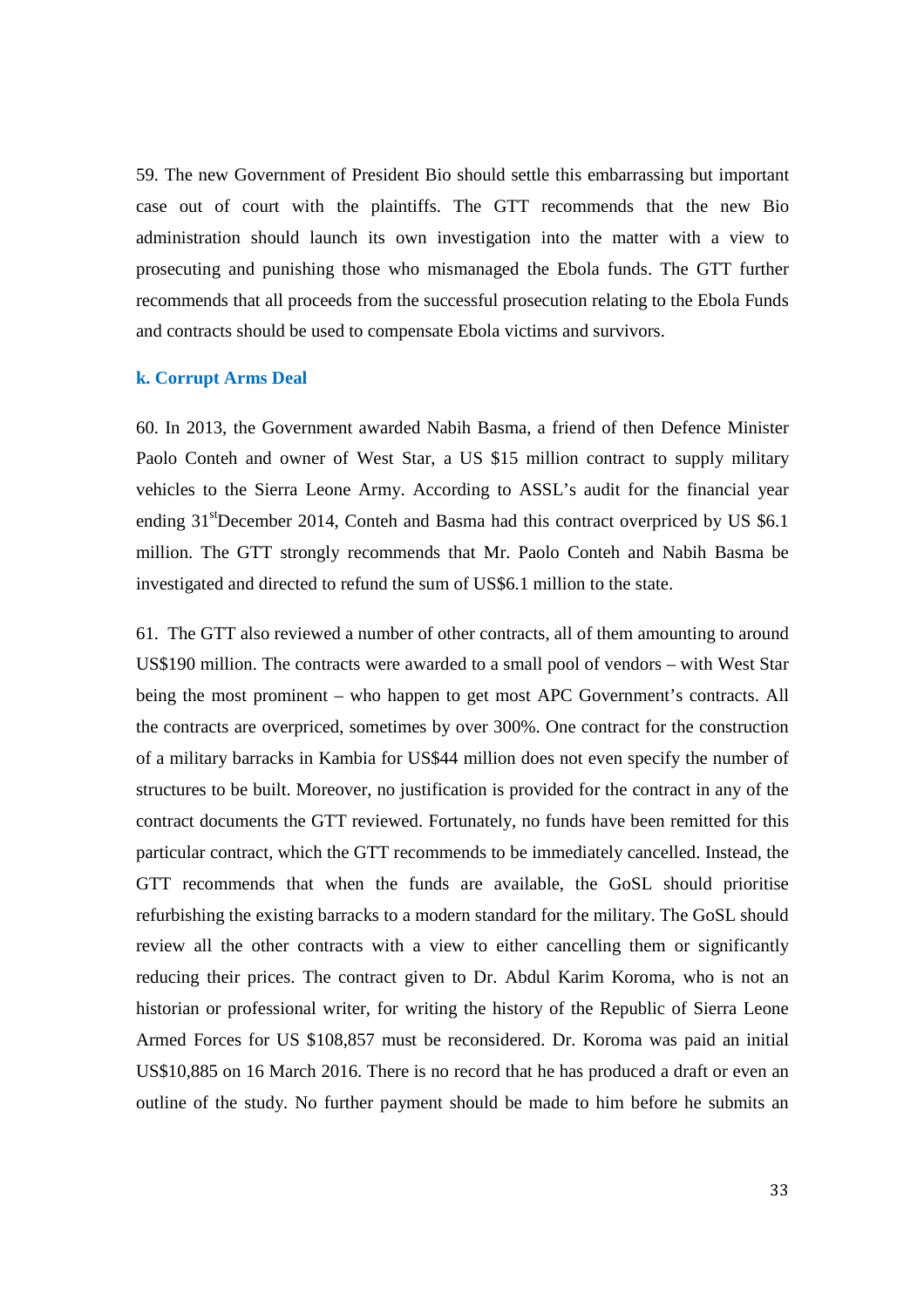acceptable draft of the study, to be determined after a review by a professional historian. The GTT recommends that all the companies that were implicated in fraudulent contracts relating to the response to the Ebola outbreak should be blacklisted and henceforth not be considered for any GoSL contract.

## **B. Social and Human Development**

62. Despite the former President's boast of increasing investments in education and health, many schools in the country are in dilapidated conditions, hospitals are poorly equipped, if at all, and Government drugs were routinely diverted to be sold in private clinics and pharmacies. Low morale of teachers and health workers, examination malpractices in schools, frequent strikes by teachers and lecturers, and the proliferation of counterfeit drugs have been the result. According to the Annual school Census 2016, gross enrollment at the primary school level is at 30.2%, one of the lowest in the region, and only two of five adult Sierra Leonean can read and write English, the country's official language.

63. There has been a total disruption of sporting activities in part because of the politically motivated rift between the Sierra Leone Football Association (SLFA) and the Ministry of Sport. The Ministry of Youth Affairs became an extension of the APC Youth Wing, and the Ministry of Social Welfare was reduced to irrelevance.

64. The outbreak of Ebola in 2014 exposed an astonishing level of dysfunction in the health sector prior to and during the crisis – the result of a combination of neglect and corruption by Government officials, particularly those in the Ministry of Health and Sanitation. The neglect and corruption undermined the response efforts, leading to the rapid spread of the virus and the death of 3995 people, including 221 health workers (more than the combined total for Guinea and Liberia).

#### **C. Infrastructure**

65. To its credit, the former APC Government embarked on a large infrastructural programme, with the construction or rehabilitation of several important road networks. This effort, however, was undermined by the exorbitant costs of the road construction projects due in large part to rampant corruption; the poor quality of many of the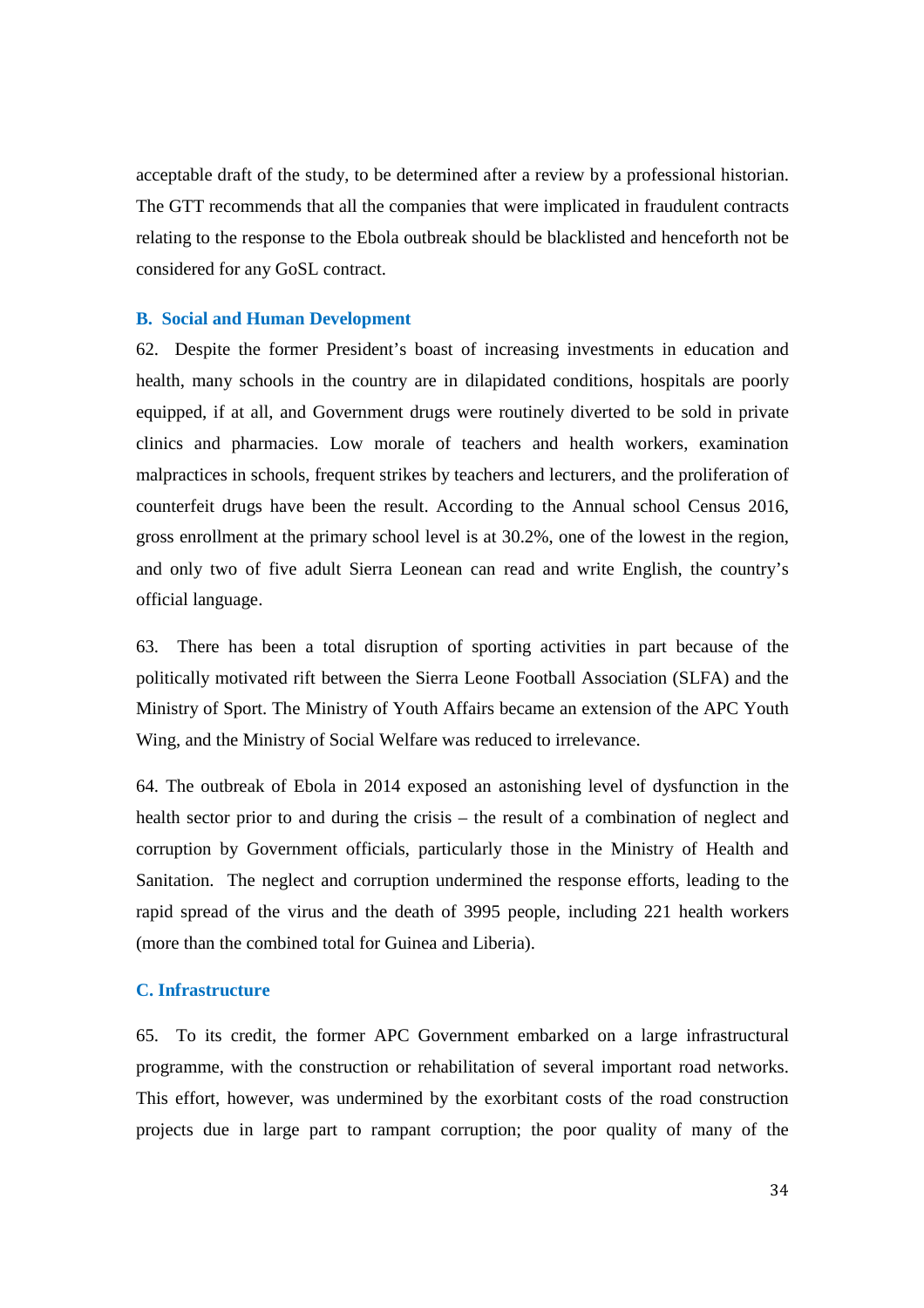expensively constructed roads; and the triumph of tribal political instincts over national interests consideration. For example, the former APC Government did not refurbish or construct a single road in Kenema, one of the country's most important population and resource centres, because the city has few people who are not Mende, and it remained vocally pro-SLPP.

66. The cost of most of the APC constructed roads was almost certainly corruptly inflated. The expansion – not construction – of Wilkinson Road, for example, merely 5.2km, began with Le50.5 billion but was later inexplicably increased to Le80.3 billion, US \$18.5 million. It was a grotesquely poor job, without proper drainage system, leading to massive flooding making the road almost impassable during the rainy season. Lumley-Hill Cut Road, 3.4KM, cost Le.51 billion (US \$12million), in other words US \$3.5 million per kilometer; and the Lumley-Tokeh road, 21KM, cost Le147 billion (US \$33 million). The GTT strongly recommends that ALL roads contracts awarded by the former APC Government be investigated to ensure accountability for public funds. The GTT further recommends that the former Minister of Works and Infrastructure, Mr. Alimamy Petito Koroma, who was instrumental in the award of most of those contracts, should be a focus of the investigation.

67. The exemplar of APC Government's cosmetic and corrupt approach to infrastructural development is the two solar-powered 'traffic lights' placed, close to Youyi Building and Main Motor Road in Freetown. The best that can be said about them is that they are aspirational. But this concession is obviated by their sheer cost: the GoSL claimed it paid, from the consolidated revenue, US \$603,000 for the two lamp standards.

## **D. Governance**

68. Sierra Leone is an ethnically and culturally diverse society, and the results of national elections tend to reflect patterns of ethnically or regionally influenced voting. The key aspiration of any Political Party leader elected President in such a circumstance must be inclusive governance and national unity. In that, the APC Government failed woefully. Despite its rhetoric about 'inclusive governance', it practiced extreme forms of 'tribalism' and regionalism in its recruitment and promotion of personnel at State House,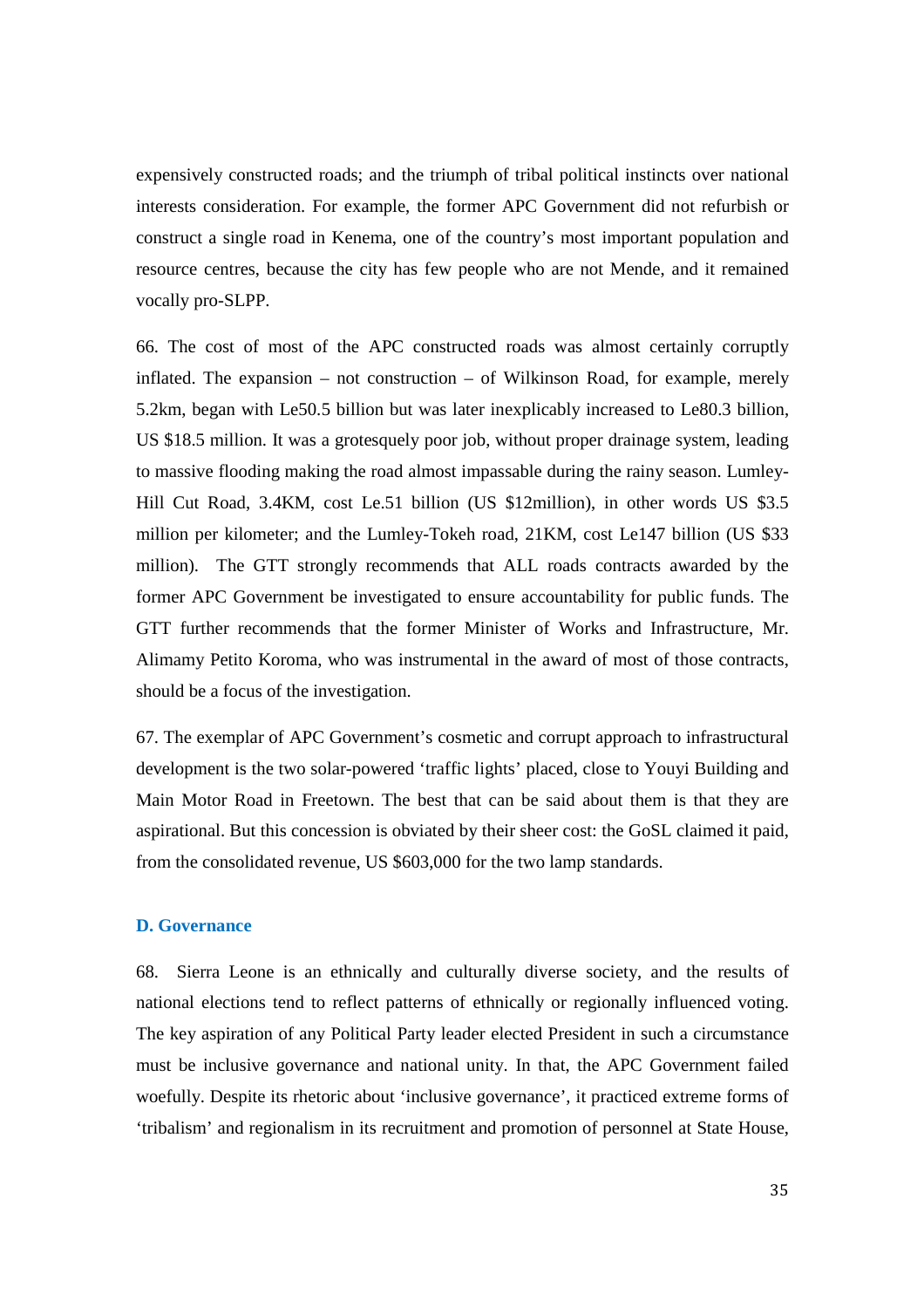in government ministries, in diplomatic postings, and particularly in state parastatals and agencies. Upon taking office in 2007, the APC Government summarily dismissed dozens of senior officials perceived to be supporters of the Sierra Leone Peoples' Party because they were of Mende and related ethnicity. It summarily replaced them, often without any consideration for merit and the imperatives of legally binding contracts, by individuals of Temne or Limba ethnicity, many of them from the APC presidential home district of Bombali. By the end of its second term in office in March 2018, such politically and ethnically based appointees dominated all government ministries, departments and agencies. They constituted roughly 71 percent of all senior and middle-level appointments made by former President Koroma's Government.

69. The APC Government also consistently demonstrated a lawless attitude towards the principles and letter of the Constitution, the supreme law of the land. In the process, the former APC Government he undermined both the rule of law and the separation of powers. Former President Koroma provoked a constitutional crisis by sacking the elected Vice President, Alhaji Samuel Sam Sumana, and replacing him with a handpicked member of his APC Victor Bockarie Foh, a decision that, upon a legal challenge, the ECOWAS Court of Human Rights found wanting. The former Predsident undermined the independence and integrity of the judiciary, and politicized all the national security agencies, especially the Sierra Leone Police.The GTT strongly recommends that the conduct of the Judiciary and, in particular, the Supreme Court, be investigated in relation to the unconstitutional removal of the elected Vice President, Sam Sumana.

## **F. Statistics Sierra Leone:**

70. The former APC Government also seriously compromised the effectiveness of Statistics Sierra Leone (SSL) so as to make politically motivated decisions, including the creation of new districts and the gerrymandering of new constituencies, mainly in the APC's strongholds. In fact, until the appointment of Professor Osman Sankoh, a competent and credible scientist in March 2018, SSL had been a dysfunctional and corrupt institution without proper leadership. Beginning in June 2017, the former Minister of State, Finance and Economic Development, Foday BL Mansaray, effectively ran it aground using Dr. Sullay Kamara, who continues to hold on to the position of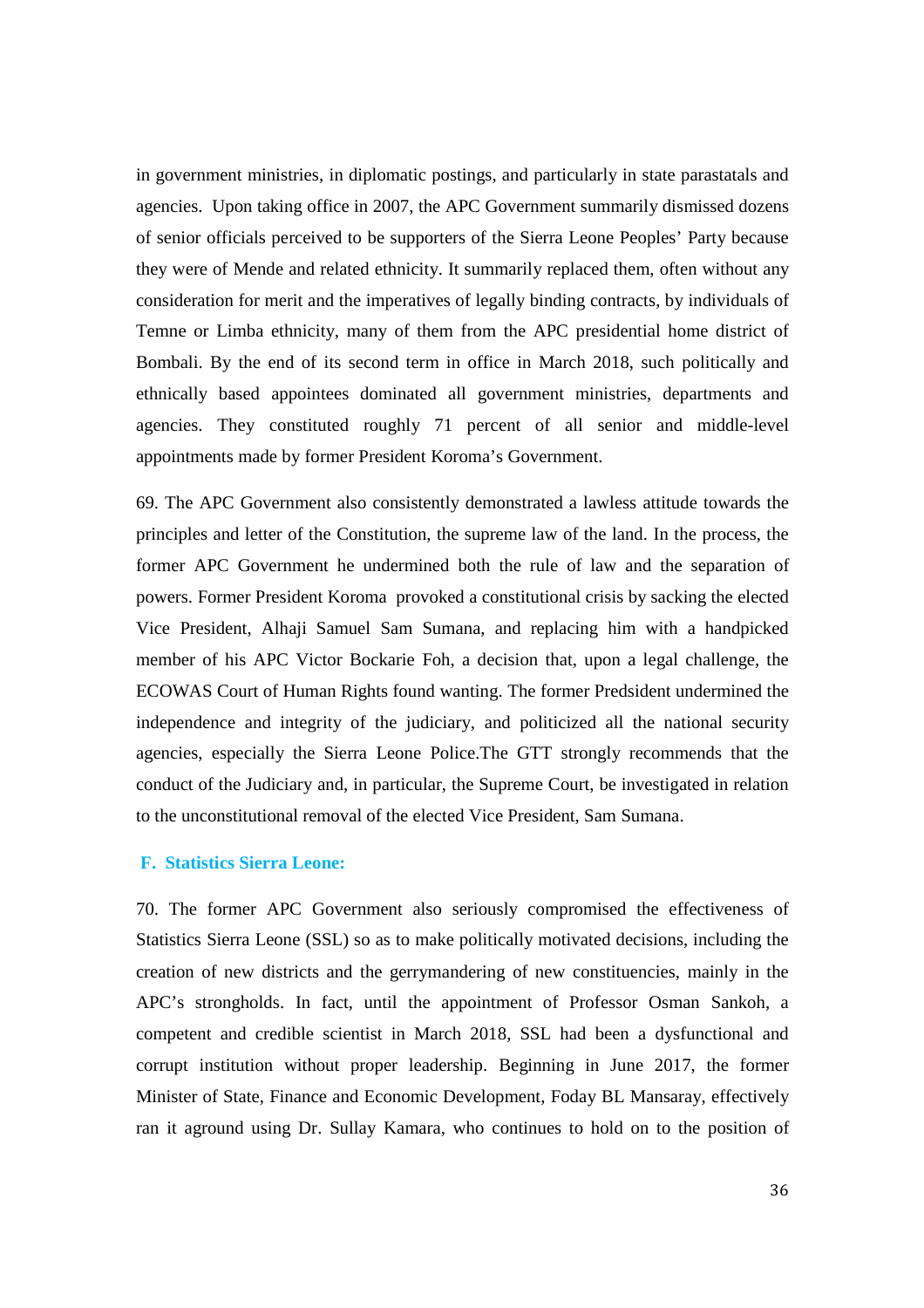Chairman of the Statistics Sierra Leone Council, as head of a Transitional Management Team. Recruits were not properly vetted, and most of the middle to senior level personnel are alledged to be unqualified and incompetent; many are corrupt. Mr. Mansaray and the Transitional Management Team systematically looted millions of dollars in funds remitted by the Government to SSL to the point that by the time the new Statistician General took over management, SSL only had the equivalent of about US \$50 in its account. Four of SSL's vehicles were recently recovered from the home of Mr.Mansaray;26 of 40 vehicles the Government purchased for the conduct of the 2015 National Housing and Population Census simply disappeared, presumably stolen by the APC appointed officials, and almost all remain unaccounted for. The former Statistician General, Mr. Mohamed King Koroma, who built himself several large mansions probably from funds stolen from SSL, is also believed to have looted some of those vehicles and is still to return them.

71. The GTT strongly recommends the immediate investigation of the following five Statistics Sierra Leone's directors: Lansana Kanneh (finance); Abu Bakar Turay (Economics); Peter S. Bangura (demographic statistics); Andrew Johnny (geographic information system); and Ibrahim Kargbo (data systems). They are all under investigation for corruption and theft; and have returned to work after hiding for a few weeks following the election of the current Government. In addition, the GTT recommends that FBL Manasary; Dr. Sullay Kamara; Mr. Mohamed King Koroma; and SLL Transition Management Team be investigated with a view to commence criminal prosecution against them.

72. Almost all state-created Commissions – including National Youth Commission, National Commission on Democracy and sundry others – were politicized and reduced to irrelevance by the former APC Government.

73. Pledging 'zero tolerance' to corruption upon taking office in 2007, former President Koroma initially made important legal innovations to combat the scourge of corruption. In 2008, he amended the Anti-Corruption Act 2000, expanding its scope and granting the ACC prosecutorial powers. He also authorized the publication of the reports of the Auditor General for public consumption.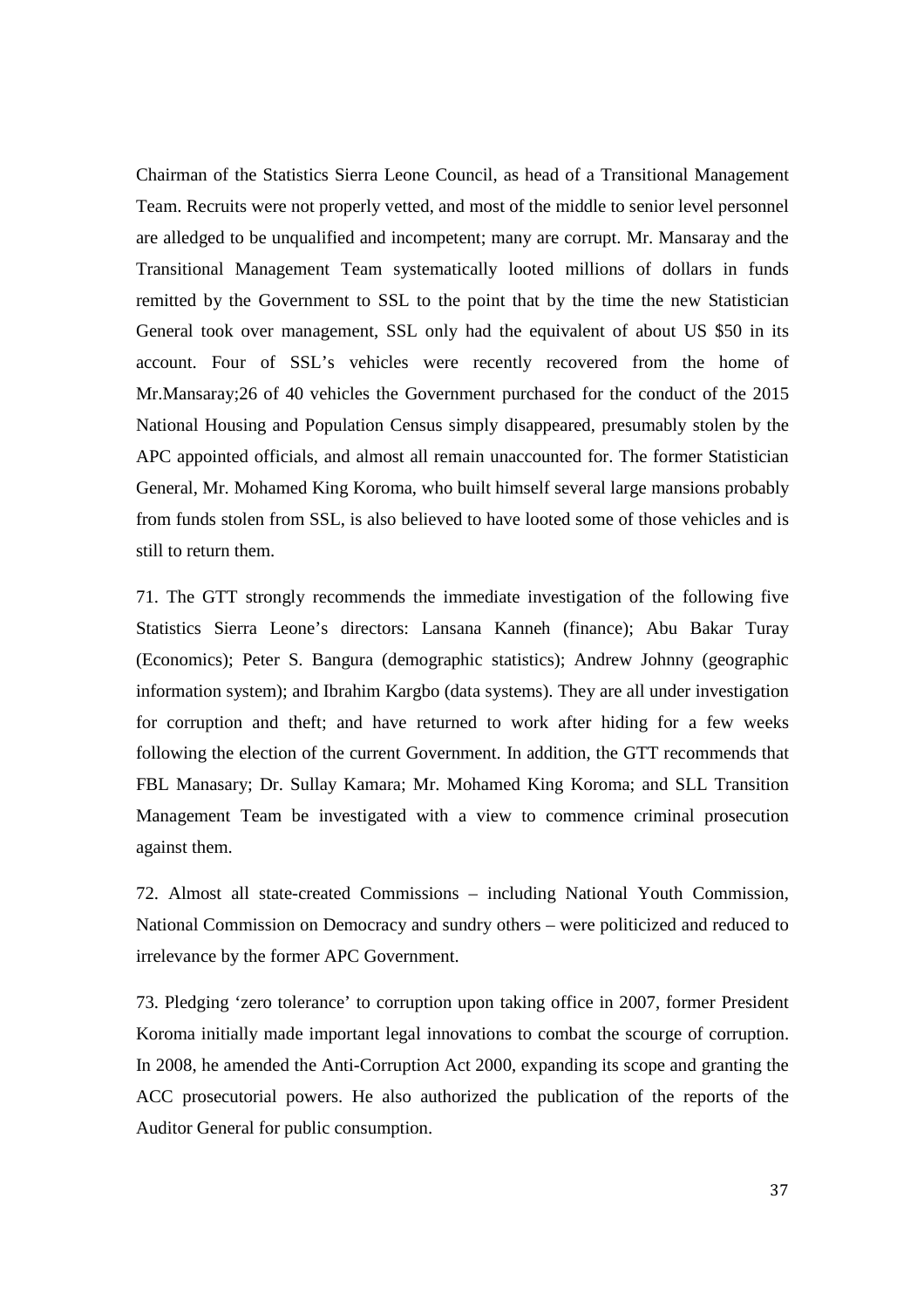74. However, in 2010 he allowed his anti-corruption Commissioner, Abdul Tejan-Cole, to be intimidated into resigning by senior officials close to him that the Commissioner had felt necessary to prosecute using his new powers. The ACC has since then, despite its powers, been an ineffective and very politicised institution headed by an inexperienced and overpaid political lackey, Ady Macauley, who was seen attending several APC political campaign meetings just before the March 2018 elections, in violation of the Anti-Corruption Act 2008. He ignored corrosive cases of corruption like those involving Ebola-related funds and the misuse of funds for annual Muslim pilgrimage, Hajj, by senior state officials. President Koroma's Government conveyed the same ambiguous message with respect to the Auditor General's reports: allowing the contents of the reports to be circulated but failing to act upon almost all of the very important recommendations therein. This action, or lack of action, shows less a commitment to combating corruption than contempt for important state institutions and the country's legal strictures. The GTT strongly recommends that Ady Macauley be investigated for this failure to investigate and prosecute senior APC officials implicated in the Ebola and Haji scandals.

75. The Governance Transition Team also has evidence of the former Government facilitating the inappropriate acquisition of state's assets and properties by relatives and close friends of the former President Koroma. There is also evidence of inflated Government's contracts being inappropriately granted to such relatives and friends. This unacceptable practice helped to erode confidence in the integrity of Government, undermined its legitimacy, and led to significant financial losses by the State.

### **Recommendations**

76. In writing this Report, the GTT understood that this has been a stocktaking exercise as well as a forward-looking one. Therefore, the general thrust of the recommendations below is aimed at improved governance, sound fiscal management, improved social service delivery, and, ultimately, a more responsible, transparent, and accountable governance. The recommendations fall into two categories. The GTT deems the first set of recommendations as imperative, meaning that they require immediate action by His Excellency the President. The second set of recommendations address broader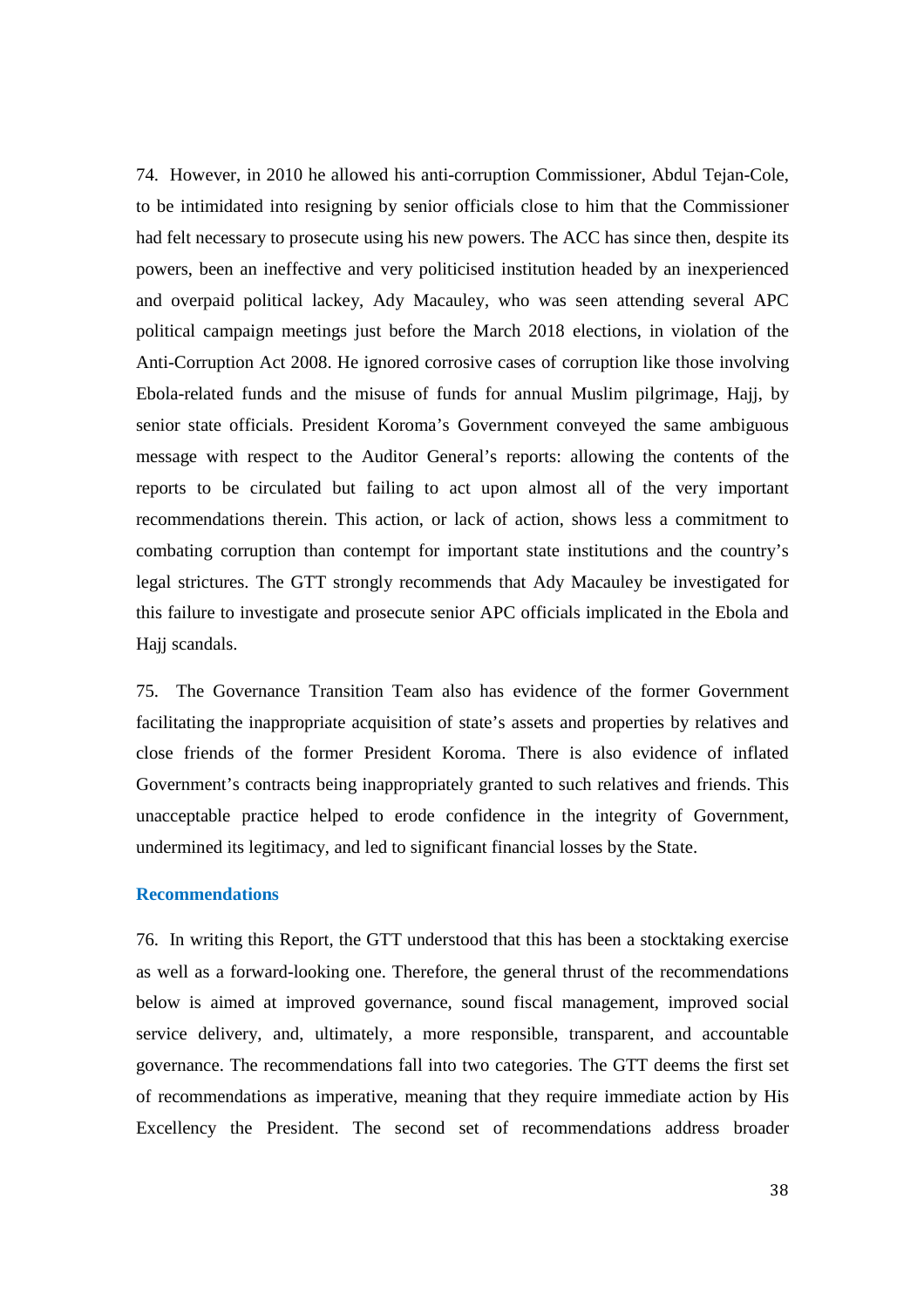governance deficiencies, are meant to be both preventative and ameliorative, and can be implemented more methodically. The overarching aim of the recommendations is to set a standard for democratic accountability. They are made with the understanding that business as usual is simply not an option. The SLPP led Sierra Leone to independence in 1961; and SLPP Governments have always provided the benchmarks and standards for good governance. President Bio's Government must maintain this record.

- 1. The President should direct Audit Service Sierra Leone to immediately undertake a Special Audit of all MDAs and in particular, the issues of financial mismanagement and rampant corruption highlighted in the GTT report, in accordance with Section 119 of the 1991 constitution; the Audit Service Act 2014 and Section 16 of the Public Financial Management Act 2016. This recommendation is imperative.
- 2. The President should immediately institute a Judge-led Commission of inquiry with a limited timeframe and mandate to recover all stolen or inappropriately converted state funds and other assets, including vehicles, buildings, and land. The Judge-led Commission should recommend for prosecution of all former APC officials whose corrupt conduct is found to be particularly egregious. The Commission should also seek an explanation from former APC Government officials, under section 26 of the Anti-Corruption act dealing with "unexplained wealth", if it determines them to have accumulated such wealth during their time in public office. This is an imperative recommendation.
- 3. The President should order the Public Service Commission to immediately review all middle-level and senior appointments made by the APC former Government, particularly those that were made after the summary (and politically motivated) dismissal of the previous incumbents, to determine whether those appointments were merited and followed proper procedure, or were determined by 'tribalism'. This is also an imperative recommendation.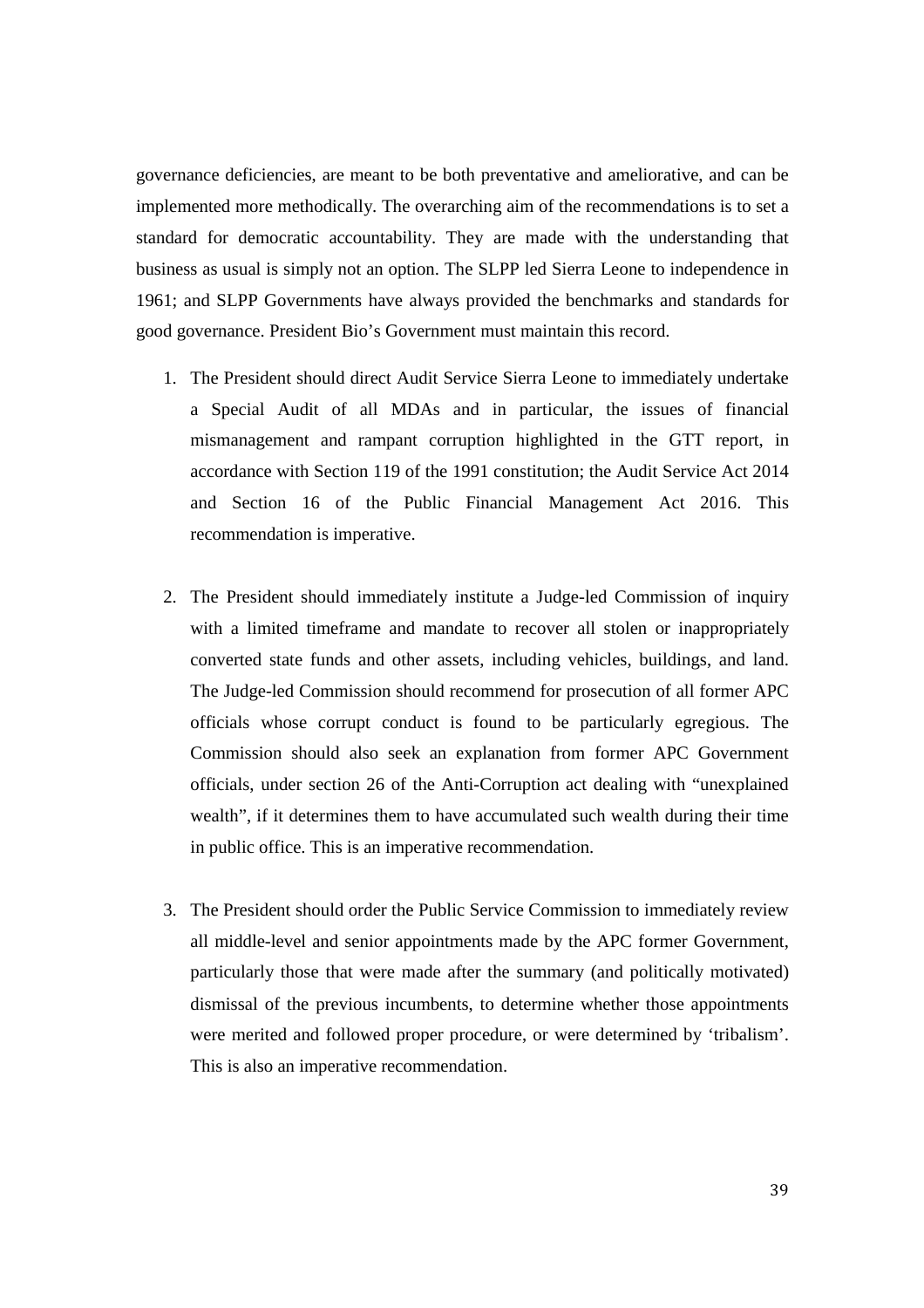- 4. The President should place a freeze on the payment of all local vendors amounting to US \$1.2 billion until special forensic audits of all the related contracts entered into by the former APC Government, and of fiduciary and related agencies and commissions, including of their financial statements and technical capacity. The Audit Commission should, among others, seek to determine whether funds were improperly withdrawn and converted for private or political uses, including for recent APC political campaigns. The award of contracts should also be investigated to determine their propriety and fidelity with established standards. The Commission should investigate the finances of ACC to determine, among others, whether fines it had imposed on Senior APC officials of state and state agencies were paid, and what happened to those funds. This is an imperative recommendation.
- 5. As a preventive measure, the President should set up an Ethics Office at State House that would serve as the internal control mechanism dealing with ethical improprieties, public service discrimination based on ethnicity and gender, complaints of sexual and other forms of harassments, and, particularly, conflicts of interests involving senior level officials.
- 6. The Attorney General and Minister of Justice should set into place measures to enforce the surcharging powers granted to Audit Service Sierra Leone, so that it can directly disallow any unauthorised or non-transparent expenditure by any Government Ministry, Agency or Commission. This would help reduce waste and rampant corruption.
- 7. The President should authorise the Law Reform Commission to review the mandate of the 28 national Commissions with a view to reducing the number of Commissions, to about half the current number, and consolidating their mandates. The anticipated Independent Commission on Peace and National Cohesion should subsume the National Commission on Democracy and the National Youth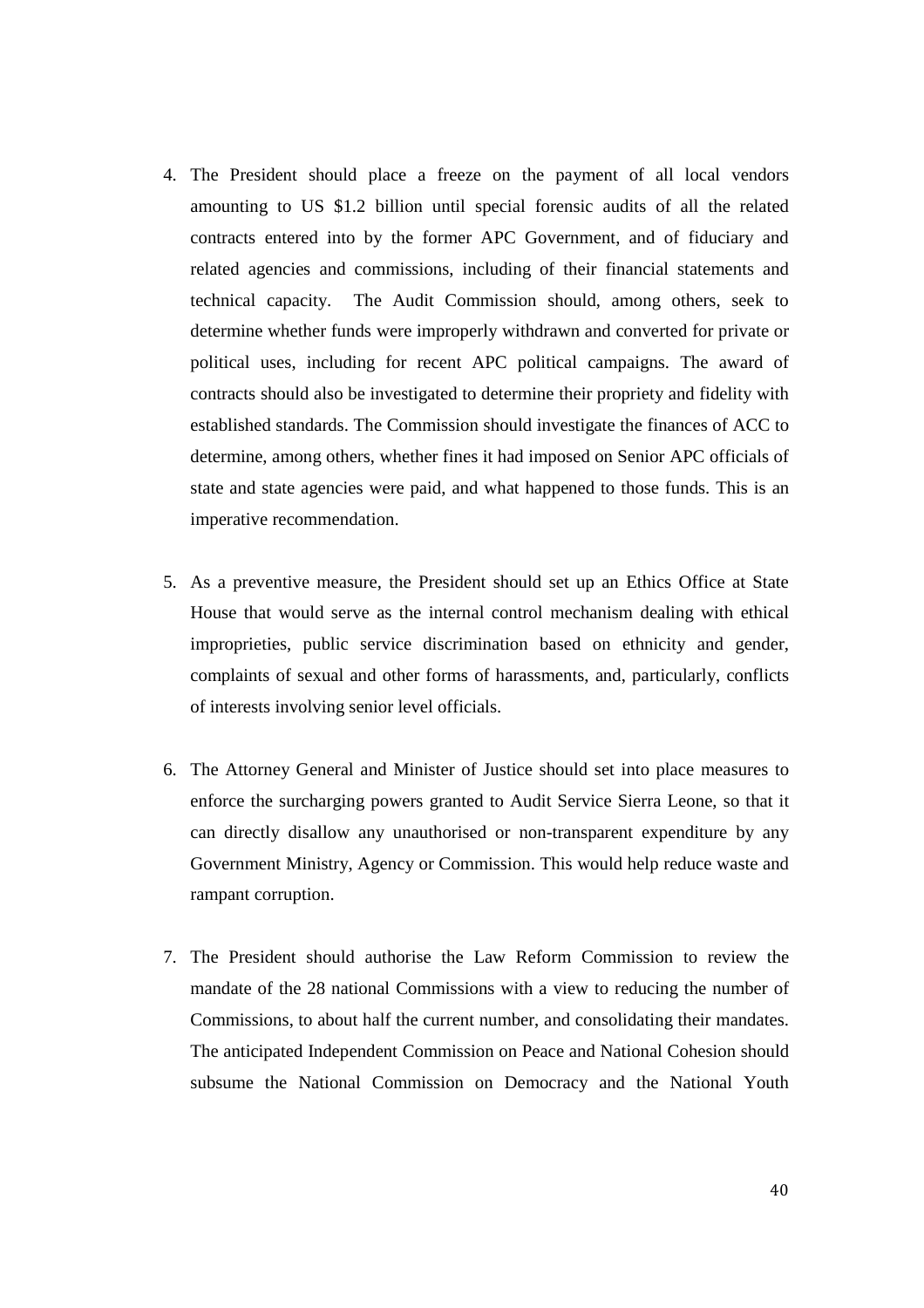Commission. This will save the Government significant amounts of money, which might then be used to fund programmes of the remaining Commissions.

- 8. The President should order the review of both the recommendations of the Justice Cowan's Constitutional Review Committee, which conducted nation-wide consultations and produced a cogent report, and the APC Government's White Paper, which rejected almost all the key recommendations of the Committee. Many of the recommendations of Justice Cowan's Committee will improve the 1991 constitution, by clarifying some contentious or ambiguous issues. The provision of the Constitution with respect to citizenship should also be reviewed with a view to removing any restrictions on the rights of citizens who hold dual nationality.
- 9. An active policy to recruit more women in government agencies and ministries must be pursued to ensure the rapid increase of women, who currently represent less than 10 percent of the workforce, in all Government ministries, agencies and commissions.
- 10. Government vehicle fleet management is nonexistent, or where available is ran on an ad hoc or pro forma basis. The Government must seriously consider setting up a fleet management system that would remove the burden of maintenance, depreciation and fueling of vehicles.
- 11. The Government should immediately replace the top management of the two state-owned Commercial Banks, which have been embroiled in unpaid loan scandals over the past years.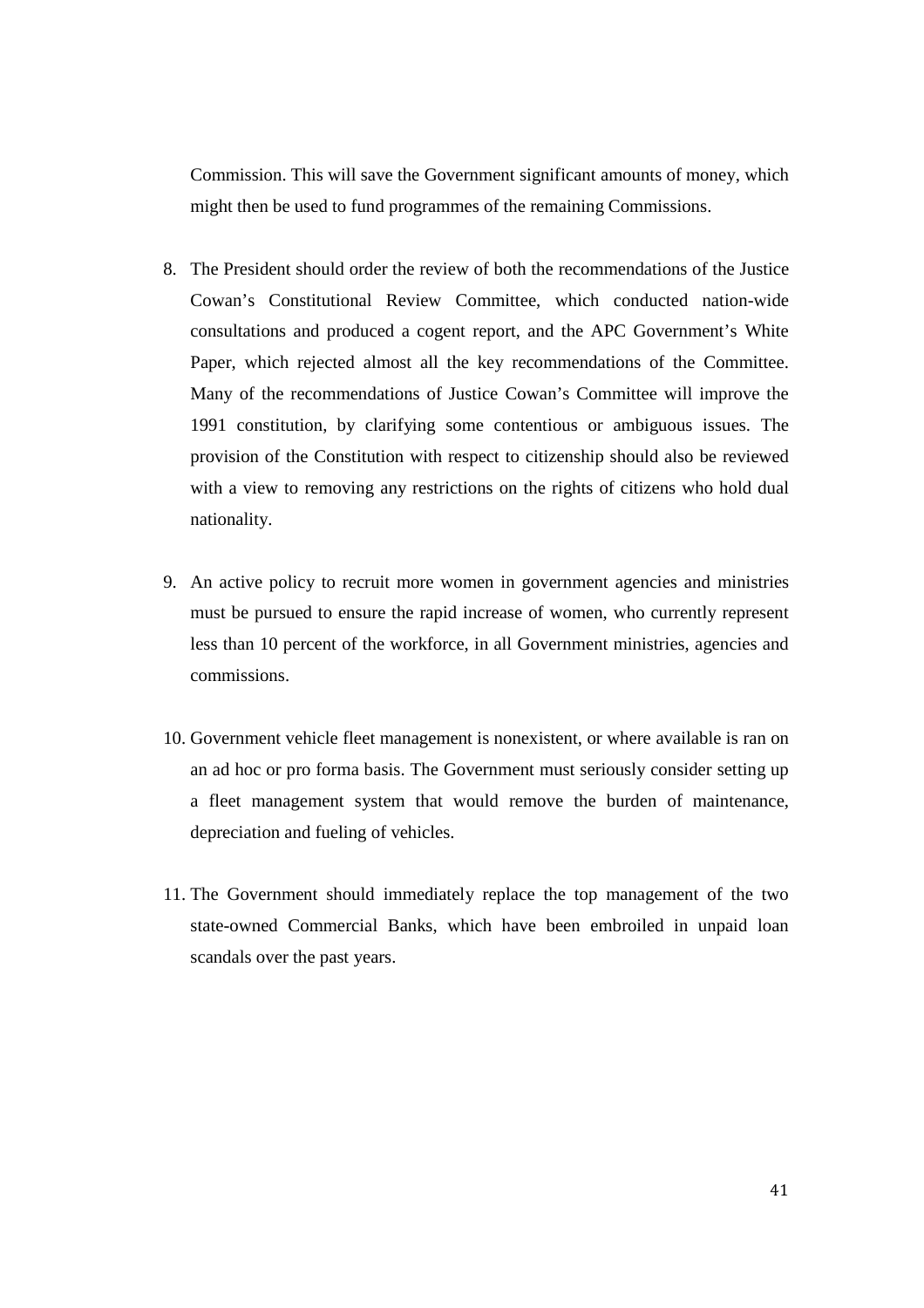## **V. The State of MDAs**

Below are snapshots of several Government agencies and ministries visited by the GTT. The picture, of course, is not complete; the malpractices described are far from being comprehensive. Even so, it is an utterly depressing picture. Fixing the problems described will require time, money and strong political will. But this Government must begin that process.

## 1. **National Revenue Agency**

A review of NRA was conducted based on the "Status Report" and "Statements of Account" provided by the NRA, as well as visits to the NRA offices for interviews with senior staff.

The National Revenue Authority ("NRA") provided the "Status Report on 2017 NRA Activities for the Cabinet Secretariat" and "Official Statements of Accounts (sic)" as requested by the Government Transition Team ("GTT"). GTT has reviewed the reports and information provided with a view to determining the effectiveness of NRA's revenue collection operations and the efficiency and accountability of its internal operations.

## **Status Report**

The Status Report included:

- Mandate of the NRA
- Strategic Objectives for the year 2017
- Activities and Results
- Key Outcomes/Achievements
- Critical Challenges
- Next Steps/Future Directions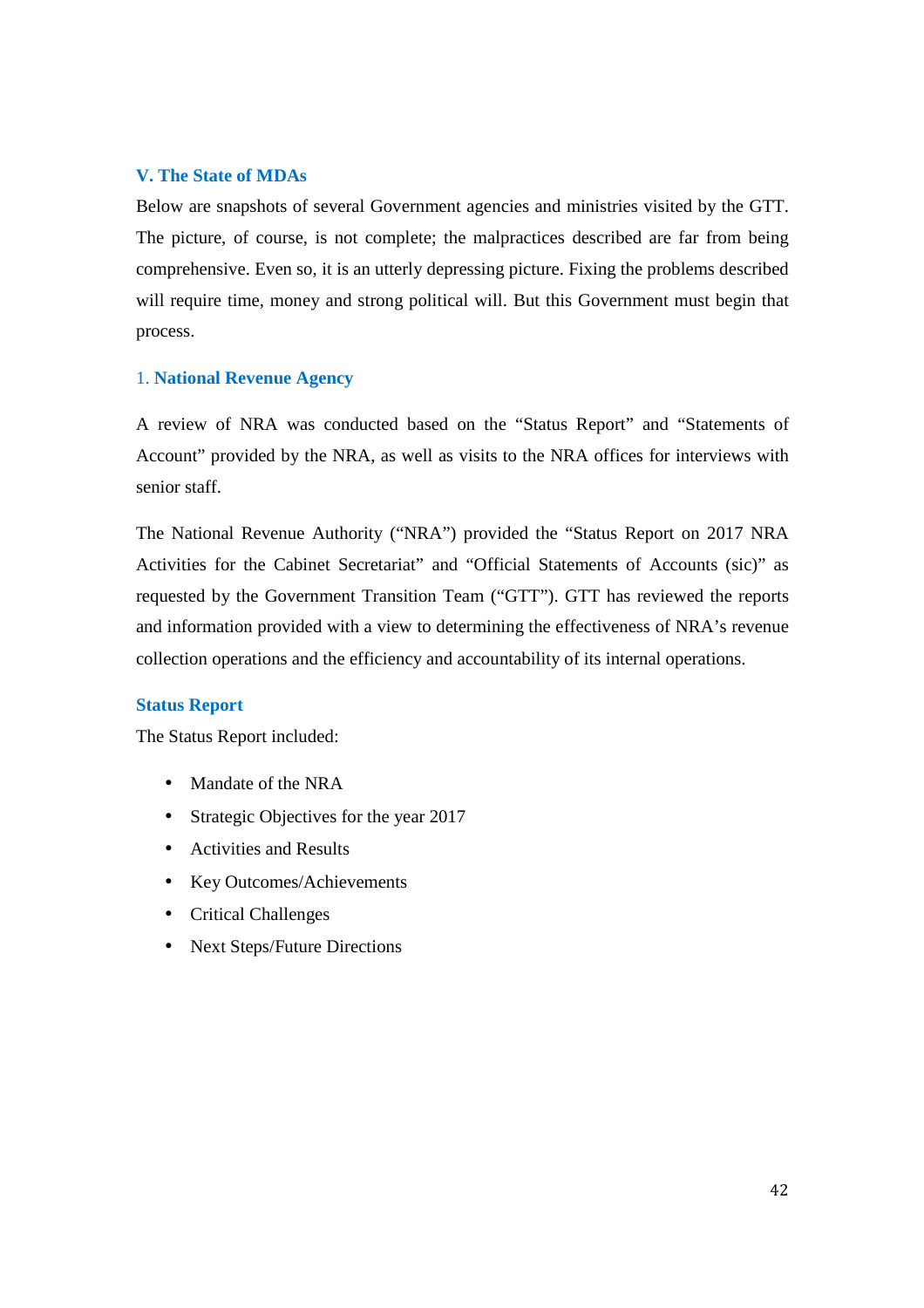## **Statements of Account**

The Statements of Account included:

- Statements of Account for the calendar years 2012 to 2017
- Summaries of the General Ledger Bank Account balances as of 31/12/2017 and 31/03/2018
- G/L Bank Account reports for the calendar months of December 2017 and March 2018
- The information provided is insufficient to enable GTT fully form a view of the efficiency and accountability of NRA's internal operations.
	- o GTT requested corresponding balance sheets
	- o GTT requested the details of the aggregate tax assessment calculations
	- o GTT requested bank statements for NRA's bank accounts
- NRA provided certain balance sheets and bank statements per GTT's request
- The additional information provided allowed for further investigation but was still insufficient to definitively determine the completeness or accuracy of NRA's reporting of its activities.

# **Review Findings**

## **Operating Income and Expenditure**

Inspection and analysis of the NRA operational income and expenditure revealed exceptional expenditures in 2017 of Le 8.3bn warranting further explanation.

## **Bank Balances**

- Review of the electronic copies of bank statements provided by NRA did not cover the accounts scheduled in the initial statements of account and lacked there were no reconciliations between the ledger balances and the bank statement balances.
- The bank statements revealed previously unlisted balances including a material one of Le 2bn as of March 2018.
- It was not possible to verify the balance sheet bank balances by reference to bank statements.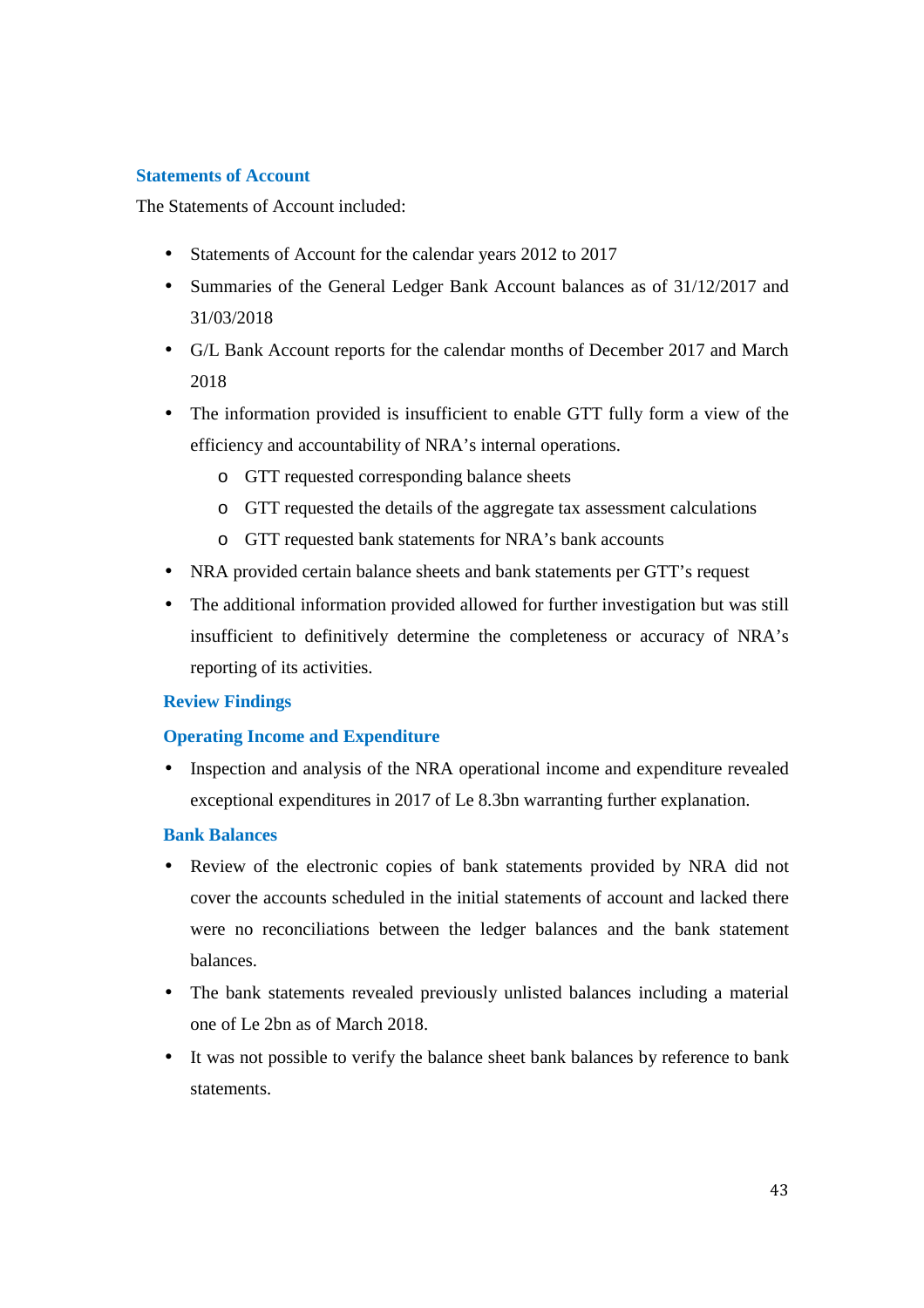- 1. Balance Sheets
- Receivables and Non-current assets values increased markedly between 2012 and 2016.
	- o Receivables increased six-fold.
	- o Non-current assets increased ten-fold.

### **Government Revenue Assessments**

Estimates of the corporate, personal and GST import taxation bases were obtained and compared with the levels of taxes assessed and collected by NRA. It appears that the effective rates for the corporate taxes and GST on imports are significantly lower than the statutorily mandated rates, even after adjusting for the informal sector. Corporate taxes average 8% and GST on imports average 3%. Compared to a corporate tax rate of 30% and GST of 15%. It was not possible to determine the coverage of GST on domestic sales.

### **Auditor-General Report**

The report on the public accounts by the Audit Service Sierra Leone reveals a range of related issues regarding handling receipts and verifying and reconciling bank account balances.

### **Status Report on 2017 NRA Activities for Cabinet Secretariat**

The NRA has provided a Status Report on 2017 NRA Activities for Cabinet Secretariat. GTT has reviewed this report with the following findings.

### **Tax Administration Reform**

NRA indicated that the following tax administration reform initiatives contributed to a 14% increase in revenue collected in 2017 over 2016.

- Process automation.
- Conduct of tax payer sensitization and administration.
- Implementation of revenue enhancement and capacity building measures.
- Implementation of donor supported projects.
- Smuggling reduction initiatives in collaboration with SL Police.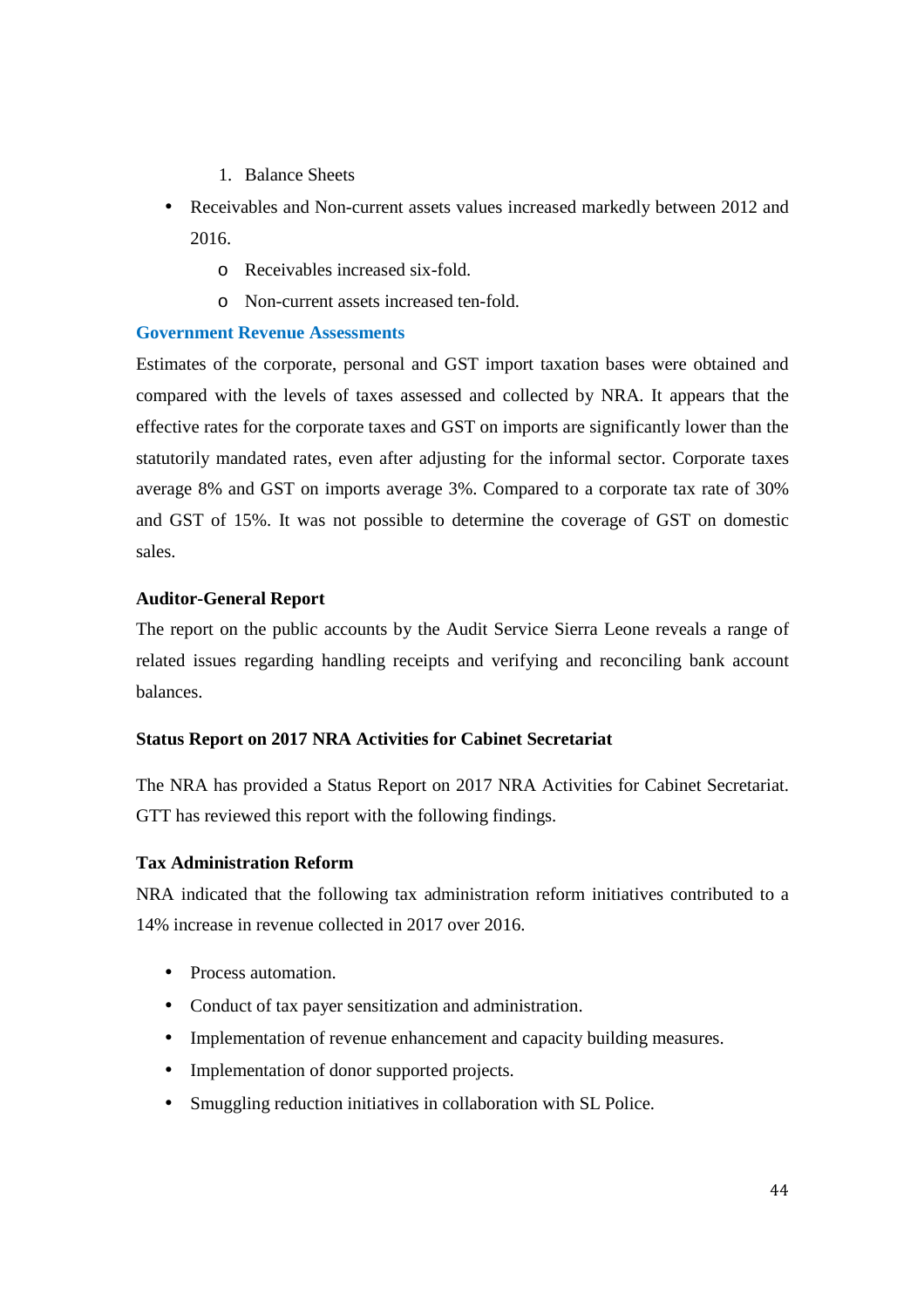## **Customer Relations Initiatives**

NRA outlined a range of initiatives to improve communication with taxpayers.

- 1. Launch of taxpayer call centre.
- 2. Conduct of customer satisfaction survey.
- 3. Study tour to Rwanda and Ethiopia re electronic cash register system.

### **Compliance tax gap study**

NRA has completed a compliance tax gap study with DFID support.

### **Ongoing comparative study on tax exemption regimes in sub-Saharan Africa**

NRA is conducting a comparative study on tax exemption regimes in sub-Saharan Africa.

### **Customs Imports**

The number of steps and documents required to clear imports at customs have been reduced.

## **Tax Policy Advice to MoFED**

NRA provided tax policy advice to MoFED regarding the development of :

- Revenue Administration Act
- Extractive Industry Revenue Bill
- Finance Bill 2018
- 2018 Budget Profile

### **Issues facing NRA**

The NRA claims that it does not receive its statutory collection commission of 3% of revenues collected in a timely manner which has led to an inability to operate efficiently. NRA also claims that tax exemptions and investment incentives have eroded the tax base and prevented optimal tax collection. Duty waivers amounted to Le 403 bn in 2017.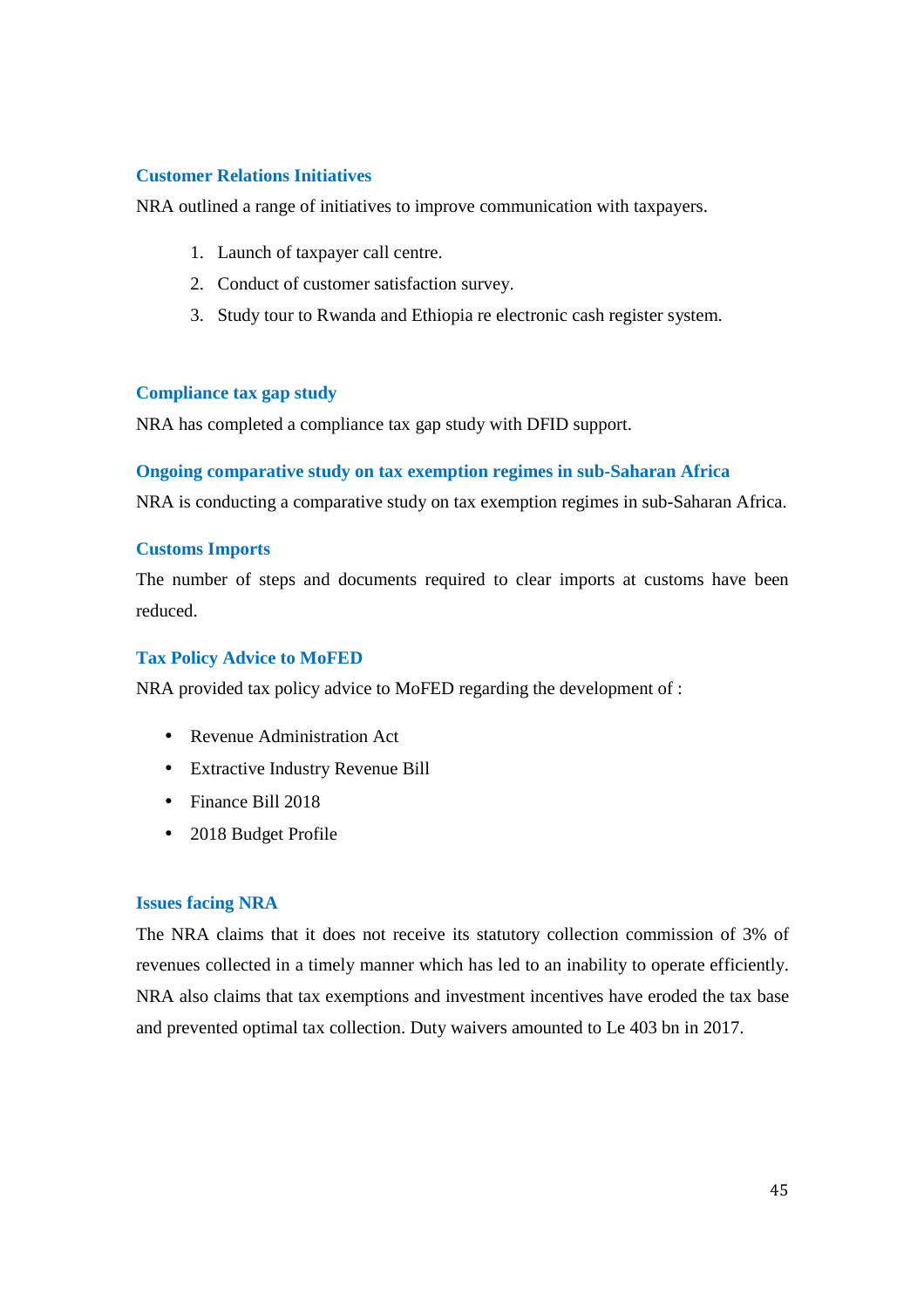## **Analytical Review of Statements of Account**

NRA provided the "Statements of Account" for periods 2012 to Q1 2018 comprising the operating statements; and printouts of the general ledger bank accounts for December 2017 and March 2018. A follow-up request yielded balance sheets for calendar year ends 2011 to 2016.

The analytical review of NRA falls into three distinct areas:

- 1. Review of NRA's operational income and expenditure to identify anomalies in expenditure patterns and consistency of income levels with tax collected.
- 2. Review of NRA's cash balances for consistency with operations and verification with external sources.
- 3. Comparison of the taxes collected by NRA with the basis (company profits, personal income etc).

## **Review of Operating Income and Expenditure**

The expenditure for NRA was analysed by group and the 2018 Q1 items projected for the full year.

The year on year analyses reveal that 2017 contains exceptional expenditure items which could be anomalies and warrant further investigation.

The exceptional 2017 items are:

- Employers NASSIT contribution Le 1.4bn
- Rent allowance excess Le 2.5bn
- Leave allowance excess Le 2.0bn
- Redundancy Le2.4bn

The total exceptional excess identified on this basis is Le 8.3bn. It may be that certain items are legitimate but the breaks in the pattern of expenditure suggest that further investigation is warranted. The 2018 projection suggests that 2018 expenditures have reverted to normal levels.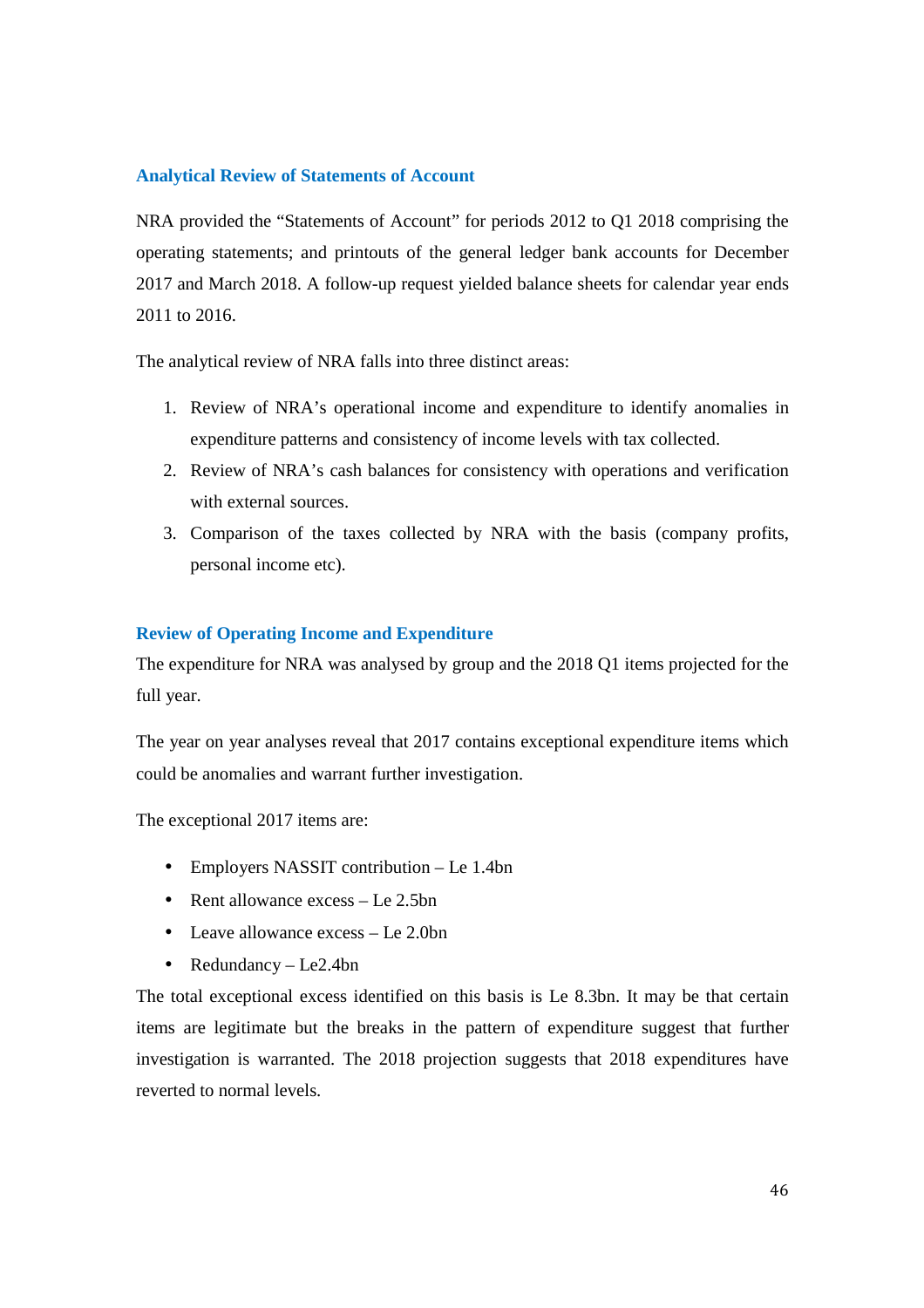

| <b>NRA Operating Expenditure</b>          |            |            |            |            |            |            |             |
|-------------------------------------------|------------|------------|------------|------------|------------|------------|-------------|
|                                           | 2012       | 2013       | 2014       | 2015       | 2016       | 2017       | 2018        |
| <b>Governance Costs</b>                   |            | 93,919     | 65,399     | 222,040    | 179,882    | 231,478    | 42,000      |
| <b>Direct Staff Costs</b>                 | 23,874,749 | 24,006,602 | 30,300,254 | 37,654,580 | 35,041,063 | 45,415,783 | 28,357,280  |
| <b>Indirect Staff Costs</b>               | 385,652    | 706,120    | 1,473,251  | 40,596     | 537,480    | 1,765,973  | 335,708     |
| <b>Staff Travel and Subsistence Costs</b> | 663,740    | 906,664    | 1,868,908  | 3,297,328  | 3,093,997  | 5,350,588  | 1,304,512   |
| <b>Communication Costs</b>                | 1,770,980  | 2,347,061  | 3,826,720  | 3,915,420  | 3,986,351  | 4,481,943  | 3,478,360   |
| <b>Promotion Costs</b>                    |            | 1,398,984  | 1,082,521  | 1,703,492  | 1,211,750  | 1,080,816  |             |
| <b>Establishment Costs</b>                | 2,309,481  | 2,444,900  | 4,017,370  | 4,513,716  | 3,047,837  | 3,716,781  | 9,000,132   |
| <b>Repairs and Renewal Costs</b>          | 2,718,500  | 3,099,931  | 4,317,003  | 4,963,936  | 3,115,425  | 3,859,577  | 9,414,140   |
| Legal and Professional Costs              | 937,849    | 1,057,276  | 758,821    | 2,114,710  | 3,104,086  | 2,228,821  | 1,521,320   |
| <b>Taxpayer Costs</b>                     | 303,734    | 891,869    | 926,321    | 166,010    | 665,625    | 924,970    | 925,660     |
| Corporate Social Responsibility           | 111,040    | 91,550     | 1,454,013  | 478,500    | 490,100    | 512,343    | 92,000      |
|                                           | 33,075,725 | 37,044,876 | 50,090,581 | 59,070,328 | 54,473,596 | 69,569,073 | 54,471,112. |

### **Review of Cash Balances**

The review of cash balances (and verification of operating income and expense) would normally be conducted as part of a full audit. This review has been limited to comparison of the provided bank balances with bank statements. It has not been possible to conduct this exercise fully. Bank records from the general ledger were initially only provided for the months of December 2017 and March 2018. The additional request for electronic copies of bank statements did not include statements for the accounts included in the ledger balances.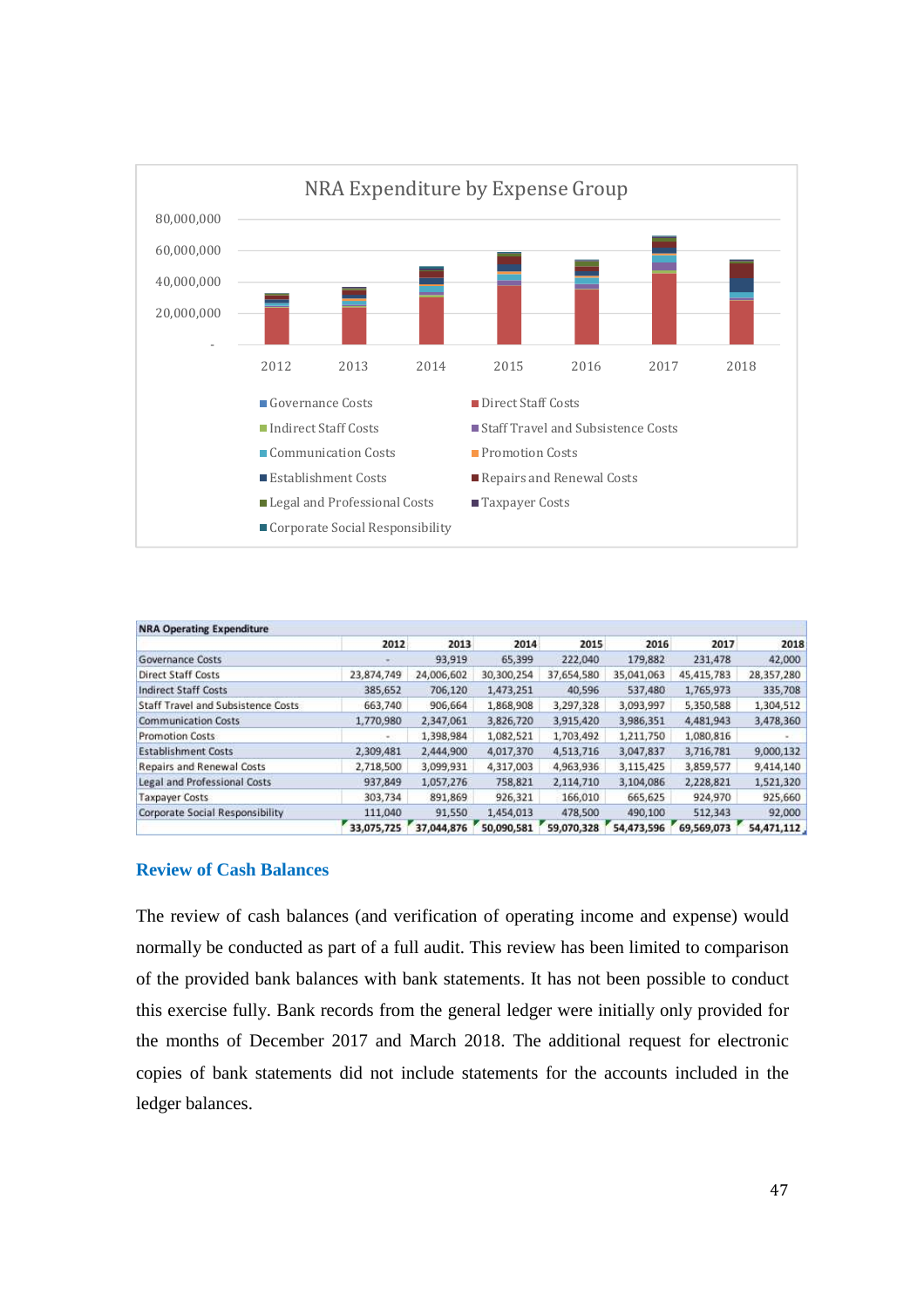It was not possible to compare the historic levels of operating bank accounts with either bank statements of balance sheets as balance sheets were not provided for 2017 or 2018 and electronic bank statements were not provided for the operating accounts.

| Account                                 | Bank | 2018           | 2017          |
|-----------------------------------------|------|----------------|---------------|
| Operating Account - 003001110618100154  | SLCB | 2,405,325,704  | 3,126,567,751 |
| JICA - 003001116281100125               | SLCB | 3,314,015,546  | 1,878,482,668 |
| Anti-Smuggling - 003001161001591382     | SLCB | 1,670,616,663  | 1,668,399,751 |
| PSI Escrow - 003001112438100193 Le      | SLCB | 3,685,365,989  | 952,049,004   |
| PSI Escrow - 003001112438100142 \$      | SLCB | 258,716        | 258,716       |
| Donor Support AC - 00300111521030269 Le | SLCB |                |               |
| Donor Support AC - 00300111521030172 \$ | SLCB | 47.257         | 47,257        |
|                                         |      | 11,075,629,875 | 7,625,805,147 |

The electronic statements revealed a number of other accounts. The amounts are in Le'000s.

| Account                                                       | <b>Bank</b> | 2018      | 2017    | 2016      | 2015      | 2014    | 2013    | 2012    | 2011 |
|---------------------------------------------------------------|-------------|-----------|---------|-----------|-----------|---------|---------|---------|------|
| Income Tax Treasury Account - 003000000581172164              | <b>SLCB</b> | 4,830     | 731,894 | 64,351    | 776,964   | 252,984 | 154,711 | 3,766   |      |
| Customs and Excise Treasury Account - 003000000584172180 SLCB |             | $\sim$    | 87.647  |           | $\sim$    | 74.394  | 110.345 | 124,177 | 303  |
| General Revenue Treasury Account - 003000000586172126         | <b>SLCB</b> | 30        | 5,166   | 1,177     | 582       | 432     | 773     |         |      |
| Goods and Services Account - 003000000841172128               | <b>SLCB</b> | $\sim$    | 222,981 | 58,154    | 242.095   | 99.935  | 181.247 | 2.643   |      |
| Mineral Resources Treasury Account - 003000000584172180 SLCB  |             | $\sim$    | 1,300   |           | 1,250     | 750     | 600     |         |      |
| Marine Resources Treasury Account - 003000000583172110        | <b>SLCB</b> | 3,050     |         | 410       | (755)     | (11)    | (11)    | 144,984 | 250  |
| Immigration Treasury Account - 003000000585172153             | <b>SLCB</b> | $\sim$    | 732     | 1,311     | 40        | 7,185   | $\sim$  | 1,500   | 10   |
| Immigration Escrow - 003000000589172142                       | <b>SLCB</b> | $\sim$    | $\sim$  | (39, 470) | (39, 470) | $\sim$  | $\sim$  | $\sim$  |      |
| Customs                                                       | GTB         | $\sim$    |         |           | (608)     | $\sim$  | $\sim$  | $\sim$  |      |
| Ecowas                                                        | GTB         | $\sim$    | $\sim$  | $\sim$    | (15)      | $\sim$  | $\sim$  | $\sim$  |      |
| GST                                                           | GTB         | $\sim$    |         | $\sim$    | (840)     | $\sim$  | $\sim$  | $\sim$  |      |
| Income Tax                                                    | GTB         | $\sim$    |         |           | $\sim$    | $\sim$  | (335)   | $\sim$  |      |
| Mine and Minerals                                             | GTB         | $\sim$    |         | 300       | $\sim$    | $\sim$  | $\sim$  | $\sim$  |      |
| Non-Tax                                                       | GTB         | $\sim$    | $\sim$  | $\sim$    | $\sim$    | $\sim$  | $\sim$  | $\sim$  |      |
| NRA S                                                         | GTB         | $\sim$    |         |           | $\sim$    | $\sim$  | $\sim$  | $\sim$  |      |
| Processing Fee                                                | GTB         | 2.060.635 |         |           | $\sim$    | $\sim$  | $\sim$  | $\sim$  |      |

These additional accounts appear to be specialised Treasury management accounts at SL Commercial Bank and daily clearing collection accounts held at Guaranty Trust Bank.

The Processing Fee account holds Le 2bn at  $31<sup>st</sup>$  March 2018 which did not appear to have been included in the figures presented to the Transition Team.

### **Review of Balance Sheets**

In the absence of bank statement reconciliations to ledger accounts held at the NRA an analytical review of the balance sheet was performed.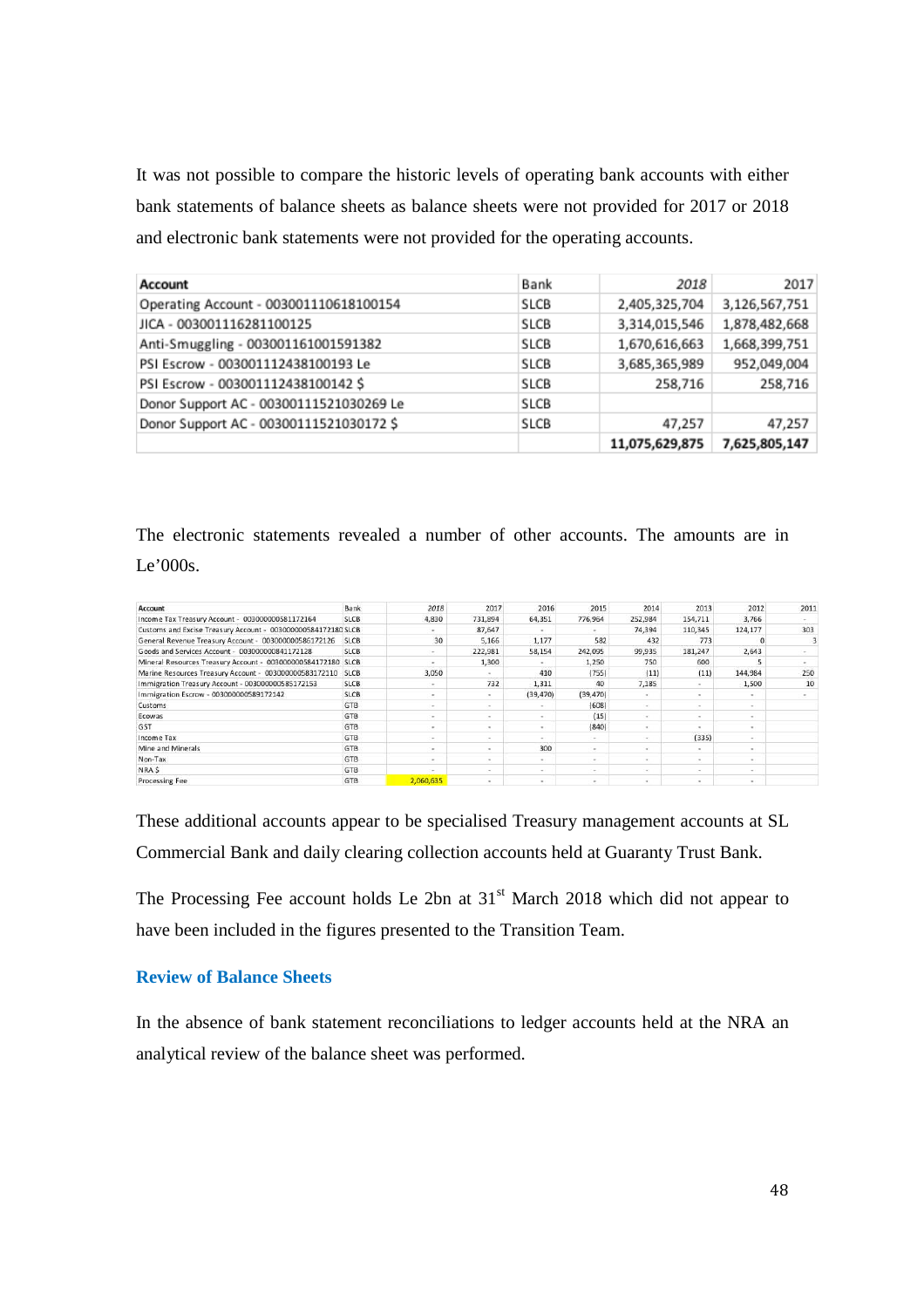| Le '000                        |            |            |            |            |            |            |
|--------------------------------|------------|------------|------------|------------|------------|------------|
|                                | 2016       | 2015       | 2014       | 2013       | 2012       | 2011       |
|                                |            |            |            |            |            |            |
| <b>Non-Current Assets</b>      | 14,592,322 | 15,643,115 | 8,837,472  | 2,735,449  | 1,596,827  | 1,592,816  |
| <b>Current Assets</b>          |            |            |            |            |            |            |
| Investments                    |            |            | 501,469    | 501,469    | 715,683    | 215,683    |
| Inventories                    | 156,653    | 156,653    |            |            | 156,653    | 156,653    |
| Receivables and Prepayments    | 40,921,620 | 36,711,580 | 15,868,826 | 19,491,893 | 6,485,182  | 1,550,236  |
| Cash and Cash Equivalents      | 16,029,270 | 19,372,382 | 41,575,865 | 29,618,735 | 12,078,726 | 14,642,315 |
|                                | 57,107,543 | 56,240,615 | 57,946,160 | 49,612,097 | 19,436,244 | 16,564,887 |
| <b>Current Liabilities</b>     |            |            |            |            |            |            |
| Income Tax                     |            |            | 1,304,637  | 1,304,637  | 1,304,637  | 1,304,637  |
| Payables                       | 9,559,242  | 2,051,072  | 4,970,063  | 7,363,074  | 6,059,447  | 5,314,226  |
|                                | 9,559,242  | 2,051,072  | 6,274,700  | 8,667,711  | 7,364,084  | 6,618,863  |
| <b>Non-Current Liabilities</b> |            |            |            |            |            |            |
| Capital Funds                  |            |            | 1,212,709  | 1,212,709  | 1,212,709  | 1,212,709  |
| Employee Benefit               | 11,086,975 | 11,803,081 | 12,362,512 | 10,853,989 | 10,030,374 | 2,780,954  |
|                                | 11,086,975 | 11,803,081 | 13,575,221 | 12,066,698 | 11,243,083 | 3,993,663  |
| <b>Net Assets</b>              | 51,053,648 | 58,029,577 | 46,933,711 | 31,613,137 | 2,425,904  | 7,545,177  |
|                                |            |            |            |            |            |            |
| Equity                         |            |            |            |            |            |            |
| <b>Accumulated Fund</b>        | 51,053,648 | 58,029,578 | 46,933,711 | 31,613,137 | 2,425,904  | 7,545,177  |

The figures that stand out are Non-Current Assets and Current Assets. The non-current assets figures rise dramatically from 2014 to 2016. No balance sheet information was provided after 2016. CAPEX highlighted in the operating statement submission amounted to Le 3bn in 2016 and Le 2.4bn in 2017. No CAPEX figures were provided for prior periods. The changes in Non-Current Assets suggest that at least Le 6.1bn and Le6.8bn of CAPEX occurred in 2014 and 2015 respectively.

Current assets exhibit an even more dramatic increase over the period growing from Le 1.5bn in 2011 to Le 40.9bn in 2016. The extent to which these are genuine fixed assets and receivables needs to be verified.

### **Efficiency of Government Revenue Assessments**

An additional exercise undertaken was to evaluate the amount of tax assessed and collected against independent measures of the tax base from which tax assessments were made. The unavailability of data means that this is imprecise but can provide an indication of problem areas.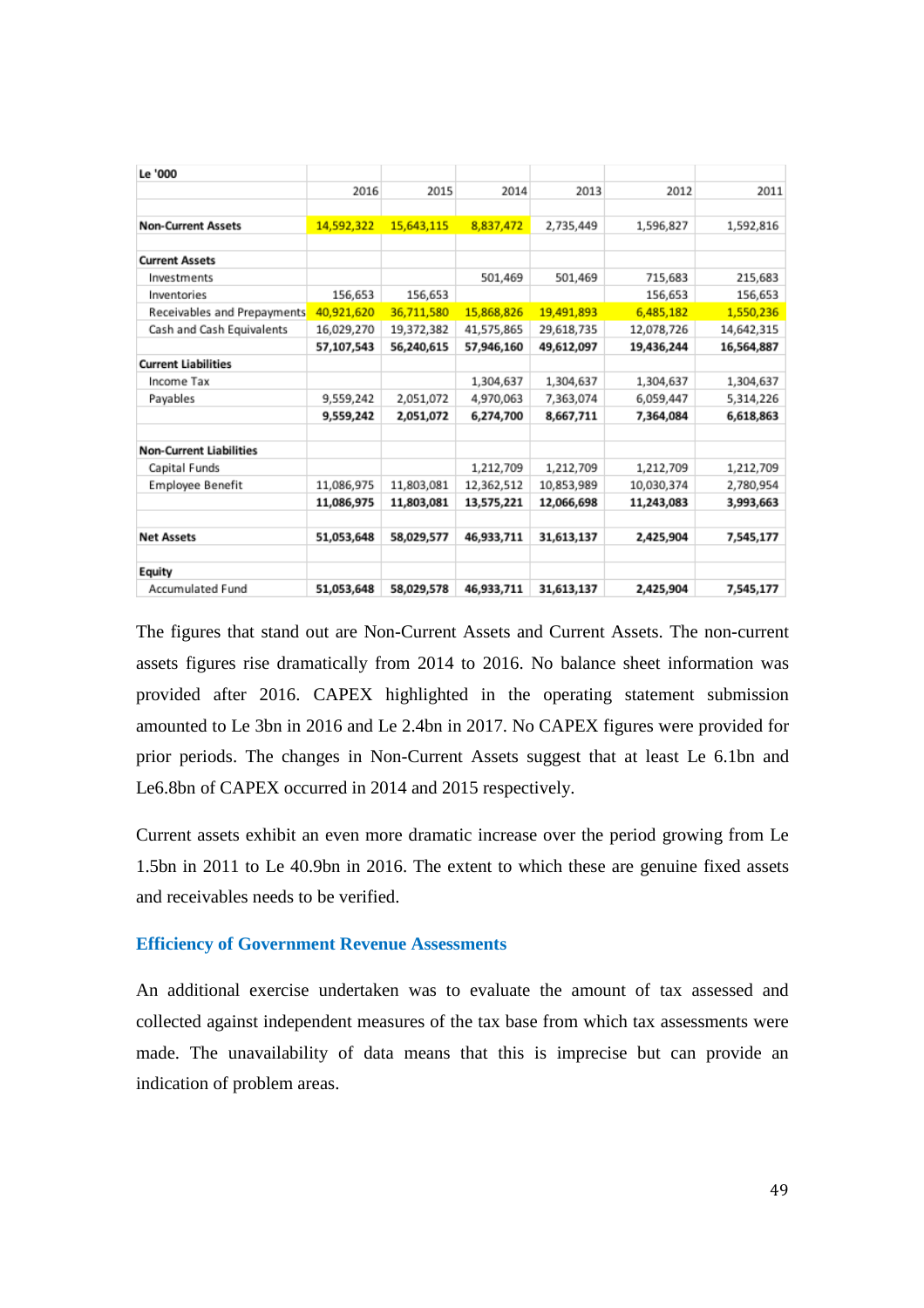Senior NRA officials were asked to provide a breakdown of tax and revenue assessments as follows. No figures were provided for 2012 and 2013. Figures are stated in Le '000s.

| Item         | 2018        | 2017          | 2016          | 2015          | 2014          |
|--------------|-------------|---------------|---------------|---------------|---------------|
| Company Tax  | 62.290.330  | 232,609,716   | 324,478,869   | 245,007,713   | 277,484,255   |
| Personal Tax | 181,262,754 | 950,477,133   | 936,434,893   | 650,328,894   | 629,716,885   |
| Other Tax    | 2,377,759   | 47.255.009    | 64.111.596    | 37,285,187    | 8,531,997     |
| Import GST   | 110.231.133 | 411.920.741   | 367,838,920   | 354,210,810   | 266,422,206   |
| Domestic GST | 68,208,710  | 260,298,998   | 242,434,413   | 207,906,135   | 198,866,645   |
|              | 424.370.686 | 1,902,561,597 | 1,935,298,691 | 1,494,738,739 | 1,381,021,988 |

### **Income Tax**

Corresponding estimates of operating profit for the country, wage earnings and imports were obtained from Statistics Sierra Leone to determine the effective rate of assessment of various taxes.

| Le m                               | 2018 | 2017 | 2016        | 2015        | 2014        |
|------------------------------------|------|------|-------------|-------------|-------------|
| <b>Operating Surplus</b>           |      |      | 10,282,710  | 9,182,680   | 9,908,726   |
| <b>Employee Compensation</b>       |      |      | 12,987,831  | 11,463,135  | 11,871,096  |
| Property Income                    |      |      | (1,847,121) | (1,525,959) | (1,805,169) |
|                                    |      |      | 21,423,420  | 19,119,856  | 19,974,653  |
|                                    |      |      |             |             |             |
| <b>Effective Corp Tax Rate</b>     |      |      | 3%          | 3%          | 3%          |
| <b>Effective Personal Tax Rate</b> |      |      | 8%          | 7%          | 6%          |

Statistics were only available up until 2016. The table above shows assessment rates of 3% and 7% for corporate tax and personal tax respectively. Due to the large informal sector we would expect the calculated effective tax rate to be lower. We can adjust for the level of informal sector. In the table below we assume that the informal sector accounts for 65% of the economy. The effective rates of tax based on this adjustment are 8% and 16% for corporate and personal tax respectively.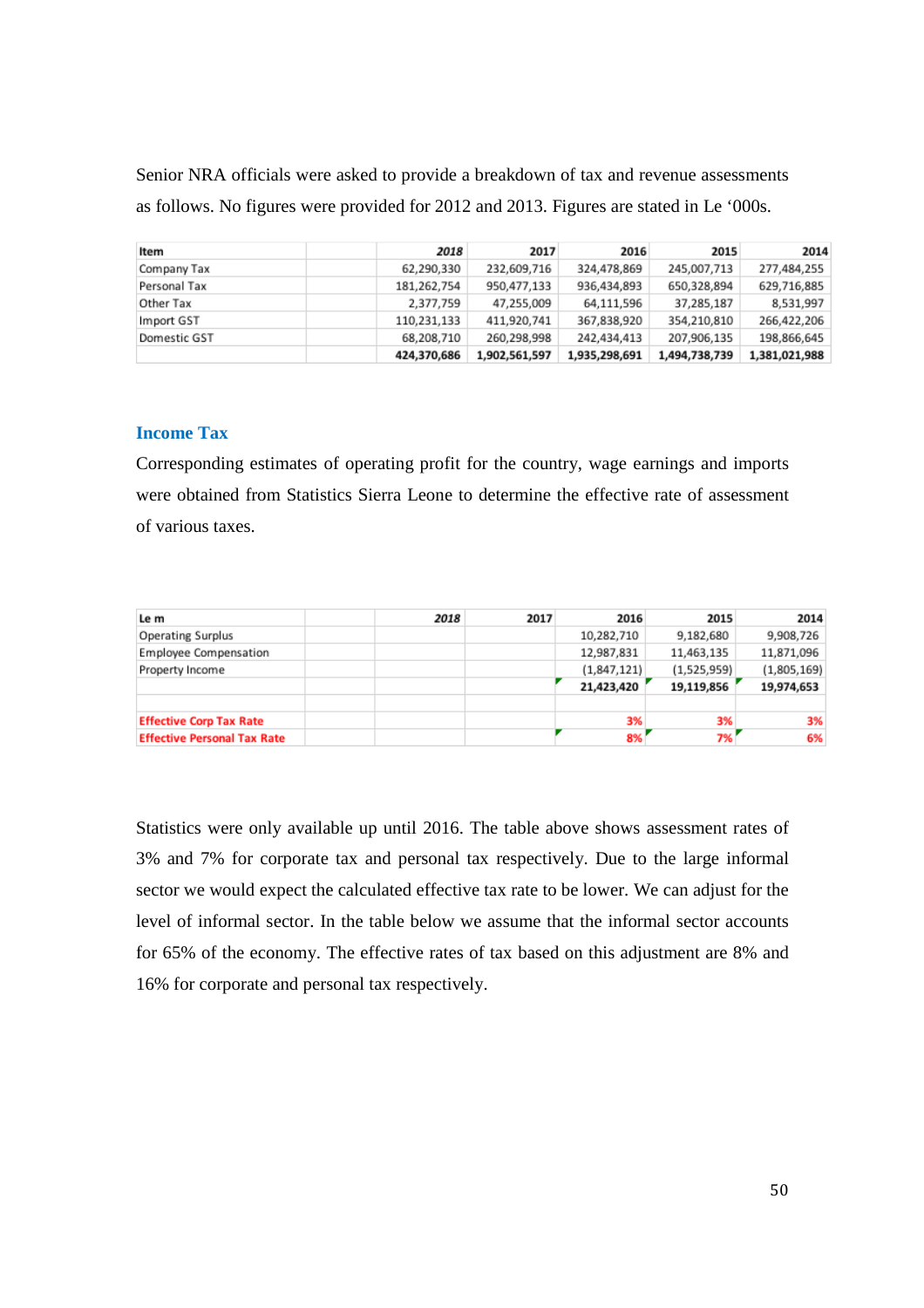| Le m                               | 2016       | 2015      | 2014      |
|------------------------------------|------------|-----------|-----------|
| <b>Operating Surplus</b>           | 3,598,949  | 3,213,938 | 3,468,054 |
| Employee Compensation              | 4,545,741  | 4,012,097 | 4,154,884 |
| Property Income                    | (646, 492) | (534,086) | (631,809) |
|                                    |            |           |           |
|                                    |            |           |           |
| <b>Effective Corp Tax Rate</b>     | 9%         | 8%        | 8%        |
| <b>Effective Personal Tax Rate</b> | 21%        | 16%       | 15%       |

## **GST**

GST is calculated on imports and domestic sales. There are no figures available for total sales subject to GST. The effective rate of GST on imports has been calculated by dividing the assessed GST by total imports.

| Le m                        | 2017       | 2016       | 2015       | 2014       |
|-----------------------------|------------|------------|------------|------------|
| Imports - Goods             | 9,510,530  | 9,510,529  | 7,531,742  | 7,225,996  |
| Imports - Total             | 3,753,880  | 3,087,171  | 2,627,189  | 4,669,076  |
| Imports                     | 13,264,411 | 12,597,701 | 10,158,931 | 11,895,072 |
|                             |            |            |            |            |
|                             |            |            |            |            |
| <b>Effective Import GST</b> | 3%         | 3%         | 3%         | 2%         |

This suggests that the GST calculations should be reviewed more closely to determine the extent to which items subject to GST are not being assessed.

### **Transfer Pricing**

A number of trans-national corporations have operations in Sierra Leone where it is unclear to what extent local corporate taxes are being paid. The mineral industry has key examples where profits are declared on Sierra Leone operations at the group level but in respect of which corporate taxes may not have been paid in Sierra Leone.

Sierra Rutile, for example has the following income statement profile.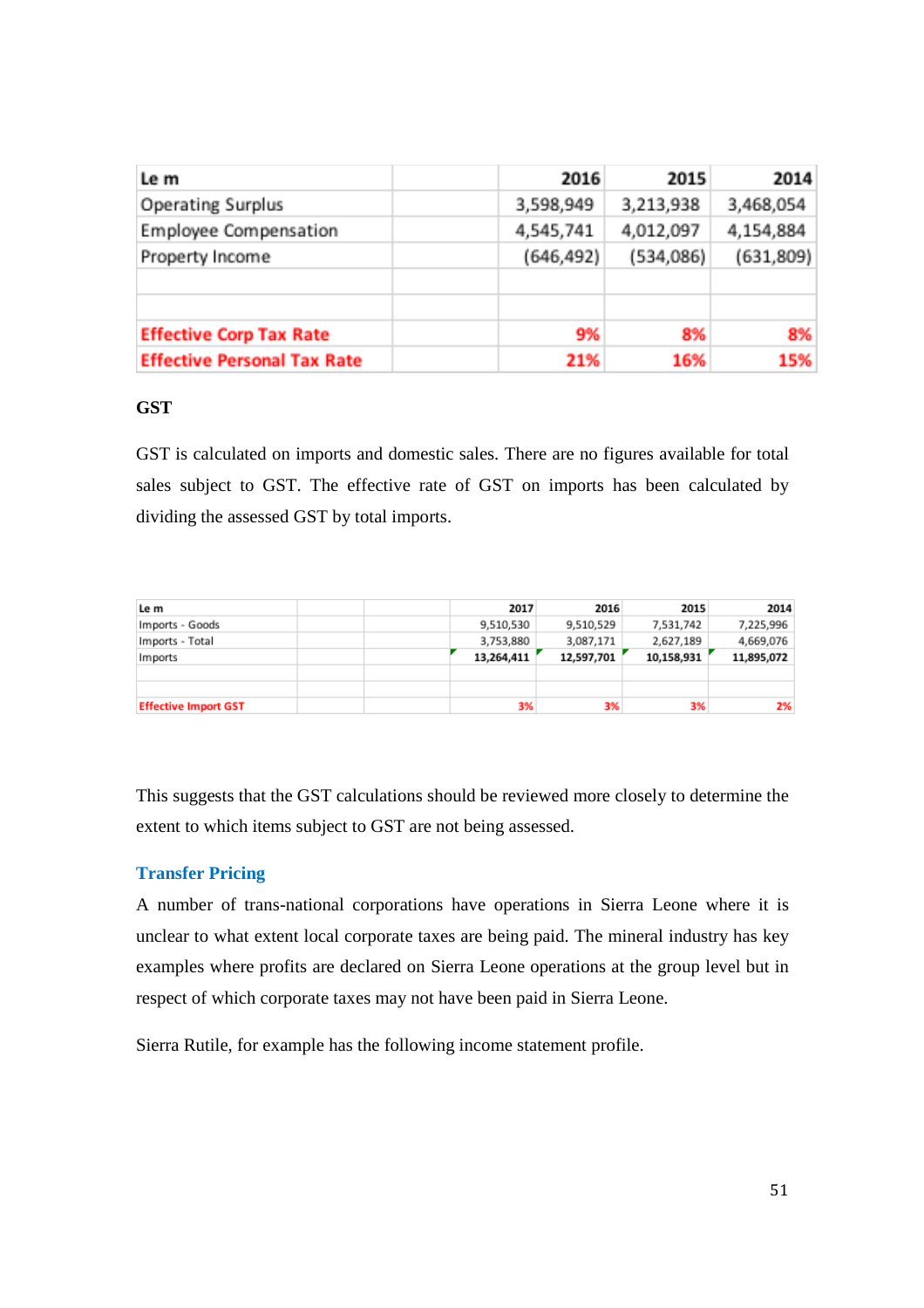| SUMMARY FINANCIALS (US\$'000)                                                            | 2011      | 2012      | 2013      | 2014      | 2015      |
|------------------------------------------------------------------------------------------|-----------|-----------|-----------|-----------|-----------|
|                                                                                          |           |           |           |           |           |
| <b>Total Revenue</b>                                                                     | 54,962    | 179,094   | 123,369   | 117,759   | 105,760   |
| Other Income                                                                             | 244       | 261       | 355       | 327       | 64        |
| Total costs                                                                              | (55.105)  | (71.540)  | (88.702)  | (103.295) | (89, 721) |
| <b>EBITDA</b>                                                                            | 101       | 107.815   | 35,022    | 14,791    | 16,103    |
| Depreciation & Amortisation                                                              | (9.387)   | (15, 921) | (17, 732) | (21, 144) | (20, 860) |
| <b>EBIT</b>                                                                              | (9, 286)  | 91,894    | 17,290    | (6, 353)  | (4, 757)  |
| Interest expense                                                                         | (1.793)   | (3, 407)  | (5,079)   | (1,260)   | 0.825     |
| Taxation                                                                                 | (0, 336)  | (0.895)   | (0.618)   | (0,603)   | (3,746)   |
| Net Profit / Loss (pre exceptionals & non-cash stock option expenses)                    | (11, 415) | 87.592    | 11,593    | (8, 216)  | (7, 678)  |
| Other Items (provision for obselete inventory, impairments, share option expenses, shar) | (16.570)  | (4,090)   | (1,694)   | (1,250)   | (5.521)   |
| Net Profit / Loss                                                                        | (27, 985) | 83,502    | 9,899     | (9, 466)  | (13, 199) |

Tax relief is available for capital allowances and losses brought forward. A deeper review of individual companies is required to determine whether or not there have been unpaid taxes.

Natural resources exporters are a particular source of vulnerability to transfer pricing of profits so all major exporters financial statements need to be reviewed to ensure that profits are not transfer-priced losing the state needed revenues.

Tax rates are shown below.

| <b>Corporation Tax</b>                 |      |
|----------------------------------------|------|
| - Basic rate                           | 30%  |
| - Mining companies                     | 30%  |
| Capital gains                          | None |
| Rental income                          | 10%  |
| <b>Dividends</b>                       | 0%   |
| Interest                               | 15%  |
| Royalties                              | 25%  |
| <b>Natural</b><br>resource<br>payments | 25%  |
| Payments to contractors                | 5%   |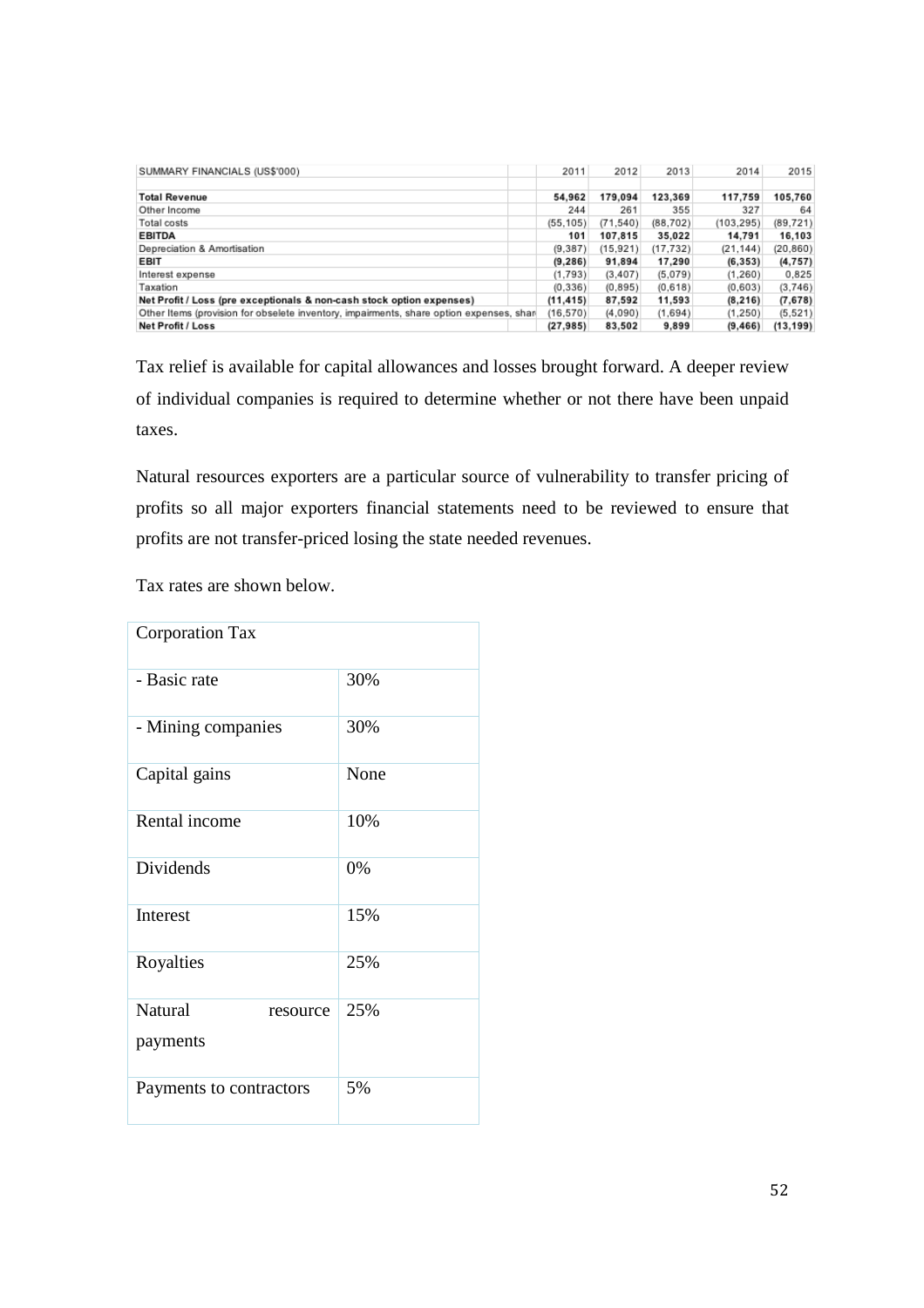| Personal Tax                           |           |
|----------------------------------------|-----------|
| Income tax                             | $0 - 30%$ |
| Rental income                          | 10%       |
| Dividends                              | 10%       |
| <b>Interest</b>                        | 15%       |
| Royalties                              | 25%       |
| <b>Natural</b><br>resource<br>payments | 25%       |
| Payments to contractors                | 5%        |

## **Governance**

The primary assurance of the custodianship of the NRA operation would normally be in the form of the annual audit and preparation of report and accounts. NRA audits have not been completed since 2016. The NRA is referenced in the Auditor-General's qualification of the 2015 Public Account for a variety of infractions. The following are excerpts from the Auditor General's letter on the Public Accounts.

Domestic Revenue- Inadequate Reconciliations

- There was no regular reconciliation between the cash books maintained by finance officers of the National Revenue Authority (NRA) in respect of the various revenue departments and the transit banks, and between NRA and the Bank of Sierra Leone (BSL).
- In addition, there was no process by which the amount of non-tax revenue assessed by revenue collecting MDAs was compared to the revenue collected by NRA.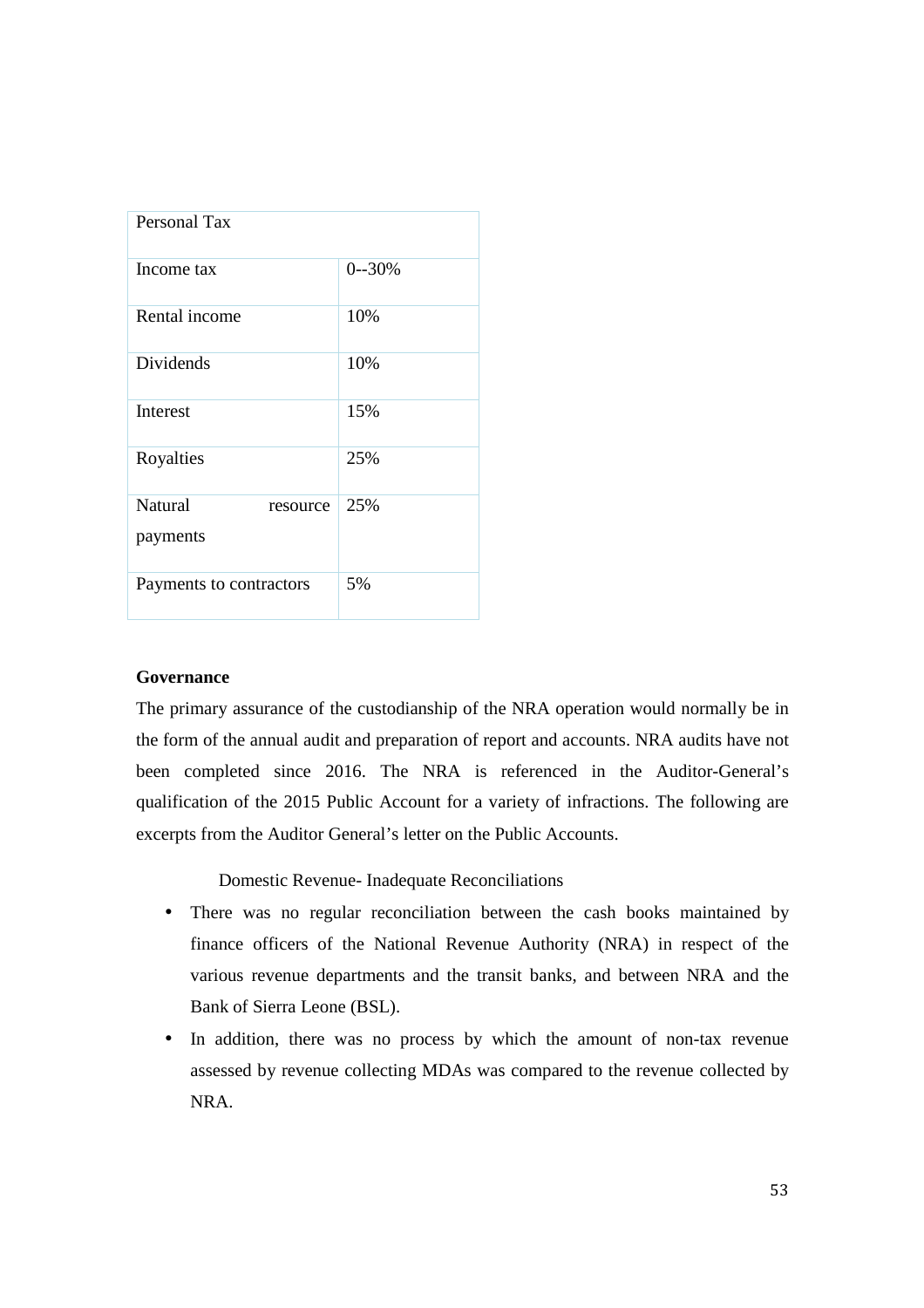#### **Assessment**

Many of the key revenue streams are operated on a self-assessment system, with individuals and businesses completing their own returns. Consequently, there is a risk that deliberate or accidental inaccuracies in self-assessments may lead to under collection of tax. We recommend that the Commissioners of Domestic Tax and Customs Department introduce a compliance risk management process that will enable NRA to focus on the underlying drivers (not symptoms) of the inaccuracies in self-assessment, non-compliance and the promotion of diversity in the treatment of major tax compliance issues (registration, filing, reporting, and payment) rather than the adoption of a 'one size fits all' approach.

### **Collection**

Significant issues were identified in relation to the collection of revenue. These include:

- inadequate reconciliation between assessment and moneys collected by NRA; and
- Inadequate reconciliation between NRA cashbooks and transit bank statements.

Taxes due for collection from individuals, corporate bodies and other institutions by the Domestic Tax Revenue and Customs Divisions of the National Revenue Authority, but which had remained uncollected for stated reasons. During the period being reported on, arrears stood at approximately Le1.5 billion based on our samples tested. Most of the irregularities arose from assessed tax unpaid as well as poor supervision of Schedule Officers and a failure to enforce tax laws and financial regulations, and management's failure to promptly settle disputes and sanction offenders. Government cannot afford to waste money and controls should be put in place to ensure that all money due is collected and banked. All NRA cashbooks should be regularly reconciled with assessments (tax or non-tax) to ensure that all assessments made have been recorded and that money has been received, and with the relevant bank statements to ensure all money received has actually been banked properly. These controls would help to ensure that all money due is properly collected and recorded by NRA and is in the relevant transit bank account ready for transfer to the bank of Sierra Leone and disclosure in the public accounts.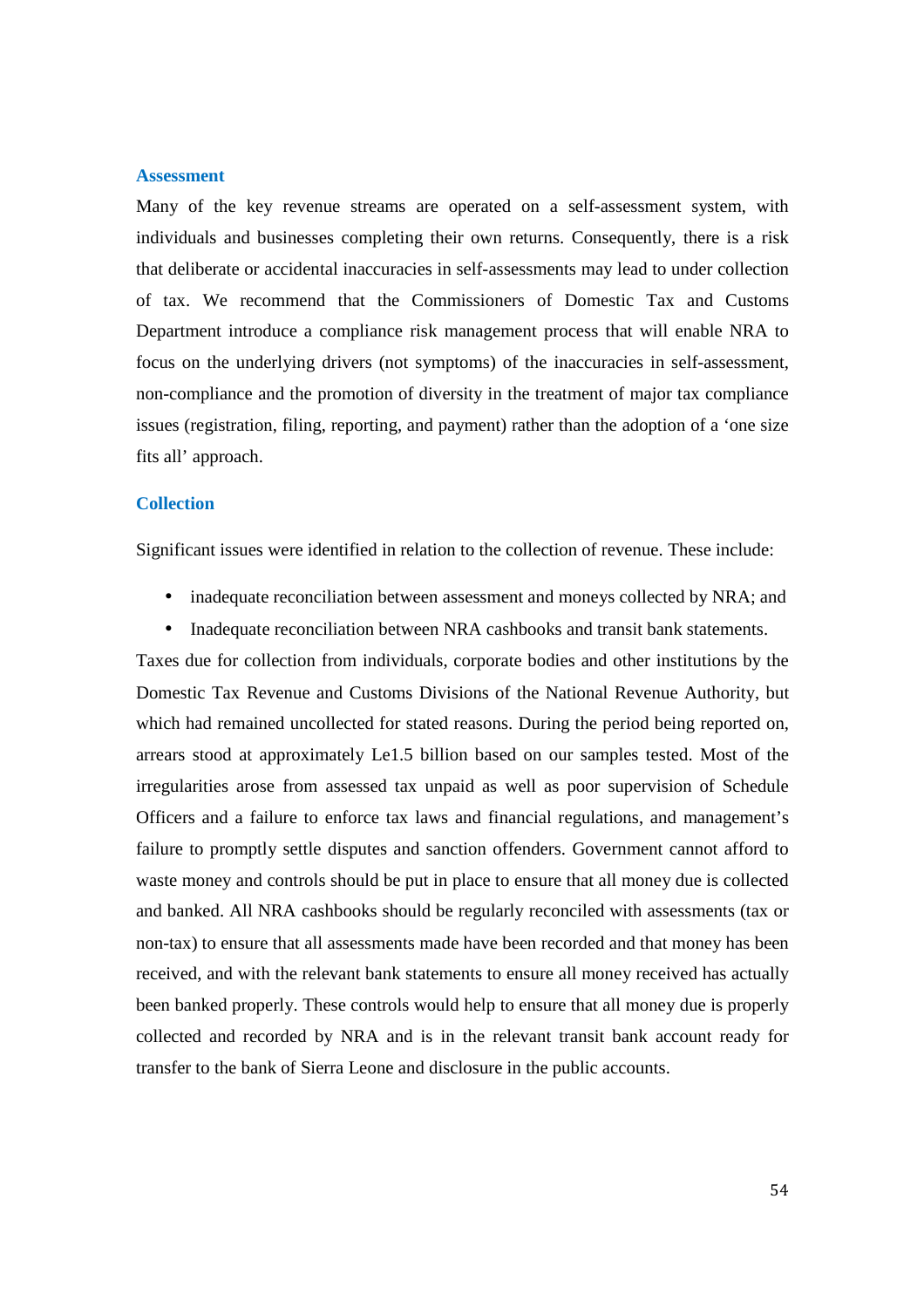### Reporting

Once money from NRA is received by the transit banks it should be transferred to the Bank of Sierra Leone and recorded in IFMIS. However, the reconciliation between money received and NRA records is still not being performed properly and differences were identified between money collected as per NRA, money in the transit bank accounts, money in the Bank of Sierra Leone and revenue as disclosed in the public accounts. Without these regular reconciliations (at the assessment, collection and reporting stages) government revenue will remain relatively uncontrolled, funds are likely to be misused and it will prove impossible to ascertain whether revenue disclosed in the public accounts is free from material misstatement. It is also likely that revenue received is not being classified correctly to the correct revenue stream.

We were unable to estimate the potential misstatement due to the uncertainties surrounding the amount disclosed in the accounts and those recorded in the yearly reconciliation and bank confirmations. There is need for the Commissioner General and the Commissioners of Customs and Domestic Tax Department of the National Revenue Authority, the Directors and other responsible officials at MDAs, to strengthen supervision and internal control procedures in the public financial management and apply necessary sanctions against offending officers and clients/organisations that default in the collection, accounting and protection of revenue, as well as the settlement of tax obligations. "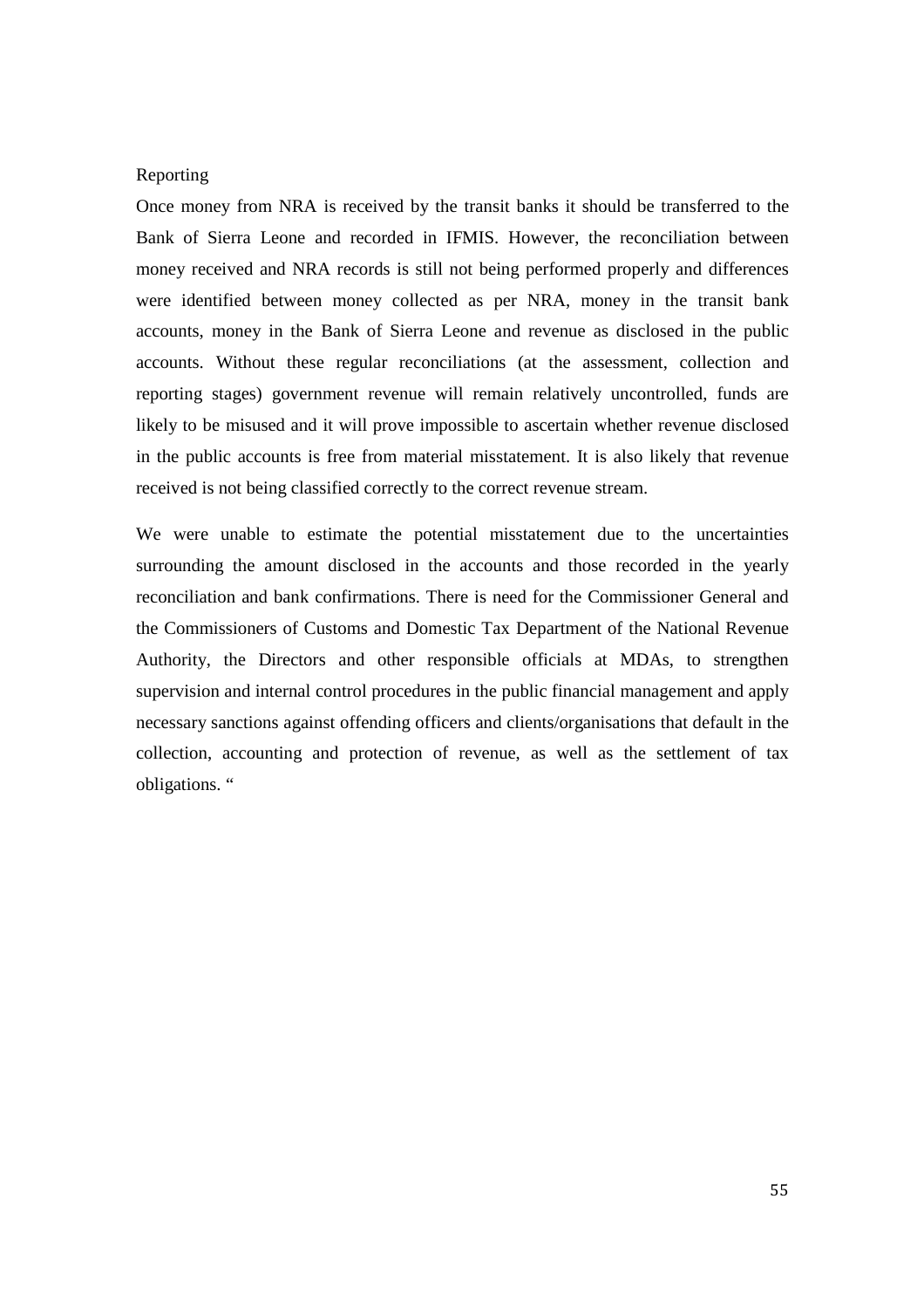### **2. Infrastructure MDAs**

Good infrastructure is critical for economic development and poverty alleviation. Conversely, poor infrastructure affects productivity and raises production and transaction costs, which hampers growth by reducing the competitiveness of businesses and the ability of Governments to pursue economic and social development strategies. In this report, we briefly appraise the status quo of the infrastructure of Sierra Leone to tease out the general findings from the MDAs to establish a baseline for a seamless transition to the New Direction. This report has been prepared to include a portfolio of MDAs that constitute Sierra Leone's infrastructure as in the table below.

|    | <b>Ministry/Agency</b>                         | <b>Allied Agency/Agencies</b>                                                                                 |
|----|------------------------------------------------|---------------------------------------------------------------------------------------------------------------|
|    | 1. Water Resources                             | <b>SALWACO, Guma Valley Water Company</b>                                                                     |
|    | 2. Works, Housing and<br><b>Infrastructure</b> | <b>SLRA, SALHOC</b>                                                                                           |
| 3. | <b>Energy</b>                                  | EDSA, EGTC, Nuclear Safety and Radiation Protection<br><b>Authority, Barefoot Solar Women Training Centre</b> |
|    | 4. Information and<br><b>Communication</b>     | NATCOM, IMC, RAIC, SLENA, SALPOST GDP,<br>SALCAB, Sierratel, SLBC, ABC                                        |
|    | <b>5.</b> Transport and Aviation               | SLPA, SLMA, SLAA, SLCAA, SLRSA,<br>SLRTA,<br><b>SLNSC, SLMet</b>                                              |
|    | 6. NACSA                                       |                                                                                                               |

### **Ministries in the Transition Team's Portfolio**

The report is organised by providing a brief introduction of each MDA followed by findings from the analysis of administered questionnaires and information gathered from interactions with the staff of MDAs.

### **a. Ministry of Water Resources (MWR)**

The Ministry of Water Resources (MRW) has oversight responsibilities for two utilities: the Guma Valley Water Company (GVWC) and the Sierra Leone Water Company (SALWACO) as per policy proclamation *Water and Sanitation Policy 2010* and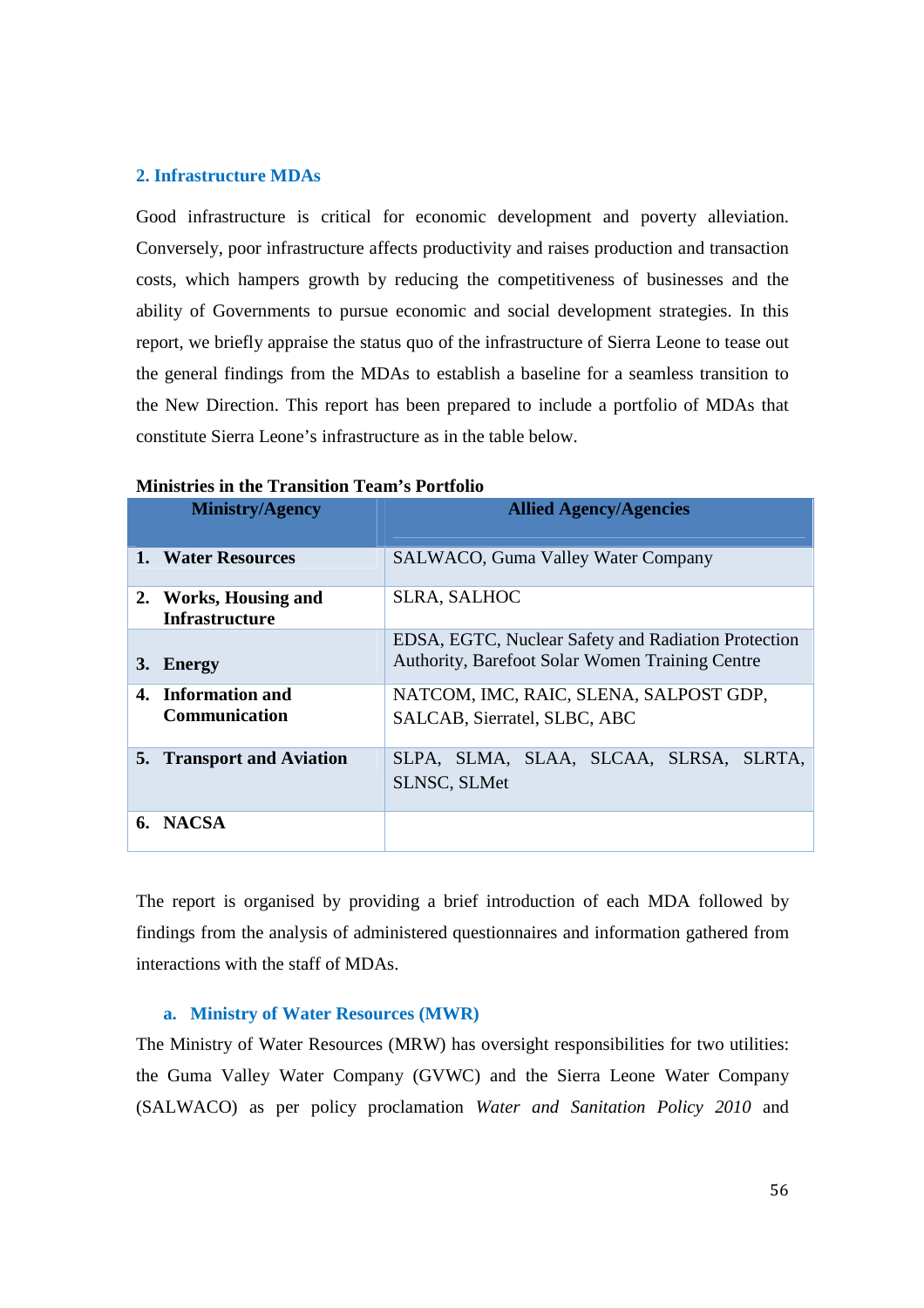legislations *GVWC Act 2017 and SALWACO Act 2017*. Rural water supply service provision is a devolved function to local councils as per Local Government Act (2004).

- In 2009 the Chinese Government agreed to provide a concessional loan of US\$28.8 million to build the Orugu dam<sup>4</sup> to ease water supply to Freetown. The Government may need to revisit this project.
- National Water and Sanitation Policy (2010) appears to be very ambitious and fit for purpose. However, it seems that the only achievement of the ministry since its establishment is "awareness creation". There is the need for the MWR to provide updates on salient policy objectives such as
	- o Development and expansion of sewerage system in urban centres
	- o Leakage and wastage control measures
	- o Improvement of the access to affordable water and sewerage disposal services in low income areas
	- o Establishment of waste water treatment systems nationwide that meet international standards
	- o Encourage commercial management and private sector participation in the provision of services related to water supply and sewerage.

## **b. Ministry of Works, Housing and Infrastructure (MWHI)**

The MWHI has oversight responsibilities for Sierra Leone Road Authority (SLRA) and Sierra Leone Housing Corporation (SALHOC).

- The following road networks were identified for construction/reconstruction by the outgone Government but nothing was done about them. These road projects may need to be revisited by the Government.
	- o Kailahun–Koindu–Guinea Road Border o Kabala–Guinea Border Road
	- o Sefadu–Guinea Border Road o Bandajuma–Pujehun Road
	-
	-
	-

1

- 
- o Kenema–Joru–Zimmi Road o Taiama–Njala University Road
- o Rokupr Spur o Mange–Mambolo Road
- o Blama Loop o Makeni–Kamakwie Road

4https://www.ooskanews.com/middle-east-africa/china-lends-288-million-usd-sierraleone-orugu-dam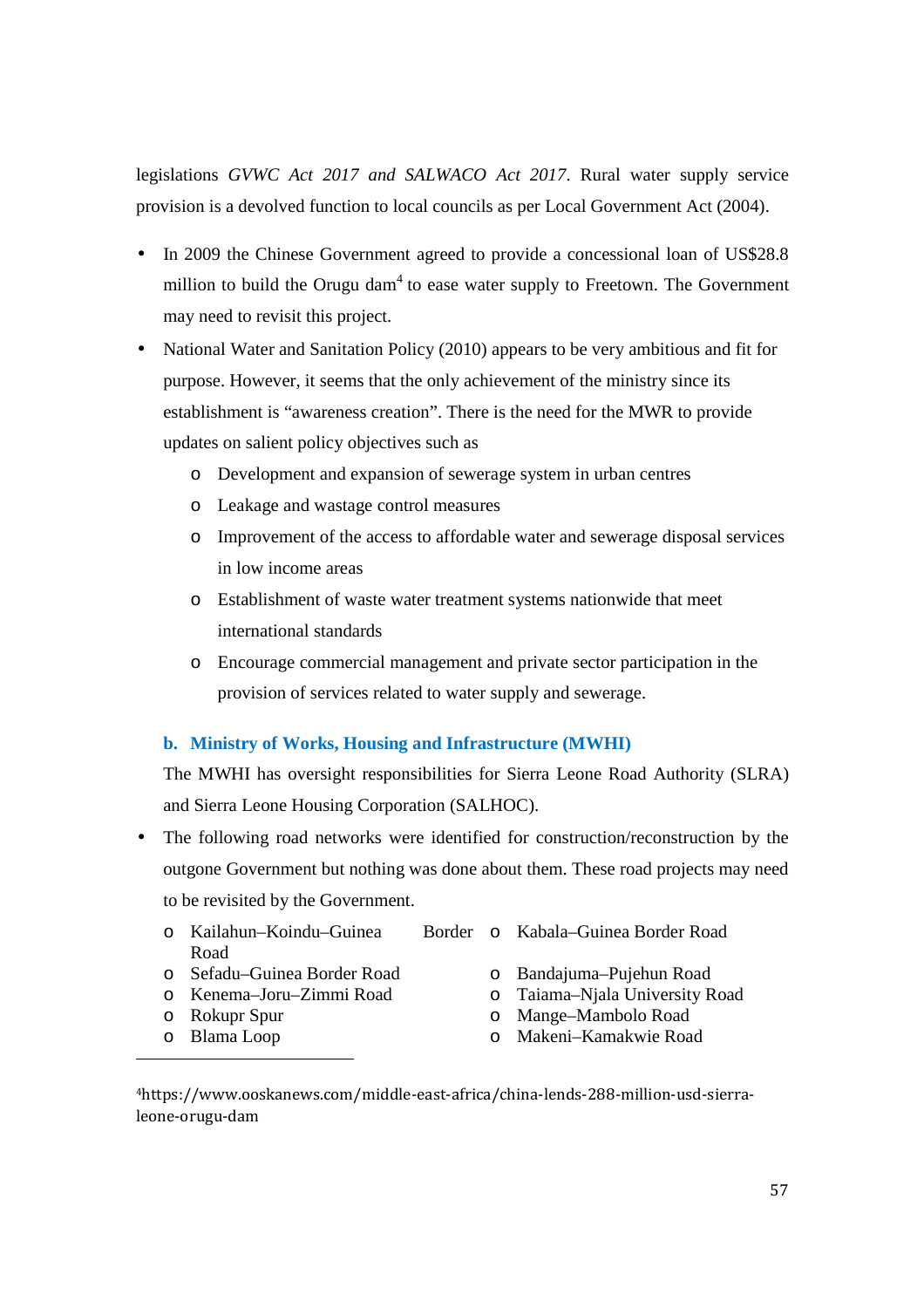- 
- o Mile91–Yonibana Loop o Mile91–Robol Junction Road
- o Bo–Yele–Matotoka Road o Bo–Mattru Road
- o Njala–Sembehun Junction Road
- 
- The outgone Government identified the construction of flyovers within Freetown in strategic areas, such as East End Police, Lumley roundabout and other suitable areas to ease congestion and to enhance traffic flow. It will be necessary for the present administration to revisit these ideas and put projects together for implementation.
- The construction of a bypass road along the coast of Freetown was another project identified by the outgone administration. The present administration must undertake feasibility studies of a coastal road from Cline Town to Murray Town and explore means of construction.
- A Road Maintenance Fund Administration (RMFA) was established by the outgone administration in April 2010 to manage funds for the maintenance of the national road network (NRN) in the country. It is strange that the management of this agency is far removed from SLRA which has been mandated by Government to develop national policies on the maintenance, rehabilitation, improvement and management of the NRN and exercise control over implementation. The current administration must review, rationalise and harmonise the management and operations of both SLRA and RMFA to reduce resource wastage and increase efficiency.

### **c. The Ministry of Energy**

The Ministry supervises EDSA, EGTC, Nuclear Safety and Radiation Protection Authority and the Barefoot Solar Women Training Centre.

• Karpowership-Karadeniz Dogan Bey Power Supply ship project to provide 30 MW to feed directly into the national grid. It is reported to have an installed capacity of 100 MW. Conflicting reports exist regarding the mode of financing of this project and the contract duration. For instance, in one report it is claimed that the project will be financed through EDSA revenue collection and duration of the contract is five years. In another document, it is reported that the financing arrangement is \$45.6 million per year and the contract is to last for three years.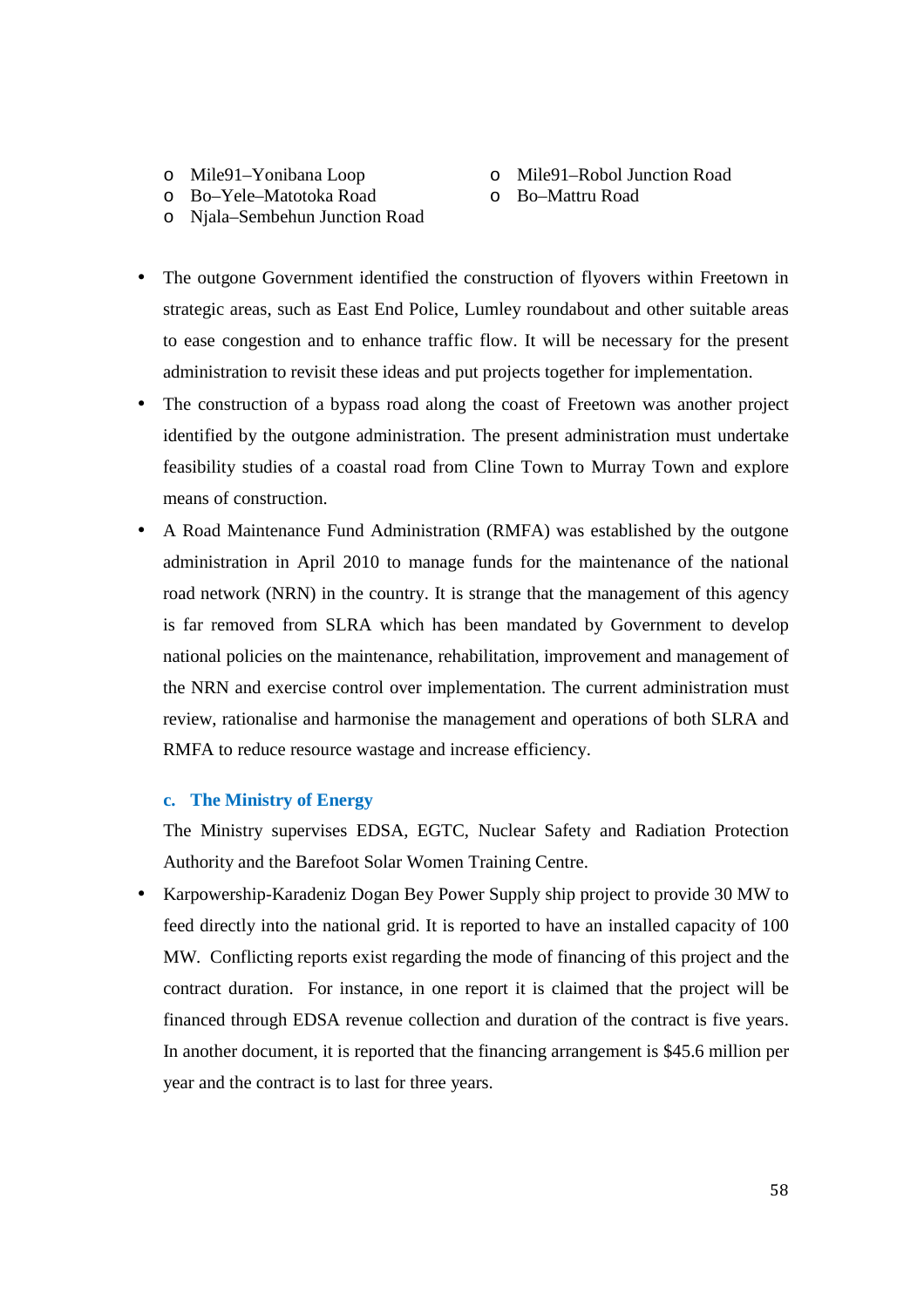- EDSA is saddled with a huge debt of about Le 214.4 billion with EGTC's obligation amounting to Le 73 billion. The increasing indebtedness of EDSA and low levels of payments to EGTC appear to impose a severe financial constraint on EGTC's operations to continue servicing EDSA.
- In 2016 Sierra Leone had the second highest electricity tariff rate in Africa, and it was nearly 14 times higher than the rate paid in Ethiopia.
- The Government of China provided a concessional loan for the design, supply and installation of a 30 MW thermal electricity plant in Freetown. This project presents an opportunity to increase power supply to Freetown during the dry season.
- There is the need to account for all pre-paid and post-paid metres supplied from GoSL, IDB and World Bank projects to verify whether the suppliers met their contract obligations.
- The luminosity of installed solar street lights in Freetown and the provinces are poor. The contract awarded to install 50,000 street lights around the country must ensure that the luminosity is of a better standard than those installed.
- The GoSL rented a 25 MW JVC thermal plant in April 2015 to service Freetown in the dry season. It appeared only 14 MW power plantwas delivered,and even the delivered plant malfunctioned and never used. What was the cost of this project and how was it financed?

### **d. Ministry of Transport and Aviation**

The Ministry has oversight responsibilities of the following parastatals and departments: SLPA, SLAA, SLRSA, SLMA, SLCAA, SLRTC, ATU, SLNSC, SLMET, FIAP and TIDU. The key findings of the Ministry are:

• Procurement of 100 Buses (POLYTEC): This was a project to supply 100 buses for SLRTC in 2014. The cost of the contract to supply the buses was \$12,291,920.00 or Le 53,051,803,801. All the buses were supplied,and the Government paid a deposit of Le 43,950,251,637, and an outstanding of Le9,101,552,164.00 is still outstanding. This project should be investigated to ascertain whether it represented good value for tax payers' money. Also, some of the vehicles are not currently in use, and those that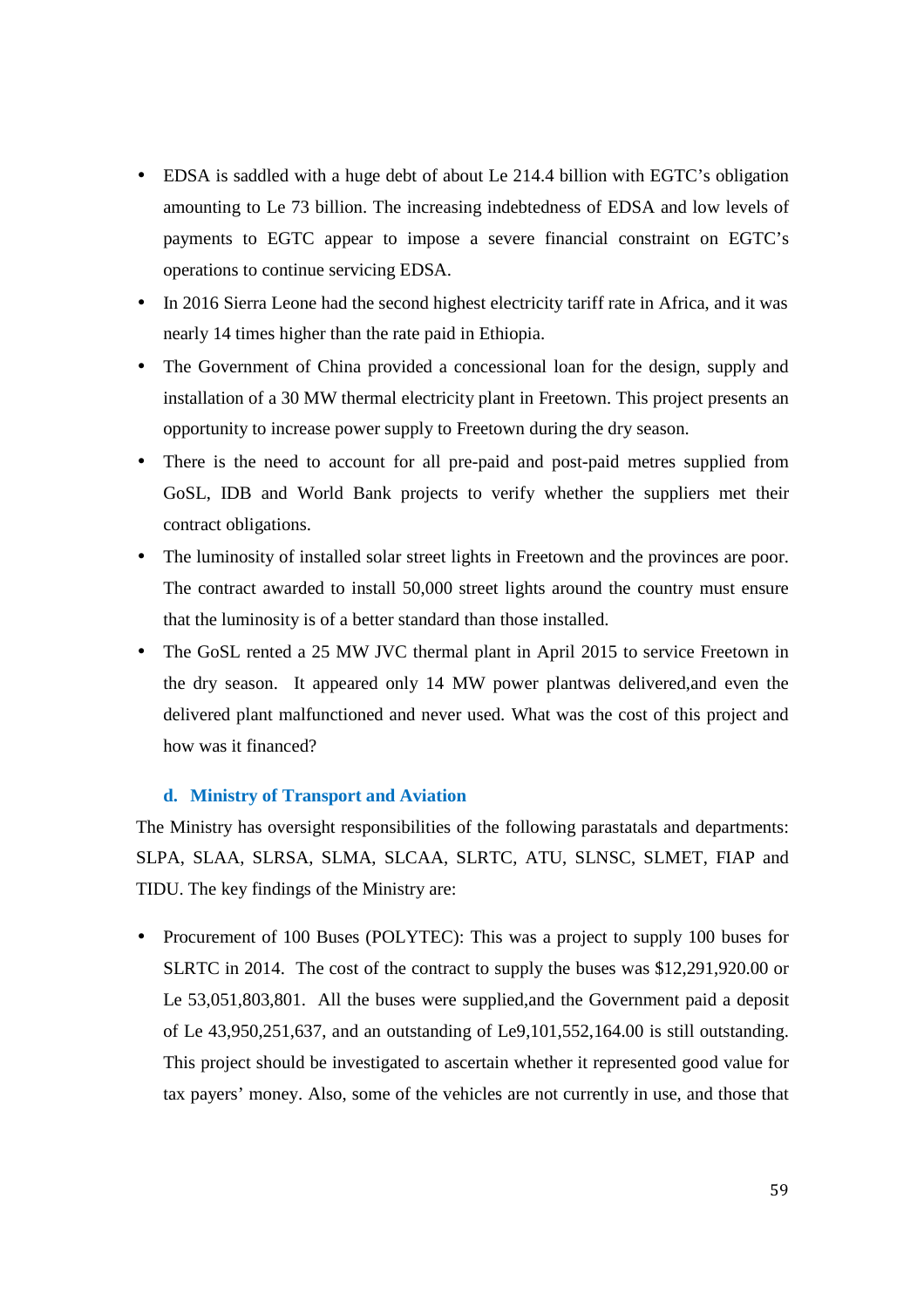started plying the routes of Freetown malfunctioned on their maiden trip which calls into question whether the buses bought are brand new or used.

- PLATINUM Co. was contracted to supply of 40 vehicles for the Law Officers Department. The worth of this contract was \$3,037,408 or Le14,936,028,603. The Government made an initial advance of \$1,518,704 or Le7,468,014,302. There appears to be a dispute between the Government and the supplier that led to the termination of the contract in 2017 even when the supplier received 50% of the payment and supplied only four vehicles. The project must be investigated to establish the facts.
- KODAMI Co. won a bid to supply 12 vehicles for the office of the Vice President. This contract is worth \$1,051,758 or Le 5,826,518,451. Despite Government making a 30% advance payment made in 2016, up till now not a single vehicle has been supplied. The Government must investigate this contract.
- SLAA is in the process of procuring one firefighting engine at the cost of \$700,000 is excessive. This procurement must be appraised to determine whether the cost of the fire engine represents good value for tax payers' money.
- Bollore Port Extension project is a major infrastructural project. However, it is unclear how this project was financed. The Government need to investigate this project to determine how the contract was awarded and to establish the facts surrounding the funding of this project.
- Freetown International Mamamah Airport Project is a hugely unpopular project that needs to be re-appraised to determine its benefits in relation to costs and distributional impacts. This project is supposed to be funded by a concessional loan from Export and Import Bank (EXIM BANK) of China. The funding of this project is in two phases: \$200M (Phase 1) and \$115M (Phase 2).

### **e. The Ministry of information and Communication**

In 2007 the Ministry of Information and Broadcasting was renamed "The Ministry of Information and Communication" in a bid to widen its scope and activities to include ICT. With the emergence of ICT as the engine of growth in modern day economies, the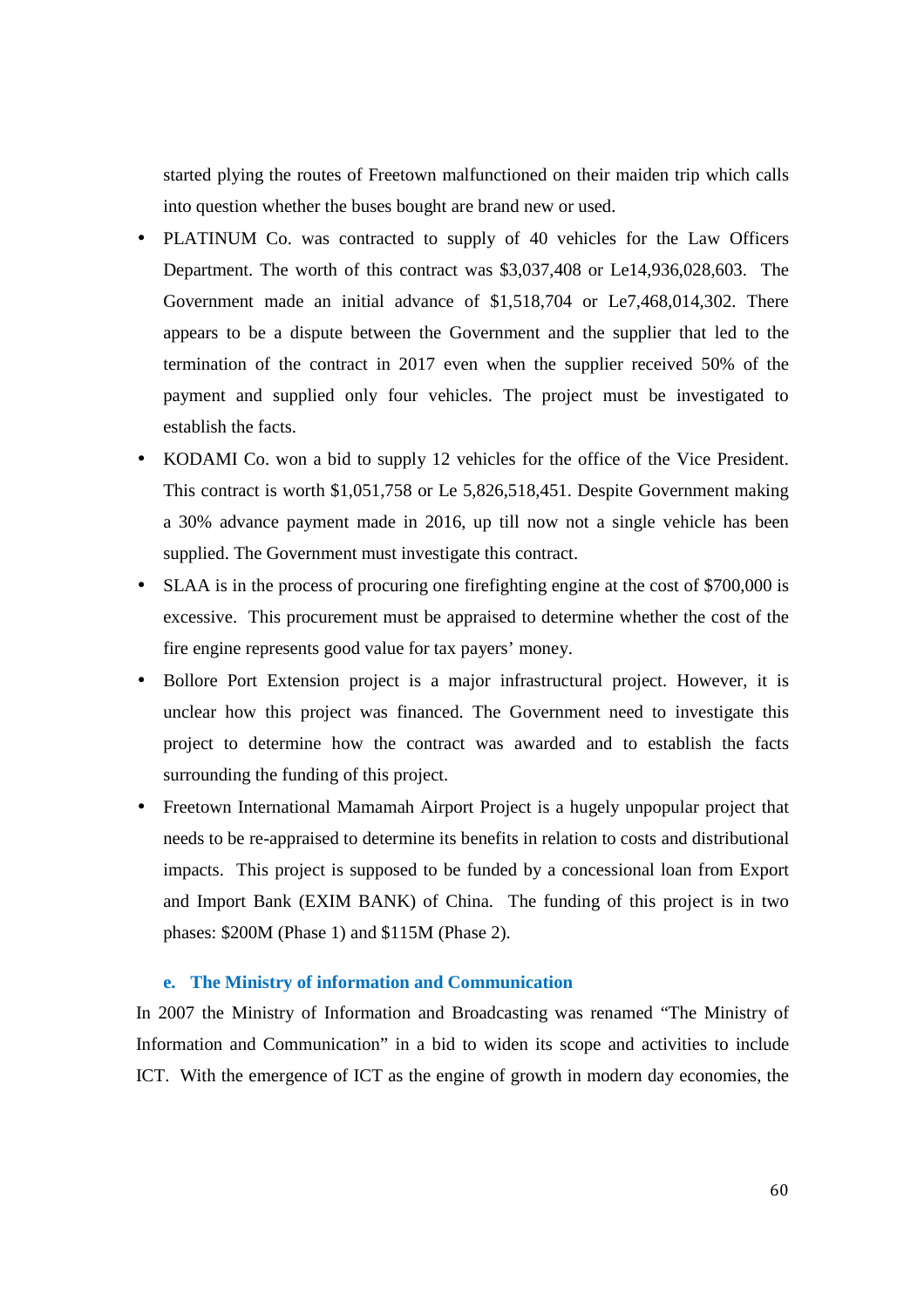Ministry has grown in scope and importance, and if properly managed can become one of the highest revenue earning institutions in the country.

The Ministry has oversight responsibilities for the fibre optic network for NATCOM, IMC, RAIC, SLENA, SALPOST, GPD, SALCAB and Sierratel. The following observations were made in the Ministry.

- There is a reported inadequate Government budgetary support to the Ministry to carry out ICT projects that would enhance network connectivity of MDAs and the public.
- Lack of office space for the growing staff size at the Ministry is impacting on the productivity of staff.
- There is no access to fibre optic network outside Freetown.
- The Government owes SALCAB billions of Leones in respect of broadband capacity provided to MDAs. This has had the ripple effect of SALCAB not able to meet its tax obligations to NRA.
- Key positions at Government Printing remain vacant since 2016; lack of utility vehicles and other logistics for the day-to-day operations of the department is hampering the department.

## **f. The National Commission for Social Action (NaCSA)**

NaCSA is a social fund which supplements the work of social sector MDAs and local authorities in social service delivery to deprived and remote communities across the country. It is administered by a Board of Directors with representatives from Government, donors and civil society.

- Economic down turn leading to austerity measures by Government, depreciated the local currency (Leones) against foreign currencies appeared to adversely affect programmes/Projects implementation and affected many operations including the value of cash transferred to Social Safety Net (SSN) project beneficiaries;
- It is reported that inadequate and untimely disbursements from Government may have hampered the daily operations of the commission, e.g. in 2017, the Commission received only Le 672,800,000(49%) recurrent budget allocation.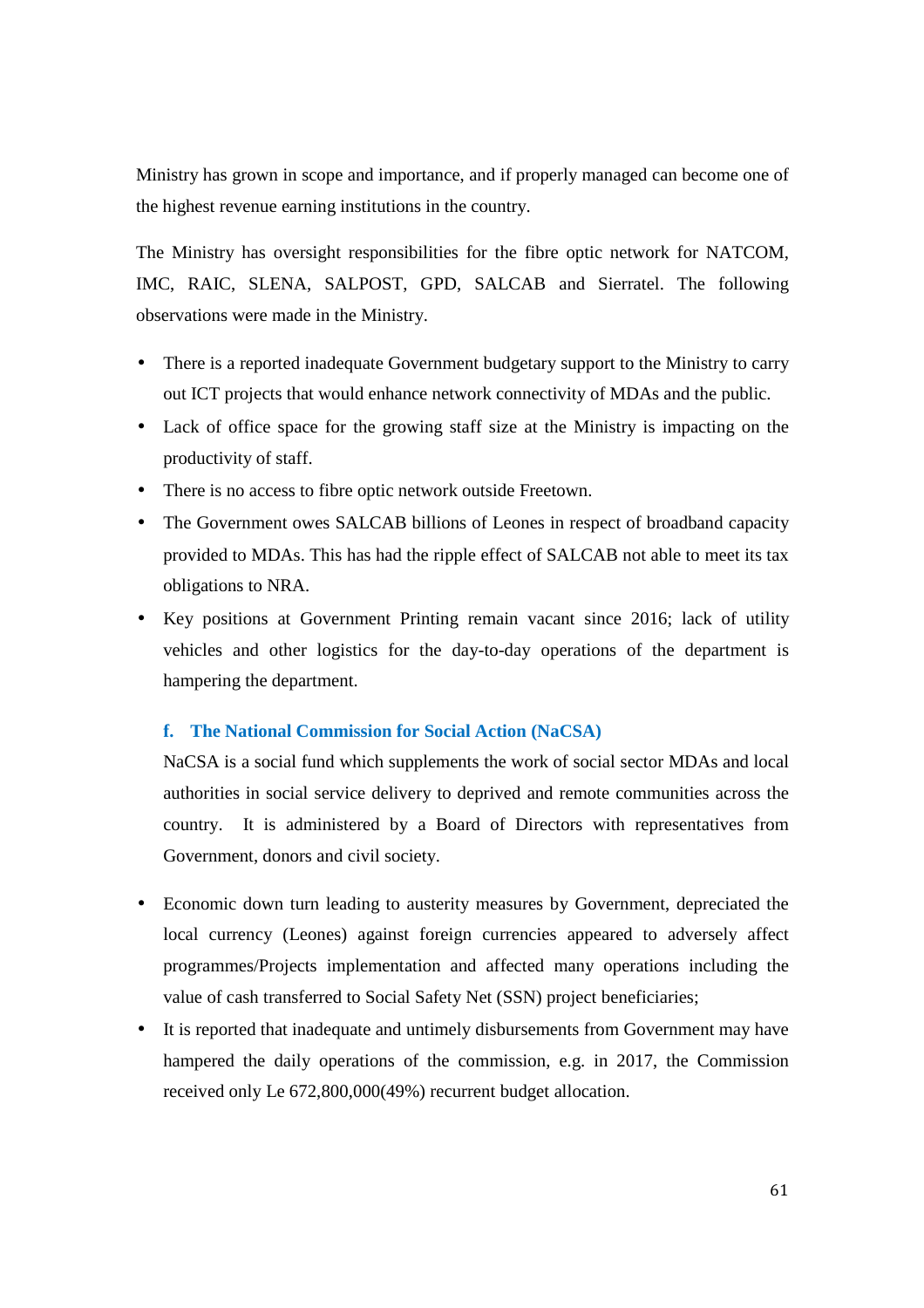- The Commission is marred by a financial scandal in the local media related to outstanding payments to staff from the provident fund. There are also issues with backlog payments of NASSIT contributions and NRA tax obligations. These developments at NaCSA cannot be unconnected with poor leadership and management of the Commission.
- It is reported that difficulty in mobilising financial resources to address the needs of the residual caseload of Victims of Sexual Violence (VSV) and War Widows within the war reparation programme.
- The Commission claims that the recruitment and retention of technical staff is challenging due to low remuneration packages such as lack of end-of-service benefits, annual contract and medical allowances for staff and close family members.

### **Conclusions/Possible actions**

- Currently, most MDAs have their separate M&E units; effectively making MDAs both players and referees in the implementation of projects. To reduce wastage, increase efficiency, and to ensure effective implementation of projects and programmes, it may be necessary to create an independent Unit/Agency/Directorate/Commission for the monitoring and evaluation of Government projects and programmes.
- In all MDAs reviewed, women folks represent less than 10% of the work force. It may be necessary to institute affirmative action in a bid to increase the number of women in Government employ.
- The Government must seriously consider public sector intranet and internet connectivity as a way to modernise governance and to help enhance employee productivity.
- Government vehicle fleet management is nonexistent, or where available is on ad hoc basis. The Government must seriously consider a fleet management approach that would remove the burdens of maintenance, depreciation and fueling of vehicles.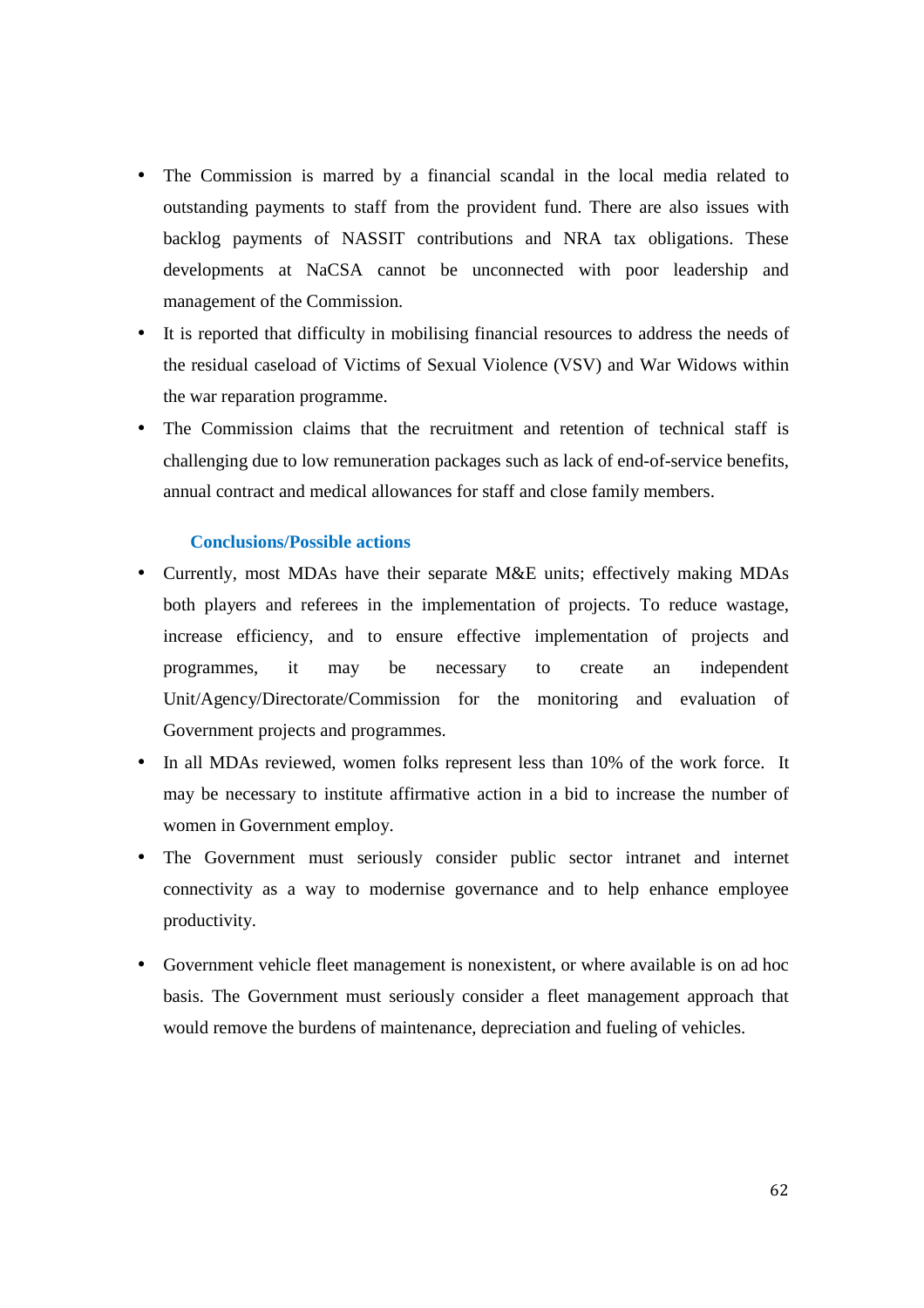### **3. The Petroleum Directorate (PD)**

The Petroleum Exploration and Production Act 2011 (PEPA) established the Petroleum Directorate as the successor to the Petroleum Resources Unit. he Petroleum Directorate coordinates the award of Petroleum Licenses, negotiates the terms of all Petroleum Licenses, monitors, regulates and facilitates upstream petroleum activities on behalf of the State; and develops regulations for the upstream petroleum sector throughout the entire Petroleum Value Chain.

### **General Observations**

The Petroleum Directorate comprises a Technical Department and an Administrative Department. The Technical Department comprises the Geology, Geophysics, Engineering, Information Technology (IT), Economics, Health Safety and Environment (HSE) sections. The Administrative Department provides support to the PD.

The Management team comprises:

- Director-General
- Senior Petroleum Geophysicist
- Senior Petroleum Geologist
- Senior Petroleum Economist
- Senior Legal Counsel
- Senior Administrative Manager
- Accounting Manager

The staff comprises: Monitoring and Compliance, Executive Assistant, 4 Geologists, Procurement Officer, 2 Engineers, IT and Systems Admin, Accountant, Accounting Associate, Administrative Assistant, 7 Drivers, 2 Maintenance Staff, 2 Office Assistants, Lift Attendant, 2 Cleaners and a Messenger.

PD is currently constructing an office complex for a contracted sum of US\$4.5m. There is a balance outstanding of US\$984,082. The contract is scheduled for completion 31st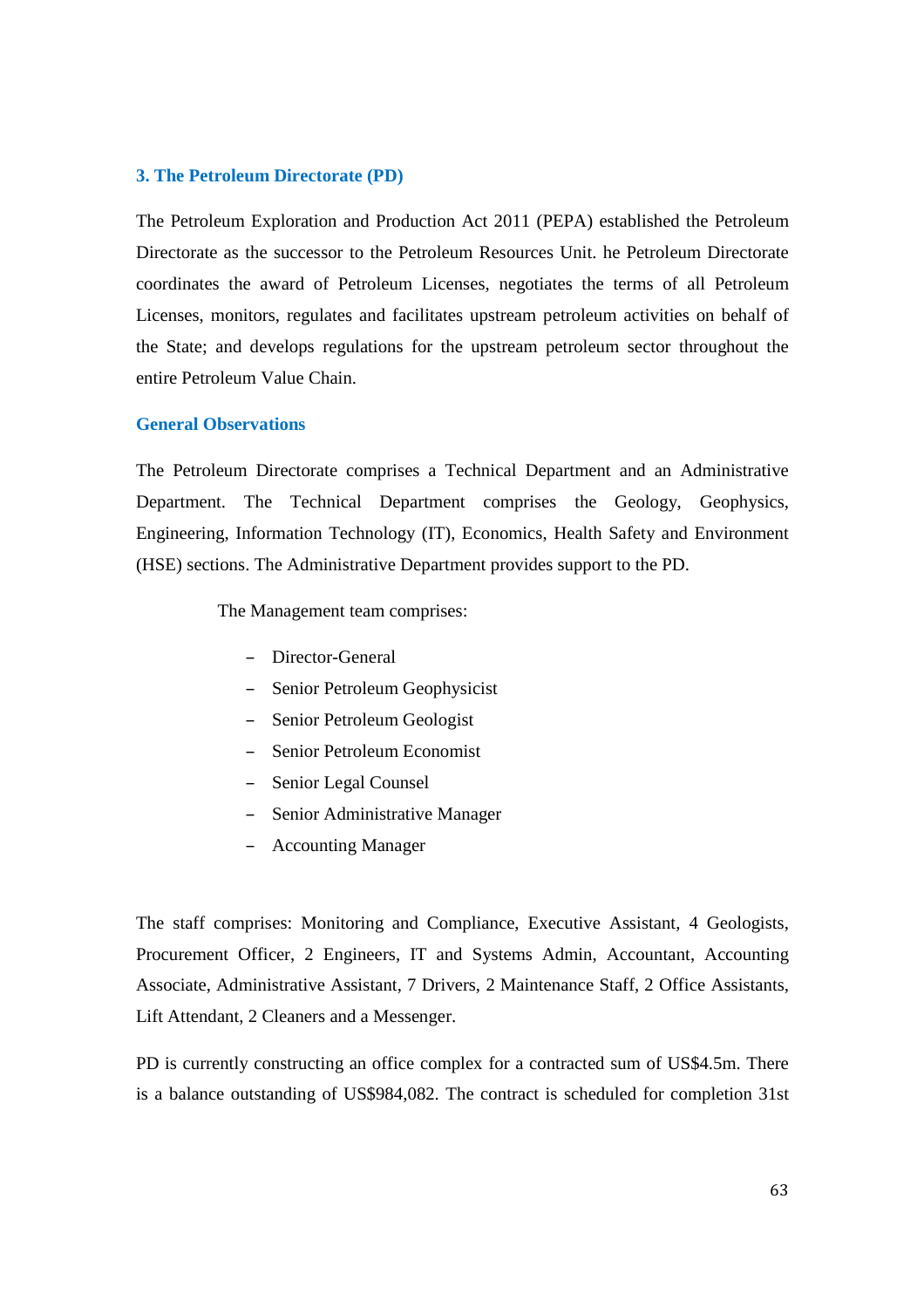July, 2018. Consultancy in respect of the construction contract was US\$311,900 of which US\$46,785 is outstanding.

The financial statements indicate a material surplus of accumulated funds – Le 87,974,347,000 (down from Le 121.9bn in 2016). The unit is currently running at a deficit of Le 39.7bn (up from Le 19.1bn in 2016). Income is from surface rental from operators Le1.1bn (down from Le3.3bn in 2016) and other income Le 7.8bn (up from Le 6.8bn in 2016) (mainly - sale of geophysical data, training fund and investment income).

There is a lease contract for the office premises US\$145,000 per annum.

Training costs of Le1.3bn were incurred in 2017 (Le1.0bn 2016).

There are currently only 2 operators: European Hydrocarbons (Block 3) and African Petroleum (Blocks 4 – 10).

The things that stand out are:

- The wage bill is huge for the level of personnel. The total personnel cost was Le20.1bn in 2017. This included terminal benefits of Le7.2bn.
- The regional breakdown of staff predominantly excludes South-Easterners.
- A bad debt of Le10.1bn was written off in 2016.
- Le21.1bn was transferred to the Consolidate Revenue Fund in 2017
- Training costs of Le1.3bn were incurred in 2017
- Other Assets of Le25.8bn include Le22.6bn loan to GoSL.

### **Recommendations**

- A review of salary levels needs to be conducted to ensure that salaries and benefits packages are reasonable.
- The terminal benefits of Le7.2bn needs to be reviewed.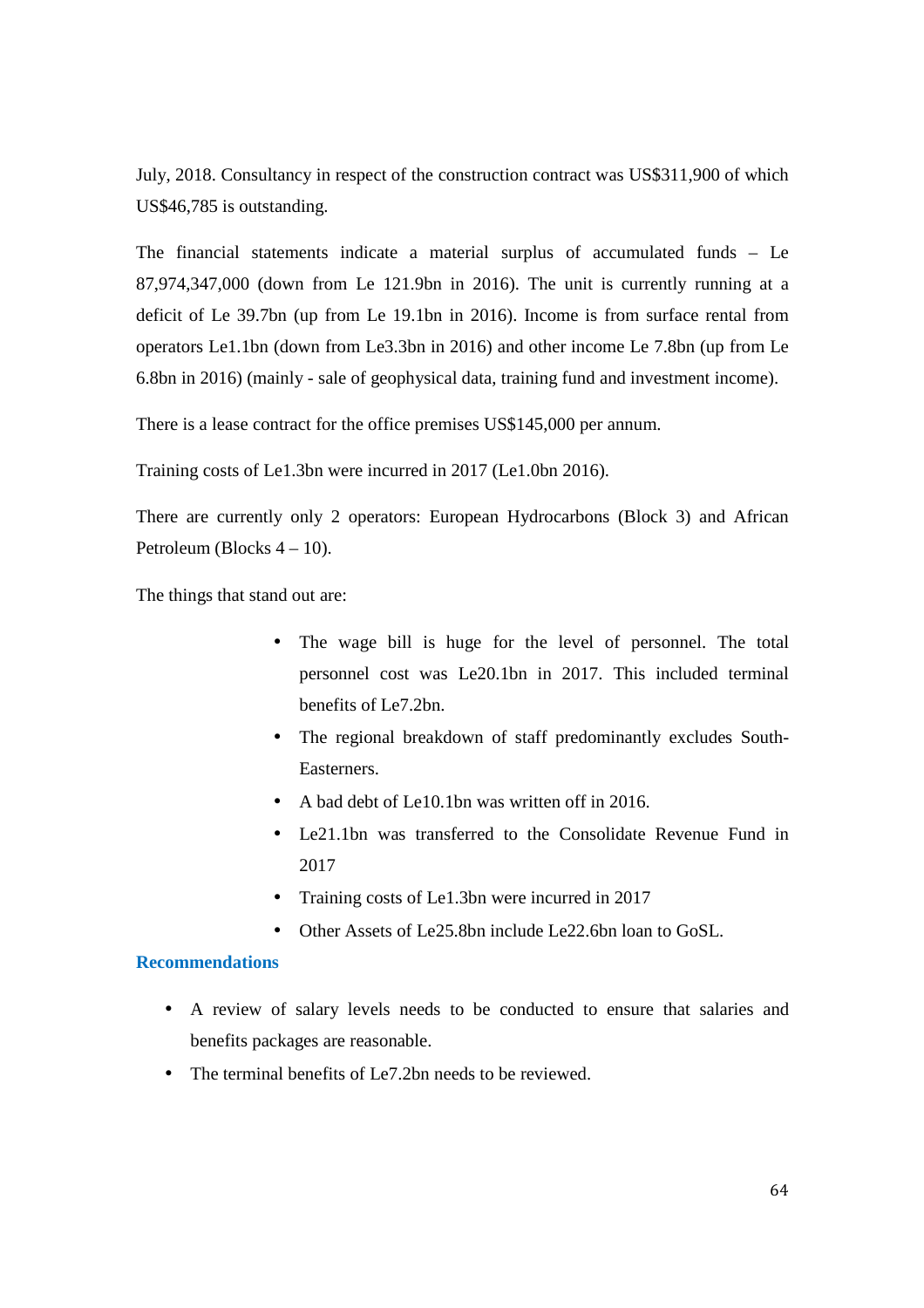- Training costs were extremely high at Le 1.3bn for 2017 (2016: Le1bn) and paid for education at foreign universities. This amounted to Le56.5m per person (US\$7,500). The basis for selection (like the basis for employment) needs to be reviewed to ensure that appropriate competitive procedures were followed.
- A review of the basis for the bad debt write off in 2016 (Le 10.1bn) should be conducted to ensure that it was appropriate.
- In line with the Fiscal Management and Control Act 2017, all surplus cash should have been transferred to the Consolidated Fund. On this basis, the remaining cash and investment value should be transferred to the Consolidated Fund.
- There are very few operators. The  $4<sup>th</sup>$  bid round was launched in January 2018. A review needs to be conducted to determine the status of the 4<sup>th</sup> bid round and to ensure that the appropriate level of interest is generated in relation to the oil and gas potential of the Sierra Leone oil blocks.

### **4. Ministry of Defence**

The Ministry of Defence's objective is to maintain a robust, well equipped and professional Armed Forces capable of preserving the territorial integrity of the state, participate in its development and accountable to democratic governance. Its primary function is to formulate, implement, monitor and evaluate strategic defence policies for the Republic of Sierra Leone Armed Forces within a democratic governance framework.

Key Responsibilities:

- Formulate and implement strategic defence policies
- Develop and maintain a robust and balanced Armed Forces
- Equip and provide logistic support to the RSLAF
- Transform and modernise the RSLAF
- Promote gender equality and female empowerment
- Contribute to national development
- Deliver the national military mandate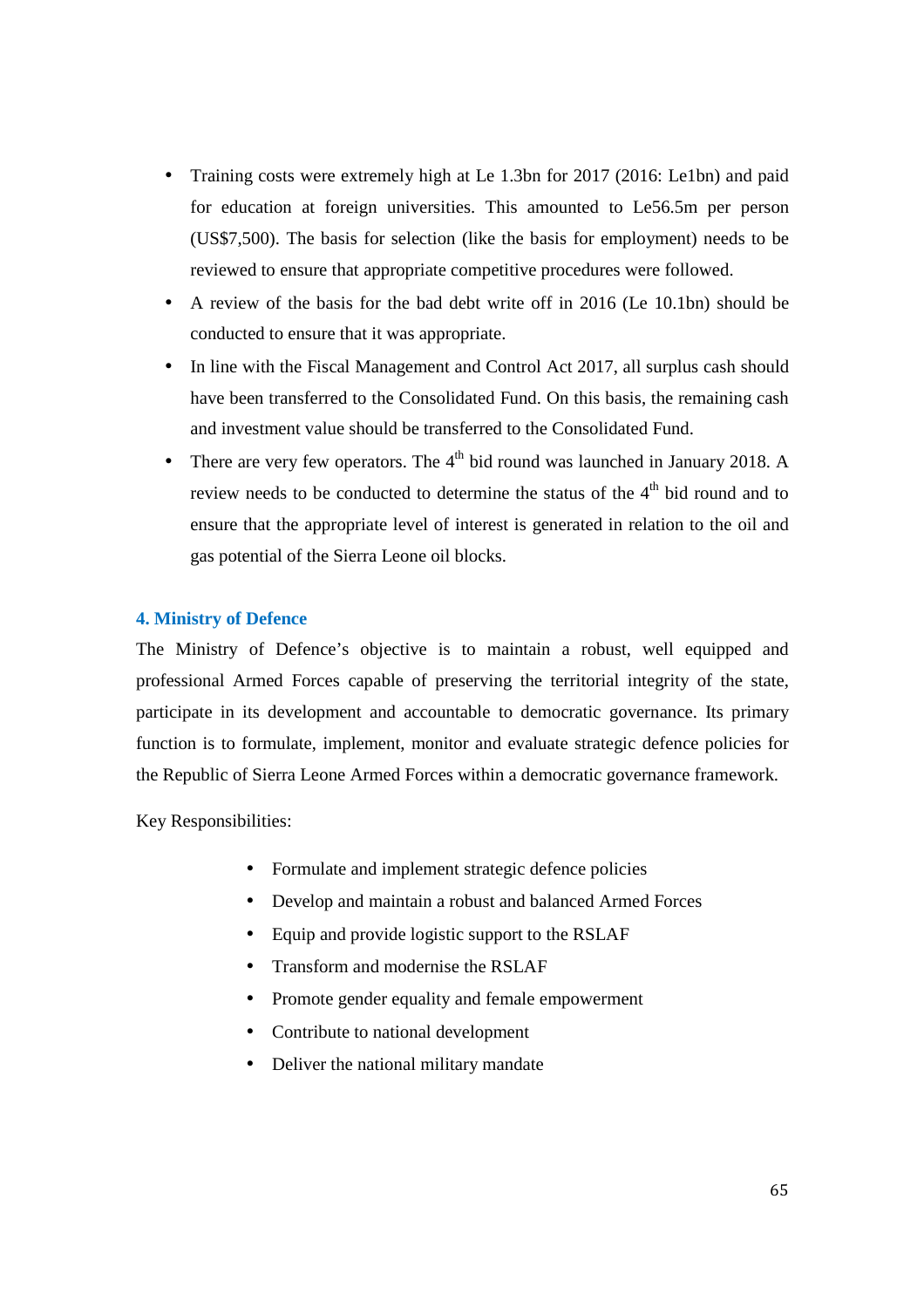Key Strategies:

- Protect the territorial integrity of Sierra Leone through Land, Air, and Sea power
- Support the national intelligence architecture
- Contribute towards national coastguard activities
- Conduct public and presidential duties
- Provide Military Aid to Civil Authority (MACA), Civil Power (MACP), other Government Departments (MAGD) and Civil **Communities**
- Contribute to the wider national interest (Global and regional security arrangements, bilateral military agreements, diplomatic missions etc)
- Promote gender equality and female empowerment
- Contribute to national peace and public safety
- Support counter-terrorism efforts

Recent Achievements:

- Construction of 4 Forward Patrol Bases and Forward Operation Bases
- Recruitment and Training of 600 personnel
- Cultivation of 250 acres of boliland and 50 acres of inland valley swamp at Matobong and Kholifa Mabang
- Construction of a battalion-sized barracks at Kambia
- Deployment of a battalion for peace-keeping
- Introduction of ICT related security system network for key strategic locations

Issues Requiring Early Attention:

- Review and adopt Terms and Conditions of Service (TACOS)
- Address pending Defence Council Cases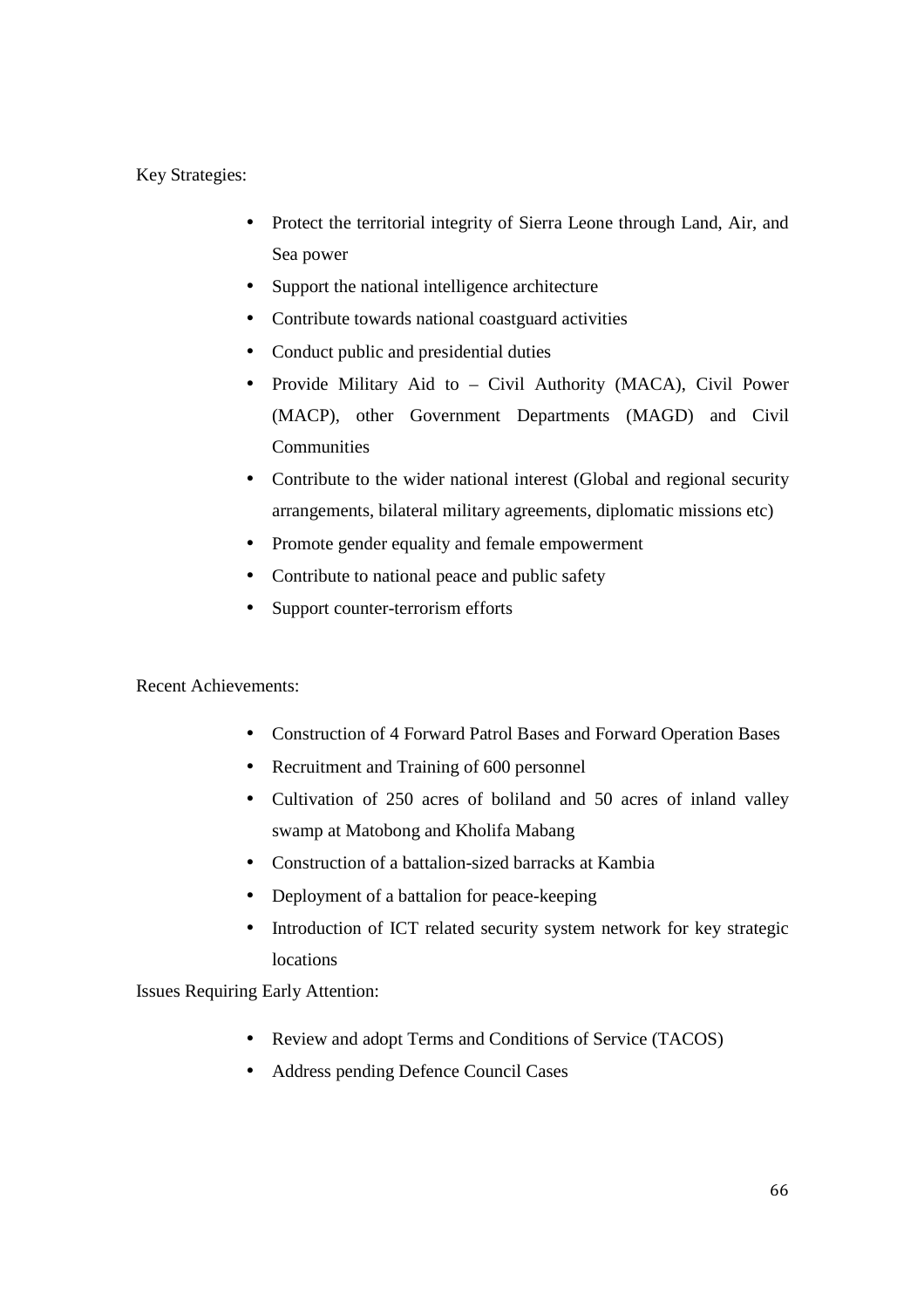- UN Peacekeeping Deployment-equipment for first battalion has been secured and ordered with a 10% down-payment made in early 2018. A team was selected to go to China for pre-shipment inspection. (The equipment may have already arrived)
- Procurement process has commenced for a second battalion. No contract awarded yet. MOD is looking for possible private prefinancing of the equipment.

## **Finance:**

- GoSL 2017 budget disbursement Le90.4bn (2016: Le 85.8bn)
- Personnel costs Le126.7bn
- Other charges Le106.7bn
- Domestic costs Le2.7bn
- Total costs Le236bn

## **Senior Staff**

There are 4 senior civilian staff at MOD: Director-General, Deputy Secretary:Finance and Admin, Deputy Secretary, Policy and Procurement and Director of Defence Budget.

There are 8 senior military staff at MOD: Chief of Defence Staff, Deputy Chief of Defence Staff, ACDS Operations and Plans, ACDS Personnel/Military Secretary, ACDS Training and Doctrine, ACDS Support and Logistics, Director of Gender and Equal Opportunities, Director of Logistics and Equipment Support.

Current strategic objectives under the Agenda for Prosperity:

- Improve RSLAF medical facility
- Provision of air assets and retrain pilots
- Improve on the Peace Mission Training Centre and secure equipment for Peace Support Operations (PSO)
- Provision of more soft-skinned vehicles for troops and logistics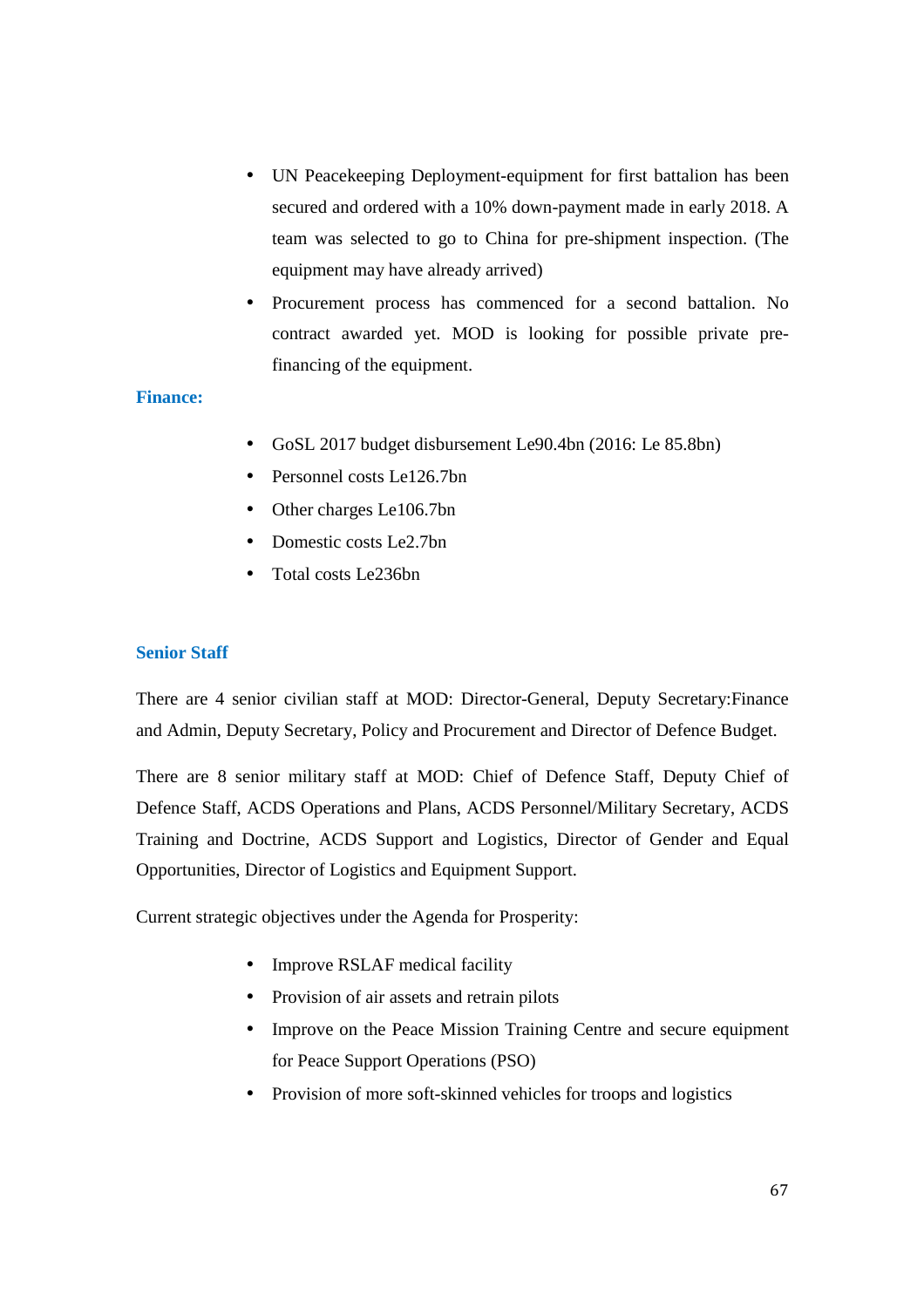### **Key Current Projects/Programmes**

- Construction of 8 accommodation blocks of 6 apartments each at Wilberforce Barracks – Total Cost is Le 9.2bn – 70% completed
- Construction of 18 housing units at Gondama, Bo Total Cost is Le10.4bn – 60% completed
- Rehabilitation of Hill Court Flats Project Total Cost is Le 1.4bn 70% completed
- Construction of King Tom guest house Total Cost is Le 2.3bn 70% completed
- RSLAF recruitment drive underway
- 5 Brigade Battle School Rehabilitation Project at Gondama Total Cost is Le150m – 90% completed
- Hockey pitch rehabilitation 90% completed

### **Recommendations**

- The procurement contracts need to be reviewed urgently. These include:
	- o Equipment procurement of US\$39m (US\$3.9 paid)
	- o Construction of Kambia barracks US\$44.2m (US\$0 paid) work comenced
	- o Supply of Lab Reagent/X-Ray US\$4m (US\$0 paid) ongoing
	- o Supply of medicines US\$4.4m (US\$0 paid) ongoing
	- o Supply of general sustainable items (South Sudan) US\$13.3m (US\$0 paid) – pending South Sudan deployment
	- o Supply of military transport spares US\$4.0m (US\$1.2m paid) 60% supplied
	- o Supply of military kits/uniforms US\$33.5m (US\$3.4 paid, US\$6.7m at  $BSL - 40\%$  supplied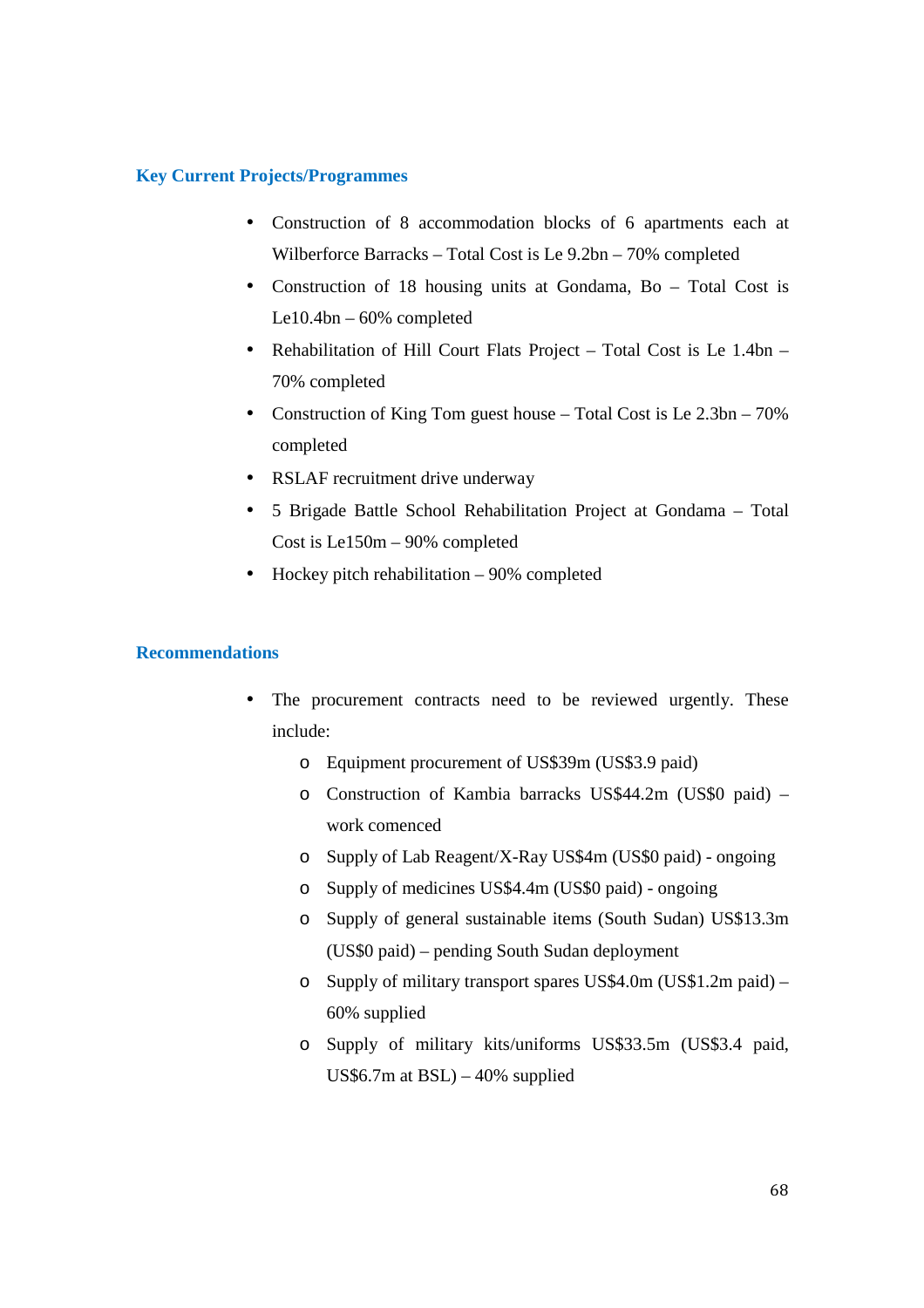- o Supply of G1098 stores US\$10m (US\$2m at BSL) 100% supplied
- o Supply of Common Users and Specialist Vehicles US\$5.2m (US\$0.9m paid) – 100% supplied
- o Supply of Common Users and Specialist Vehicles US\$10.7m  $(US$4.5m$  paid)  $-100\%$  supplied
- o Medical supplies for PSO (South Sudan) US\$4.6m (US\$0 paid) – pending South Sudan deployment
- Review and adopt Terms and Conditions of Service (TACOS)
- Address pending Defense Council Cases
- Review potential regional bias in recruitment

## **5. Corporate Affairs Commission**

The Corporate Affairs Commission was established by virtue of the Companies Act 2009 as a corporate body capable of suing and being sued.

The Commission currently has a full complement of management staff comprising the CEO and Registrar, Director of Operations, Director of Compliance, Finance Manager, and Procurement Manager. The administrative positions are not yet completely filled. Advertisements for the vacant positions of Administrative and HR Manager, Administrative and HR Officer, Administrative and HR Support x 2, Archivists x 2, Finance and Accounting Officer and Cleaner were scheduled to commence the week of 23<sup>rd</sup> April, 2018. Current support staff are a driver, a receptionist, a personal assistant to the CEO and a messenger. The Compliance Division is staffed with 2 Compliance Executives and a Compliance Supervisor a further Compliance Executives and a Compliance Manager are scheduled to be recruited shortly.

The functions of the Commission are to:

• Administer the Act including regulation and supervision of the incorporation and registration of companies under or pursuant to the Act.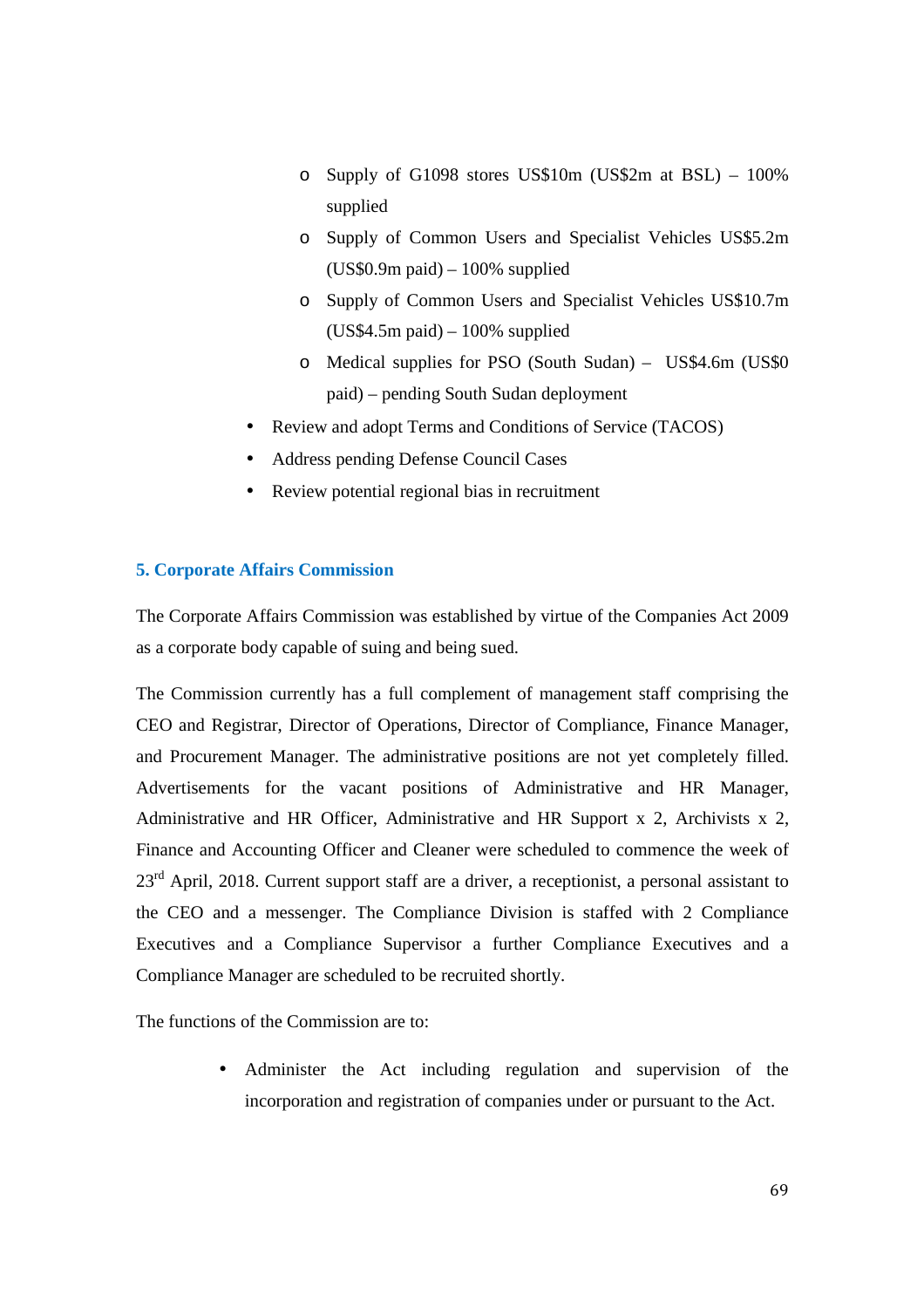- Establish and maintain a Companies Registry and offices in the provinces as necessary.
- Perform such other functions as may be specified by the Act.
- Draft related regulation.
- Undertake such other activities as are necessary or expedient to give full effect to the Act.

Since its inception, the Commission has made some key strides in the delivery of its mandate including achieving 2 out of 10 World Bank Doing Business indicators (Starting a Business and Protecting Minority Investors). The time to incorporate a company has been reduced to 24 hours. The Commission has a fully functional website and help desk. The Commission drafted the National Corporate Governance Code and digitised records of all companies incorporated in 2017 and 2018.

The following findings were made:

- Budget allocation for calendar 2017 was Le712,080,900. Le 356,040,450 was disbursed and Le 324,280,672 was utilised. Q3 and Q4 2017 allocation was disbursed in February 2018. No disbursement has been made towards the 2018 budget allocation of Le 947,919,900.
- The Commission has eleven staff members ranging from public service grades  $2 - 14$  plus five interns.
- The Commission has one Toyota Fortuner assigned to the CEO and Registrar and a motorbike along with serviceable office equipment and furniture, fixtures and fittings.
- The Commission also has four ongoing projects and programmes (Administration and Operations, Development of Trade Strategy, Enabling Online Registration of Companies, and Trade Data Collection, Collation and Analysis) in respect of which funding has been provided from revenue generated by the Commission given that the 2018 subvention has not been received.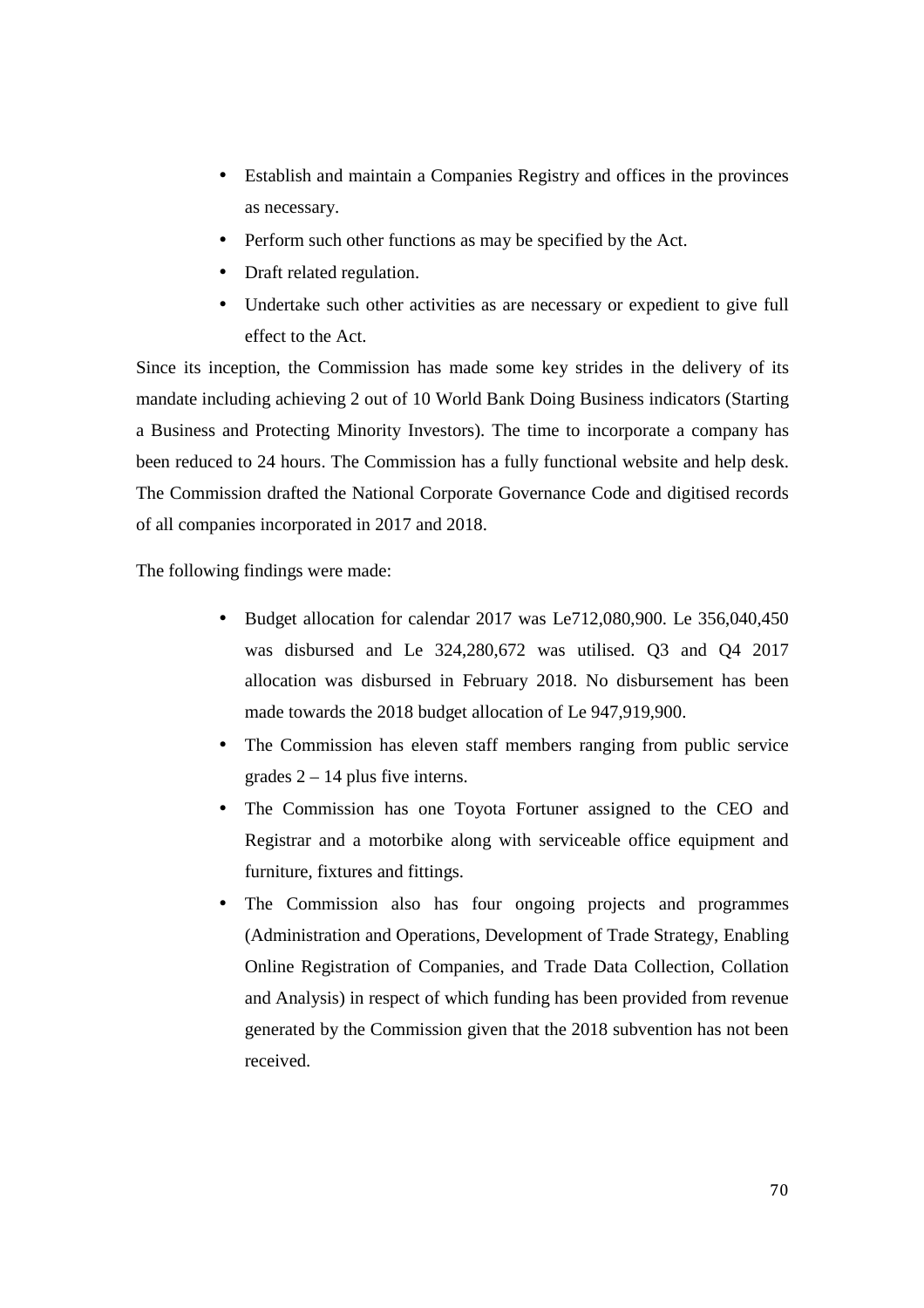## **Recommendations**

- Although the Commission is performing its registration and data management functions adequately its Compliance function does not seem to fully effective, possibly due to the lack of Compliance staff. Registered share transfers and corporate actions are not always verified for authorised approvals, compliance with Corporate Governance procedures and payment of consideration.
- The Commission procedures should be enhanced to ensure that registered corporate actions and transactions are verified for authorisation and compliance with Corporate Governance procedures.

## **6. National Civil Registration Authority (NCRA)**

The NCRA was established by the 2016 National Civil Registration Authority Act. It has the following mandate:

- Compulsory registration of citizens and non-citizens in Sierra Leone
- Issuance of multi-purpose identity card to applicants
- Establishing and maintaining a Civil Register of Events
- Coverage of Civil Registration of all citizens and residents

The Authority is headed by a Director-General assisted by a Deputy Director-General. There are two directorates covering the ICT and IEC directorates respectively. The directorates have eight unit managers and other senior and junior officers. In order to facilitate the decentralization of the registration process there are five Regional Registration Officers and fourteen District Registration Officers covering each region and district respectively.

Since inception NCRA has:

- Established District, Regional and National administrative offices
- Set up a National Civil Register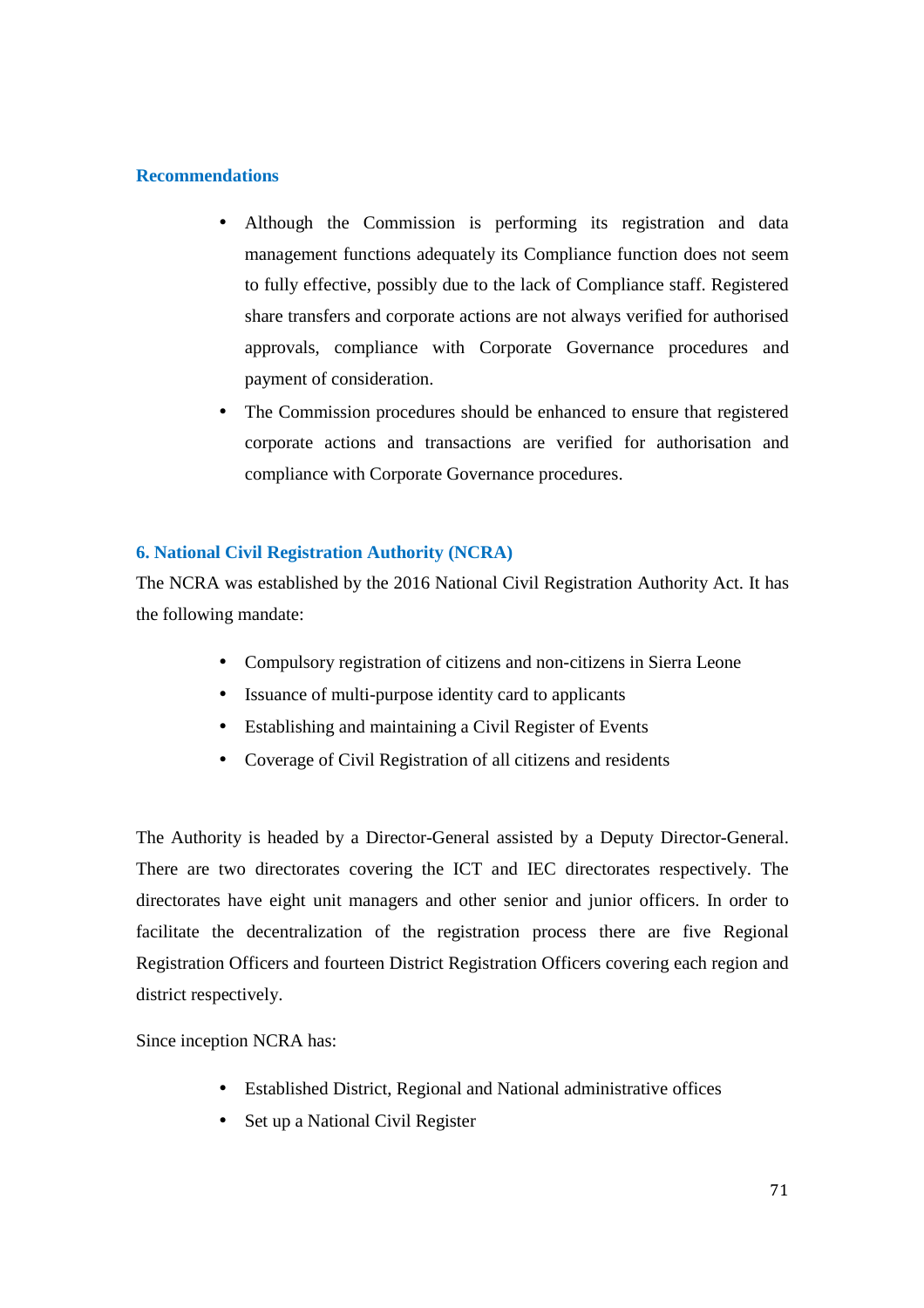- Created a permanent birth, death, marriages and divorces registration system for Sierra Leone
- Developed an IT/ITC Infrastructure/Support for the continuous registration of civil events
- Embarked on Civic Education and Public Outreach
- Developed a Communication Strategy
- Carried out a Nationwide Voter and Civil Registration process

The following findings were made:

- The 2017 budgetary allocation was Le 3,271 m which was fully disbursed and spent. The 2018 allocation is Le 2,618 m which has not yet been disbursed.
- The Authority has 234 staff stationed throughout the country, ranging through public service grades  $2 - 14$  and are all on permanent employment contracts.
- NCRA has 10 vehicles allocated: 1 each to Board Chairman, Director-General, Deputy Director-General, IT Director, and 6 to the Operations Department.
- The Authority has 15 District Registration Offices across the country from the funds disbursed in the 2016 budget allocation.
- The Authority has two programmes/projects financed from the Consolidated Fund: Nationwide Civil Registration Programme – Le 39bn (ongoing) and Procurement, Printing and Issuance of Biometric ECOWAS National Identity – Le95.3bn (to be started)
- The Authority currently has only one service contract for the Procurement and Supply of Biometric Registration Kits and other related services. The services have been fully delivered and 90% of the payment has been made to the supplier (Le 11.9bn leaving Le 1.3bn overdue).
- The Authority owes Thomas De la Rue up to  $\text{\pounds}$  1,000,000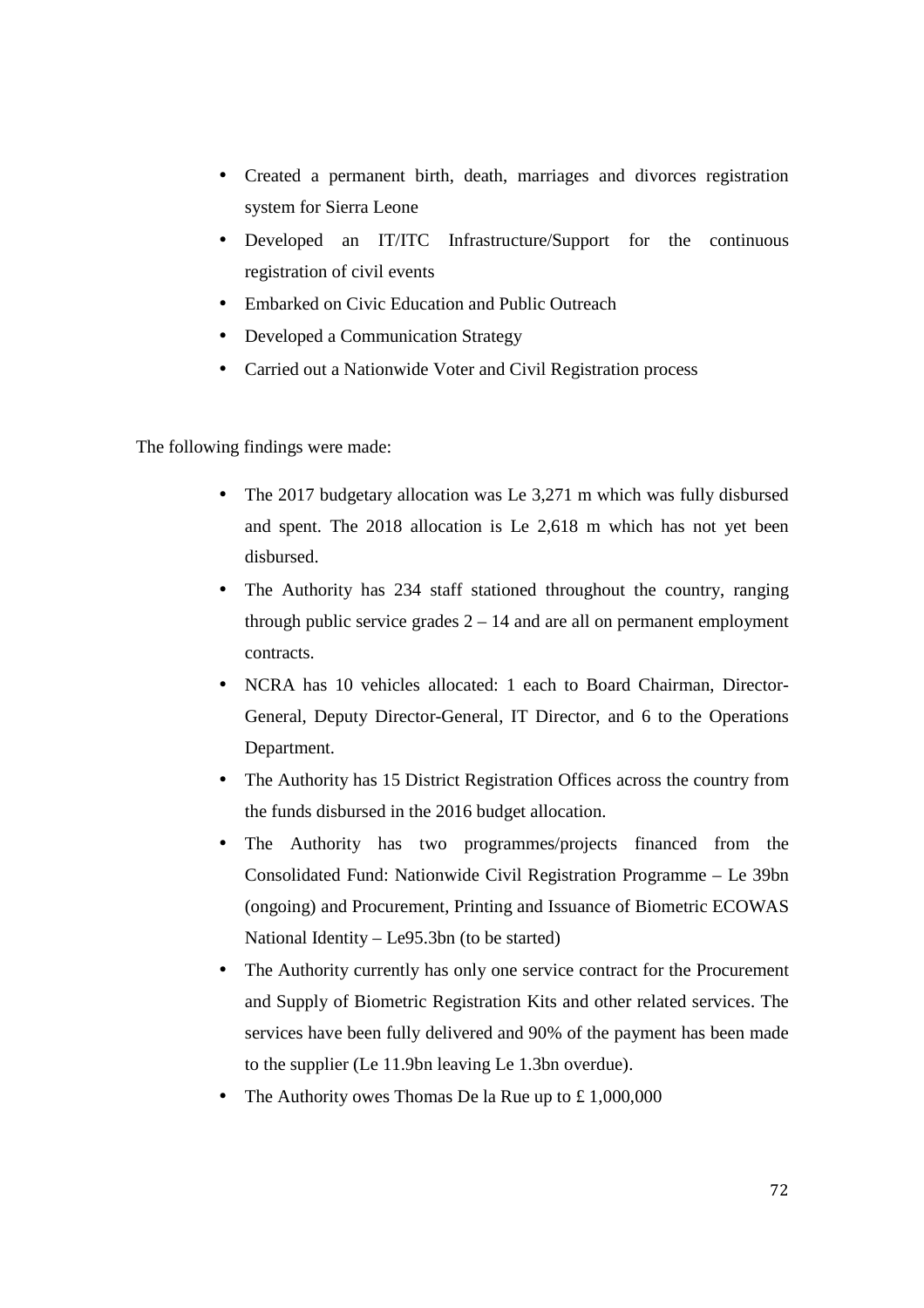- Look into the support NCRA is getting from donors and to ensure there is value for money
- Review the membership into the Board to reflect the true nation of the legal provisions
- Minister to follow up on liabilities of NCRA to Thomas De La Rue.

# **7. National Protected Area Authority (NPAA)**

The NPAA was set up by the National Protected Area Authority and Conservation Trust Fund Act, 2012 to exercise oversight, authority over National Parks and Protected Areas designated for conservation purposes so as to protect the fauna and flora in its natural state, promote sustainable land use practices and environmental management.

The NPAA has successfully:

- Reviewed and finalised the seven policies and procedures that guide its management
- Established four committees for improved Board control and oversight
- Carried out demolition of makeshift structures in critical areas threatening the natural environment and habitat
- Installed Conservation and Wildlife Promotion panels in the departure and arrival halls in the Sierra Leone International Airport
- Increased the level of USAID's West Africa Biodiversity Conservation, Wildlife and Protected Area Management
- Collaborated with Vulnerability Assessment to Climate Change in Coastal Areas
- Arrested 5 Chinese nationals for illegally entering and mining gold in the northern flank of the Kangari Hills Forest Reserve
- Conducted four Regional Multi-Stakeholders Consultative Workshops on REDD+ Policy for Sierra Leone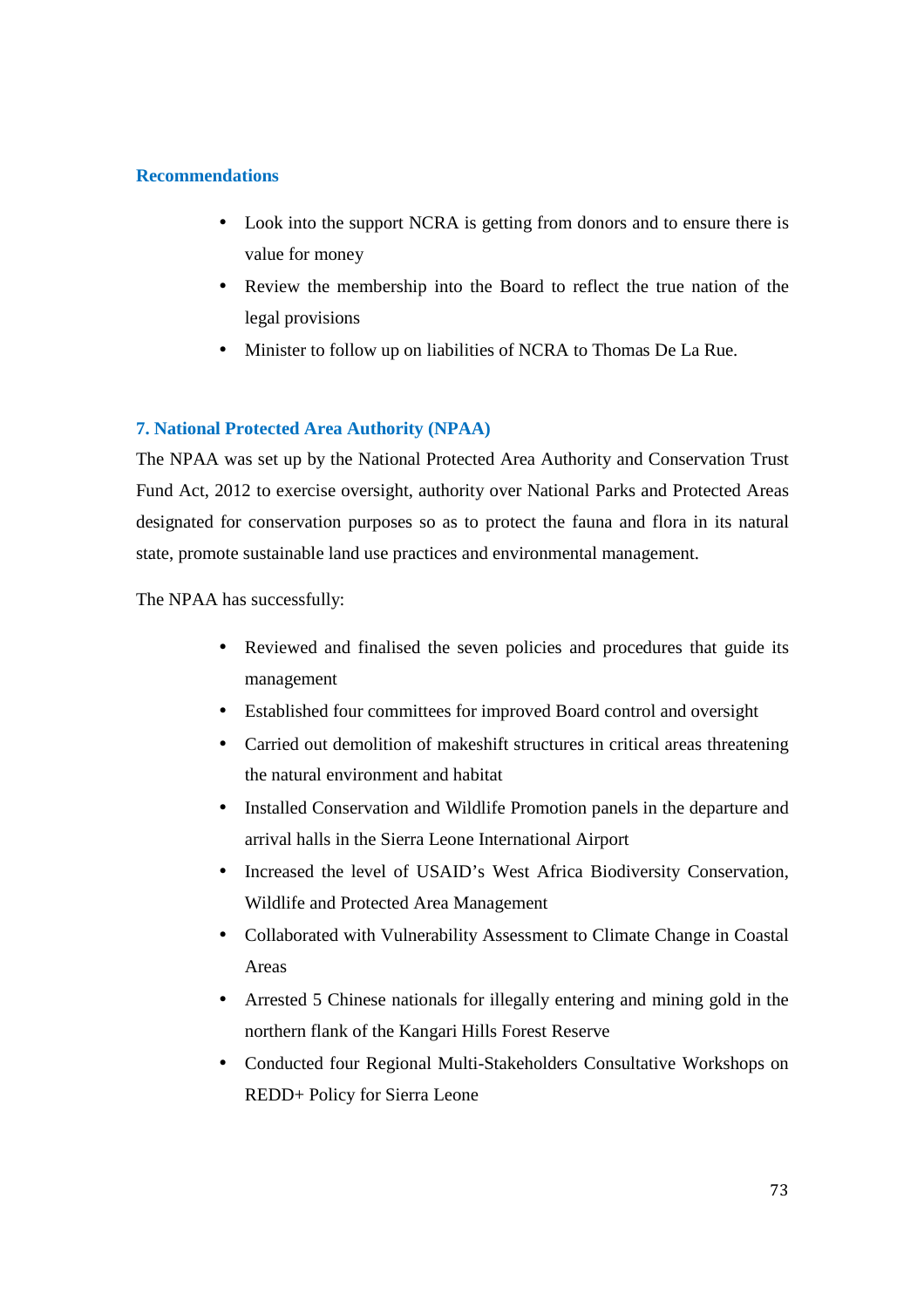The following findings were made:

- The Authority is headed by an Executive Director assisted by Directors with different areas of expertise and who are in turn assisted by sector managers.
- The Authority's administration comprises the following departments: Department of Administration and Human Resources, Department of Community Conservation, Outreach and Co-Management, Department of Protected Area Management, Department of Research and Monitoring, Department of Law Enforcement and Department of Financial Management.
- The 2017 budget allocation was Le 2,081,600,000 of which nothing was disbursed. No allocation was made for 2018.
- The following amounts were received in respect of 2016 subvention: Recurrent expenditure – Le 842,720,000, staff salaries Jan – Mar 2017 – Le1,751,102,649, Board allowances for 2017 – Le 137,800,000, staff rental allowance for 2017 – Le 383,171,504
- The total amount received in respect of 2016 was Le 3,114,794,153 and total cash expenses were Le 3,128,537,731.
- Allocations for 2018 have not yet been made. Recurrent expenditure for 2016 was Le 405,280,000 and total cash expenses were Le 233,116,873.
- There are 326 staff ranging from public service grades  $1 12$ .
- The Authority has 13 road-worthy vehicles assigned to the Board Chairman and various staff.
- The Authority has one active project addressing the Mano River Union Ecosystem Conservation and International Water Resources Management. The project cost is US\$1,687,273 with start-date December 2017 and enddate December 2020.
- The Authority one active contract and nine completed ones for the supply of goods and services. The Authority has no construction contract.
- In addition to the NPAA and CTF Act, 2012 establishing the NPAA other policies and instruments facilitating the NPAA in fulfilling its mandate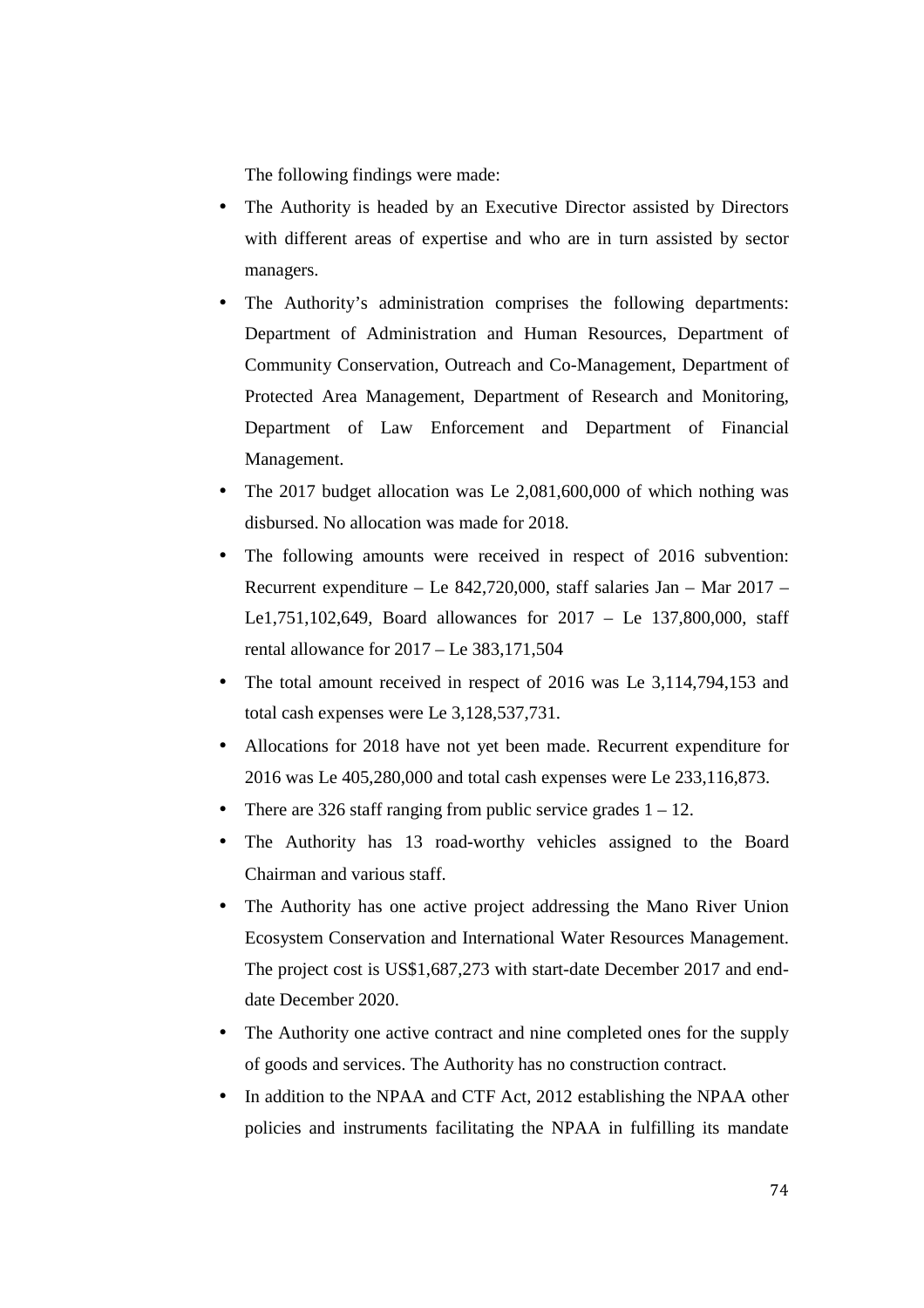are: Draft National Protected Area Authority and Conservation Trust Fund Regulations, 2015, Draft Wildlife Conservation Bill, 2015, Draft Forestry Bill, 2015 and Draft Wetlands Bill 2015.

# **Recommendations**

- 5 Chinese nationals were arrested for flouting protected area regulations in Northern Kangari but there is evidence of similar breaches throughout the Kangari Hills and other protected areas by Chinese and others.
- There is also evidence of land purchases and property construction in protected areas.
- The enforcement capability of the NPAA needs to be enhanced to better monitor and apprehend those flouting the protected area regulations.
- Effective co-ordination mechanisms need to be established between relevant MDAs (i.e. Ministry of Lands, Municipal Authorities, Ministry of Mines, Forestry Division).

#### **8. Office of National Security**

#### **General Observations:**

- This is very sensitive institution that the State should pay very serious attention in terms of safety, peace and security.
- It could actually be a revenue generating institutions. New Minister should discuss in detail work that this institution did with the NRA but which was hurriedly cancelled.
- There is a challenge in managing other security outfits and therefore Presidential support is needed to ensure this unit properly performs its duty of providing civilian oversight over other security institutions which is best practice
- Have up to 40 billion leones in the mudslide account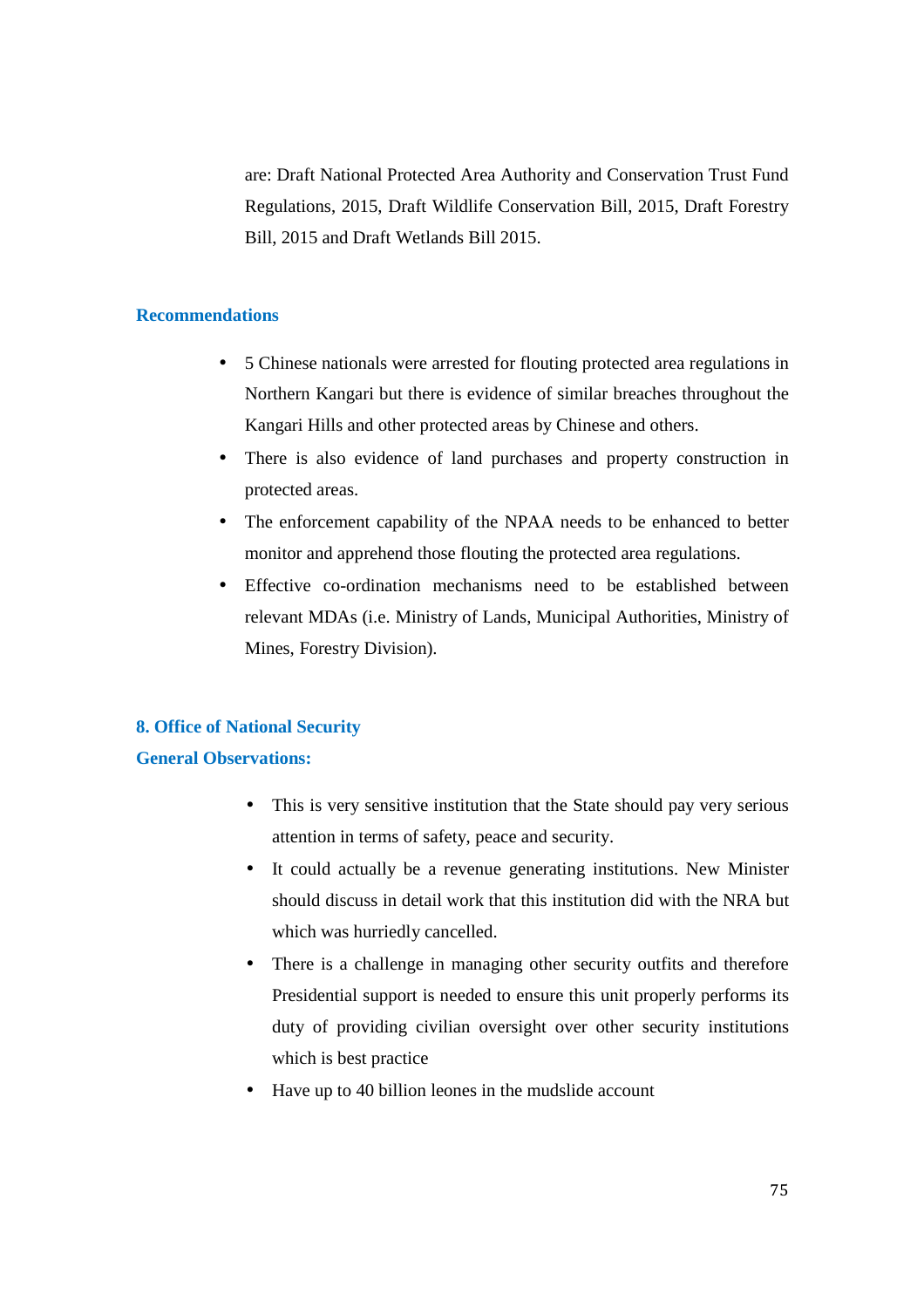- No details of other items donated to institution for mudslide victims/ survivors
- Proposing the establishment of New Department (Strategic Communication Unit currently been overseen by the Planning and Inter-agency Relations)

- Strengthen this institution by Presidential Support
- Review revenue generating potential of institution
- Immediately review and verify mudslide donations (funds and other items)
- Need to review mudslide engagement and support to victims. Some payment as discussed were led by fiduciary institutions and needs some clear explanations to new administration.
- Look at remuneration package to reduce risk and breach in security situations.

# **9.Central Intelligence and Security Unit (CISU) General Observations**

- Playing a critical role in gathering all security information but don't receive much recognition
- Location is not very conducive in terms for the work they do
- Believe that they can deal with whatever threat if resourced properly and given opportunity to operate in all parts of the country by funding them
- Indebted to several service providers which compromises their work as a security outfit
- Moves to secure land at Kerry Town for the construction of a Modern Security outfit.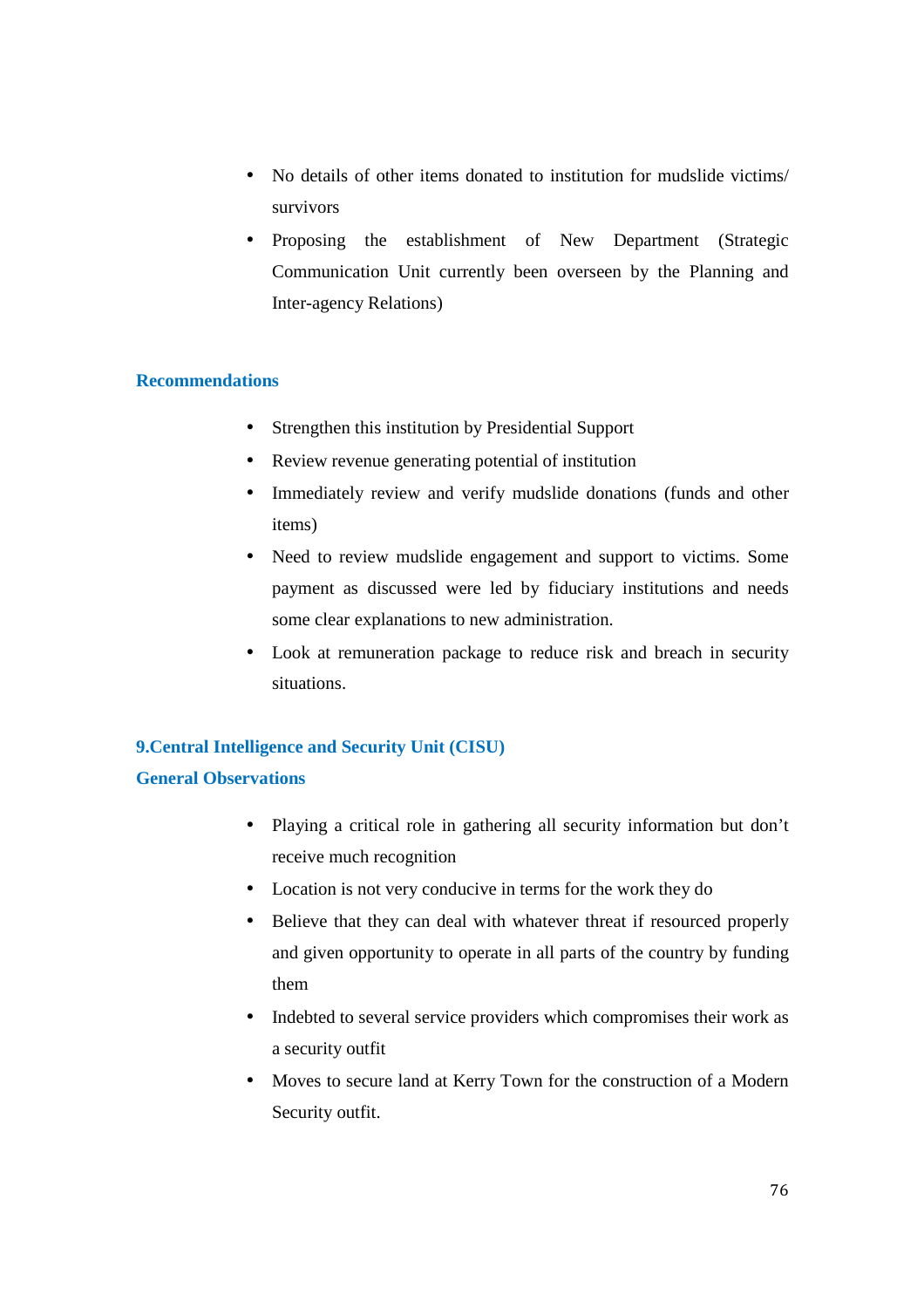- Review debts owed to service providers ASAP
- Review plans for the construction of a security outfit at Kerry Town
- Look into concerns in National Security and Central Intelligence Act in terms of independence of institution
- Review Leadership of current CISU Institution on moral and ethical issues. (i.e. Captain Rtd head of Major Rtd.)
- Follow up with Ministry of Finance digitized security management system
- Look into need for both onsite and offsite backup system
- Consider obtaining training in security and counter-surveillance

# **10. Ministry of Local Government and Rural Development**

# **General Observations:**

This Ministry has four Administrative Units and Directorates

- Local Government Directorate
- Rural development Directorate
- **Decentralization Directorate**
- Local Government Commission
- No very clear correlation in financial management of Ministry budget.
- e.g. Team was not able to clearly ascertain what was received from government allocation and or from donors, what has been utilized and what is owed for liabilities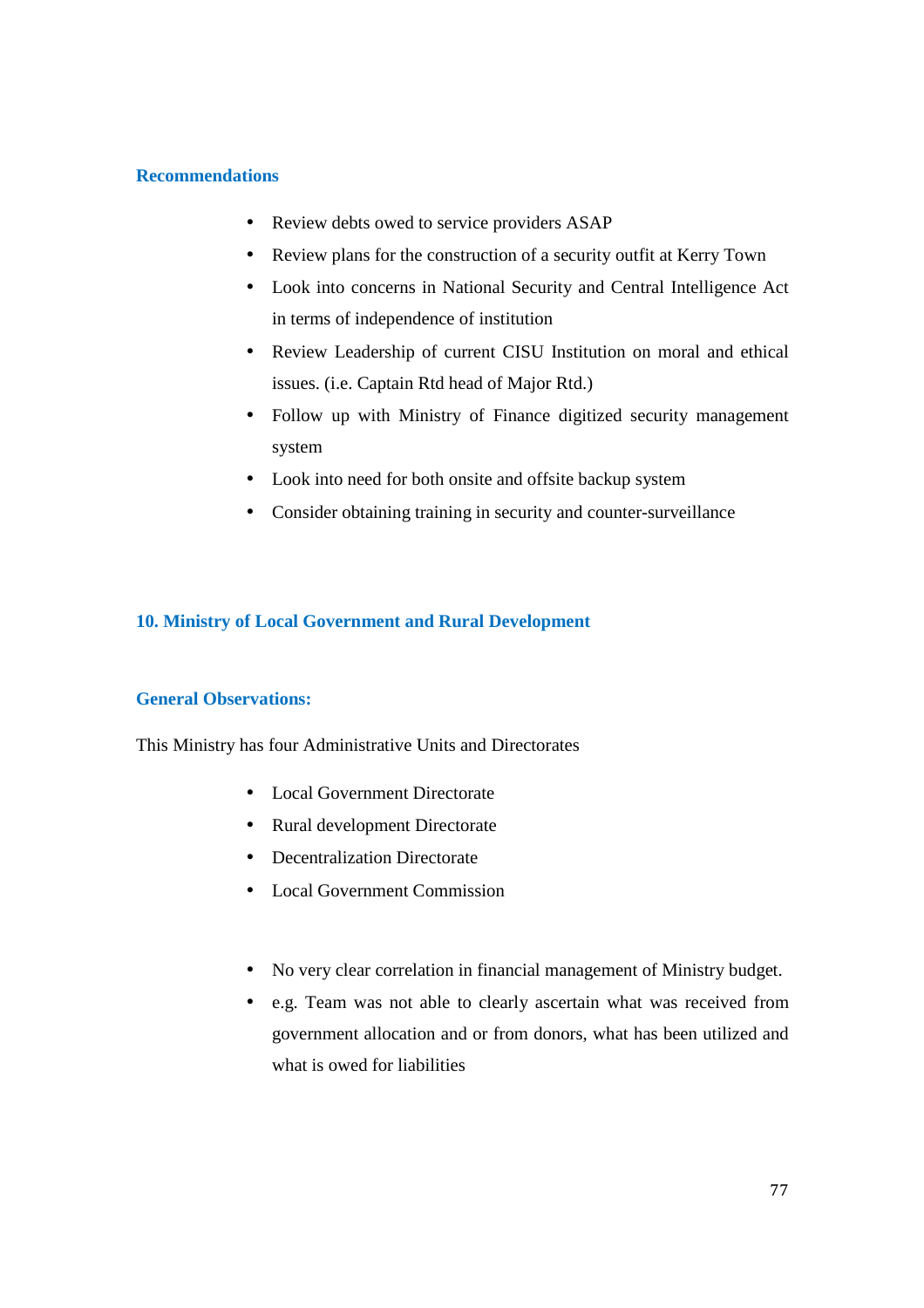- Although most of these Directorates are listed under the Ministry, their operations are generally independent which creates some challenges for oversight and supervisions.
- Cost of supply for medallion, staff and emblems is massive. This brought massive liabilities on the institution.
- De-amalgamation incomplete because of funding constraints (Construction of Court Barries, Government offices and local council offices)
- Non-fiscal asset have never been allocated to the Ministry
- 190 vehicles have been ordered for Paramount Chiefs including 14 Dos, 4 Provincial Secretaries, 1 permanent Secretary and 1 Director of Local Government. (Procurement process completed for this). Please review cost and payment as this was not very clear.

- Immediately review cost and payment for the supply of Staff, emblems and Medallion for Paramount and regent Chiefs.
- Look into financial prudence and accountability since finance department was very inconsistent in reporting income and expenditure of institution.
- Review Donor support to this Ministry and ensure funds are properly managed through established government structures
- Immediately address swearing in of all councilors
- Review relationship and mandate between this Ministry and Resident **Ministers**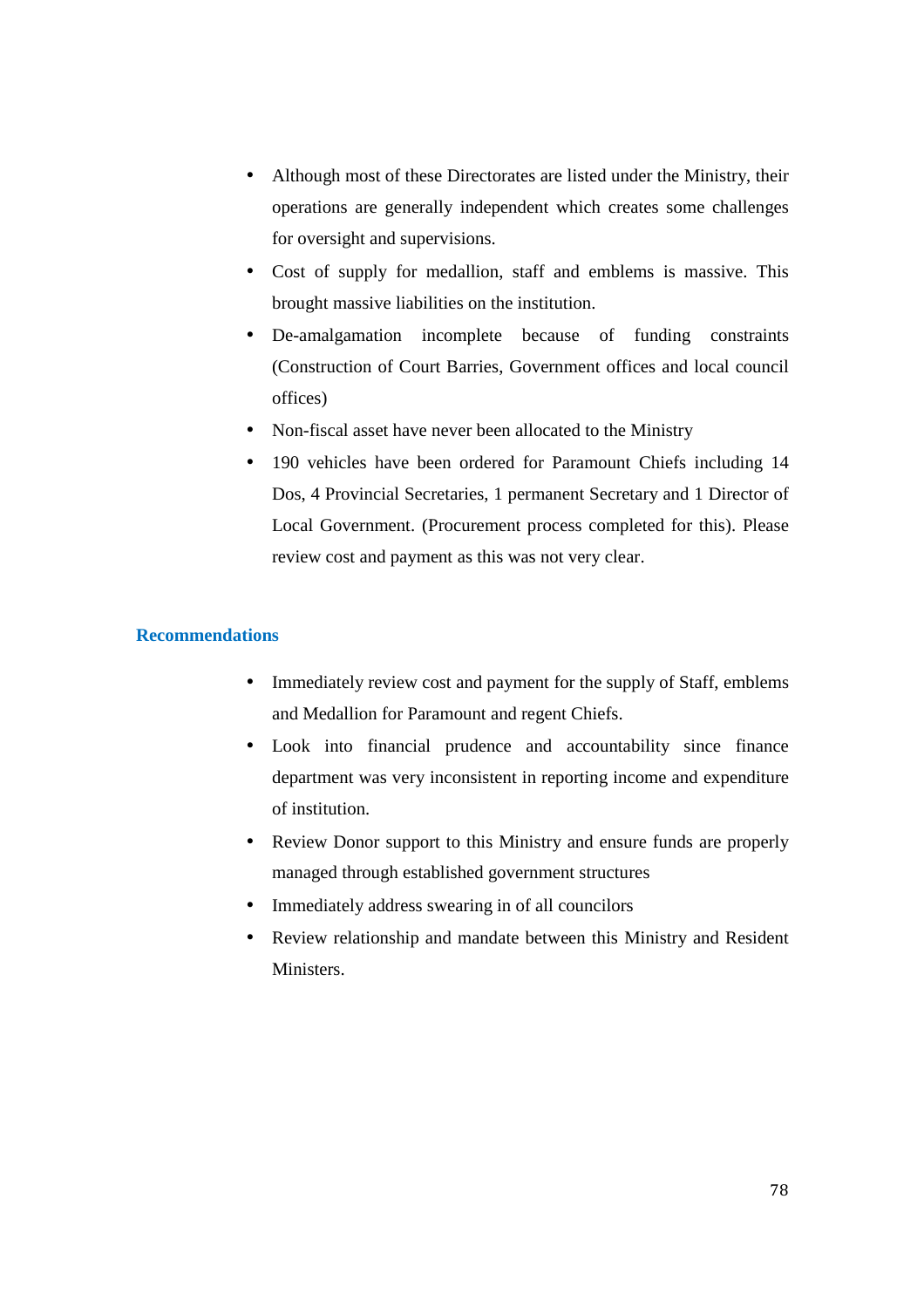### **11. Decentralization Directorate**

- This Directorate is housed in the Ministry but operates outside the Ministry's control
- All financial transactions of this Directorate are managed by the Ministry of Finance and done on a project by project basis
- Donors bypass government structures and set up parallel structures in the implementation of funds given to these institutions

### **Recommendations**

- This Directorate stands alone at the moment since it was a project support unit. There is need for it to be mainstreamed or integrated into the Ministry's main structure.
- Fully absorb staff after skills match
- Review salary and remuneration package according to government provision.

#### **Local Government Service Commission**

# **General Observations**

- Although housed at the Ministry of LGRD, this unit is directly under the supervision of the Office of the President. Salaries are paid under State House payroll.
- The mandate of this commission to be responsible for the Human Resource management of the Local Council is very important for the Ministry's operation unfortunately it is not supervised by the Ministry.
- Have never sent a report to the President nor to the Ministry.
- No offices outside of Freetown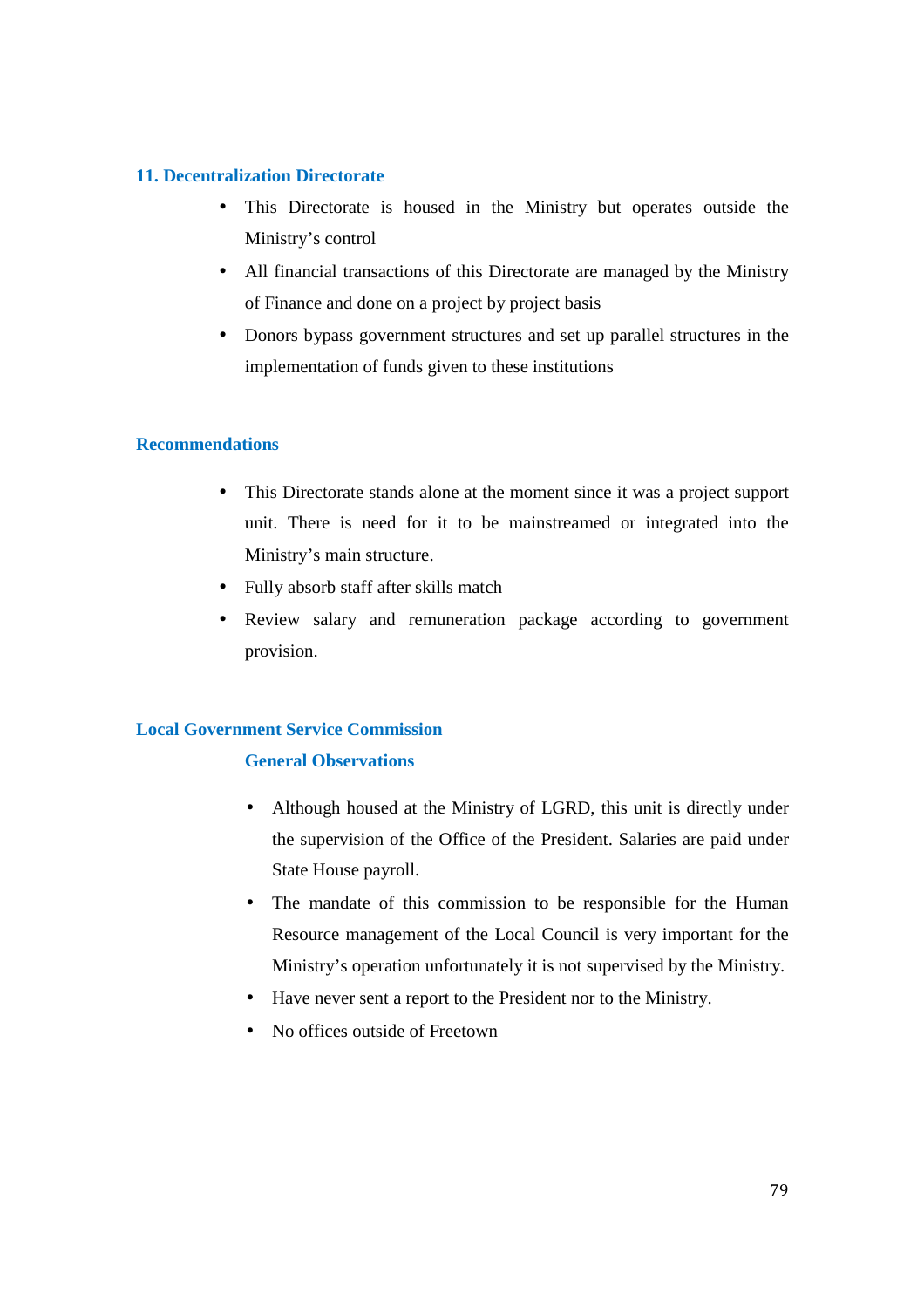• Review the status of this commission to ascertain its relevance and need.

#### **12. Ministry of Internal Affairs (MIA)**

The Permanent Secretary presented report on behalf of team in the presence of the Minister and Deputy.

#### **General Observations**

There are six (6) institutions under this Ministry.

- The Sierra Leone Police (SLP)
- The Sierra Leone Correctional Services (SLCS)
- The National Civil Registration Authority (NCRA)
- Immigration Department
- The National Fire Force (NFF)
- The National Drug Law Enforcement Agency (NDLEA)

The engagement revealed that oversight of these institutions by the Ministry is very challenging possibly because of the enabling laws establishing these institutions, which gives them independence and autonomy.

There is a general feeling that MIA and ONS have overlapping mandates and functions which sometimes put the two institutions in conflict as to who has supremacy when it comes to overall security dealings.

The MIA reported that they have no utility vehicles.The MIA has no liabilities according to their data submitted (Please follow up on this).MIA has received only Le. 407,000,000 (to support election management and utilized 364,928,500 of their Le. 1,460,800,000 allocations for 2018.MIA has five Government vehicles assigned to officers.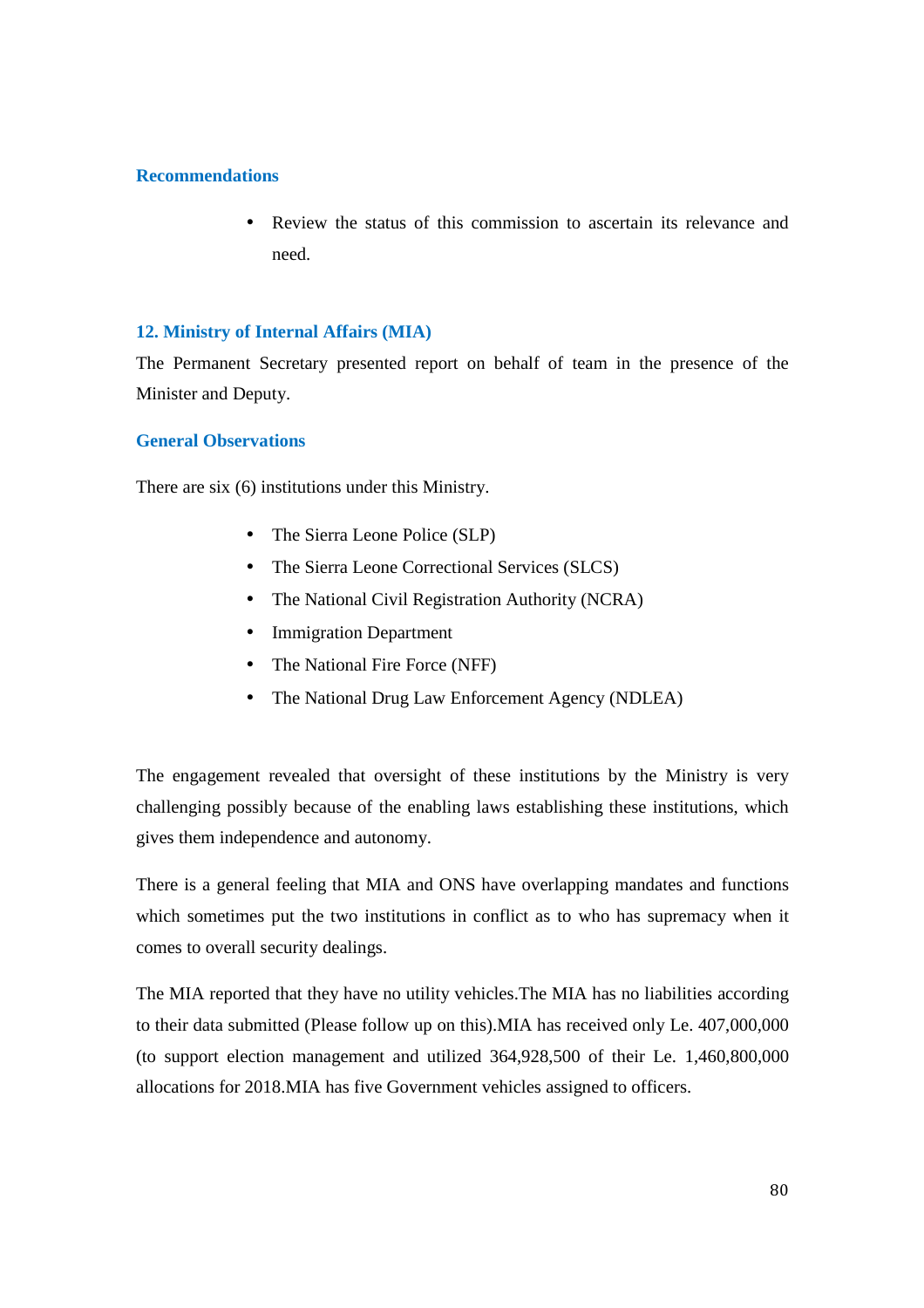- Need to have a thorough look at the MIA Policy 2015 with a view to addressing lacunas and legitimate concerns. (e.g. powers of supervision)
- MIA is proposing two additional Directorates (Policy and Monitoring, Corporate and Finance). The new Minister needs to have a further discussion with the senior management with a view to understanding and ascertaining the necessity of this proposal.
- New Minister to follow up on financial issues especially on monies received for the elections. (Please also see filled in stock taking template from MIA)

# **13. The Sierra Leone Police (SLP)**

# **General Observations:**

- SLP has a budget allocation of Le. 97,469,601,200 **(Had not received anything as at report submission)**
- Understands that the SLP is undertaking capital projects funded locally and internationally but these have not been adequately explained besides mentioning them under key deliverables.
- SLP has a total complement of 13,465 including all ranks.

|   | $S/NO$ RANK | NO.<br>OF        | <b>GRADE</b> |
|---|-------------|------------------|--------------|
|   |             | <b>PERSONNEL</b> |              |
|   | <b>IGP</b>  |                  | 14           |
| 2 | <b>DIG</b>  |                  | 13           |
| 3 | <b>AIG</b>  | 18               | 12           |
| 4 | CSP         | 92               | 10           |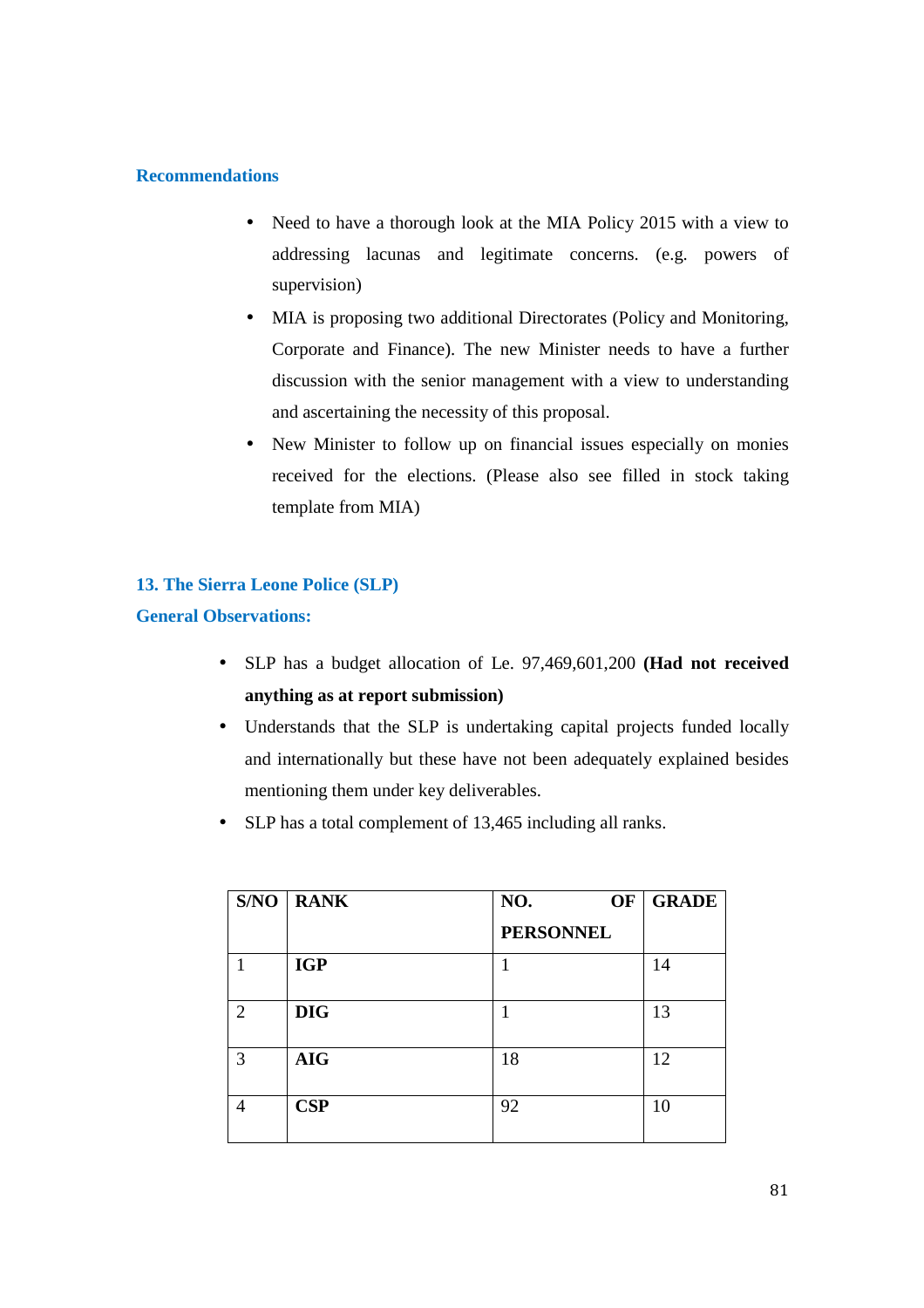| 5              | <b>SUPT</b>                    | 189   | 9              |
|----------------|--------------------------------|-------|----------------|
| 6              | <b>ASP</b>                     | 645   | 8              |
| $\overline{7}$ | <b>INSP</b>                    | 1328  | $\overline{7}$ |
| 8              | <b>SGT</b>                     | 2991  | $\overline{4}$ |
| 9              | <b>CONSTABLE</b><br>(GRADUATE) | 263   | $\overline{7}$ |
| 10             | <b>CONSTABLE</b>               | 6379  | 3              |
| 11             | <b>RECRUIT</b>                 | 1334  | 3              |
| 12             | <b>POLICE LABOURER</b>         | 224   | 1              |
|                | <b>TOTAL</b>                   | 13465 |                |

- Currently has a total Peacekeeping Operations deployment of 287 personnel.
- Key deliverables for FY 2018
	- Recruitment of 1,000 personnel
	- Installation of CCTVs in Freetown & National Digital Radio Communication system
	- Construction at the Sierra Leone Peacekeeping and Law Enforcement Academy (SILEA) ( Administrative building, Laboratory and workshop)
	- Procurement t of COE for FPU and the deployment os officers to UNDPKO, AU, AFRIPOL)
	- Procurement of 35 Brand New Vehicles to enhance operations.
	- SLP currently running huge contracts and supplies on goods, services and works that bears serious liability to government including for contracts already completed since 2013.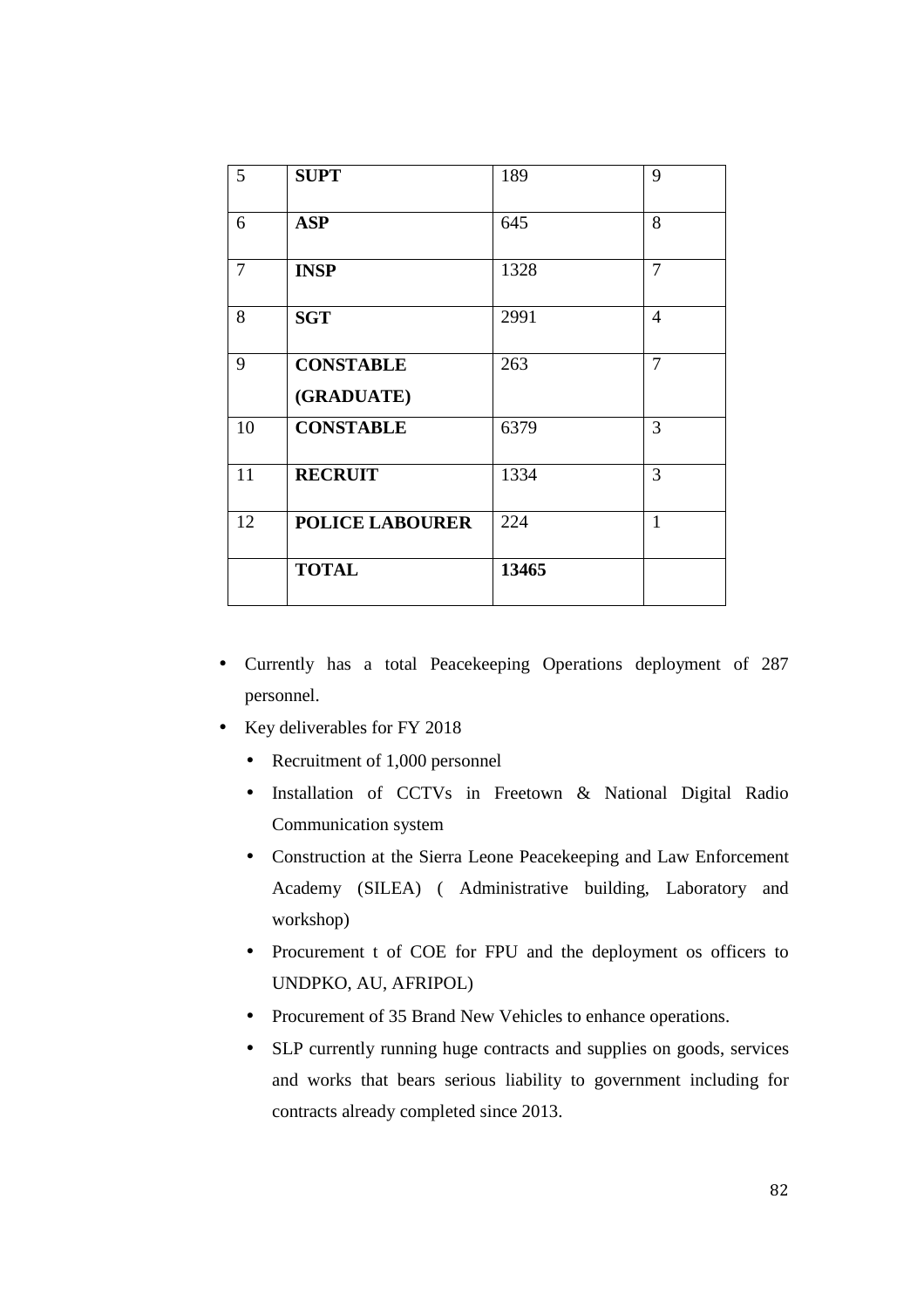- Minister to follow up on funding sources and status for key deliverables
- Minister to review status and circumstances accounting for such huge liabilities in contracts and services.
- Need for a thorough review to ascertain the exact number of Police Personnel of the Republic of Sierra Leone.
- Need for a thorough review of deployments nationwide and internationally.
- Need for thorough review of sectorial financial transfers from Institutional Account. i.e how much and how monies are sent to different regions and directorates.
- Need follow review on rented houses, cost and agreements
- Capacity building needs to be ascertained possibly through HR of reports from other institutions ( Human Rights Commission, Transparency International and others)

# **14. Sierra Leone Correctional Services General Observations**

# • Their financial records and reporting are inconsistent and seem flawed. For instance they have reported that their annual budget allocation is 33,042,000,000 but reported that budget disbursed to them is 66,721,683,522 and that they have only utilized 37,724,588,842. (Please see Stock Taking form)

- The Director reported that in practical terms there have been no significant shift from what use to be a Prison to what we now call a Correctional Centre in terms of process, premises and international obligations and standards.
- Contracts not clearly explained. Please see stock taking form.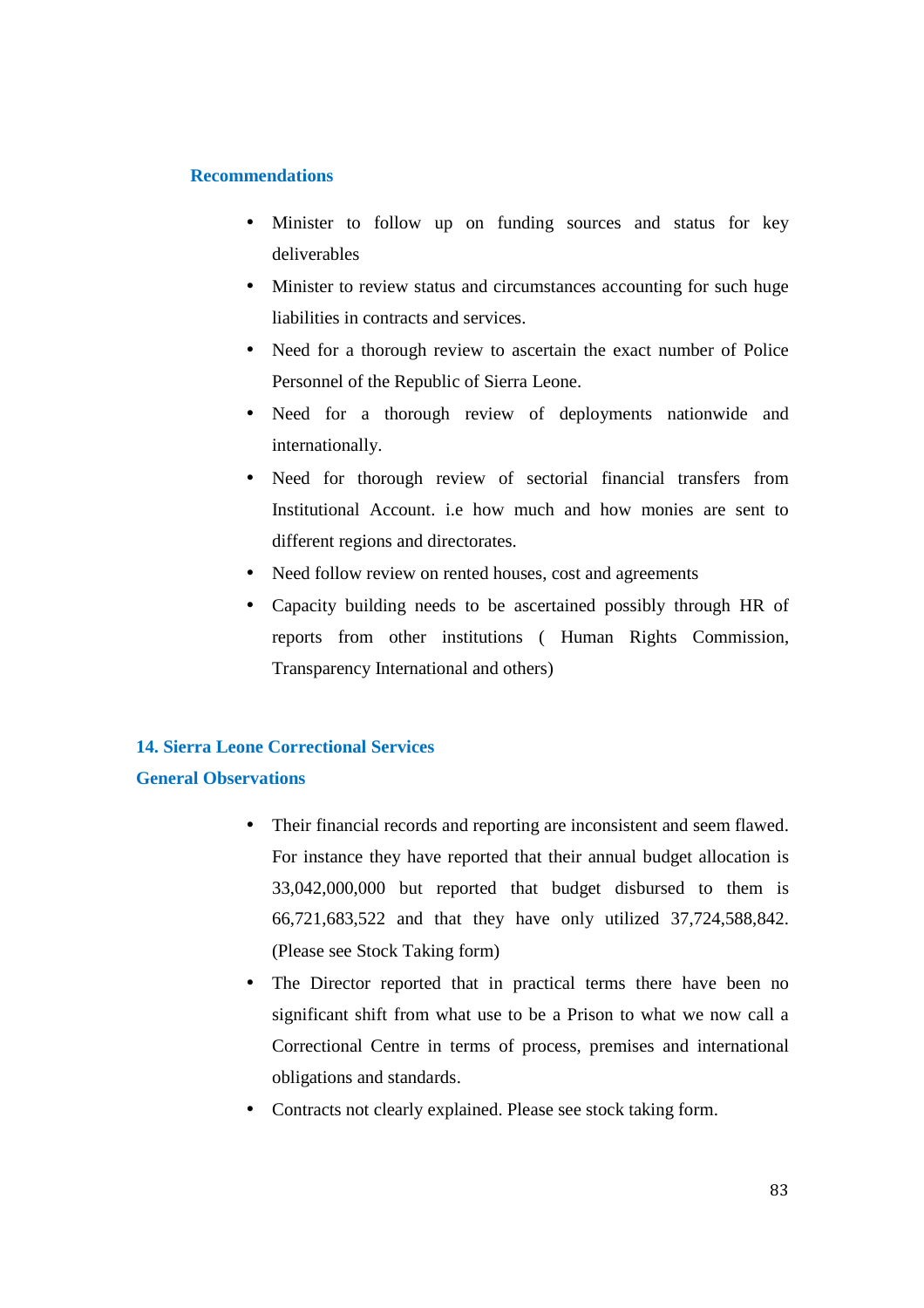• The Director does not seem to be on top of situations because he has very little or no clue on most activities and finance of the institution.

# **Recommendations**

- Need for a thorough review of their financial records
- Need to do a thorough review of staff capacities, skills match and deployments
- Review of current activities of the services to reflect the true spirit of the 2014 Correctional Services Act

### **15. Immigration Department**

### **General Observations**

- This Department is listed under the Internal Affairs but largely operates with instructions from State House
- Immigration is a security institution that needs to be fully controlled by the state.
- It is an income generating institution that can boost State revenue collection.
- Have not received any budget allocation for 2018
- Chief Immigration Officer's contract comes to an end in 2020
- Two Mini Bus vehicles for the department are at the quay as at having this meeting

#### **Recommendations**

- Need for a review of present contract of Immigration Chief. Since it has a security outfit, it must be fully controlled by an individual that the state can rely on.
- Review and do further discovery on staff strength.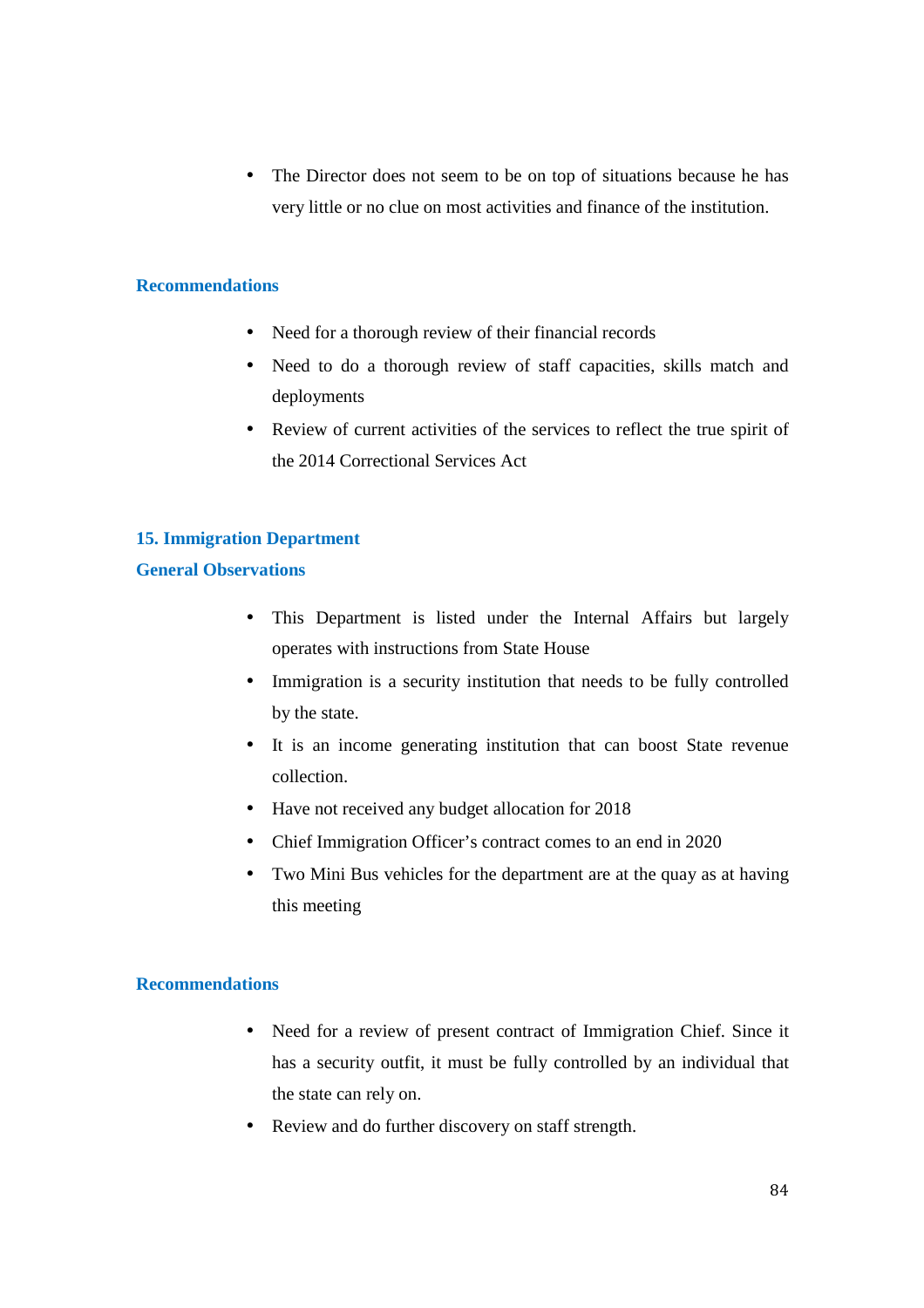- Government to immediately follow up on two Mini buses donated by Netherlands (Currently at the Quay)
- Need to review staff list. Some seconded staff are AWOL.
- New Minster to immediately look into the process for the development and operationalization of the National Migration Policy supported by the International Centre for Migration.
- Please review contract/suppliers list submitted.
- Review the level of independence of this security outfit whether it does not compromise security issues.
- Review the contract and agreement on printing of passports and derive better understanding on subsidies with a view to fully getting information on where payments are being made.
- Follow up and further verify on vehicles owned by the department.

# **16. National Fire Force**

# **General Observations**

- The Fire force service in Sierra Leone is not generally seen as a security outfit except during emergencies or when need arises
- Have done recruitment but still having problems with the release of appointments letters from HRMO.

#### **Recommendations**

- Follow up with Senior management at HRMO for appointment letters
- Need a review of the entire fire force to reflect security and safety
- Could be a fundraising and revenue generation unit with the compulsory supply of fire safety equipment for every household with cost.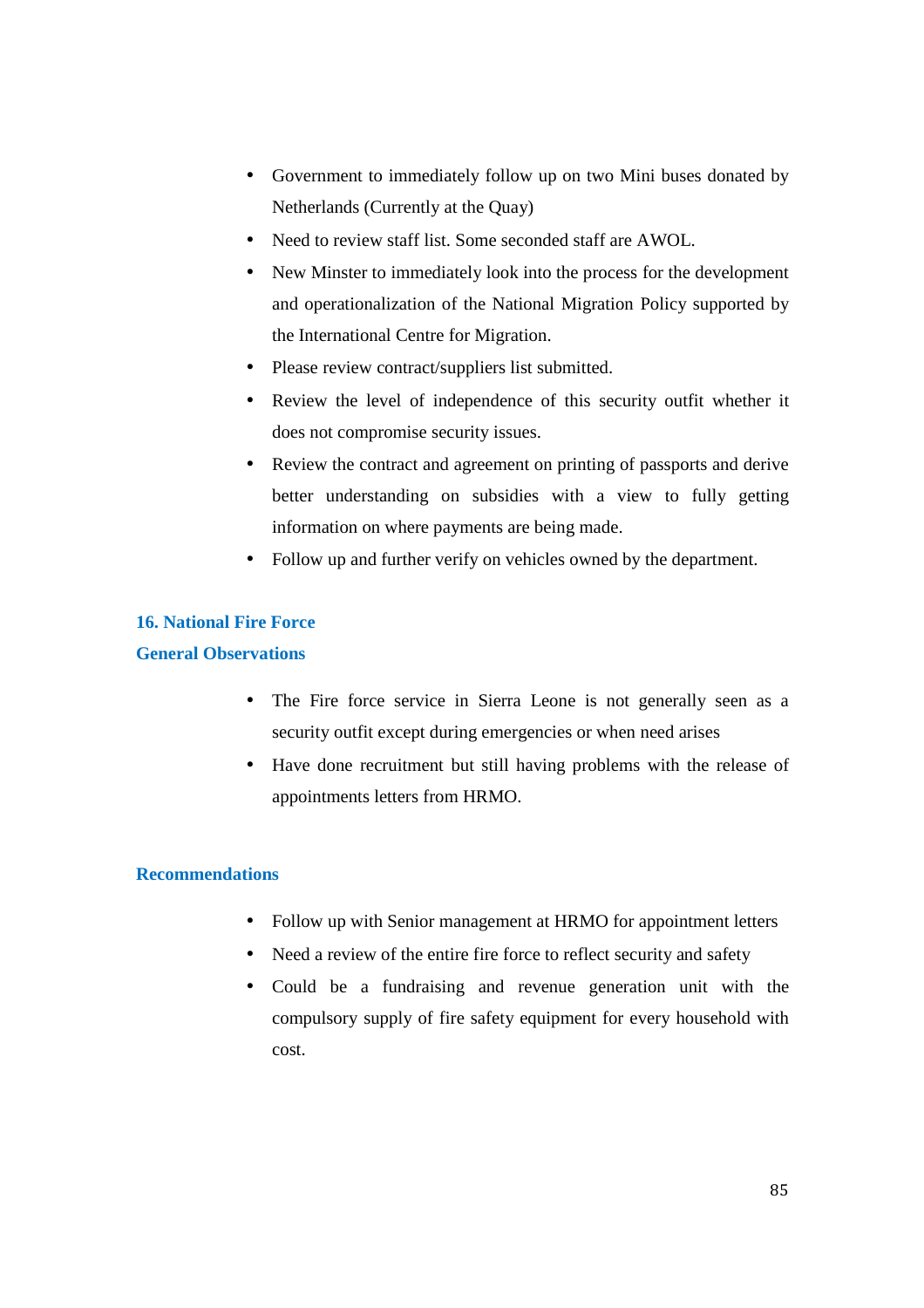# **Q. National Drug Law Enforcement Agency**

# **General Observations**

This institution is more or less toothless with no powers of arrest. Allegations are as a result of this situation, suspects kept in the hands of Police escape without gathering enough evidence for prosecution.

Lack of capacity and personnel to effectively carry out work (Presently have 30 Personnel – 22 fully employed, 4 contract and 4 casuals)

Has problem with securing offices and spaces with national Institutions Nationwide although there was a Cabinet Directive for this.

This institution is paying for space provided to them at Water Quay area (\$ 3000)

# **Recommendations**

- Need to pass into the enabling law powers of arrest as the case of ACC. (This however needs thorough consultations and review of best practices)
- This is a security Institution that needs to be present nationwide. A cabinet directive will help them secure office spaces in other Security related institutions already established nationwide.
- Review financial allocation with a view to assessing the impact. Please see budget allocation for year.
- Need to review payment of \$3,000 at water quay for office occupied by this institution.

#### **17. The Sierra Leone Maritime Administration**

# **General Observations**

• The Sierra Leone Maritime Administration has a total of 184 permanent staff and it is headed by Alhaji Wurroh Jalloh. It has several units among which the key ones are the Safety and Security, Legal Affairs,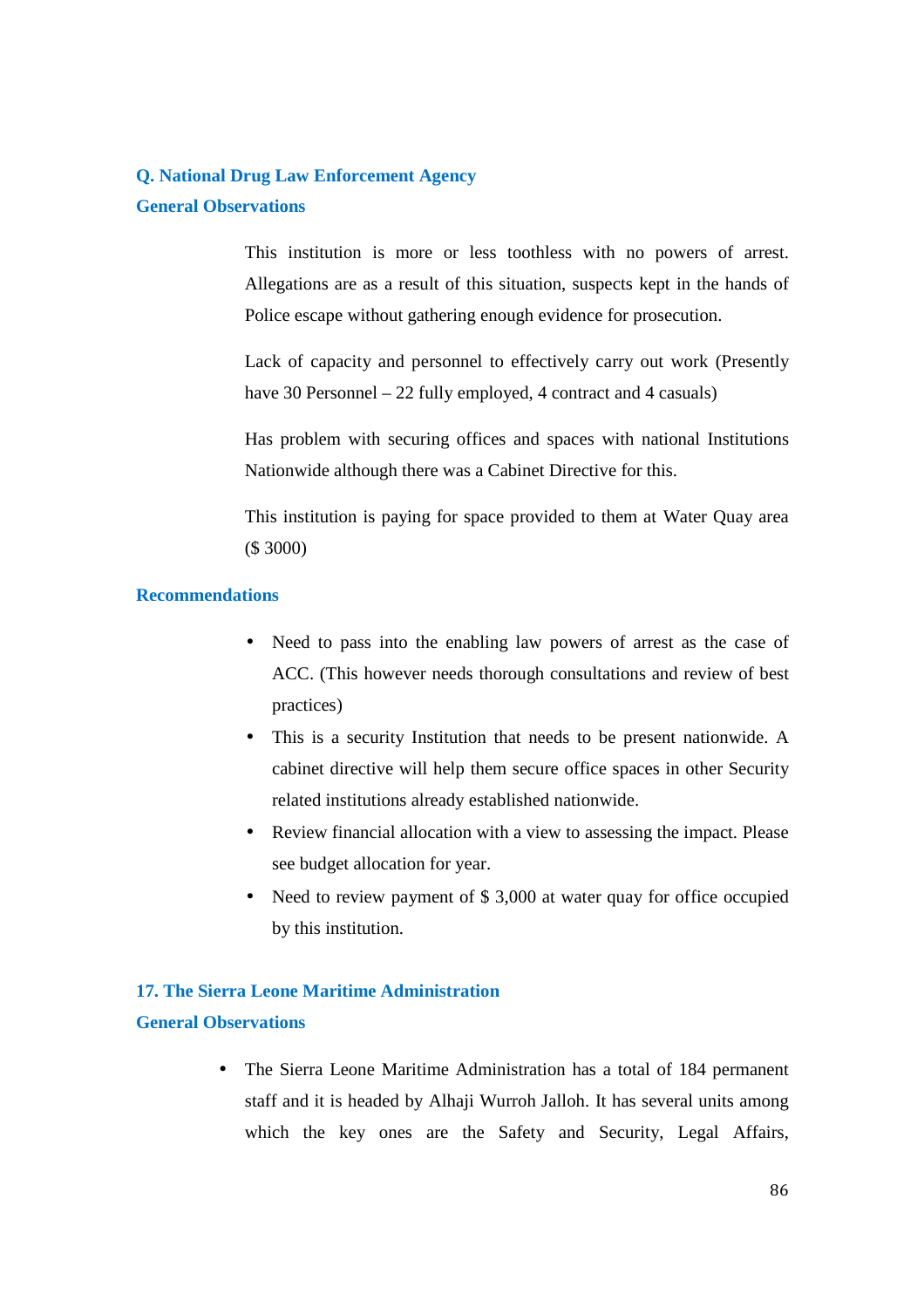Procurement, Research and Project, Audit, Accounts and Human Resource.

- The institution has audited accounts and its bank statements for the last 6 months are financially prudent
- All projects of which the Administration has been given or loaned money for have been completed including the building of their office space and the buying of life saving jackets etc. And all procurement procedures have been fully met in all of the Administration's purchases or service provision

#### **Recommendations**

- That key legislation that gives effect to and impacts on the positive gains of the institution needs to be amended among which includes The Sierra Leone Maritime Administration Act 2000 as amended, which is the parent Act needs amendment to include among other things to include the provision of a position of 'Director', qualifications for the appointment of the Board and most importantly that fee and levies from freight should form part of the Institution's funds of the Administration. Many other enactments need a review/amendment including The Merchant Shipping Act 2003 as amended, The Maritime Zones (Establishment) Act 1996. Others to be enacted include The Maritime Security Act and The Maritime Pollution Act.
- The Administration has capacity to issue licenses to Ships and Fishing Boats but that the Ministry of Water Resources registers the same. This inevitably makes their work difficult to monitor whether a particular Boat or Ship has been registered with the Ministry before the issuance of License. The best practice is that there should be a consolidation of registration and issuing of licence to fishing Boats and Ships.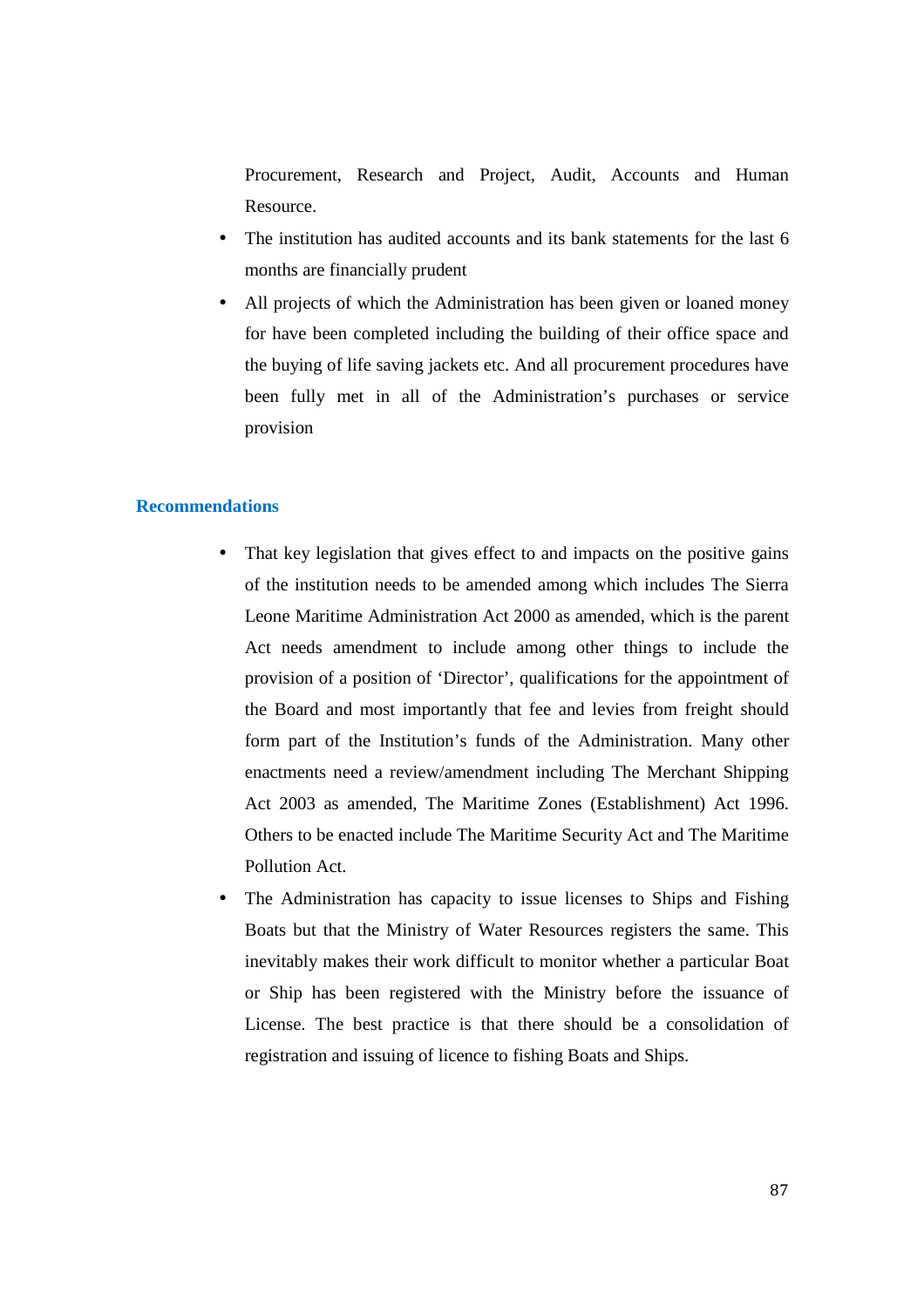# **18. The Environment Protection Agency General Observations**

The EPA amongst other things has a routine system to check on the attendance and timely report of work of its staff and that in itself aids the capacity of the institution to adequately respond to its mandate. The following were observed as findings during the visit as well as the report sent to the Committee:

- The EPA has a total of 98 staff of which the Executive Chairperson has a statutory term of years limit, 54 are Permanent staff and the rest are either Temporal, Contract and/or Graduate interns or Volunteers
- It was observed that the top management of the EPA is not regionally balanced
- Staff of the institution are however professional with full capacity to fulfil its mandate. Women account for 26% for the institution's staffing
- That they will align projects with government priorities and that there are readily available funds from international agencies to undertake such work
- The institution has not received funding from the government since 2013 and that the institution has wholly maintained itself from funds generated within its work and from donor funds
- That the Ministry of Finance has for the last 10 years not met the requirements/ or not done the necessaries in order for the institution to be given a 12 million dollars fund from the Adaptation funds which is seated in its account for use
- The institution has not been found guilty, for the last 4 years either by the Auditor General's or any other oversight agency for any mismanagement or financial discrepancies
- That they appreciate the ban on timber logging and that they as an institution has no role to play on timber regulation
- That a host of policies have been sent to the Ministry of Justice for review and or advice for subsequent legislations or otherwise, but that no due consideration has been given to same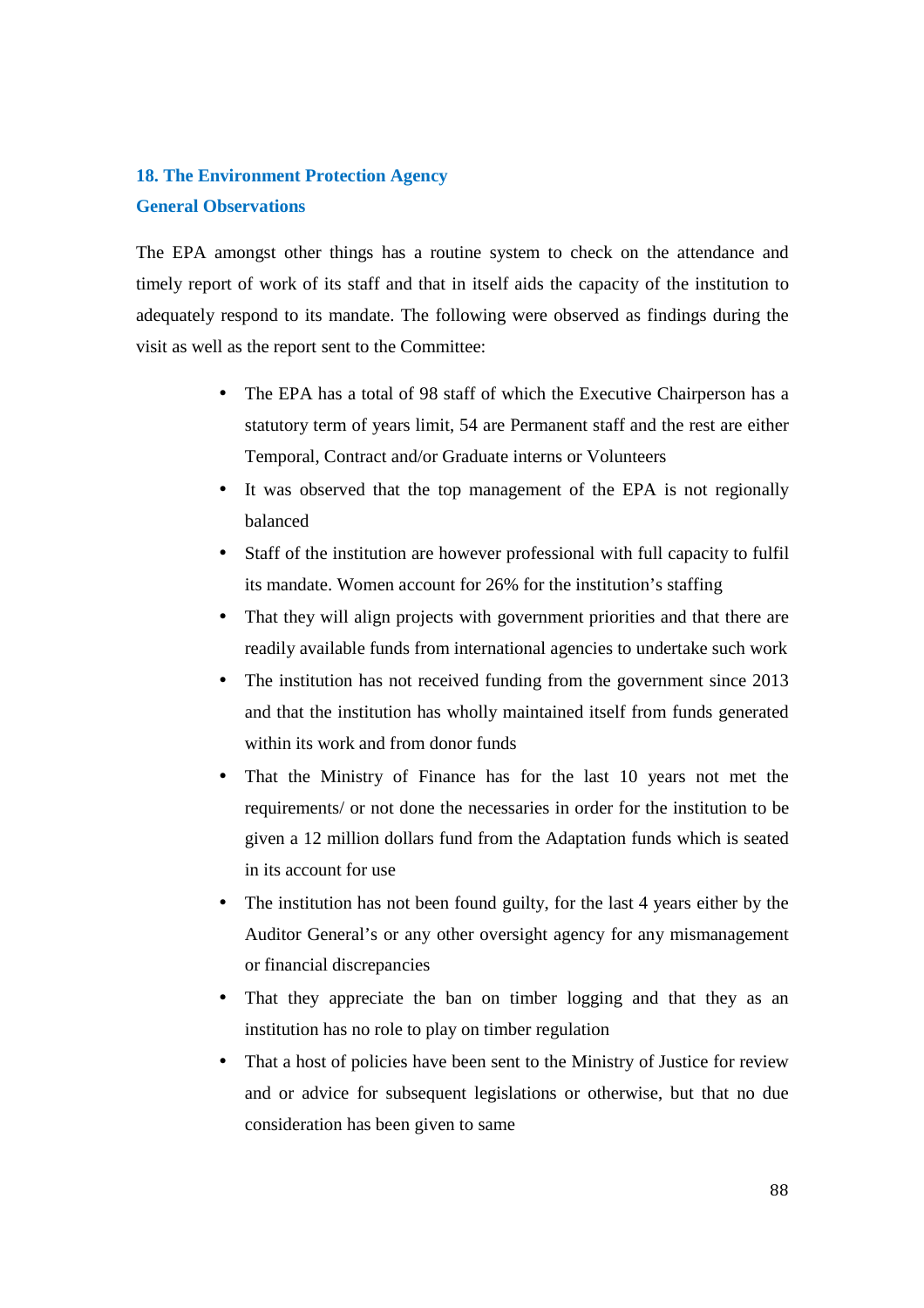• The Asset register of the institution is up-to-date

#### **Recommendations**

- Review top management in relation to regional balance
- The EPA needs to submit all funds to the Consolidated Fund as required by s.110 of the Constitution of Sierra Leone and then be funded by agreed government subventions.
- The government should restructure or streamline its environmental protection policies with global environmental projects/needs
- Urgent consideration should be given to the policies sent to the Justice Ministry.
- An urgent review should be conducted of critical economic development projects currently being obstructed by EPA
- That there is need to regulate artisanal mining which is under the purview of the Ministry of mines in order to curb the environmental hazards same poses
- That there is need to have an Environmental Protection Court
- Ministry of Finance needs to urgently consider meeting the requirements for securing the Adaptation Funds.

# **19. The Administrator and Registrar General's Office General Observations**

# The ARG's office is under the purview of the Ministry of Justice and its head is due for retirement in July this year. There are Regional offices in Bo, Kenema and Makeni which registers all documents save for legal instruments, gratuities and marriages. The Office is responsible for the registration of civil, Christian and Mohammedan marriages and also registers all documents including registerable instruments and businesses in Sierra Leone.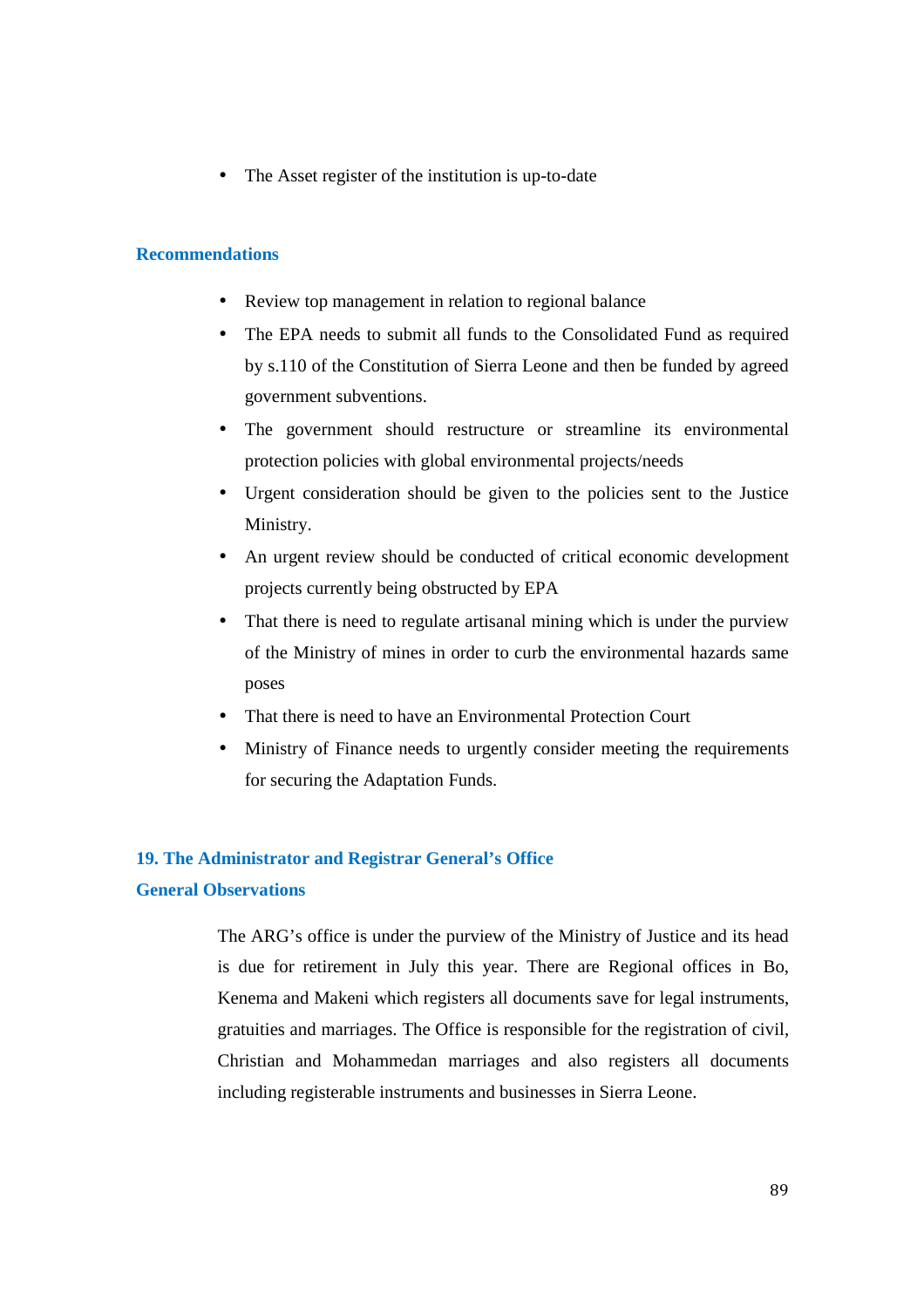- That there is a need to have Legal Practitioners in each of the sections of the institution and that such Lawyers should be employed as State Counsels instead of Registrars or Assistant Registrars
- The current placement of lawyers as Registrars in the institution results in a demotivational situation due to their very low salaries
- The on-going computerization of records of all registered documents with the Office needs support to finish same as this has put to an end the manual search of land or business documents to an end
- The Office failed to indicate the budget allocated to it in the previous years but however showed the actual budget it received

# **20. The Legal Aid Board**

#### **General Observations**

The Legal Aid Board is a flagship project of the past government and its impact in providing justice and legal aid to members of the public has been enormous. The institution started operations in 2015 and has to date provided legal support to over 120,000 of Sierra Leoneans across all spheres of life.

#### **Recommendations**

- The institution is understaffed and its head indicated that she spends over 45 million Leones each month to provide allowances/salaries to contract lawyers and paralegals just to keep the work of the Board going. Consideration should be given to employing more staff.
- That only Le 5 billion has been given to the Board out of a budget of Le 13 billion that was allocated to same in the last financial year. Government should fully meet its budgetary commitments to the Board.
- That OSIWA has over the years provided institutional support to enable payments and maintain some of its staff and activities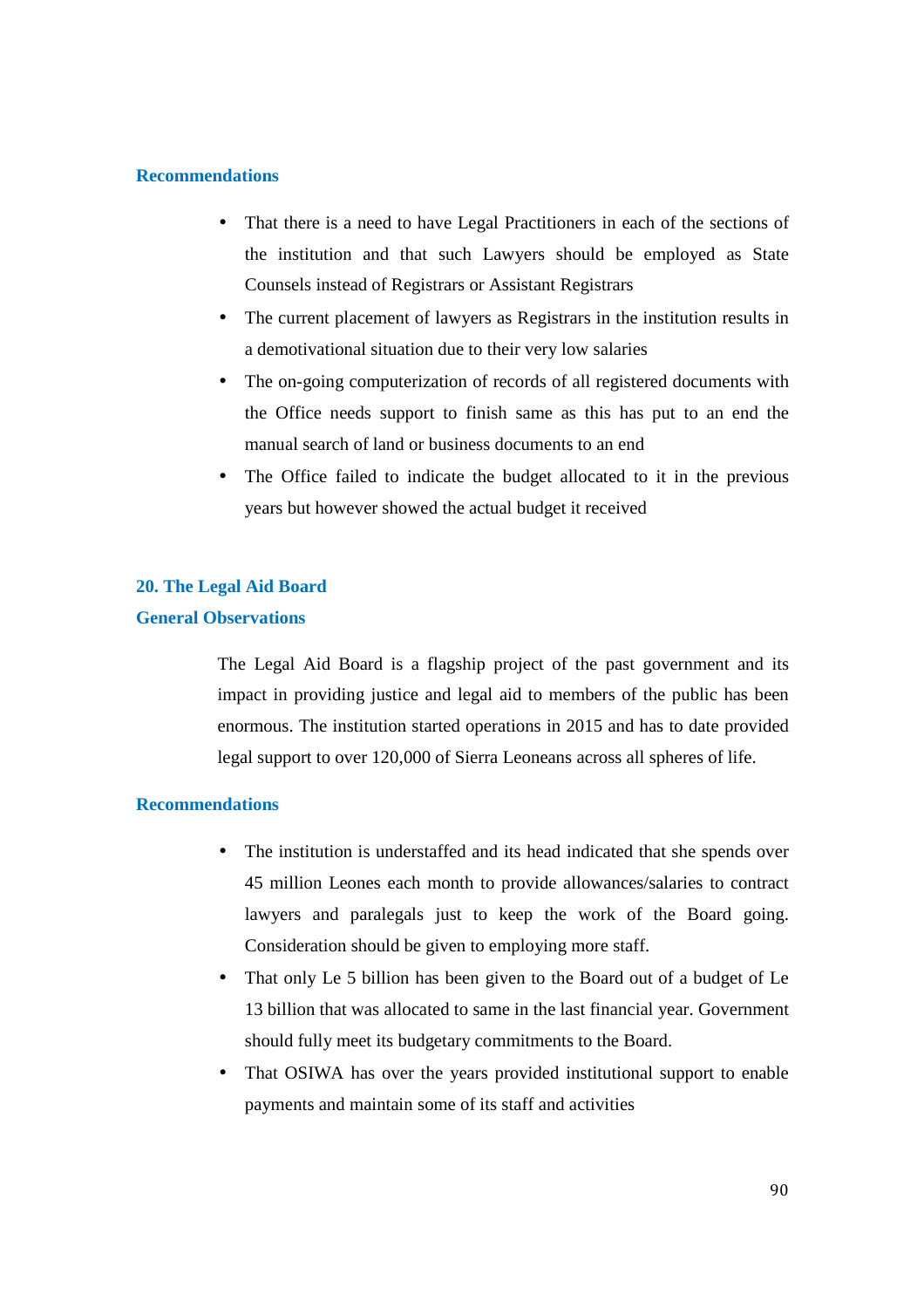- That their lawyers are paid less than State Counsels attached to the Law Officers department even though they do the same work and impact greatly on providing legal support to citizens. Consideration should be given to equalising the pay structure.
- The Board is seriously constrained regarding office space. Consideration should be given to increasing office space to better enable the Board to cope with its clients.

#### **21. The Anti-Corruption Commission**

The ACC has a total of 193 staff in the four, regional headquarter towns in the country and is headed by Ady Macauley Esq, a young and inexperienced lawyer who was maneuvered into the office by Joseph Fitzgerald Kamara, his immediate predecessor who was reassigned as Attorney General and Minister of Justice. Under both their watch, the ACC has become an almost moribund institution which focuses on petty criminals rather that ranking officials. Although it has signed a Memorandum of Understanding with the Audit Services Sierra Leone, an incomparably vibrant institution, the ACC has never taken up the avalancheof corrupt deals and misappropriation of Government resources exposed by the ASSL, including those related to the theft of Ebola response funds.

#### **General Observations**

The following have been observed from meetings held with the institution or reports submitted:

- That a number of staff at the Commission are either unqualified or hold positions that are not suitable to their qualifications
- The Commission is yet to receive budget allocation for the financial year under review
- The Commission is yet to complete the building of its office structure and such is needed to save the institution and the government the huge rate paid for rent each year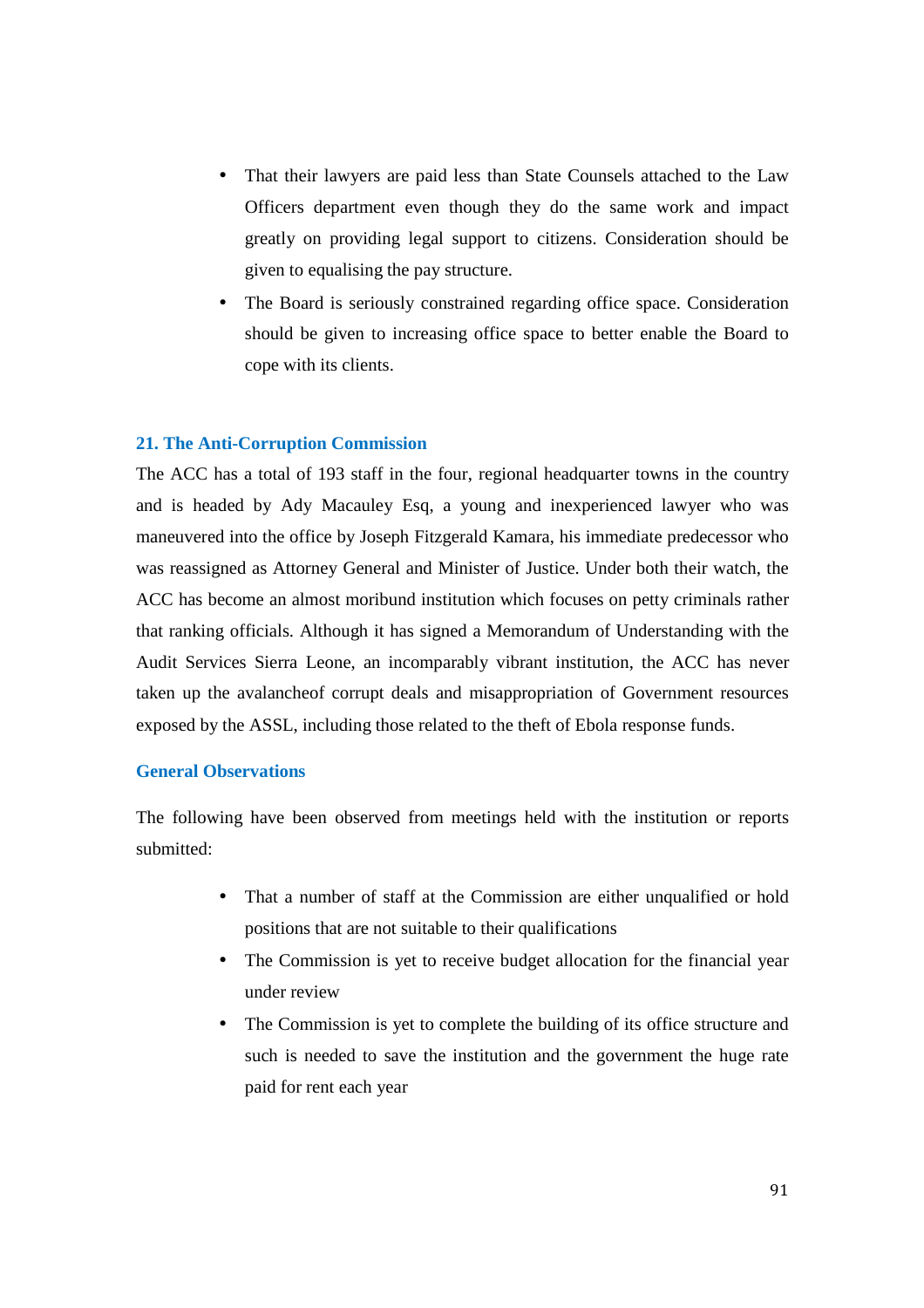- The Commission also has quite a number of contracts, supplies or construction projects that are yet to be complete
- The Asset register of the Commission is up-to-date

- It is not clear that the ACC is ineffective in investigating and prosecuting corruption (especially in clear cases of misappropriation of government monies and assets, irregularities in land transactions, inappropriate granting of duty waivers and tax exemptions, improper transactions with MDAs).
- The ACC's mandate needs to be reviewed.
- The ACC's performance needs to be reviewed to establish whether or not it is fit for purpose.
- The current ACC Commissioner, Ady Macauley, needs to be urgently reassigned, possibly as a provincial state counsel.

#### **22. Ministry of Education**

The Ministry of Education Science and Technology (MEST) in the year 2017 continued its strides towards achievement of relevant and pertinent achievable set objectives as stated in Sierra Leone's Third Generation Poverty Reduction Strategy (PRSPIII) –The Agenda for prosperity, the related 2014-2018 Education Sector Plan-Learning to succeed , the MEST Post-Ebola Strategy paper: Education after Ebola - overcoming adversity - Achieving New Heights , the GoSL Post-Ebola Recovery strategy for Education and the MEST response to the flooding and mudslide disaster.

The 2017 Education Sector calendar was not only filled with activities /interventions that enabled a smooth transition from the Education emergency period, which lasted for almost two and a half years(2014-2016), to a time of full recovery and continued development. The activities were accompanied by challenges, opportunities for learning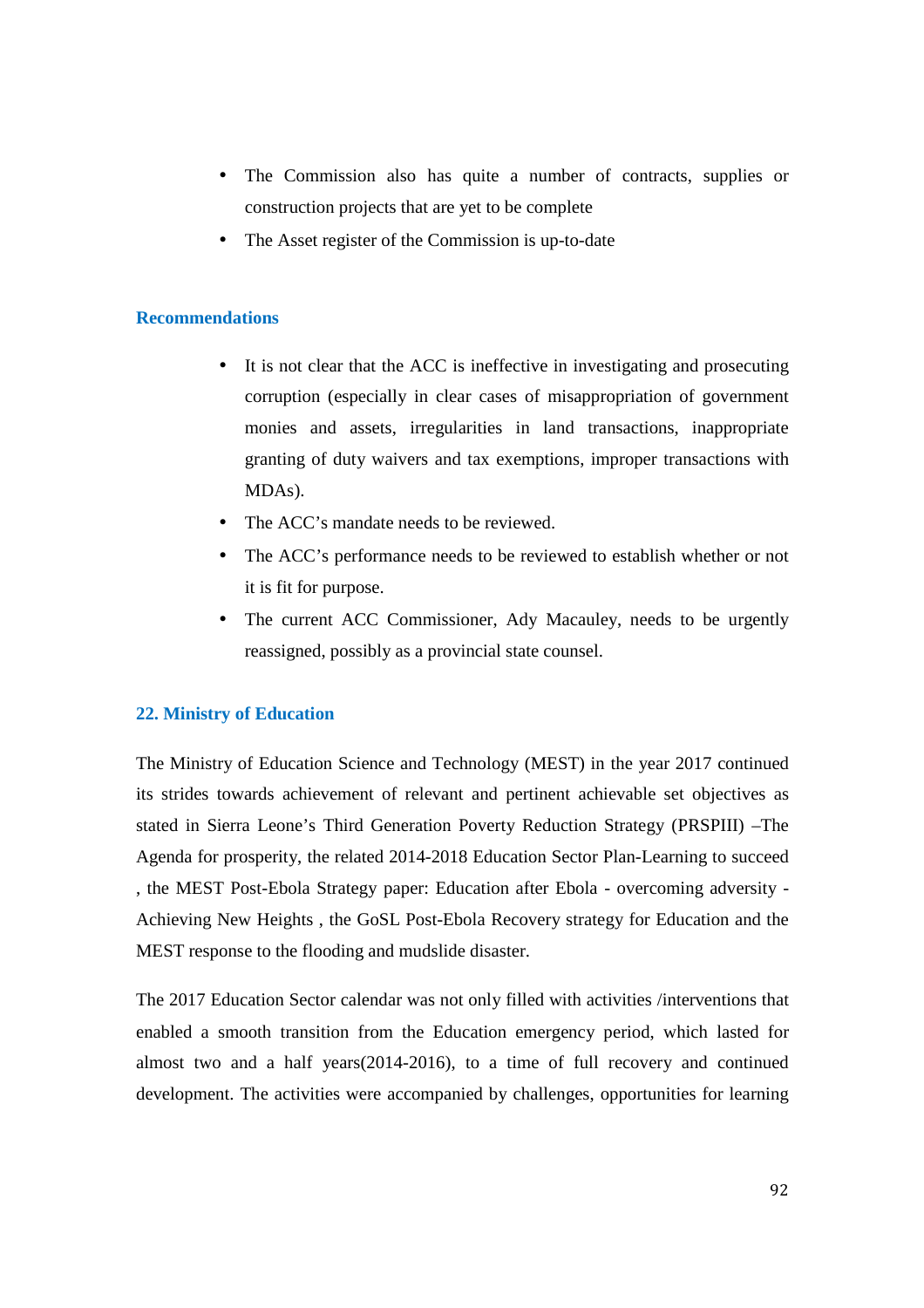as well as some stunning achievements and the introduction of innovations and new directions.

### **Current Status**

The GoSL approved the Local Education Group (LEG)/ Education Development Partners (EDP) endorsed a plan which has a 2018-2020 lifetime/timeframe. The 2018-2020 education Sector Plan and its associated implementation Plan (Annex 7),on which the programme document for the GPE funded education Sector Plan Implementation Grant (ESPIG) is based, has set the pathway for the next steps that should be taken by the Education Sector whilst taking into consideration all the current critical challenges.

### **Projects**

There are four major projects on going at the moment. These include:

- Support to Education Sector in Sierra Leone
- Revitalization of Education in Sierra Leone project (REDiSL)
- Sierra Leone Secondary Education improvement program
- Sierra Leone Islamic Development Bank Anti-Ebola Fael Khair program.

#### **Contracts**

Between 2016-2018 the MEST awarded a total of 54 contracts to various contractors for activities and supplies such as ''DIET'' and the digging of wells.17 these contracts were completed and payments made, one (1) 50% completed and 50% payment made, and 34 contracts are incomplete and no payments made. In at least two cases, no contract value was given but the contracts were described as complete.

#### **Financial Status**

In 2015, this sector had Le162 Billion disbursed and Le162 Billion was utilized. In 2016 this sector had Le244.5 Billion disbursed and Le244.5 was utilized.

In 2017, Le194 Billion was disbursed and Le194 Billion was utilized.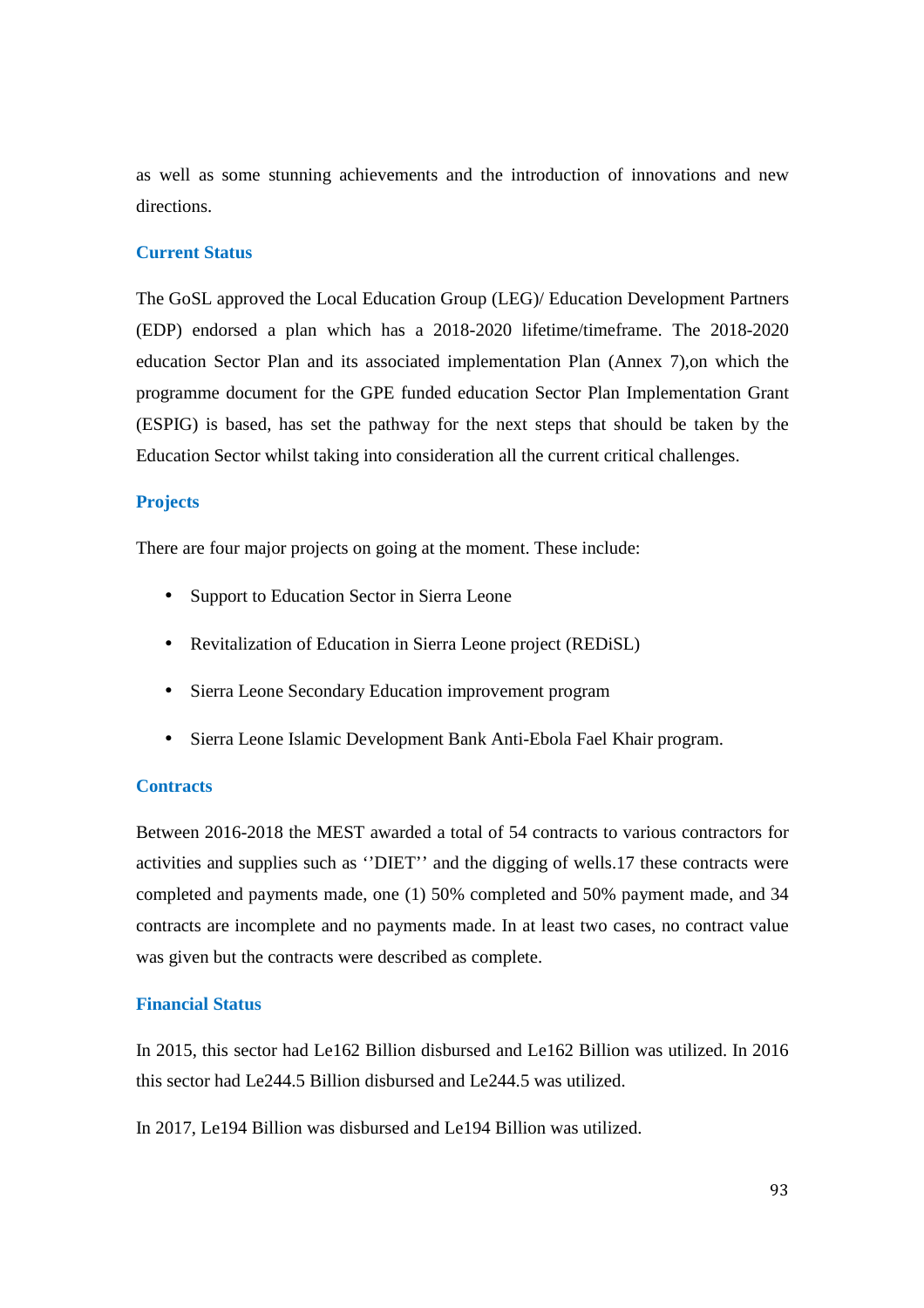# **Human Resources**

- This Ministry has the Minister, two Deputies providing political leadership and policy guidance. It also has a chief Education Officer and a Deputy, though up to the moment there had been no Deputy Chief Education Officer in post.
- The Ministry has six Directorates, a Basic Education Secretariat, a Teaching service Commission a Tertiary Education Commission, a National Council for Technical Vocational and Academic Award (NCTVA), four Universities headed by Vice Chancellors and some Colleges headed by Directors of Campuses. The Ministry has 35 Administrative Heads including a Permanent Secretary and his Deputy. Seventy (70) Professional Heads and 165 support staff.

### **Inventory of Assets**

Refer to index for details.

### **Findings**

- High turnover of Senior Administrative staff especially Permanent Secretaries.
- Micro management of Ministry's functions by the outgoing Minister.
- Too many vacancies leading to low functional capacities especially in the Inspectorate Division.
- Low teacher morale
- Delay in the release of funds. Budgetary allocation only pays leap service to this Ministry.
- Delays in meeting payments in examination fees to national and international organizations.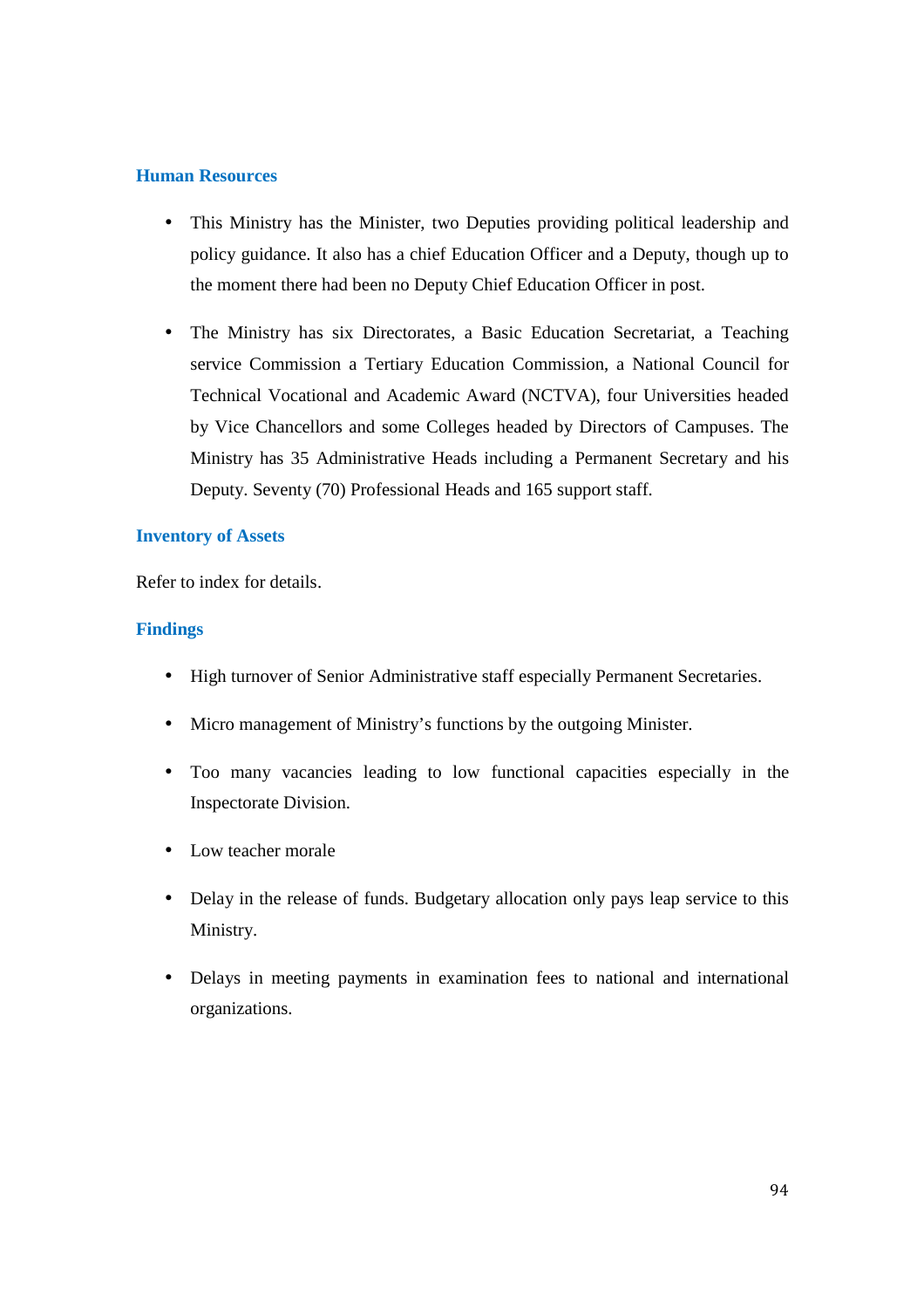# **Key Issues and Challenges**

- Meeting needs caused by the rapidly expanding growth in enrolment at the preprimary, post primary and tertiary education levels
- Inequity in the geographical distribution of competent and qualified teaching staff
- Inequity in geographical distribution of schools of quality based on status of buildings/ classrooms, qualification and competence of teachers and performance in WAEC conducted examinations
- Inadequacy of female teachers and lecturers/instructors in the system
- Corruption in the system
- Getting all out of school children back into the system
- Getting the output and quality of output of the teacher training institutions to meet the needs of the system
- Getting MEST to more effectively fulfill its mandate
- Getting the technical and vocational needs of the nation met
- Insufficient trained and appropriately qualified teachers in the payroll to meet the needs of GoSL Schools and assisted schools
- Mushrooming educational institutions operating without prior clearance from MEST to be established and /or to commence operations
- Approved schools seeking financial support from the GoSL that cannot be accommodated
- The late remittance of subsidies and subventions to education institutions
- An estimated 200 unfilled positions at MEST HQ and the districts resulting in reduced impact and effectiveness of MEST and an inability to fulfill its mandate completely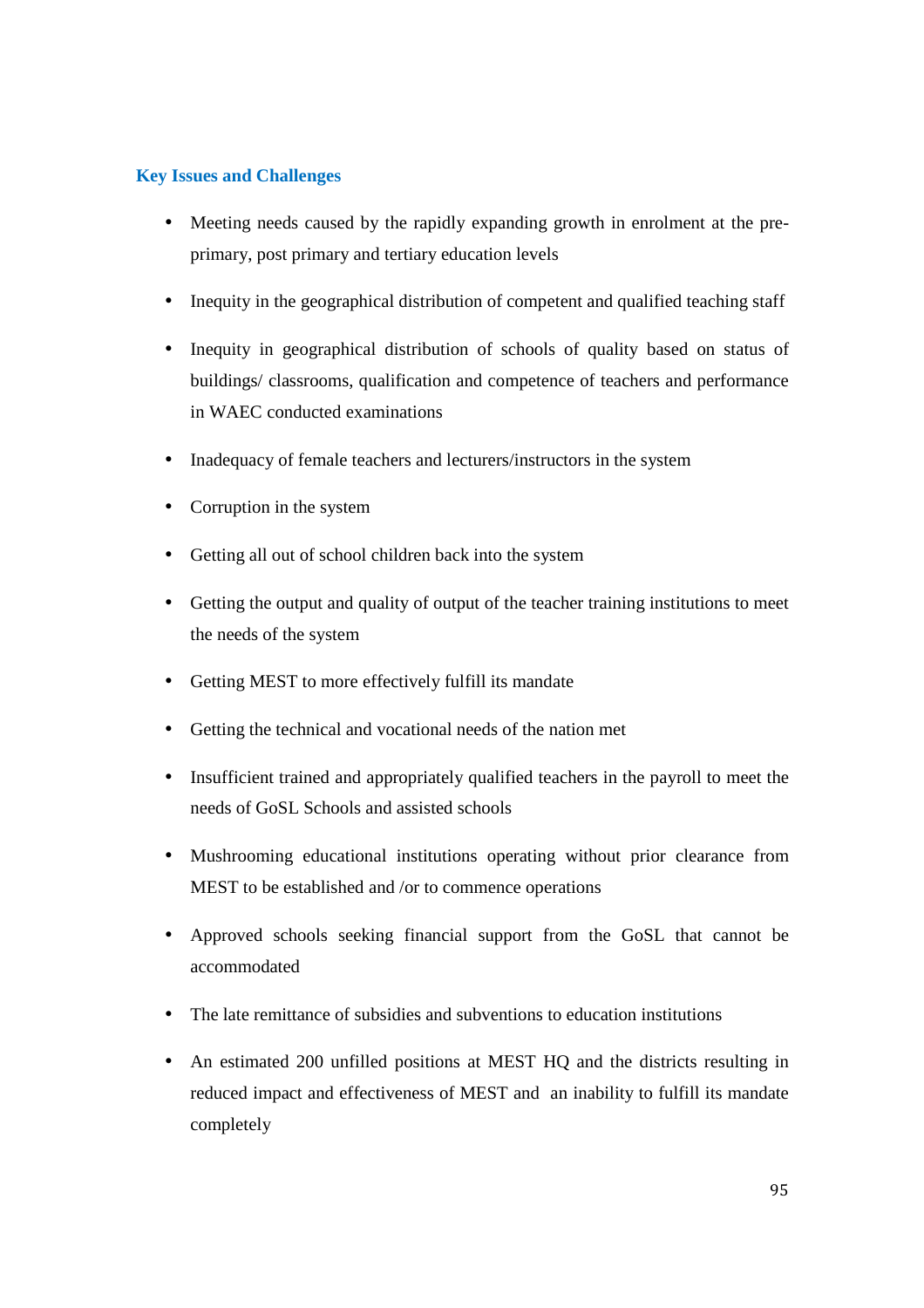- Human resource capacity issues/adequacy of staff and conditions of service not only for MEST but also its commissions and associated bodies
- Inadequate supply of needed/essential teaching and learning materials in all GoSL and GoSL assisted educational institutions
- Tertiary education and technical vocational education not properly tailored to meet the growing demands of Country's economy thus compounding the problem of unemployment
- Many NGO's activities unlinked to mainstream educational support structures
- Inadequate community participation and ownership of some education interventions of NGOs
- Excessive organizational bottle neck by donor partners who intend providing support to the education sector leading to the delay in implementation of pegged donor support activities
- Provision of adequate security for project and MEST resources in general
- Operationalising institutions, bodies, etc. in a timely manner
- Access to required information and assets in a timely manner
- Sufficiency of space for work and records
- Delay in review and revision, as necessary, of mandates, policies, guidelines, curricula, syllabi, etc.
- Need to increase and make timely payment of WAEC fees
- Making timely payment of invigilators, supervisors and examiner
- Payment of backlog government contribution to WAEC Head Quarter in Accra
- Meeting the equipment and technology needs of all arms of the Ministry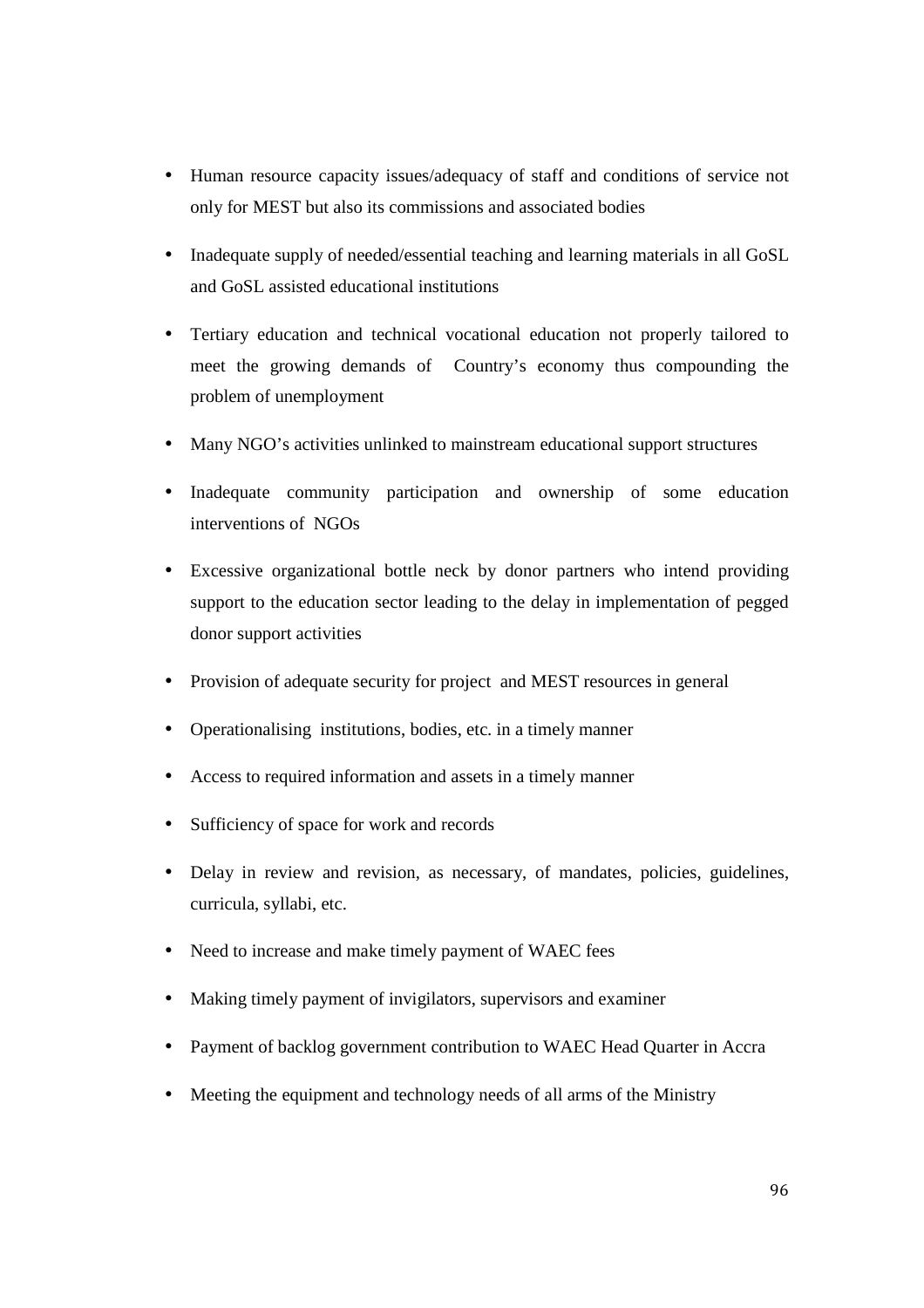• Getting educational institutions and staff to submit correct required bank account information.

### **Recommendations**

MEST needs to meet commitments made and set new targets, based on current achievements and the new directions set by the incoming Government for the future. The vision for Education is the guide for future directions

Amongst the things required will be;

- Re-visitation of the current structure of the Ministry of Education, Science and Technology along with existing roles and responsibilities and a need to establish and revitalize as well as strengthen decentralized structures/region/district officers. The latter may even include a re-visitation of current mandates.
- There will also be a need to establish and operationalize the National Council for Vocational Education (NCTVE) as a coordinating body for TVET in line with the contents of the Education Fund, which is a minimum requirement for achieving the goals and strategic objective for Education. All funds allocated must be readily accessible and available in a timely manner. A significant increase in the funding made available for Education in a timely manner is therefore a must.
- Total and complete audit of Ministry's functions and activities over the past five years with respect to project, budgetary allocations, disbursement and recruitment processes.
- Investigate award of Government scholarships to students in private universities in Sierra Leone.

#### **23. Ministry of Sports**

The Ministry was established in 2002 with the expressed mission to" mobilise the talents and energies of the youth of Sierra Leone for positive transformation of society through the creation of opportunities for economic, social, psychological and cultural development and also to promote the physical and psychological well-being of all Sierra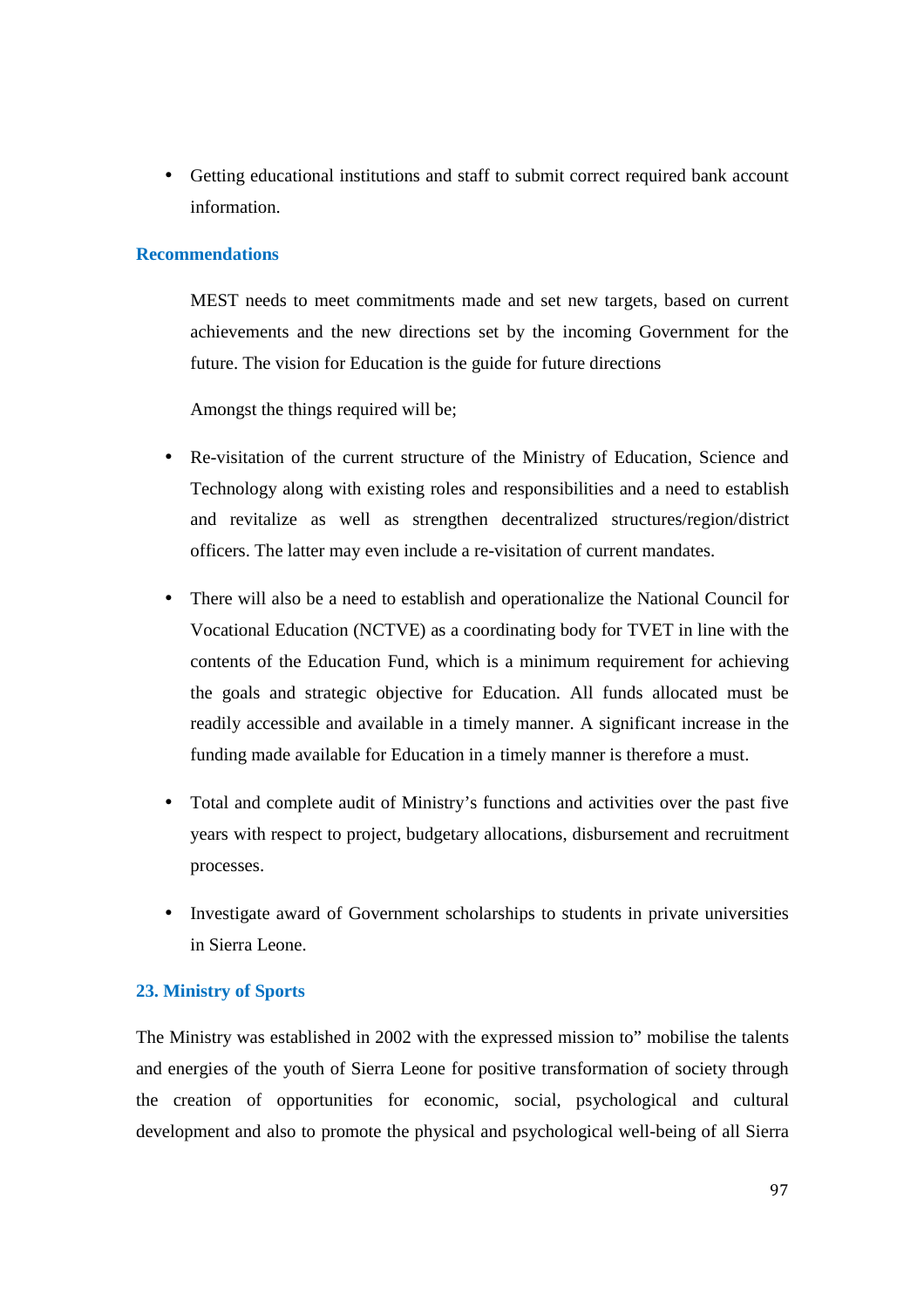Leoneans, a spirit of healthy competition, unity and love....."

The Ministry has two major divisions: the office of the Permanent Secretary, and the National Sport Authority.

The Minister of Sport and his Deputy provide political leadership and policy guidance.

## **Current Status**

This Ministry has suffered from a systematic breakdown of management and leadership and an abject neglect of its facilities and prominent assets like the National Stadium and the Stadium Hostels. A breakdown of certain sporting activities for instance in the country and low level interest amongst youth in sporting participation. The National Sports Authority Act 2017 has been enacted. This new Act replaces the National Sports Council Act of 1964. Parliament passed this Act into law and the outgoing President signed the bill in December 2017. The realignment of staff in the new organogram that compliments the new act has already started.

#### **Projects**

There are no ongoing projects in this Ministry from local or international funding sources at the moment.

#### **Financial Status**

This Ministry received a budgetary disbursement of Le 4,937,292,369.00 in 2016, Le 4,914,246,406.00 was utilized, with an allocation balance of Le 23,045,963.00. The following year 2017, the Ministry had a budgetary disbursement of Le 4,748,487,602.00 and only Le 4, 572,206,819 was utilized with an allocation balance of Le176, 280,783.00.

The Ministry expresses gross inadequate budgetary support to implement programs and activities of sporting associations ironically details of this financial status indicates lack of adequate capacity to utilize funds disbursed to the ministry. Please refer to appendix for details.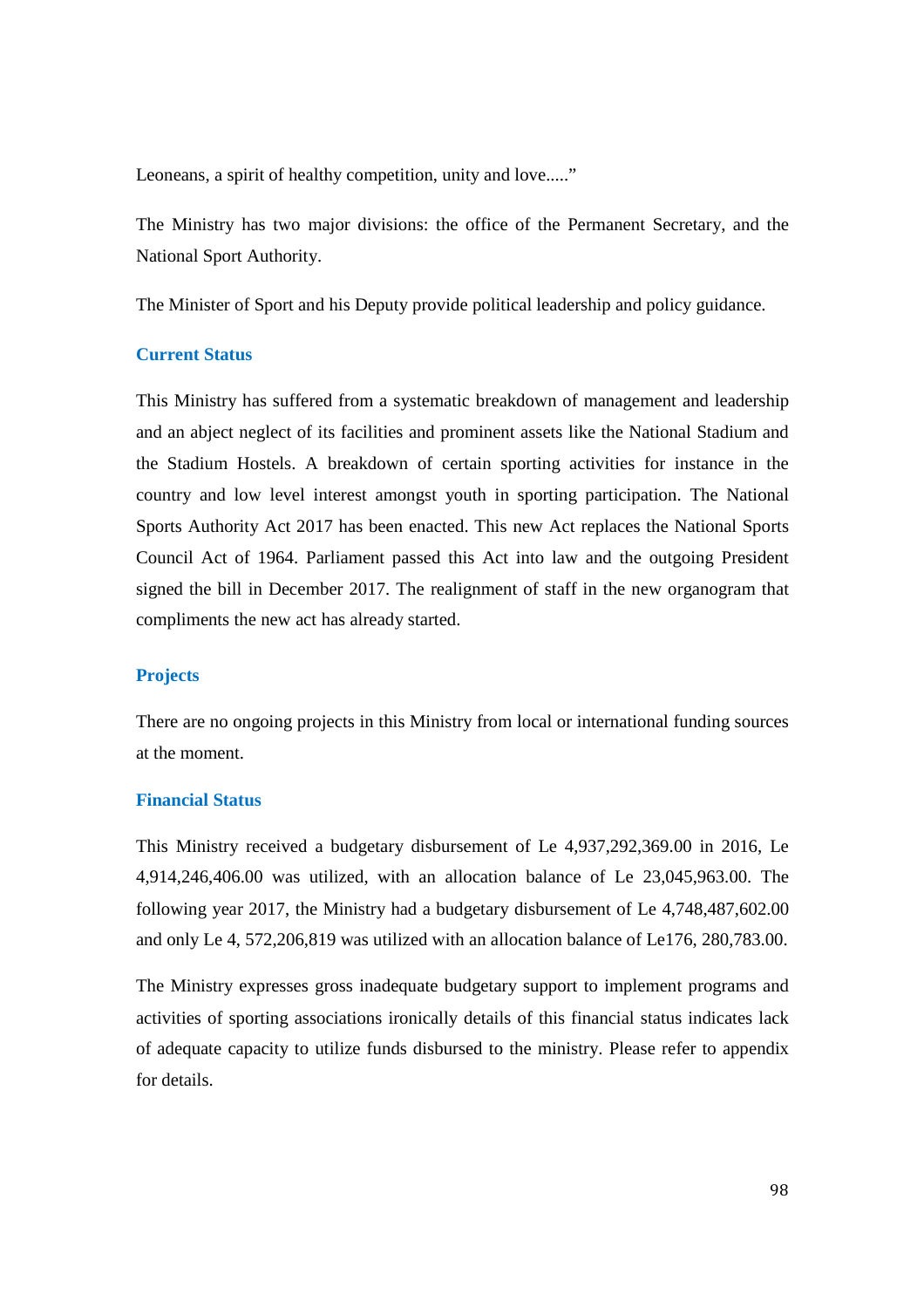# **Human Resource**

The Ministry is divided into two major divisions. The Offices of the Permanent Secretary and the National Sports Authority. The Ministry comprises 26 staff and 66 assigned staff to the National Sports Council. Please refer to index for details.

### **Inventory of Assets**

The inventory listing of assets and non-expendable equipment have been provided in compliance with the template provided. Refer to the appendix for details.

### **Findings**

- This Ministry is a completely dead ministry and needs a total overhauling.
- The divide between the administrative wing and the national sports authority is interfering severely with effective service delivery at the ministry.
- Political interference in sporting activities has also affected the promotion of sport, especially Football.

#### **Key Issues and Challenges**

- Inadequate capacity to utilize funds disbursed or provided for this ministry and the inability to access the funds as and when required.
- Inadequate capacities for nationwide deployment of staff, especially in district headquarter towns.
- The continued occupancy of the National Stadium Hostels by private individuals by gratis and other facilities by the ministry of youth affairs, the National Youth Commission posses serious challenges to the ministries revenue generation drive and the improvement of the facilities.

#### **Recommendations**

- Every effort should be made to resolve the impasse between the National Sport Council and the Administrative wing. Political interference should be zero.
- The stadium Hostel should receive immediate attention.
- Capacity building in the area of Financial Management should be improved upon.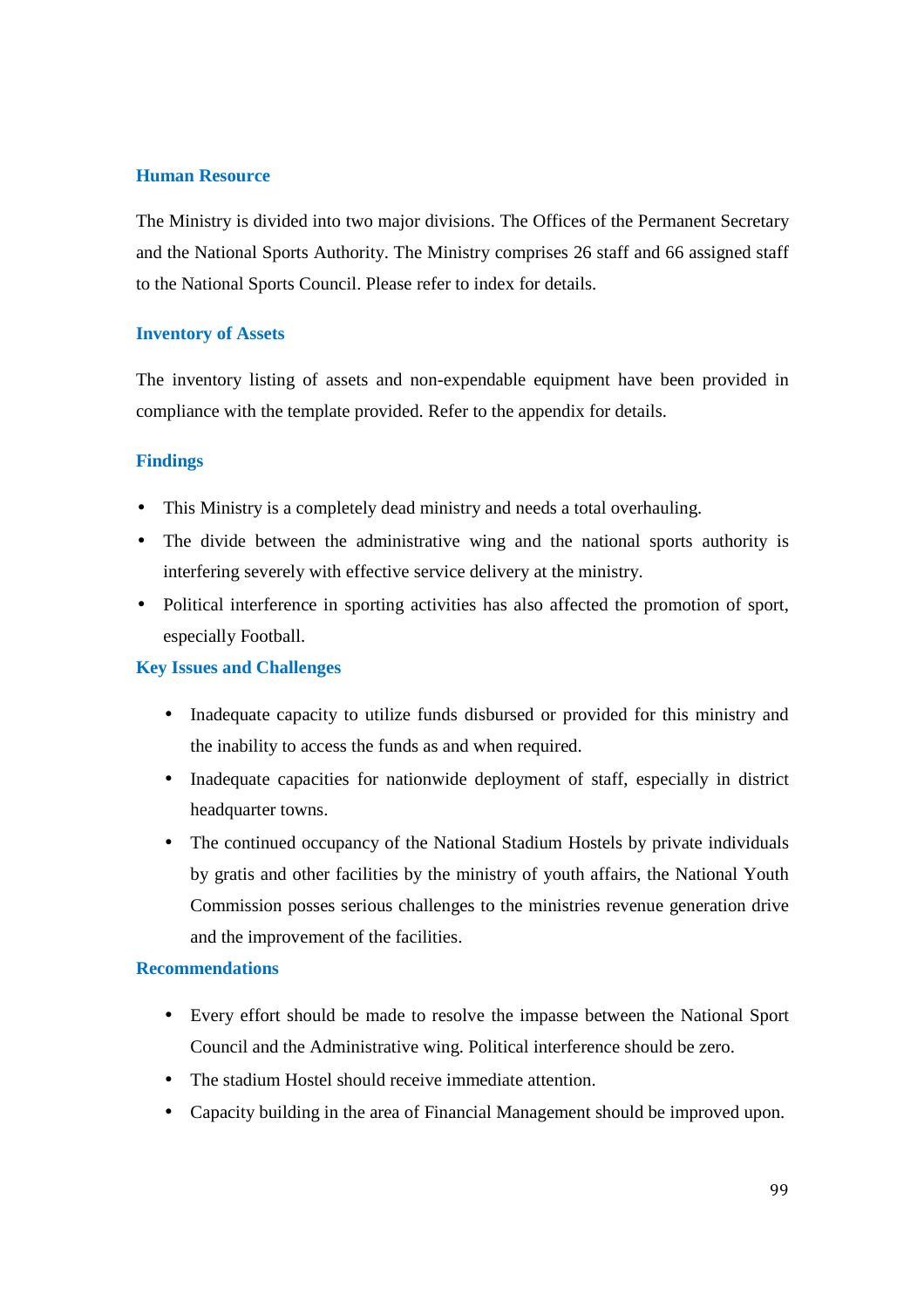#### **24. Ministry of Youth**

The Ministry of Youth Affairs was established in 2013 as a detachment of the then Ministry of Youth, Employment and Sport to provide strategic Leadership and supervision of the youth sector. The goal of the Ministry of Youth Affairs is the promotion of youth development activities and programmes consistent with the several task placed upon it by the Agenda for Prosperity and other GoSL policy instruments.

Its functions include:

Creating an environment in which all resources mobilized are allocated to youth development priorities; Providing exemplary leadership and conducive environment for youth participation in national development; monitoring and evaluation of youth achievements and outcomes are also key in this Ministry's function and developing a comprehensive youth development framework. A proper coordination and synergy for youth development programmes is also a vital responsibility of this Ministry.

#### **Current Status**

The National Youth Commission (NAYCOM) Act wasenacted in 2009. The National Youth Service Act has also been enacted and as a part of international commitment, the African Youth Charter 2006 is being followed up as a policy. The revised National Youth Policy and the National Youth Development Program 2014 to 2018 are also policy lines of actions. Youth empowerment has being a mere cliché. 63% of our active youth populations are unemployed. Majority of the urban youth are early school leavers and illiterate mostly engage in artisan and small-scale business activities. The establishment of the National Youth Empowerment Fund in 2015 that is supposed to be a financing mechanism for the implementation of the National Youth Policy is ongoing. Draft legislation has been already tabled in parliament.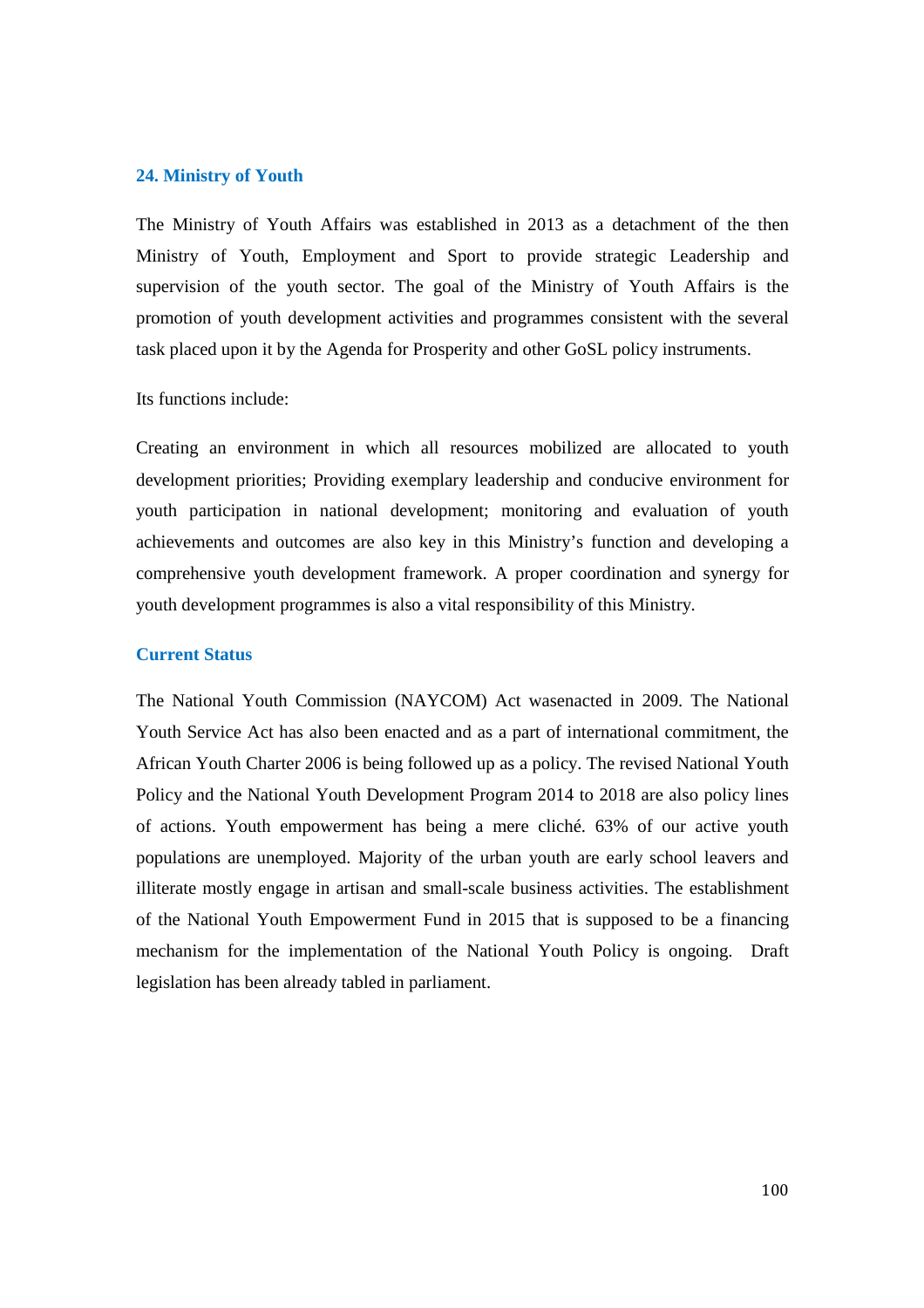# **Projects**

There are three major ongoing projects in this Ministry.

- The establishment of a Youth Village (MOYA).
- The Youth Fisheries Project (MOYA).
- The establishment of a Youth Farm

Anecdotal evidence suggests strongly that the MOYA is an extension of the APC Youth Wing and that these projects are rewards for their services to the party. These projects are direct result of the last APC Government political manipulation of the youths. The Youth commission of the Ministry is an extension of the APC Youth Wing.

# **Financial Status**

This Ministry received a budgetary disbursement of Le 8,601,011,177.00 in 2016, fortunately Le 7,408,957,848.46 was utilized, with an allocation balance of Le 1,192,053,329.00. The following year 2017, the Ministry had a budgetary disbursement of Le 1,325,530,000.00 and only Le 1,226,767,855.43 was utilized with an allocation balance of Le98,762,144.60. Please refer to appendix for details.

# **HUMAN RESOURCE**

The Ministry has 40 members of staff and 43 contract officers and volunteers. Refer to index for a detailed description of the staff profile.

#### **INVENTORY AND ASSETS**

The inventory listing of assets and non-expendable equipment have been provided in compliance with the template provided. (Refer to the appendix for details.)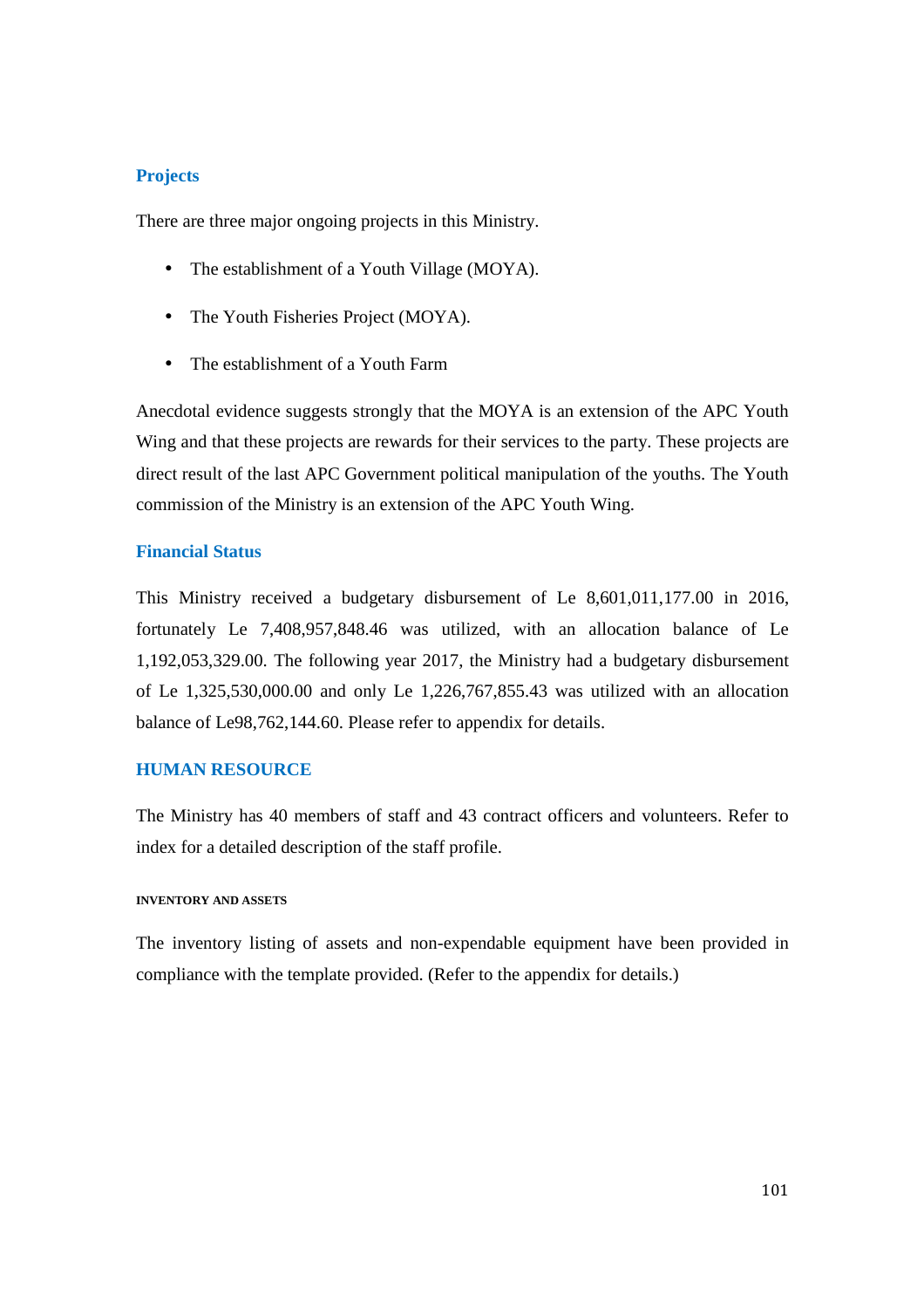# **Findings**

- There is a serious overlap in the functions of the youth Ministry and the youth commission.
- The legislation of the National Youth Empowerment Fund as provided for in the revised National Youth Policy 2014 is in progress. Draft legislative framework is currently at law officers department for drafting.

# **Key Issues and Challenges**

 MOYA like all other MDA's is faced with several challenges. Key among such challenges are as follows,

- a) Underfunding to the Ministry
- b) Accessing to budgetary allocation to the Ministry
- c) Low Staff capacity
- d) Inadequate office space and working environment.
- e) Low Staff morale

#### **Recommendations**

- Review the current design of the National Youth Service and support its implementation.
- Investigate in some detail the activities and expected output of the on-going projects-Youth Farm; Youth Villages and the Fisheries Project.

#### **25. Ministry of Health and Sanitation**

The basic organization of the health system is reviewed in other key government documents (Ministry of Health and Sanitation 2012). The core functions of the MoHS at the central level are policy formulation; standards setting and quality assurance; resource mobilization; capacity development and technical support; provision of National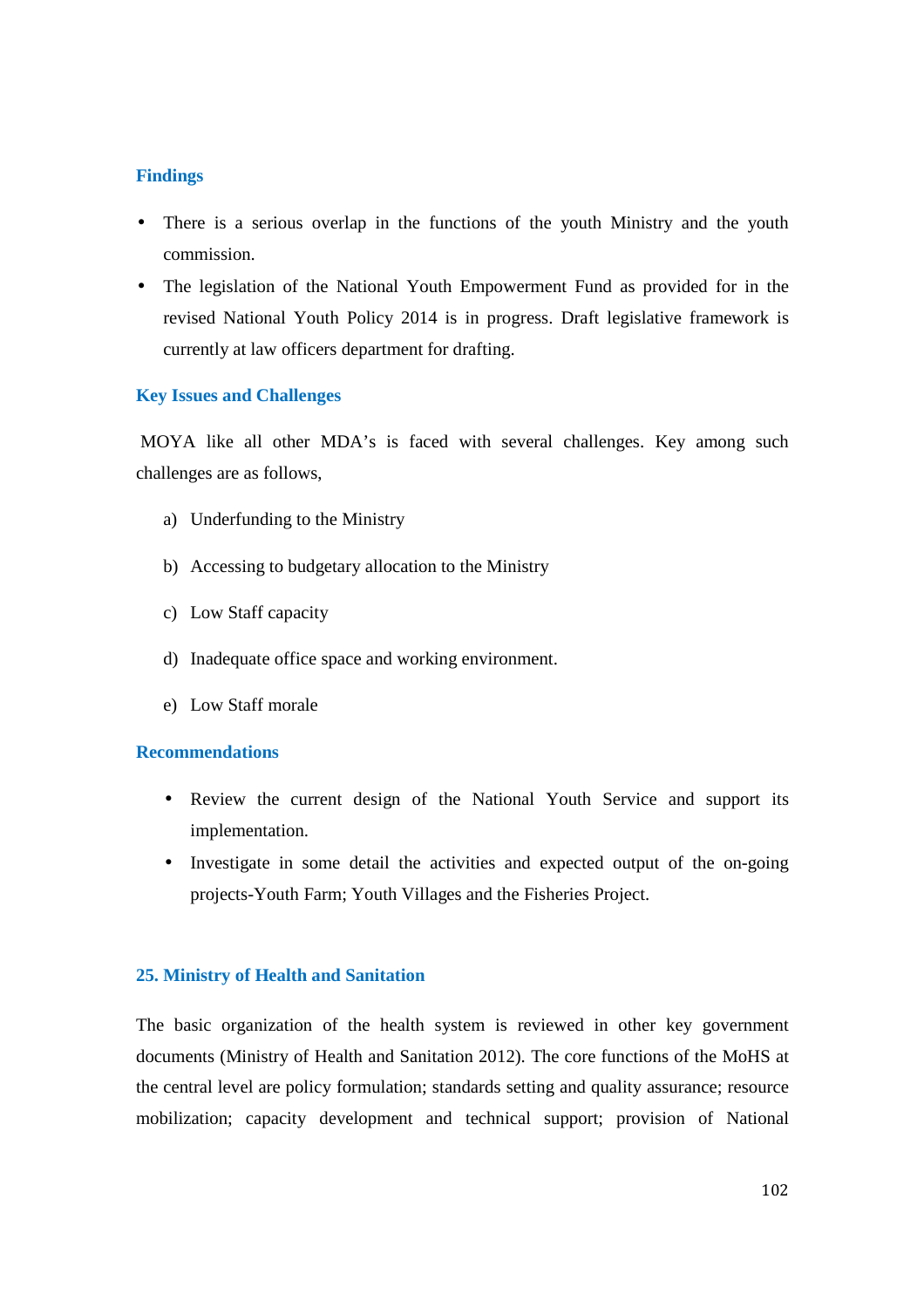coordinated services; coordination of health services; monitoring and evaluation of sectors and trainings. The responsibilities of the District Health Management Team (DHMT) are to implement national health policies and manage health service delivery.

Sierra Leone Health comprises of public services, private services that operate on either profit or nonprofit basis (eg. NGOs, including those that are faith based), and traditional health care. Government run public services account for approximately 80% of the health service.

The country is serviced by network of 1,264 public and private health facilities, including 40 hospitals. The health system is organized into three tiers of care; Peripheral Health Units (PHU); District Hospitals and Referral Hospitals. Twenty three (23) of the forty (40) hospitals in the country are government owned. The rest are owned by private, Nongovernmental and faith based organizations. Making districts functional and resilient requires a BPEHS that ensure continuum of care for delivery of quality health serviceswith smooth referral to PHUs (these include MCHP, CHP, and CHC) to hospitals as needed

#### **Current Status**

Following the end of the EVD outbreak in late 2015, the MoHS has successfully restored the provision of both preventive and curative services in all public health services; and the free health care services expanded to include EVD survivors, and lately, victims of the mudslide.

There has been an upsurge in essential health services at all levels.

An increase in coverage for such services was reported. Coverage of postpartum care within 48 hours is said to be reported at 90% for women and 85% for neonates. Significant improvement in the demand for family planning is reported with a total number of family planning clients rising slightly from 694,667 in previous year to 707,950. Similarly, national coverage for immunization exceeds targets and it above 90%. A reduction in Malaria parasite prevalence rate among children aged 6 to 59 months has been reported between 2015 and 2017.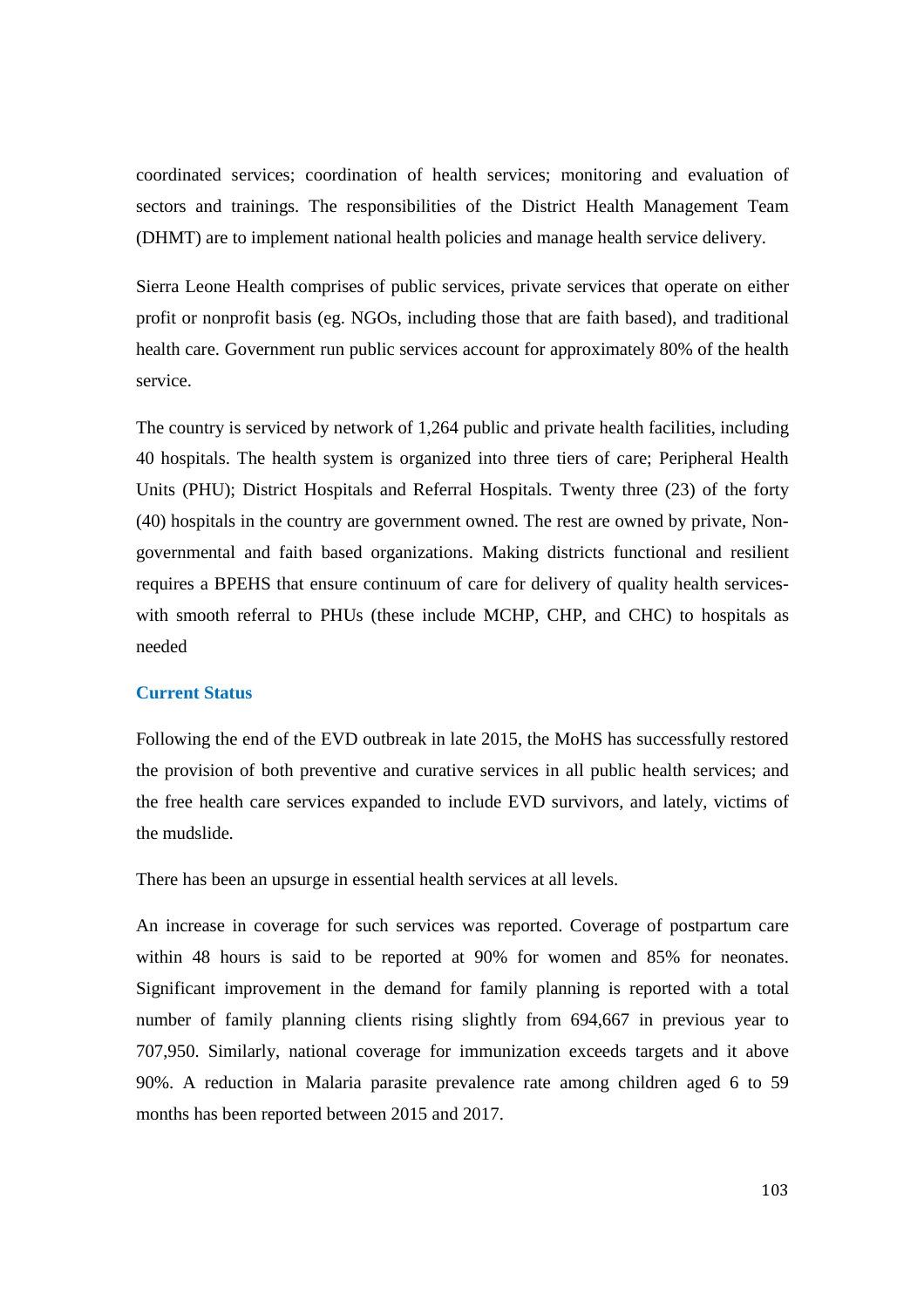Blanket feeding is ongoing in several PHUs in the country with the support form WFP for all children 6 to 23 months and all pregnant and lactating mothers.

Treatment site for Severe Acute Malnutrition (SAM) has scaled up from 639 (52%) to 743 (62%) facilities.

Postgraduate medical training is now ongoing in this sector. 15,000 community health workers across the country have been trained to help community with preventive health care services

#### **Projects**

This Ministry has no ongoing projects at the moment.

### **Financial Status**

This Ministry received a budgetary disbursement of Le 2,008,100,000.00 in 2016, and utilized Le 4,962,404,891.00. Expenditure included balance brought forward from previous years, donor funds and IGF. In 2017 the budgetary disbursement was Le 1,200,000,000.00 and utilized Le 5,986,174,558.00 expenditure included balance brought forward from previous years, donor funds and IGF. In 2018, no budgetary disbursements were made, but this ministry utilized Le 1,072,971,392.00 expenditure included balance brought forward from previous years, donor funds and IGF. External or donor funding has not been captured in this report, for details of budgetary allocation and project funds and external funds refer to the index.

#### **Human Resource**

The administrative unit/directorate of the MoHS comprises 40 units, the organizational structure which includes professional heads directors and other program managers has a total of 1,064 staff in number. There are 45 professional heads for three units, 548 directors and 471 program managers. The MoHS reportedly accounts for more than 50% of the total Civil Service work force.

Another major arm of the health sector is the Pharmacy Board. The organizational structure comprises of the board members, administrative, technical and support staff.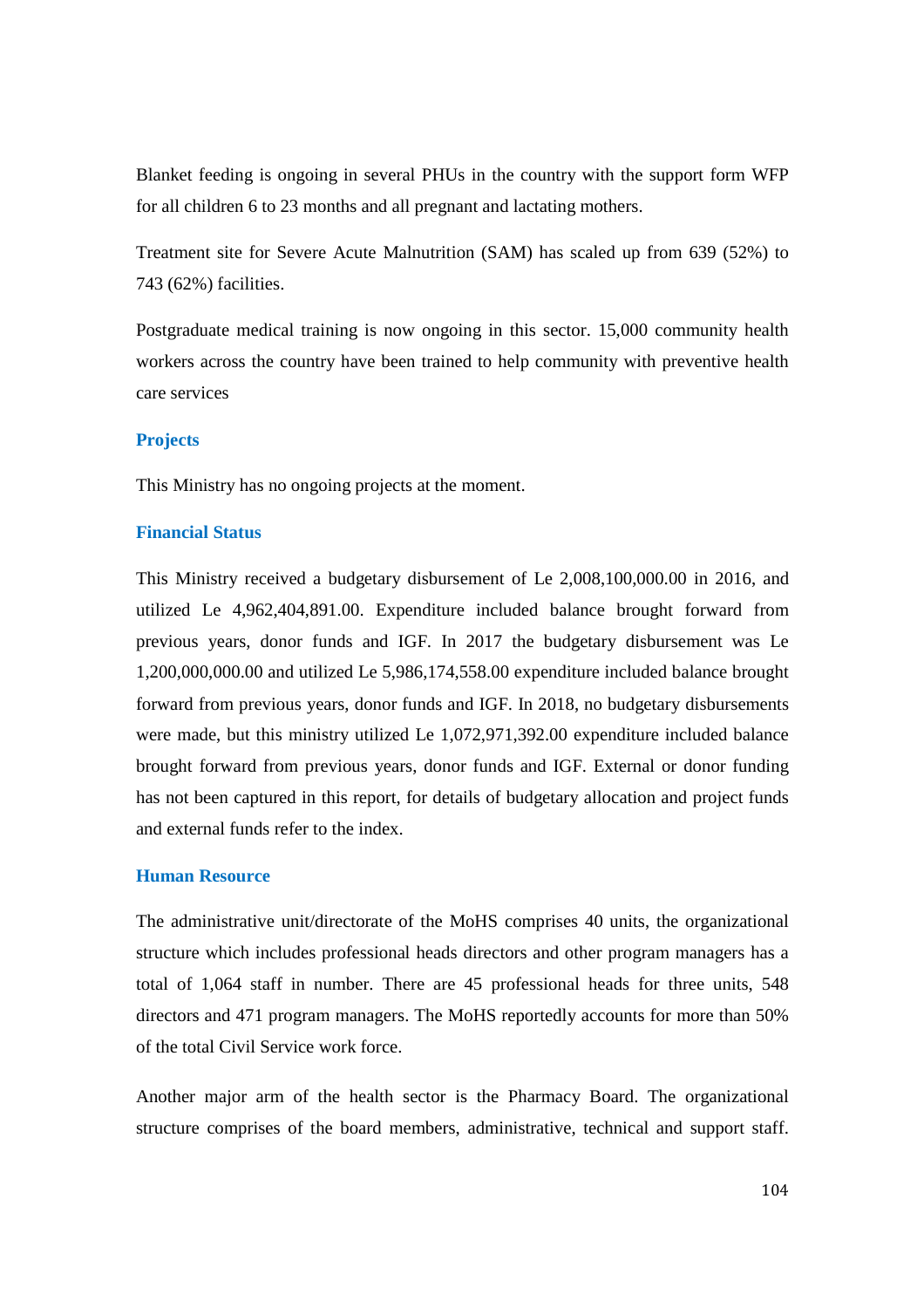The structure of the Board in 2017 consist of the Board members, committee members, subcommittee members, management and regional ad-hoc task force committee members, advisers and consultants. Please refer to index for the organogram of the board and composition.

#### **Inventory of Assets**

The inventory listing of assets and non-expendable equipment have been provided in compliance with the template provided. Refer to the appendix for details.

#### **Findings**

This team did not only source information from the sector directly, but also from some hospitals and other health facilities across the country. There is a clear-cut indication that the MoHS is plagued by limited public investment and untimely disbursement of funds, weak human resource base, weaknesses in disease prevention, control and surveillance, inadequate service delivery and poor governance.

#### **Key Issues and Challenges**

- Health sector funding is low, still below the recommended 15% of the GDP.
- Late disbursement of funds for activity implementation.
- Following the EVD, lots of gains over the year were reversed.
- Maternal and child health indicators are still among the worst in the region and teenage pregnancy is still very high.
- Inadequate human resource both in quantity and quality to ensure quality health care deliver.
- The capacity of the health system to provide general health services is weak. There is lack of basic equipment, laboratory diagnostic capacity, medicines and commodities, inadequate health technologies and a weak supply chain management.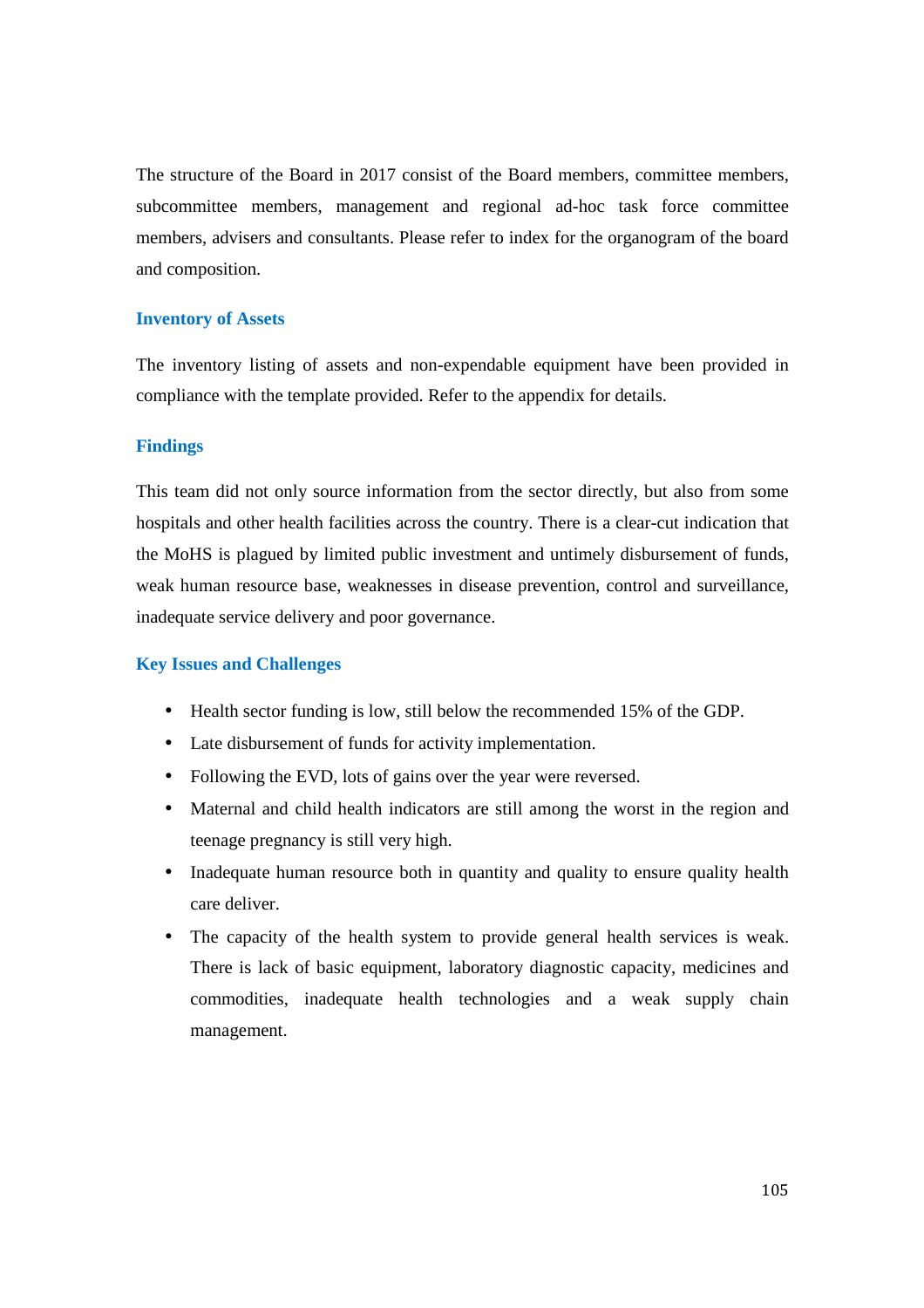- Enhance the capacity for health planning, management, monitoring and coordination.
- Develop a new national health policy and action plan.
- Develop a robust policy and legal framework for Public-Private partnership in the health sector.
- Increase budgetary allocation from less than 10% to 15% according to the Abuja declaration.
- Strengthen Health Management and Information System (HMIS) to support informed strategic decision-making, program development, management and evaluation by providing quality data at all levels at all times.
- Strengthen the management of all resources allocated to the health sector and actively track all donations to the health sector.
- Expand coverage for free health care to include school going children.
- Strengthen the drug distribution system and also effectively monitor its delivery

# **26. Ministry of Social Welfare, Gender and Children's Affairs**

The overall mandate of this Ministry is to promote and protect the rights of women, children, the aged, persons with disabilities and other vulnerable groups through the development and review of policies, advocacy coordination with stakeholders, building capacity and effective monitoring and evaluation in order to enhance equity for all.

# **Current Status**

The current legal and policy reviews of this Ministry indicate that the Sexual Offences Act 2012 has being enacted and the alternative Care and Child Welfare Policy 2014 has being formulated.

This Ministry has also established the National Commission for Persons with Disability and the National Commission for Children.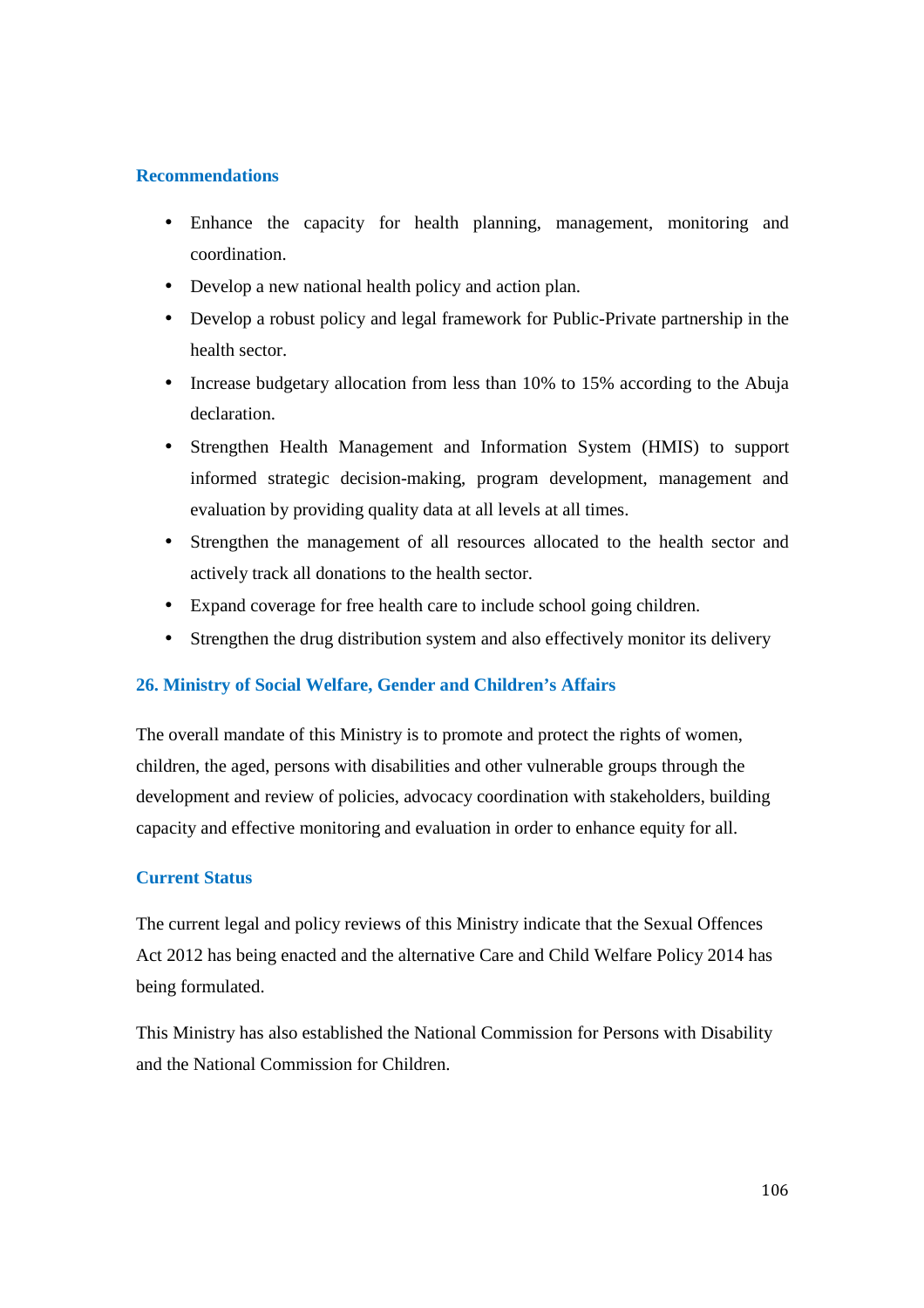The Ministry recruited and deployed Ninety (90) middle level staff (Senior Social Services Officers) countrywide.

### **Projects**

There are no ongoing projects in this Ministry from local or international funding sources at the moment.

However, the Ministry established child protection desks in all affected districts to monitor and coordinate child protection, gender and psychosocial support pillar (in response to the Ebola Virus Diseases (EVD). The Ministry also established observational interim care centers in all affected districts to provide care and protection of children during the 21 days quarantine period; provided discharged and FTR packages for EVD survivors and affected children; livelihood support to EVD survivors, and strengthened the capacity of the Sierra Leone Association of Ebola Survivors (SLAES) to advocate for and on behalf of EVD survivors.

The Ministry also provided emergency response services to flood, fire and mudslide victims for coordinated protection and psychosocial support services and referrals.

#### **Financial Status**

This Ministry received a budgetary allocation of 63 Billion Leones in 2016, and Le 638,000,000 was disbursed and utilized. The following year 2017, the Ministry had a budgetary allocation of 4.6 Billion and only Le1,462,979,300 was disbursed and utilized. Please refer to appendix for details

#### **Human Resource**

The Ministry of Social Welfare Gender and Children Affairs has a complement of up to 204 staff of which 152 are professional program officers ranging from Chief Social Service Officer to an approved school teacher. The Ministry has Fifty- two (52) administrative staff ranging from the Permanent Secretary to a mason. Please refer to appendix for a detailed breakdown of the number of professional and administrative staff in this Ministry.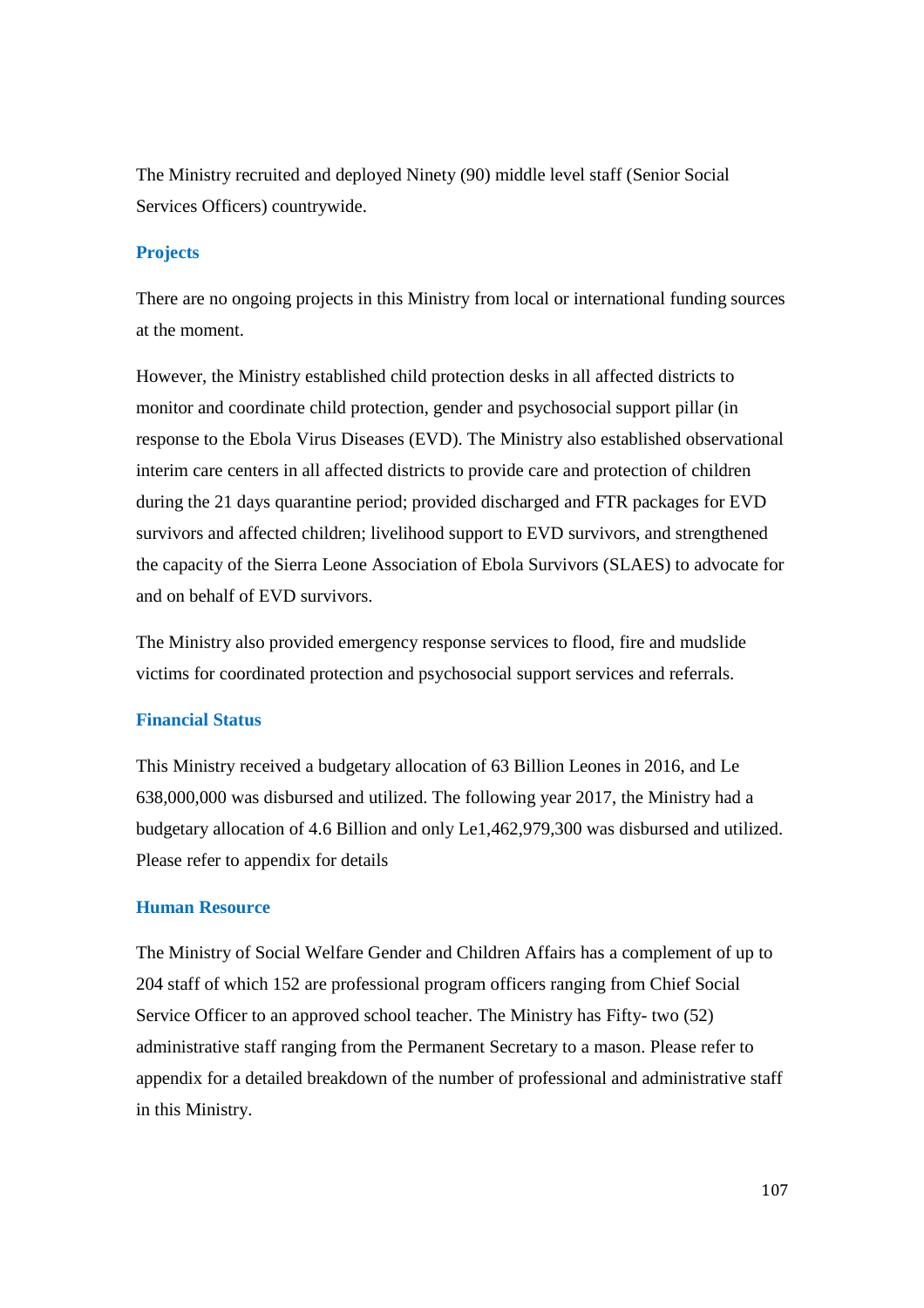# **Inventory of Assets**

The inventory listing of assets and non-expendable equipment have been provided in compliance with the template provided. (Refer to the appendix for details).

#### **Findings**

- Inadequate lower level capacity to handle social welfare and gender issues countrywide.
- Problems of coordination with Ministries Departments and Agencies (MDAs). The Internal Affairs Ministry, especially the Family Support Unit (FSU) of the Sierra Leone Police.

# **Key Issues and Challenges**

- Limited budgetary allocations to the Ministry of Social Welfare Gender and Children's Affairs to support program implementation, coordination and monitoring.
- Untimely budgetary allocation impacts negatively on social welfare services delivery to the vulnerable groups.
- Lack of sustained political will and commitment as evidenced by the inconclusive process of mainstreaming gender in the review of the 1991 Constitution and expunging the discriminatory clauses in the constitution, the finalization of the Gender Equality and Women's Empowerment Policy and Bill etc.
- Limited logistical support to enhance the Ministry in the coordination and monitoring of social services delivery.
- Limited support to facilitate effective functioning of the devolved functions at district level.
- Inadequate lower level staff (case worker/social workers) to handle cases at chiefdom and community levels.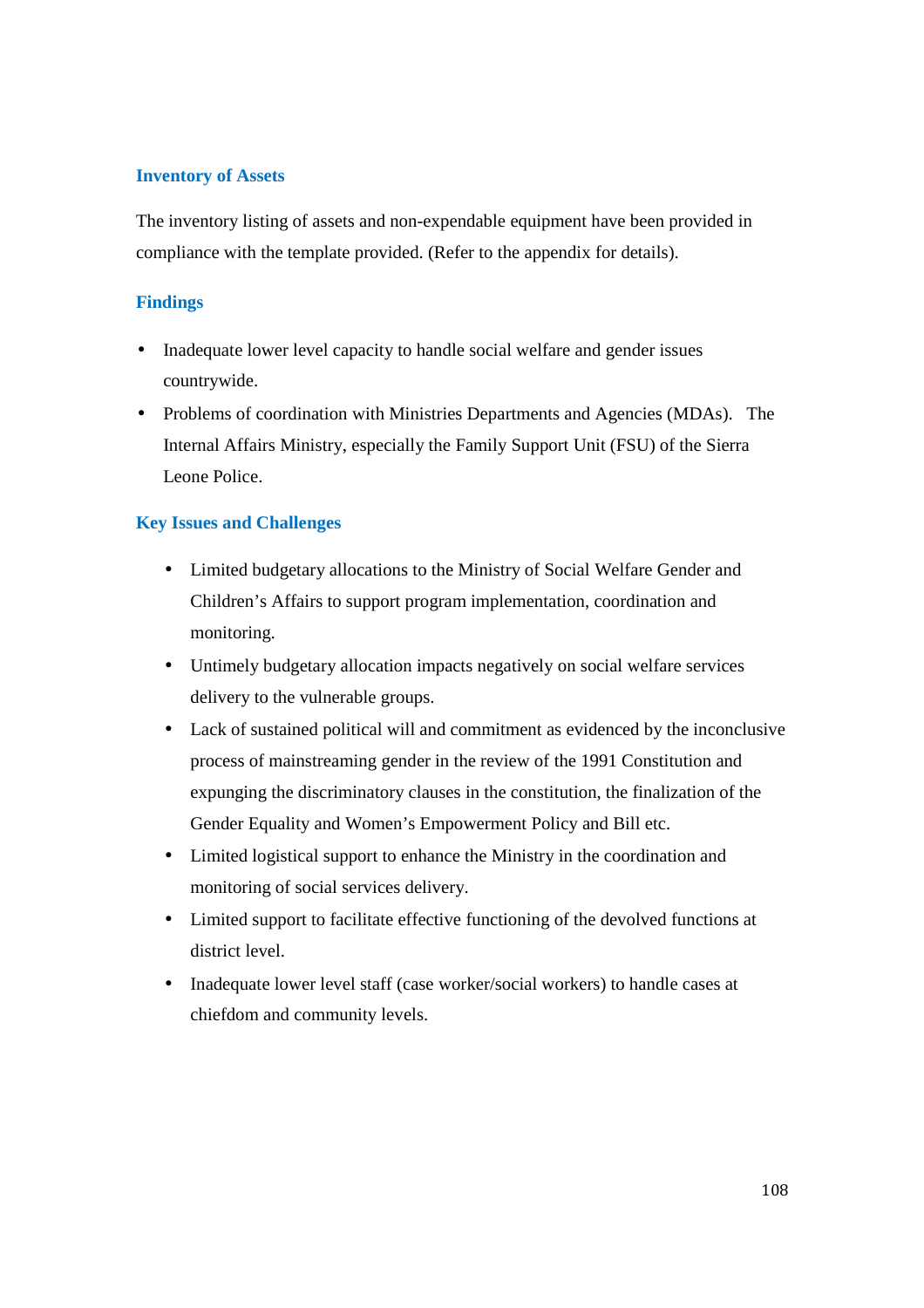### **Recommendations**

- Strengthen the planning unit to improve on coordination.
- Establish the gender commission to facilitate the finalization of the Gender Equality and Women's Empowerment Policy and Bill.
- Increase effort to improve the devolution process to ensure effective implementation of MSWGCA policies at district level.

### **27. The Attorney General and Ministry of Justice**

The AGMOJ offices have a total of 93 staff of which includes 42 administrative staff and 51 professionals. The following were observed during a meeting held at the Ministry and form the report submitted thereafter:

- There is an up-to-date asset register of the ministry
- The ministry enacted a total of 38 bills into law in 2017
- The Attorney General's office recorded a high number of matters/cases that it either provided legal advice on to the government and such others that it prosecuted in Courts across the country
- The department filed a total of 1,591 indictments in districts across the country and this indicates a high level of achievement in pursuing justice in the country
- The department also provided legal advice to the Police 1,348 times in 2017
- The Ministry has also reviewed the Criminal Procedure Act 1965 in order to meet international standards and the current realities of the jurisprudence of the country
- There is considerable reduction in backlog cases in the department and this in itself has met the justice needs of many
- State Counsels are now deployed in Freetown and in all provincial headquarter towns/offices
- There is inadequate budget allocation to carry out the ministry's/department's work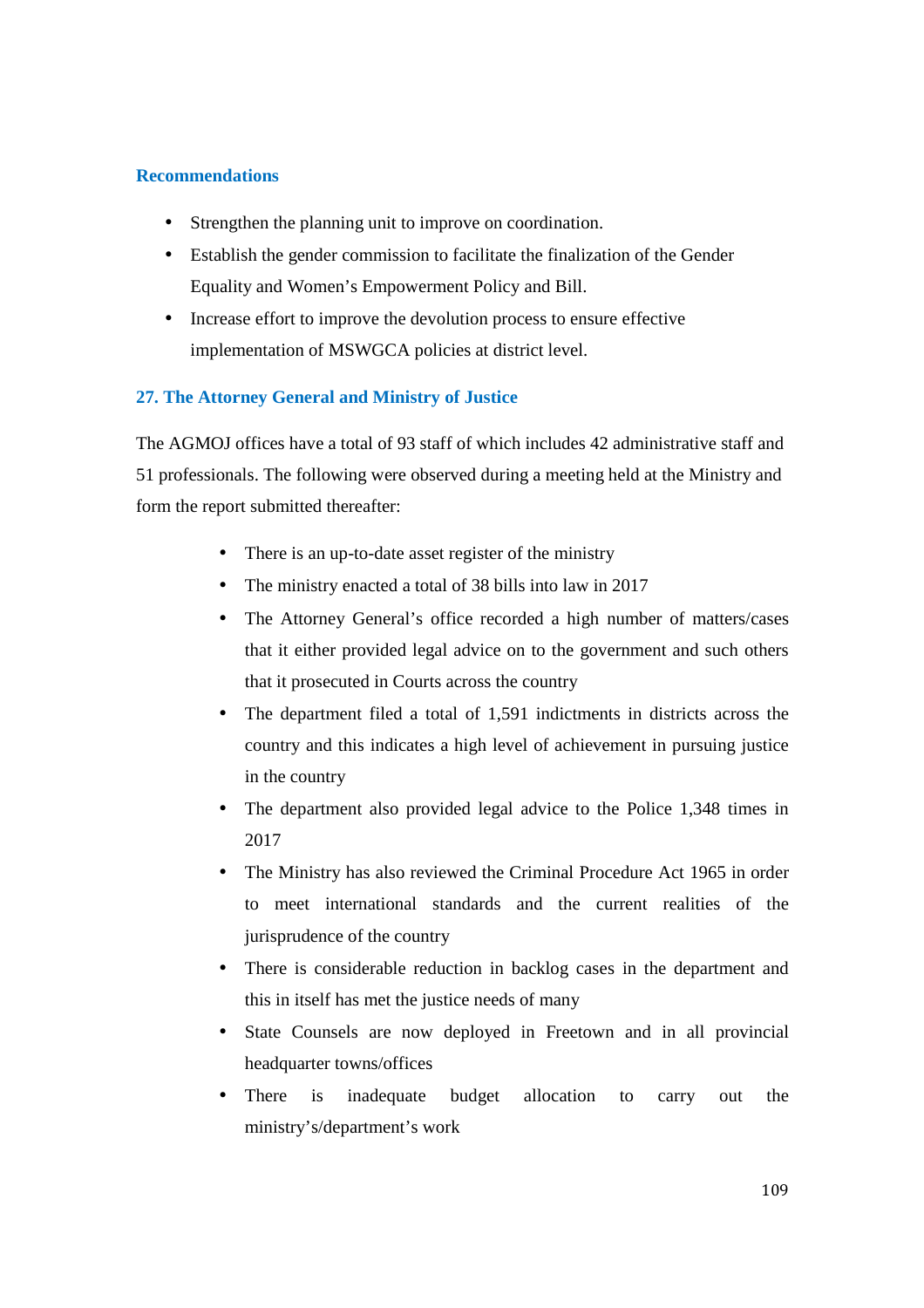- There is also shortage in human resource both at the administrative and professional levels
- There is a need for an office space in order to adequately house staff and enable them effectively carry on with their work
- That State Counsels should be posted to MDAs
- The Ministry and its department has an up-to-date asset register kept with its personnel

### **Recommendations**

- The budgetary allocation needs to be increased to an appropriate level
- Consideration needs to be given to increasing the office space
- Consideration needs to be given to posting State Counsels to MDAs
- There is need to effectively monitor and coordinate the justice sector of the country
- The structure of the Ministry of Justice needs to be reviewed

### **28. Sierra Leone National Commission on Small Arms**

The Commission on Small Arms in Sierra Leone has a retired Brigadier- Rtd. Brgd. Leslie Lymon as its head and such other retired military personnel occupying other positions. The Commissioner, its Deputy and its Assistant (3) are appointed by the President. The purpose of the setting up of the Commission is to regulate, supervise the manufacture, trade and use of all small arms and light weapons in the country. The Commission has a total 20 staff.

### **General Observations**

The following were observed as findings from meeting and report submitted:

- The Commission is also desirous of marking all weapons owned by RSLAF and SLP personnel
- The Commission has over the years issued fire arm licenses to 27 persons of which the revenue collected from such activity went into the consolidated revenue accounts of the State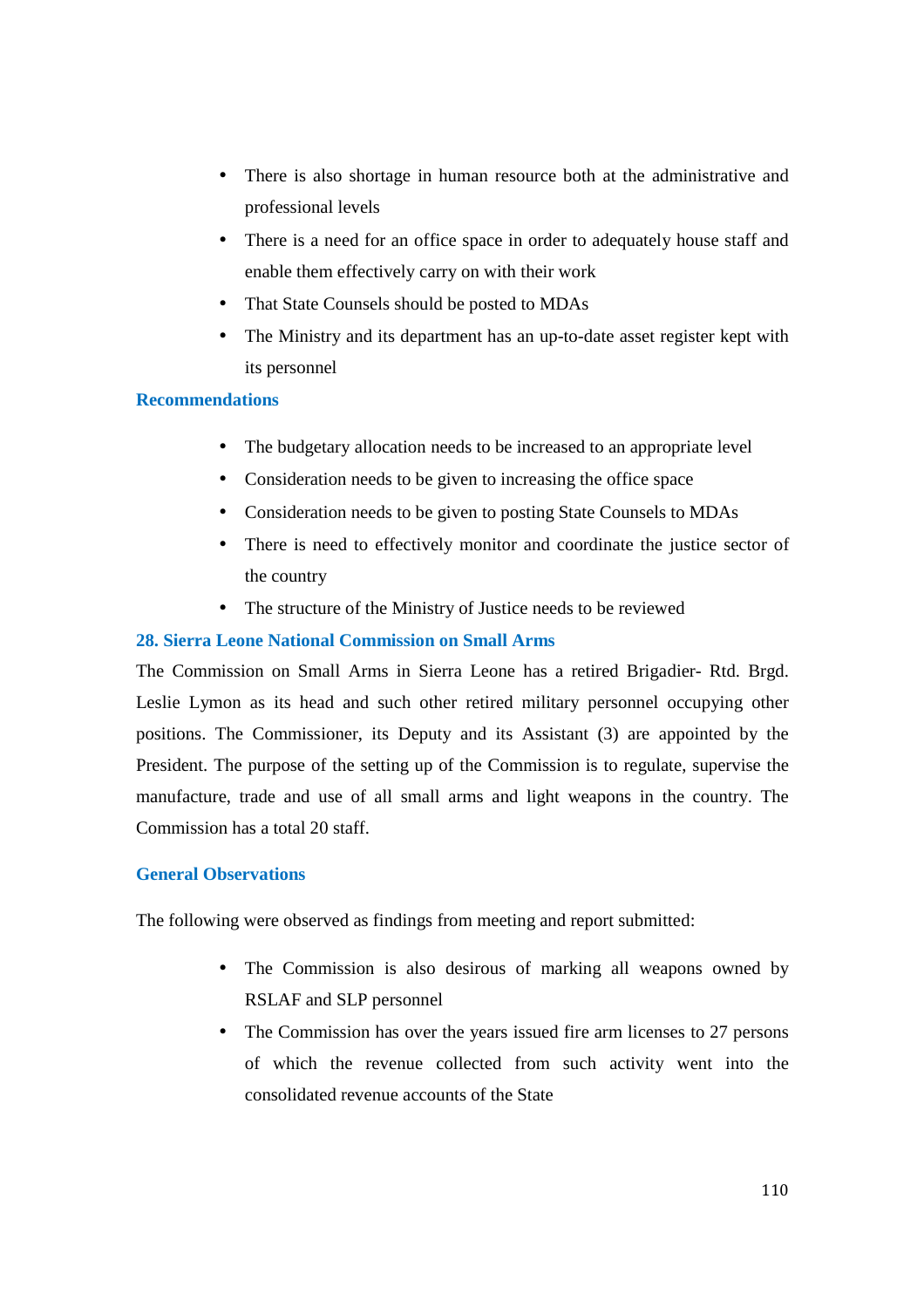- The Commission has in September 2012 destroyed 4,773 weapons collected by the Arms for Development project which event took place in Makeni
- In October 2013, the Commission established a National Firearms Licensing Bureau and Arms Registry for the licensing of firearms held by civilians and who thereby meets the requirement/criteria of holding arms and ammunition Act
- The government through the Office of the President issued a license to a businessman to purchase and import into the country 575 shotguns
- The said fire arms were brought into the country very close to the elections and were therefore ordered not to be sold
- The said fire arms are still not yet sold and needs the authority of the President or the Office of National Security to allow the dealer sell his product which could be rusting and thereby cause damage to the firearms
- The Commission is understaffed and has also not been allocated an adequate budget
- The Commission also has an up-to-date asset register

### **Recommendations**

- There is a need to construct armoury for the RSLAF and SLP in order to keep our weapons safe
- Review the case of the 575 imported shotguns and determine next steps

### **29. Audit Service Sierra Leone (ASSL)**

The Audit Service Sierra Leone is probably Sierra Leone's most effective institution. It is led by the Auditor-General, the dynamic Lara Taylor Pearce, and 10 Deputy Auditor-Generals responsible for different sets of MDAs: Ministries and Local Authorities, Public Enterprises, Specialised Audits, Performance Audit, Examinations Branch, Public Accounts Committee, southern Regions, Eastern Region, Northern Region and Finance and Corporate Services.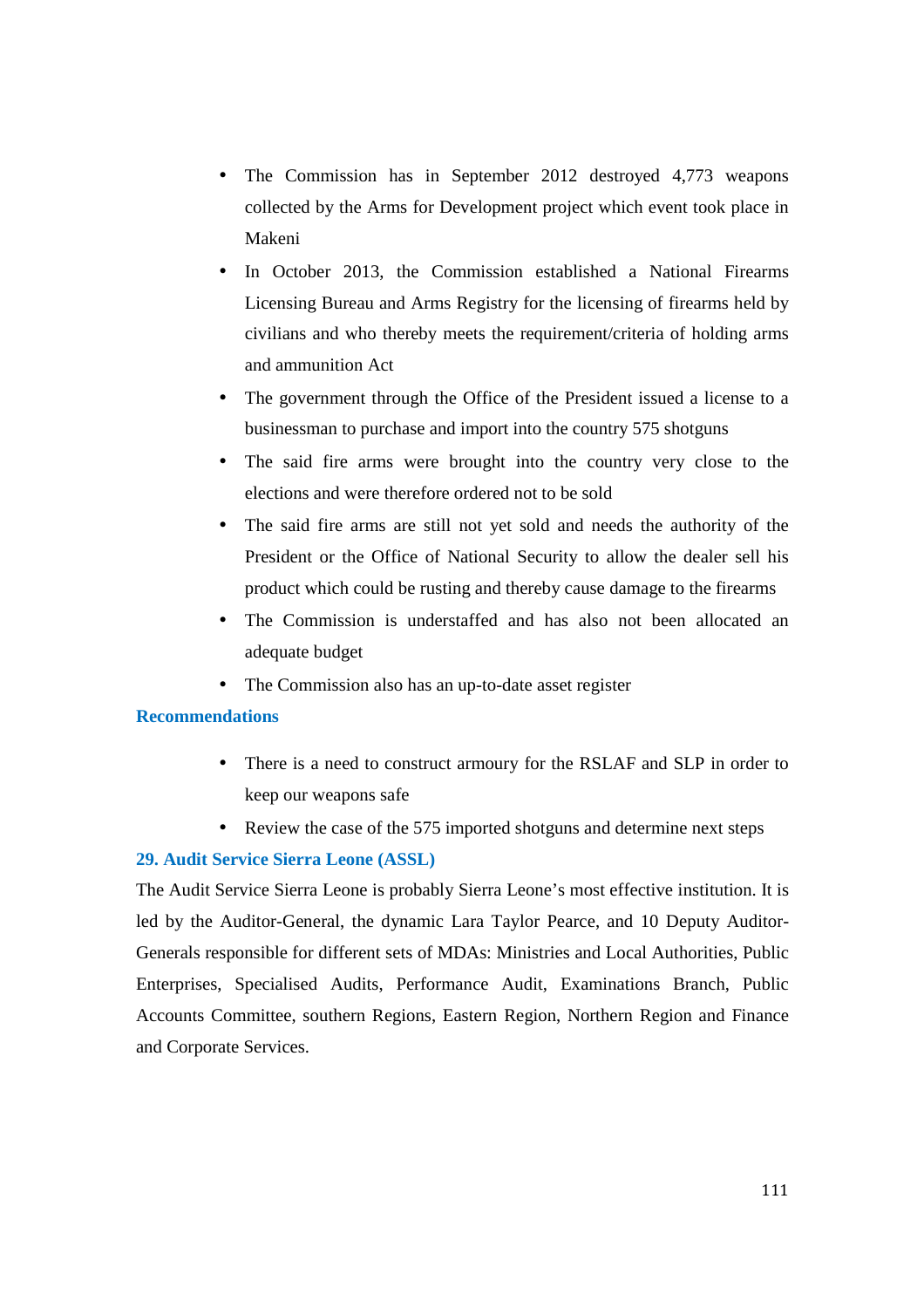ASSL received a disbursement for 2017 of Le 22,738,143,396 for salaries of which Le 22,738,143,396 was utilised. ASSL received an allocation of Le 5,481,800,000 for recurrent expenditure in the same period of which Le 4,423,083,223 was utilised.

ASSL had the following live programmes and projects at the time of the status report request:

- Public Financial Management Improvement and Consolidation Project for US\$1,270,000 due to be completed 31<sup>st</sup> March 2020
- Supreme Audit Institution Capacity Building Project US\$270,000 due to be completed  $31<sup>st</sup>$  January, 2019
- Both projects are on course and proceeding satisfactorily
- The construction of Audit Service Sierra Leone Office Building is outstanding; the project has stalled since Q1 2013; the original contractor (Modcom) has been terminated and a new contractor is yet to be sought
- The construction project has received Le 5,368,336,976 from GoSL. The last payment was received Q1 2013

In addition to specific recommendations made in each section, the following recommendations are generally pertinent across the all governance related institutions:

- Review the administrative positions within these MDAs and restructure to fit the strategic functions of the entity.
- Verification of qualifications and credentials of all professional workforce
- Ensure institutions have systems in place for proper delegation of duties, with all management staff provided with schedules of duty.
- Dissolve and reconstitute all Boards, ensuring that representatives to Management Boards possess the required minimum knowledge in the sector.
- The Budget Bureau should ensure that it works with MDAs for the preparation of realistic budgets and expenditures so that the Government can get value for money.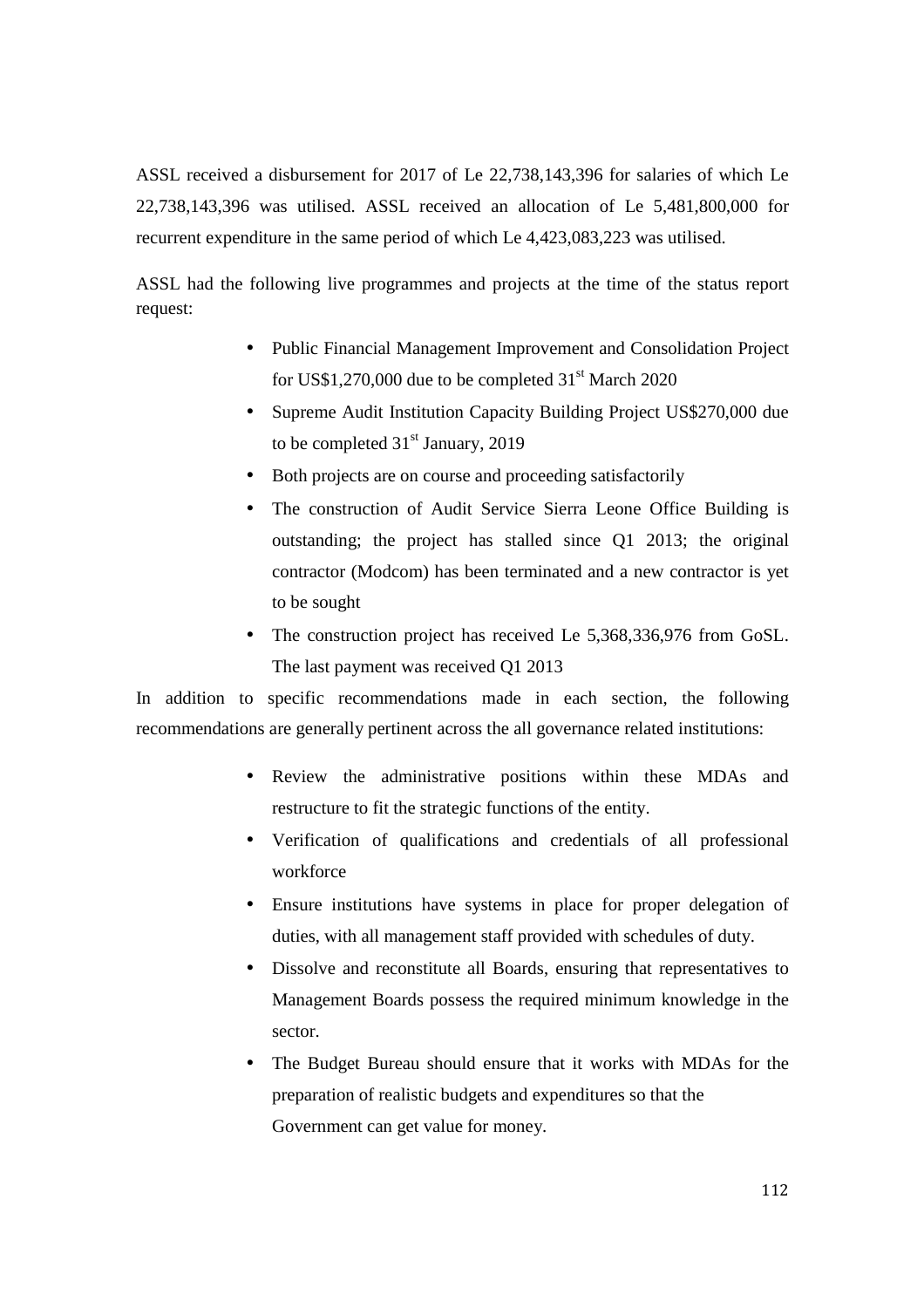- The Ministry of Finance to intensify revenue collection and endeavor to make timely payments to MDAs for programmes and operations.
- Harmonise recruitment in the public service for designations and grades.
- Review staff list and ensure all members are qualified, have relevant positions and job titles.
- Advertise all high-level jobs /managerial level jobs.
- Harmonise rents paid for the lease of private offices and have guidelines for the lease of private properties.
- Vehicle policy should be reviewed and implemented to prevent the ongoing gross misuse and bad procurement of government vehicles. MDAs should work with the Ministry of Transportation for all future vehicle procurements.
- The National Procurement Agency should provide a price list to guide the procurement units within these MDAs for the internal Procurements Units.
- MDAs should reduce overdependence on GoSL budgetary support to fund programmes and projects and explore other sources of funding through resource mobilisation. .
- In order to reduce the cost of contract fees, MDAs should endeavour to use Government agencies that provide some of these services where possible, i.e. Government Printing Services, Sierra Leone Police. etc
- All decisions or actions taken by the management or Board of any of these institutions that are contrary to an Act of Parliament or Government Policy must be reversed immediately.
- Provide modern innovative tools and streamline training opportunities for all workforce
- a. The focal point aspect and the extent of the interface with the previous APC government.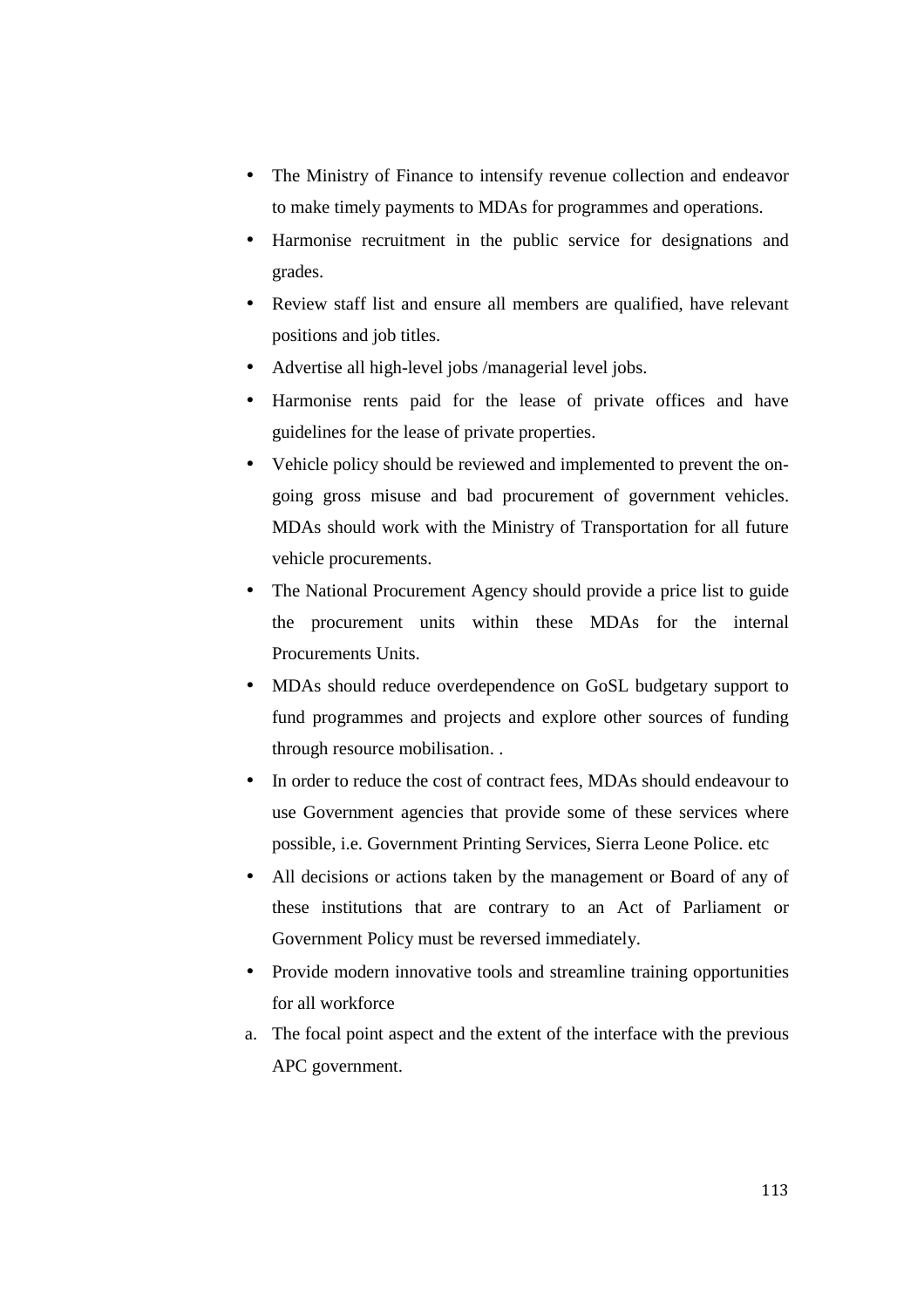### **Annexes**

### **1. TERMS OF REFERENCE**

A Government Press release of Friday 6 April 2018 announced the establishment of a Governance transition Team (GTT) by His Excellency, Julius Maada Bio – President of the Republic of Sierra Leone with the following terms of reference (TOR):

| NO          | <b>ToR</b>                                                                                                                                                              | <b>COMMENT</b> |
|-------------|-------------------------------------------------------------------------------------------------------------------------------------------------------------------------|----------------|
| $\mathbf I$ | Serve as Focal Point for the Interface with the Out-Going<br>APC Government of former President Ernest Koroma and<br>In-Coming Government of President Julius Maada Bio | Important      |
| Ii          | Conduct an immediate Stock-Taking Exercise of the State<br>of Affairs of Government Ministries, Department and<br>Agencies (MDAs)                                       | Very important |
| <b>Iii</b>  | Submit an overview of the current State of Affairs of<br>Government Ministries, Departments and Agencies<br>(MDAs)                                                      | Very important |
| Iv          | Submit a Comprehensive Report to the President and Vice<br>President for immediate consideration                                                                        | Must           |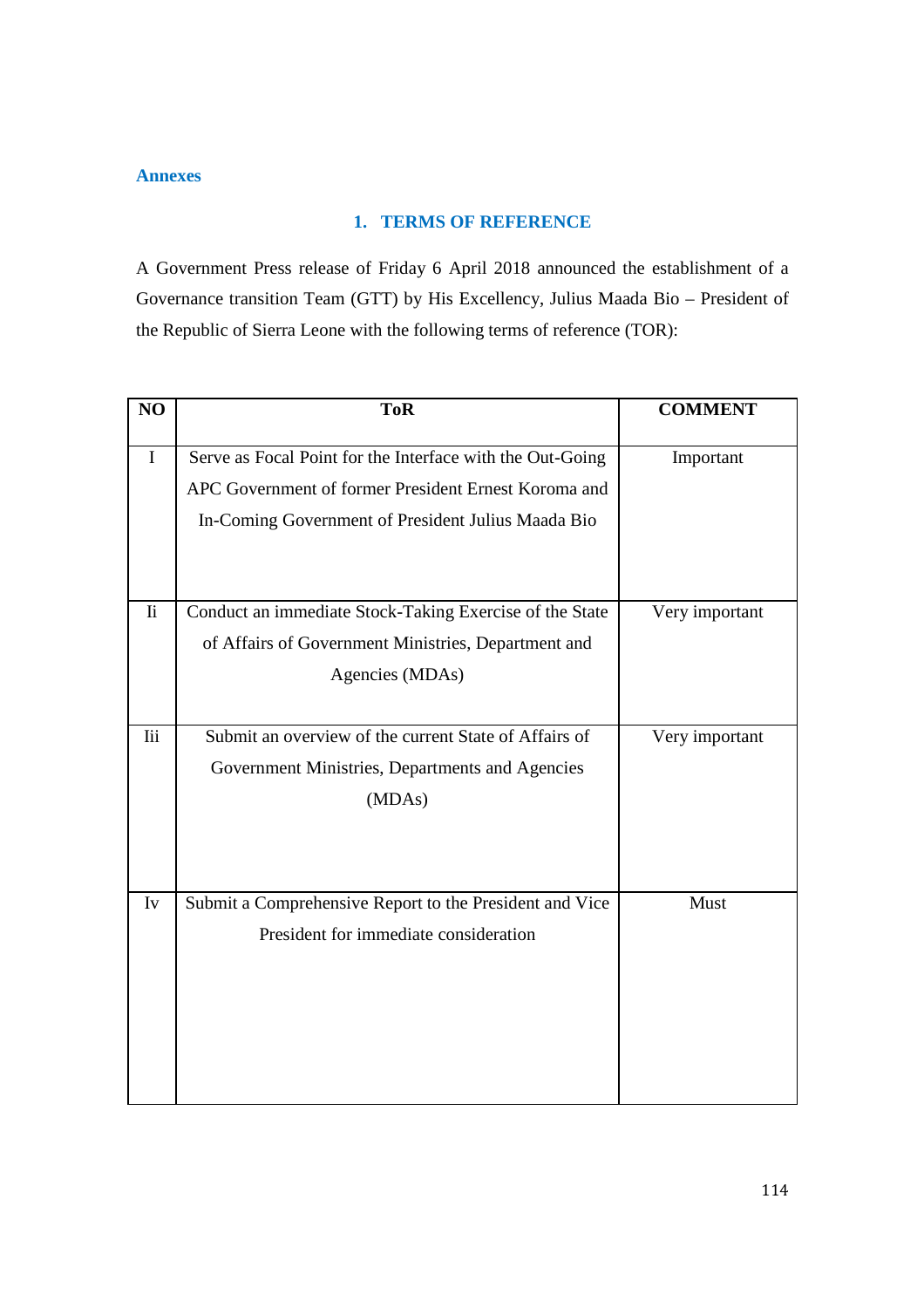## 2. The composition of the GTT has been indicated in the table below:

| NO             | <b>NAME</b>                  | <b>POSITION</b> |
|----------------|------------------------------|-----------------|
| $\mathbf{1}$   | Professor David John Francis | Chairman, GTT   |
| $\overline{2}$ | Dr. Abass C Bundu            | Member          |
| 3              | Dr. Morie Manyeh             | Member          |
| $\overline{4}$ | Mrs. Kona Koroma             | Member          |
| $\overline{5}$ | Mr. Jacob Jusu Saffa         | Member          |
| 6              | Alhaji Kanja Sesay           | Member          |
| $\overline{7}$ | Dr. Alie Kabba               | Member          |
| 8              | <b>PC Charles Caulker</b>    | Member          |
| 9              | Mr. Umaru Koroma             | Member          |
| 10             | Mr. Dennis Vandi             | Member          |
| 11             | Mrs. Melrose Kargbo          | Member          |
| 12             | Hon. Suahilo Koroma          | Member          |
| 13             | Dr. Denis M Sandy            | Secretary, GTT  |

Table 1.2 – The Governance Transition Team of HE, the President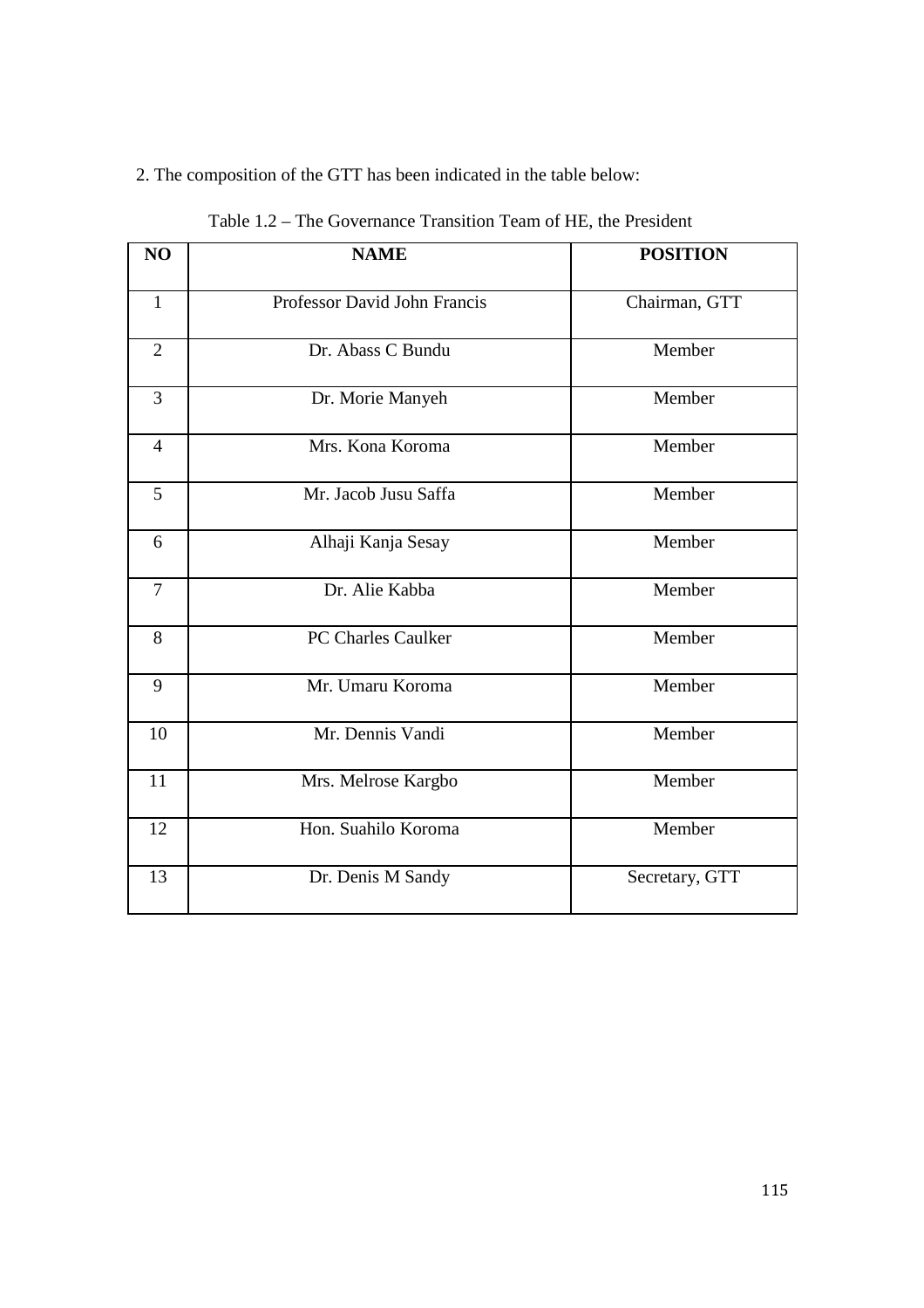**3.** Table 2.1 – RMFA's Budgetary figures over the past five years.

| 2014      | 2015      | 2016                   | 2017      | 2018      |
|-----------|-----------|------------------------|-----------|-----------|
| Le 112.8B | Le 100.3B | Le <sub>3</sub> 137.5B | Le 109.6B | Le 191.6B |

Source – MOFED's National Budget, various years

**4.** Table 2.2 – Regional dimension of workers in various agencies and parastatals

| <b>COMPANY/</b>  | <b>NORTH</b> | <b>WEST</b>    | <b>SOUTH AND</b> | <b>TOTAL</b> |
|------------------|--------------|----------------|------------------|--------------|
| <b>REGION</b>    |              |                | <b>EAST</b>      |              |
| <b>NATCOM</b>    | 91           | $\overline{4}$ | $\overline{7}$   | 102          |
|                  | $(89.2\%)$   | $(3.9\%)$      | $(6.9\%)$        | $(100\%)$    |
| <b>NASSIT</b>    | 337          | 20             | 36               | 393          |
|                  | $(85.7\%)$   | $(5.1\%)$      | $(9.2\%)$        | $(100\%)$    |
| NRA**            | 10           | 5              | $\mathbf{1}$     | 16           |
|                  | $(62.5\%)$   | $(31.3\%)$     | $(6.2\%)$        | $(100\%)$    |
| <b>RMFA</b>      | 13           | 10             | $\overline{5}$   | 28           |
|                  | $(46.4\%)$   | $(35.7\%)$     | $(17.9\%)$       | $(100\%)$    |
| <b>NPPA</b>      | 27           | 11             | 8                | 46           |
|                  | (58.7%)      | $(23.9\%)$     | $(17.4\%)$       | $(100\%)$    |
| <b>MARITIME</b>  | 149          | 23             | 11               | 183          |
|                  | $(81.4\%)$   | $(12.6\%)$     | (6%)             | $(100\%)$    |
| <b>EPA</b>       | 72           | 12             | 16               | 100          |
|                  | (72%)        | (12%)          | (16%)            |              |
| <b>AVERAGE %</b> | 71%          | 18%            | 11%              | 100%         |

\*\* - Senior management level only

Source – Salary profile obtained from these MDAs in April 2018 based on a memo of 26<sup>th</sup> April, 2018 sent to them by the Governance Transition Team Secretary.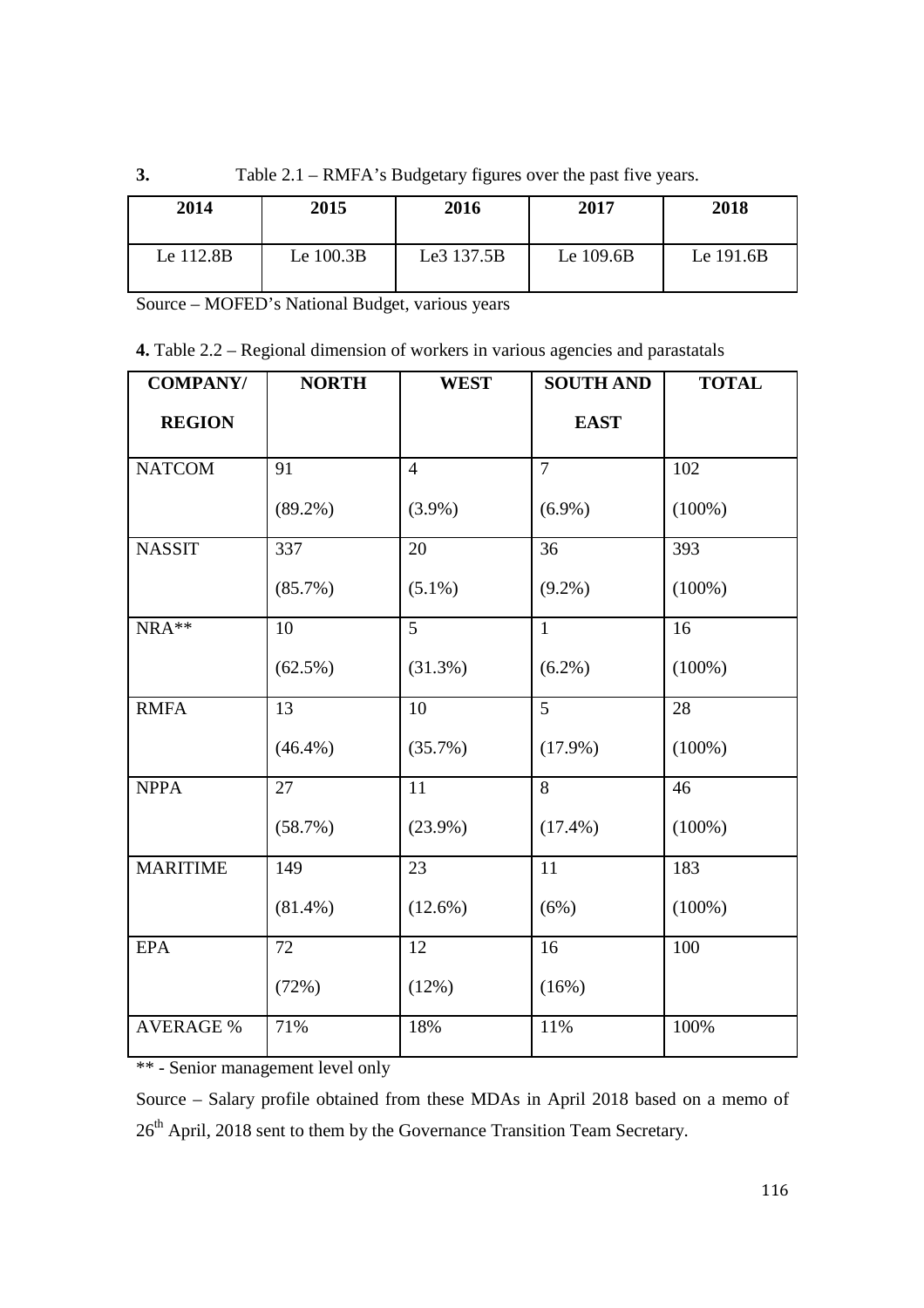| <b>POSITION</b>                                                             | <b>NAME</b>                | <b>REGION</b> | <b>DISTRICT</b> | <b>TRIBE</b> |
|-----------------------------------------------------------------------------|----------------------------|---------------|-----------------|--------------|
| Commissioner                                                                | Haja Kallah<br>Kamara      | North         | Bombali         | Temne        |
| General                                                                     |                            |               |                 |              |
| Deputy CG                                                                   | Vacant                     |               |                 |              |
| <b>Commissioner Domestic Tax</b><br>Dept.                                   | <b>Ibrahim S</b><br>Kamara | North         | Kambia          | Limba        |
| <b>Commissioner Customs</b>                                                 | Sahid Conteh               | North         | Tonkolili       | Temne        |
| Director of Finance                                                         | Abdulai Conteh             | North         | Bombali         | Temne        |
| Head, Non tax revenue                                                       | <b>Thelma Pratt</b>        | West          | Freetown        | Creole       |
| Head, ICT                                                                   | Gerald Ganda               | South         | <b>Bo</b>       | Mende        |
| Head, Monitoring, Research<br>and planning                                  | Philip Kargbo              | North         | Bombali         | Limba        |
| Head, Internal Control and<br>Audit                                         | Philip Koroma              | North         | Bombali         | Temne        |
| Head, Admin and HR                                                          | Joseph Koroma              | North         | Bombali         | Temne        |
| Director, Corporate services                                                | Chrispina Finn             | West          | Freetown        | Creole       |
| <b>Assistant Commissioner OPS</b><br>(Customs)                              | Abubakarr<br>Conteh        | North         | Bombali         | Temne        |
| <b>Assistant Commissioner,</b><br><b>PSSD</b> (Customs)                     | <b>AB</b> Label            | North         | Bombali         | Temne        |
| <b>Assistant Commissioner,</b><br>Revenue Intelligence and<br>Investigation | Sheku Kamara               | North         | Bombali         | Limba        |

|  |  |  | 3. Ethnic and regional profiles of workers at the senior management leveat NRA |  |
|--|--|--|--------------------------------------------------------------------------------|--|
|  |  |  |                                                                                |  |

Ethnic profile of Staff of NRA, 2018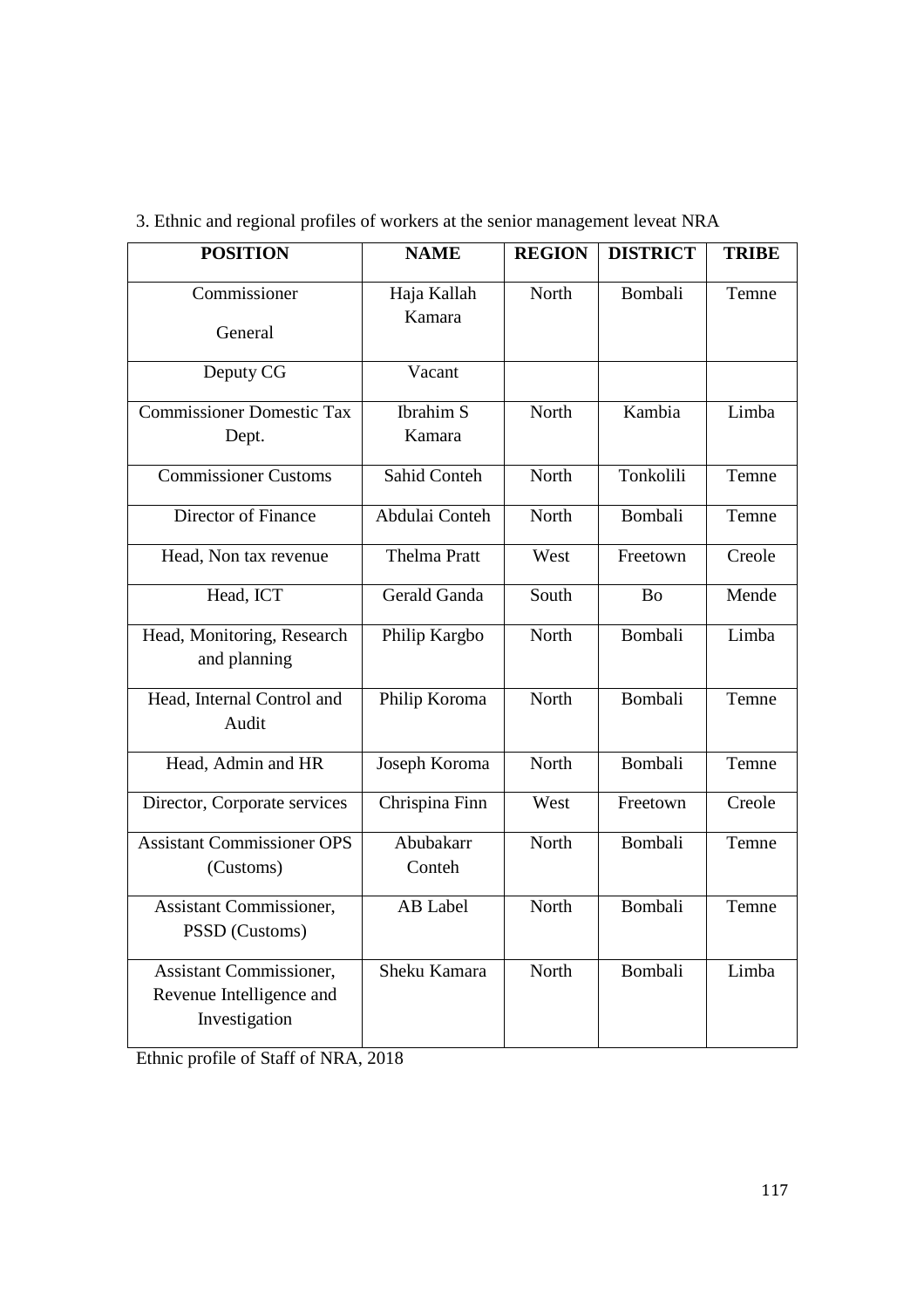# 4. Vehicle profile of selected MDAs

| NO <sub>1</sub> | <b>MDA</b>                    | NO<br>OF              | <b>TYPE</b>           |
|-----------------|-------------------------------|-----------------------|-----------------------|
|                 |                               | <b>VEHILCES/BIKES</b> |                       |
| $\mathbf{1}$    | Maritime                      | 14                    | 5 Toyotas and 9 Honda |
|                 |                               |                       | XL bikes              |
| $\overline{2}$  | Regulatory<br>Petroleum       | 6                     | 4 Toyotas and 2 Honda |
|                 | Agency                        |                       | XL bikes              |
| $\overline{3}$  | National                      | $\overline{9}$        | 7 Toyotas and 2 Bikes |
|                 | Telecommunications            |                       |                       |
|                 | Company                       |                       |                       |
| $\overline{4}$  | <b>Environment Protection</b> | 14                    |                       |
|                 | Agency                        |                       |                       |
| 5               | <b>NASSIT</b>                 | 13                    |                       |
| 6               | Maintenance<br>Road           | 8                     |                       |
|                 | Fund                          |                       |                       |
| $\overline{7}$  | Anti-corruption               | $\overline{7}$        |                       |
|                 | Commission                    |                       |                       |
|                 |                               |                       |                       |

Source – Vehicle profile sent by these MDASs to the GTT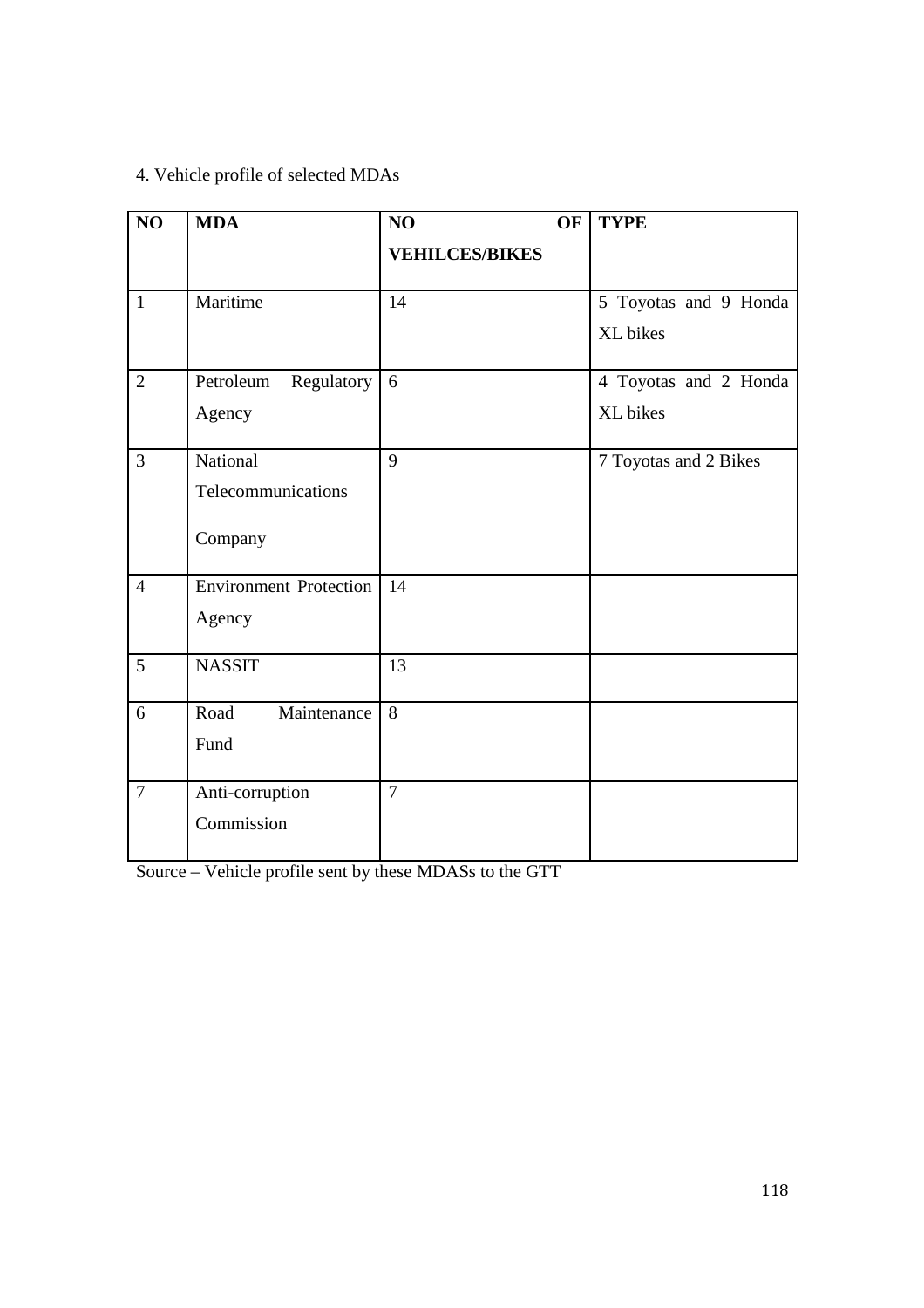# **5.** Salary Profile of selected MDAs as at April, 2018

| NO             | <b>AGENCY</b>  | <b>NAME</b> | <b>POSITION</b> | <b>MONTHLY</b> | <b>AGENCY'S</b> |
|----------------|----------------|-------------|-----------------|----------------|-----------------|
|                |                |             |                 | <b>NET</b>     | <b>MONTHLY</b>  |
|                |                |             |                 | <b>SALARY</b>  | <b>TOTAL</b>    |
|                |                |             |                 | (LE)           | <b>SALARY</b>   |
| $\mathbf{1}$   | <b>NRA</b>     | Haja Kallah | Commissioner    | 55,208,218.85  | 324,447,971.34  |
|                |                | Kamara      | General         |                |                 |
| $\overline{2}$ | <b>NRA</b>     | Nathaniel   | Advisor         | 38,021,800.00  |                 |
|                |                | Cole        |                 |                |                 |
| 3              | <b>NRA</b>     | Ibrahim     | Commissioner    | 24,607,769.24  |                 |
|                |                | Sorie       | for Domestic    |                |                 |
|                |                | Kamara      | Revenue         |                |                 |
| $\overline{4}$ | <b>ACC</b>     | Ady         | Commissioner    | 62,095,000     | 1,291,675,481   |
|                |                | Macauley    |                 |                |                 |
| 5              | <b>ACC</b>     | Shollay     | Deputy          | 39,995,000     |                 |
|                |                | Davies      | Commissioner    |                |                 |
|                |                |             | $-12-$          |                |                 |
|                |                | Samuel      | Director        | 24,387,178,    | 604,569,402     |
| 6              | <b>SALWACO</b> | Bangura     | General         |                |                 |
| $\overline{7}$ | <b>SALWACO</b> | Dr Joe Ben  | Advisor         | 15,000,000     |                 |
|                |                | Davies      |                 |                |                 |
| 8              | <b>EPA</b>     | Hadijatou   | Executive       | 52,016,068     | 346,483,545     |
|                |                | Jallow      | Director        |                |                 |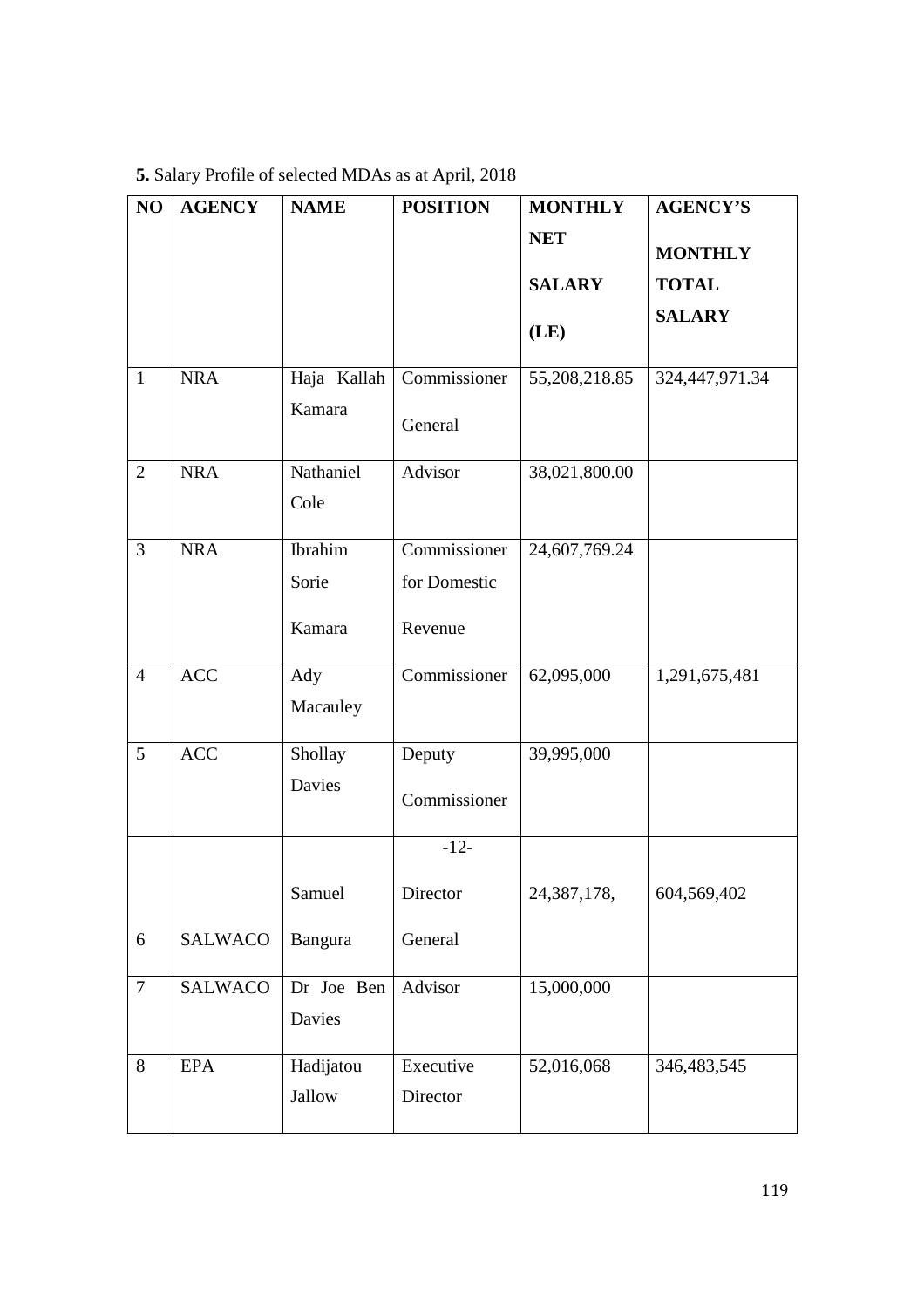| 9  | <b>EPA</b>    | Momodu A          | Director       | 13, 153, 785     |                   |
|----|---------------|-------------------|----------------|------------------|-------------------|
|    |               | Bah               |                |                  |                   |
| 10 | <b>PRA</b>    | Dan Mason         | Executive      | 44.844,204       | 144, 395, 377. 47 |
|    |               |                   | Director       |                  |                   |
|    |               |                   |                |                  |                   |
| 11 | <b>PRA</b>    | Victor            | Director       | 22,360,989       |                   |
|    |               | Sawyer            |                |                  |                   |
| 12 | <b>NATCOM</b> | Momoh<br>K        | Commissioner   | 17,250,000       | 988,273,774       |
|    |               | Konte             |                |                  |                   |
| 13 | <b>NATCOM</b> | Victor            | Director       | 24,439,800       |                   |
|    |               | Findlay           | General        |                  |                   |
|    |               |                   |                |                  |                   |
| 14 | <b>NATCOM</b> | Musa<br>${\bf N}$ | Deputy DG      | 23,462,208       |                   |
|    |               | Kamara            |                |                  |                   |
| 15 | <b>NASSIT</b> | Joseph<br>Sed     | Director       | 66, 305, 898. 13 |                   |
|    |               | Mans Jr           | General        |                  |                   |
|    |               |                   |                |                  |                   |
| 16 | <b>NASSIT</b> | Amara             | Deputy DG      | 50,519,955       |                   |
|    |               | kargbo            |                |                  |                   |
| 17 | <b>NASSIT</b> | Amara             | Deputy DG      | 50,519,955       |                   |
|    |               | Kuyateh           |                |                  |                   |
| 18 | <b>RMFA</b>   | Abdul             | <b>CEO</b>     | 44,309,092       | 235,977,799       |
|    |               | Kalokoh           |                |                  |                   |
|    |               |                   |                |                  |                   |
| 19 | <b>RMFA</b>   | Mangay            | Director<br>of | 23,719,257       |                   |
|    |               | Sankoh            | Admin<br>and   |                  |                   |
|    |               |                   | Corp Services  |                  |                   |
| 20 | <b>NPPA</b>   | <b>Brima</b>      | Chairman       | 22,114,249       | 174,772,396       |
|    |               | Bangura           |                |                  |                   |
|    |               |                   |                |                  |                   |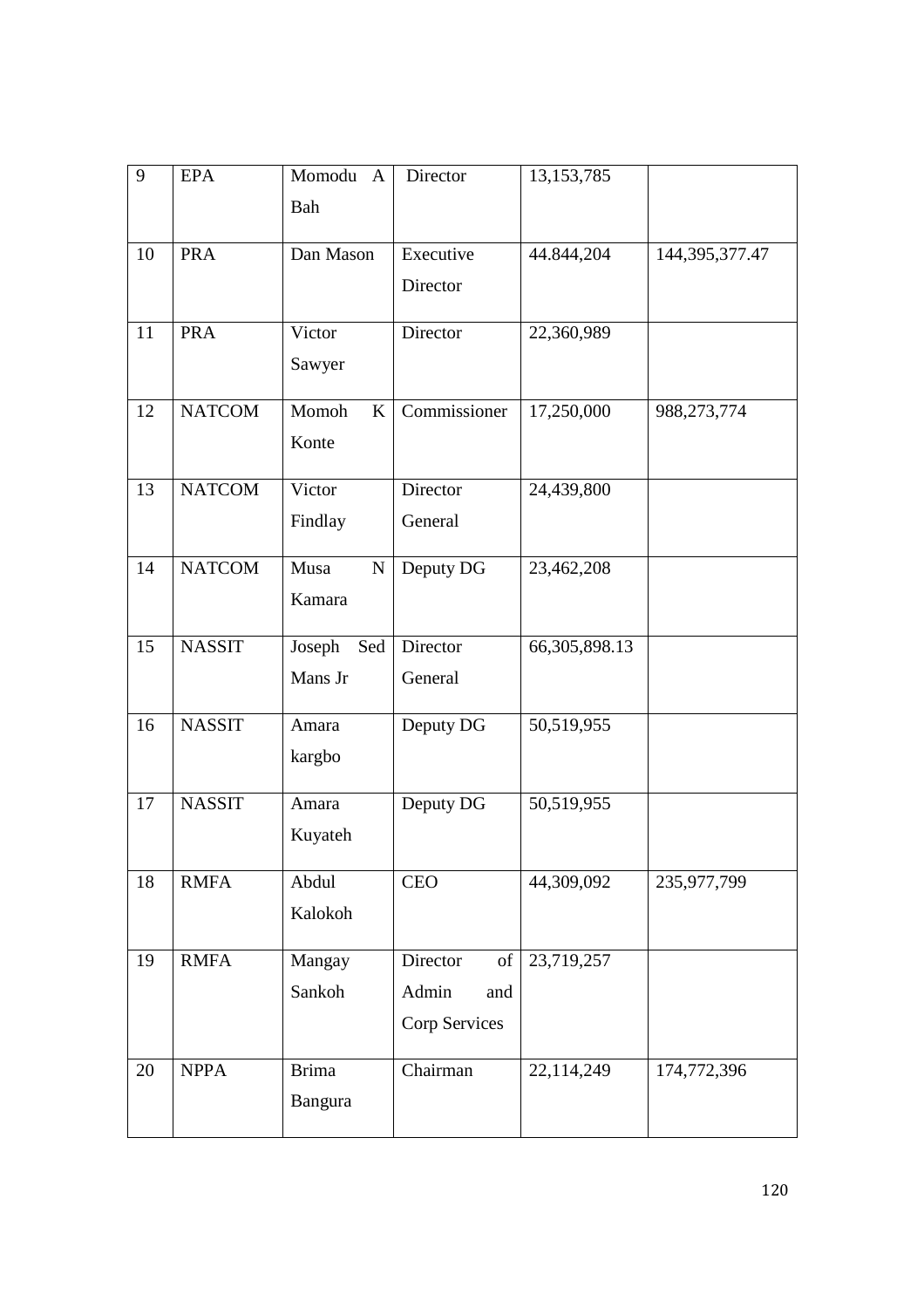| 21                            | Maritime | Alhaji<br>W | Executive | 42,002,967                                                                 |  |
|-------------------------------|----------|-------------|-----------|----------------------------------------------------------------------------|--|
|                               |          | Jalloh      | Director  |                                                                            |  |
| 22                            |          |             |           |                                                                            |  |
|                               | Maritime | Alphious    | Deputy    | 30,010,254                                                                 |  |
|                               |          | Cole        | Director  |                                                                            |  |
|                               |          |             |           |                                                                            |  |
| 23                            | Maritime | Ibrahim     | Director  | 22,347,453                                                                 |  |
|                               |          | Wurie       |           |                                                                            |  |
|                               |          |             |           |                                                                            |  |
| $\mathbf{C}$ and $\mathbf{C}$ |          |             |           | Colomic Dualter of MDA count to the Tugnaltian Conntentiat April Marc 2010 |  |

Source – Salary Profiles of MDAs sent to the Transition Secretariat, April-May, 2018

## **8. Ministries holding the Infrastructure Portfolio**

| <b>Ministry/Agency</b>                         | <b>Allied Agency/Agencies</b>                                                                                 |  |  |
|------------------------------------------------|---------------------------------------------------------------------------------------------------------------|--|--|
| g. Water Resources                             | <b>SALWACO, Guma Valley Water Company</b>                                                                     |  |  |
| h. Works, Housing and<br><b>Infrastructure</b> | <b>SLRA, SALHOC</b>                                                                                           |  |  |
| i.<br><b>Energy</b>                            | EDSA, EGTC, Nuclear Safety and Radiation Protection<br><b>Authority, Barefoot Solar Women Training Centre</b> |  |  |
| <b>Information and</b><br>j.<br>Communication  | NATCOM, IMC, RAIC, SLENA, SALPOST GDP,<br>SALCAB, Sierratel, SLBC, ABC                                        |  |  |
| k. Transport and Aviation                      | SLPA, SLMA, SLAA, SLCAA, SLRSA,<br>SLRTA,<br><b>SLNSC, SLMet</b>                                              |  |  |
| <b>NACSA</b>                                   |                                                                                                               |  |  |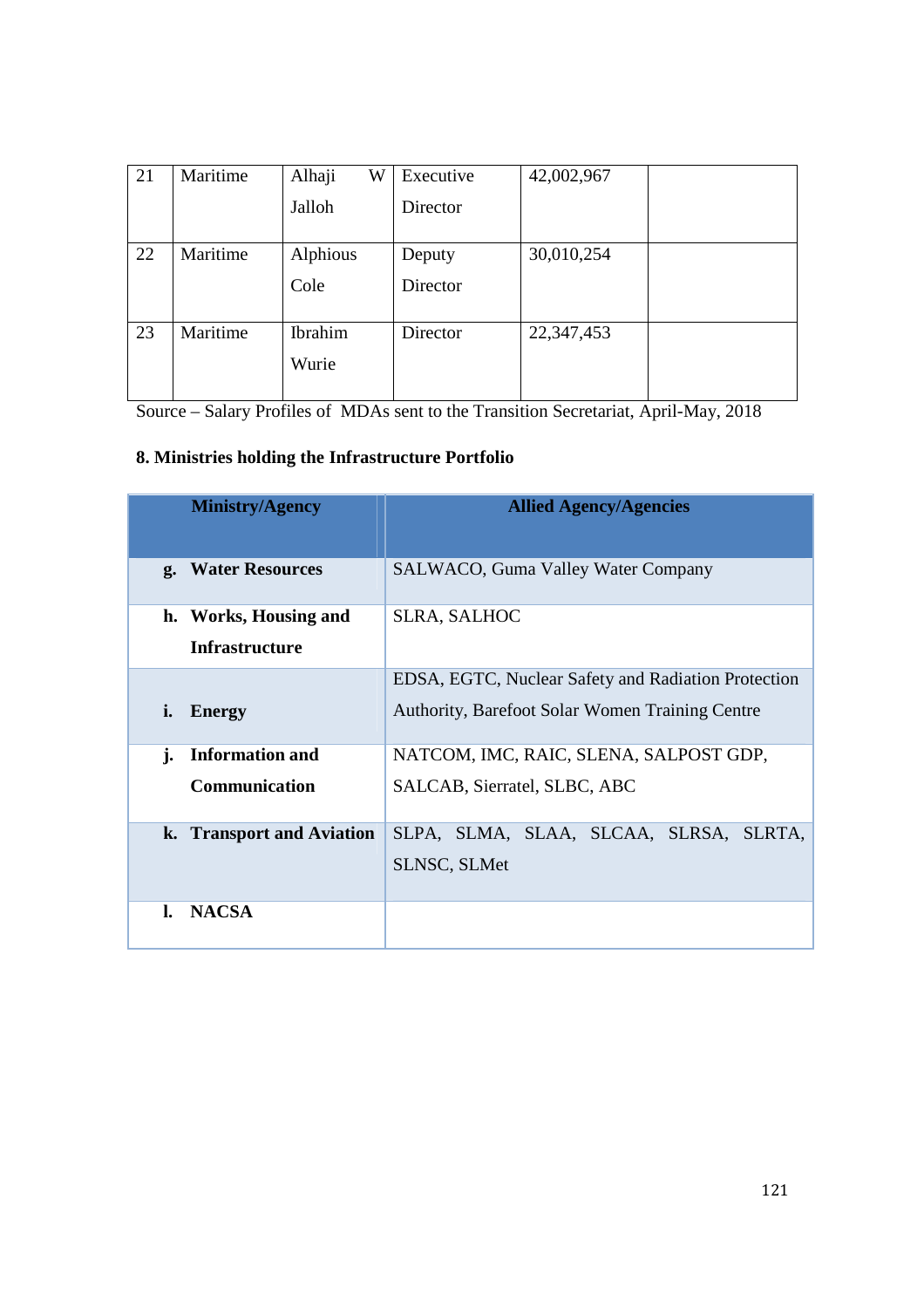## **9. A: Diplomatic Passports Issued by the APC Government**

|     | Diplomatic Passports produced without the requisite approvals |                              |                       |                              |                                                   |  |
|-----|---------------------------------------------------------------|------------------------------|-----------------------|------------------------------|---------------------------------------------------|--|
|     |                                                               |                              |                       |                              |                                                   |  |
| NO  | <b>NAME</b>                                                   | <b>DESIGNATION</b>           | <b>PASSPORT</b><br>NO | <b>ISSUED</b><br><b>DATE</b> | <b>COMMENTS</b>                                   |  |
| 1.  | Georgiana Kamara                                              | Civil Servant                | DE000378              | $24 - 05 - 17$               | Forwarding letter from<br>MOFAIC not held on file |  |
| 2.  | <b>Charles Siamy Rogers</b>                                   | <b>Agriculture Economist</b> | DE000382              | 6/1/2017                     | Approval not held on file                         |  |
| 3.  | Rosaline .I. Turay                                            | Diplomat                     | ED000400              | 7/3/2017                     | Forwarding letter from<br>MOFAIC not held on file |  |
| 4.  | Musu Eleen George                                             | Nurse                        | ED000372              | 28-04-17                     | Approval not held on file                         |  |
| 5.  | John Arrow Bockarie                                           | Barrister @ Law              | ED000319              | $25 - 01 - 17$               | Forwarding letter from<br>MOFAIC not held on file |  |
| 6.  | Sylvanus Koroma                                               | Businessman                  | ED000331              | 2/3/2017                     | Approval not held on file                         |  |
| 7.  | Mani Koroma                                                   | Civil Servant                | ED000332              | 2/3/2017                     | Approval not held on file                         |  |
| 8.  | Stephen Joe Gaojia                                            | Psychologists                | ED000333              | 2/7/2017                     | Approval not held on file                         |  |
| 9.  | Melron C. Nicol-wilson                                        | Ombudsman                    | ED000430              | 8/9/2017                     | Approval not held on file                         |  |
| 10. | Musu Hafsatu Stevens                                          | House wife                   | ED000410              | 18-08-17                     | Forwarding letter from<br>MOFAIC not held on file |  |
| 11  | Randolph Foday Bayoh                                          | Politician                   | ED000437              | 24-08-17                     | Approval not held on file                         |  |
| 12. | Alpha Abu Bakarr<br>Koroma                                    | Politician                   | ED000463              | $20 - 10 - 17$               | Approval not held on file                         |  |
| 13. | Fathia Kamara                                                 | House wife of former<br>Amb. | ED000470              | 11/6/2017                    | Approval not held on file                         |  |
| 14. | Edward Yamba Koroma                                           | Military Officer             | ED000494              | 19-12-17                     | Approval not held on file                         |  |
| 15. | Hassan Abdoul Sesay                                           | N/A                          | ED000507              | 1/3/2018                     | Approval not held on file                         |  |
| 16. | <b>Alusine Mohamed Sesay</b>                                  | Diplomat                     | ED000524              | $15 - 01 - 18$               | Approval not held on file                         |  |
| 17. | Unisa Sahid Kamara                                            | Civil Servant                | ED000303              | 1/4/2017                     | Approval not held on file                         |  |
| 18. | Umu Sesay                                                     | House Wife                   | ED000310              | 1/12/2017                    | Approval not held on file                         |  |
| 19. | Omrie Michael Golley                                          | Barrister                    | ED000315              | 23-01-17                     | Approval not held on file                         |  |
| 20. | Mariatu Kamara                                                | House wife                   | ED000317              | 23-01-17                     | Forwarding letter from<br>MOFAIC not held on file |  |
| 21  | Mamie Baindu Haja<br>Bockarie                                 | House wife                   | ED000318              | $25 - 01 - 17$               | Forwarding letter from<br>MOFAIC not held on file |  |
| 22. | Ornella Borsato                                               | Spouse to Consul @<br>Italy  | ED000147              | 4/1/2016                     | Forwarding letter from<br>MOFAIC not held on file |  |
| 23. | Alessadro F.M Rosso                                           | Consul General to<br>Italy   | ED000148              | 4/1/2016                     | Forwarding letter from<br>MOFAIC not held on file |  |
| 24. | Kadie Esther Kholifa<br>Koroma                                | House wife                   | ED000231              | $26-07-16$                   | Approval not held on file                         |  |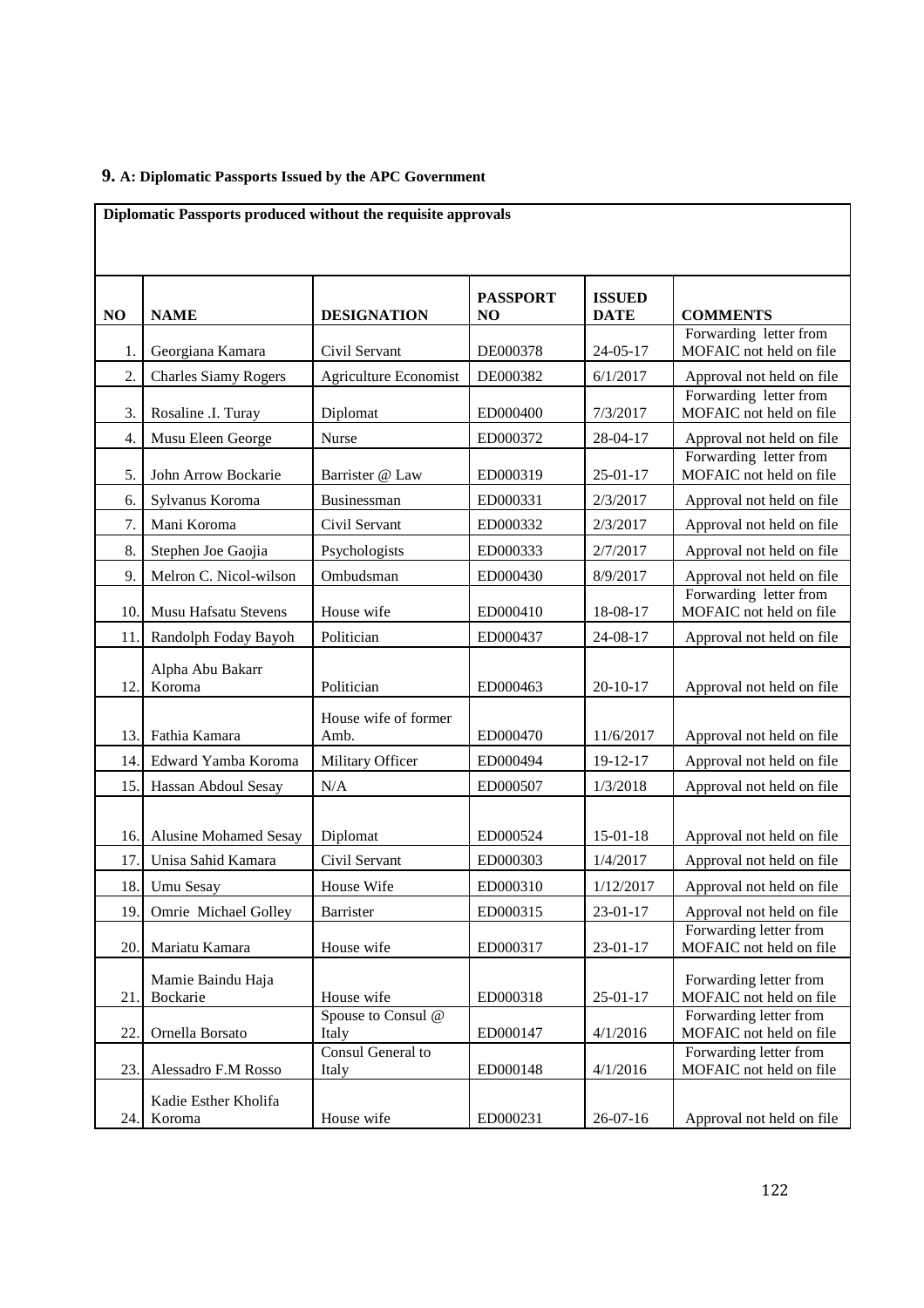| 25. | Osman Foday Yansaneh             | Politician                                   | ED000136              | $24-03-16$     | Approval not held on file                                                                             |
|-----|----------------------------------|----------------------------------------------|-----------------------|----------------|-------------------------------------------------------------------------------------------------------|
| 26. | Lucian Eugenia Ibishola<br>Coker | House wife                                   | ED000554              | 15-03-18       | Forwarding letter from<br>MOFAIC not held on file                                                     |
| 27. | Amadu Koroma                     | Diplomat                                     | ED000552              | $14 - 03 - 18$ | Forwarding letter from<br>MOFAIC not held on file                                                     |
| 28. | Mariatu Isha Mansary             | Principal                                    | ED000113              | $22 - 02 - 16$ | Approval not held on file                                                                             |
|     |                                  |                                              |                       |                | Forwarding letter from                                                                                |
| 29  | Madina Dero Jalloh               | Ambassador's wife                            | ED000124              | 3/4/2016       | MOFAIC not held on file                                                                               |
| 30. | Ibrahim Kemoh Sesay              | Former Min of works                          | ED000120              | 3/1/2016       | Forwarding letter from<br>MOFAIC not held on file                                                     |
| 31  | Philip Michael Koroma            | <b>Operation Manager</b>                     | ED000166              | 4/18/2016      | Approval not held on file                                                                             |
| 32  | Eric Kamba Koedoyoma             | <b>MP</b>                                    | ED000160              | 14-04-16       | Forwarding letter from<br>MOFAIC not held on file                                                     |
| 33. | Bernadett Nyiama Lahai           | MP                                           | ED000155              | 13-04-16       | Forwarding letter from<br>MOFAIC not held on file                                                     |
| 34. | Kumba Yamah<br>Nyandemoh         | Diplomat                                     | ED000191              | 5/11/2016      | Approval not held on file.<br>Letter of attestation<br>attached is in the name of<br>different person |
| 35. | Ahmed Munirr Fofanah             | Chairman                                     | ED000199              | $30 - 05 - 16$ | Approval not held on file                                                                             |
| 36. | Mohamed Samura                   | N/A                                          | ED000129              | 3/7/2016       | Approval not held on file                                                                             |
| 37  | Abdul Rahman Kamara              | Minister                                     | ED000209              | 17-06-16       | Forwarding letter from<br>MOFAIC not held on file                                                     |
| 38. | Rakie Macathy                    | Director of Protocol<br><b>NATCOM</b>        | ED000233              | 8/1/2016       | <b>Staff of MOFAIC</b>                                                                                |
| 39  | Mohamed S. Conteh                | Director Middle East<br><b>MFAIC</b>         | ED000232              | 7/27/2016      | <b>Staff of MOFAIC</b>                                                                                |
| 40. | Fatmata .B. Jalloh               | <b>Business Executive</b><br><b>MFAIC</b>    | ED000230              | $26-07-16$     | <b>Staff of MOFAIC</b>                                                                                |
| 41  | Magerette Jah -Matturi           | Amb of Europe<br><b>MFAIC</b>                | ED000225              | 18-07-16       | <b>Staff of MOFAIC</b>                                                                                |
| 42. | Saidu Nallo                      | Dir Int'l & legal Dep.<br><b>MFAIC</b>       | ED000218              | 7/5/2016       | <b>Staff of MOFAIC</b>                                                                                |
| 43. | Sylvester E.O Hanciles           | Minister                                     | ED000204              | 6/2/2016       | Forwarding letter from<br>MOFAIC not held on file                                                     |
| 44. | Mrs Sia.N Koroma                 | Former First Lady                            | ED000031/ED0<br>00202 | 1/6/2016       | Forwarding letter from<br>MOFAIC not held on file                                                     |
| 45. | Sulaiman Issa Turay              | <b>Head Consular Section</b><br><b>MFAIC</b> | ED000358              | $24 - 03 - 17$ | <b>Staff of MOFAIC</b>                                                                                |
| 46. | Alusine .A. Fofana               | Consultant                                   | ED000244              | 8/17/2016      | Forwarding letter from<br>MOFAIC not held on file                                                     |
| 47. | Joseph .F Kamara                 | <b>Attorney General</b>                      | ED000253              | 8/29/2016      | Forwarding letter from<br>MOFAIC not held on file                                                     |
| 48. | Ishmael .A Sankoh                | Politician                                   | ED000336              | 2/15/2017      | Forwarding letter from<br>MOFAIC not held on file                                                     |
| 49. | Denis Bright                     | Former Minister                              | ED000414              | 7/24/2017      | Forwarding letter from<br>MOFAIC not held on file                                                     |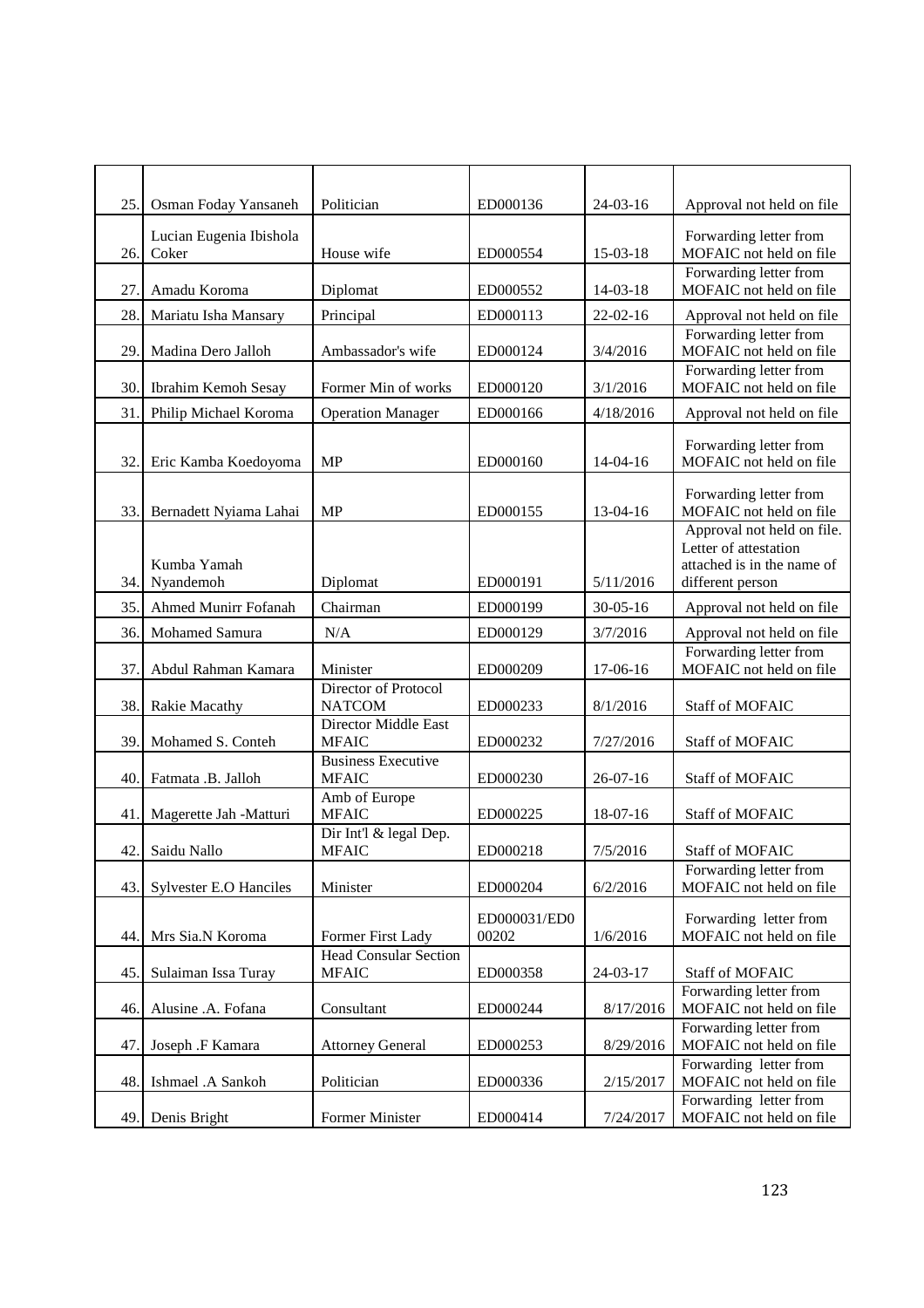|     |                       |                           |          |            | Forwarding letter from                            |
|-----|-----------------------|---------------------------|----------|------------|---------------------------------------------------|
| 50. | Matina M. Koroma      | Politician                | ED000415 | 7/24/2017  | MOFAIC not held on file                           |
| 51  | Michael Lamin Bangura | <b>Business Executive</b> | ED000440 | 8/30/2017  | Approval not held on file                         |
|     |                       |                           |          |            | Forwarding letter from                            |
| 52  | Alie Conteh           | Public Servant            | ED000459 | 10/12/2017 | MOFAIC not held on file                           |
| 53. | Amadu Kanu            | Former Minister           | ED000481 | 12/4/2017  | Forwarding letter from<br>MOFAIC not held on file |
|     | Madina Sadegatu       |                           |          |            | Forwarding letter from                            |
| 54. | Rahman                | Deputy Minister           | ED000502 | 12/28/2017 | MOFAIC not held on file                           |
|     |                       |                           |          |            | Forwarding letter from                            |
| 55. | Alhaji S.N. Dumbuya   | Member of Parliament      | ED000306 | 1/11/2017  | MOFAIC not held on file                           |
|     |                       |                           |          |            | Forwarding letter from                            |
| 56. | Elizabeth .A. Mans    | Minister                  | ED000308 | 1/11/2017  | MOFAIC not held on file<br>Forwarding letter from |
| 57. | Momodu .E. Maligie    | Minister                  | ED000346 | 3/9/2017   | MOFAIC not held on file                           |
|     |                       | <b>High Commissioner</b>  |          |            | Forwarding letter from                            |
| 58. | <b>Edward Turay</b>   | London                    | ED000151 | 4/6/2017   | MOFAIC not held on file                           |
|     |                       |                           |          |            | Forwarding letter from                            |
| 59  | Hassa Sheriff Bull    | <b>MP</b>                 | ED000135 | 3/21/2016  | MOFAIC not held on file                           |
| 60. | Alpha Kholifa Koroma  | Lawyer                    | ED000004 | 9/15/2015  | Approval not held on file                         |
|     | Bai Kurr Kanagbaro-   |                           |          |            | Forwarding letter from                            |
| 61  | Sanka                 | Paramount Chief           | ED000464 | 10/26/2017 | MOFAIC not held on file                           |
| 62  | Abdul Karim Kargbo    | Deputy Consul<br>General  | ED000255 | 9/5/2016   | Forwarding letter from<br>MOFAIC not held on file |
|     |                       |                           |          |            | Forwarding letter from                            |
| 63  | Sidie Yayah Tunis     | Minister                  | ED000257 | 9/9/2016   | MOFAIC not held on file                           |
| 64. | Allie Essa Bangura    | <b>High Commissioner</b>  | ED000262 | 9/21/2016  | Approval not held on file                         |
| 65. | Lagacy Sankoh         | Chairman                  | ED000264 | 9/22/2016  | Approval not held on file                         |
|     | <b>Mohamed Sengu</b>  |                           |          |            | Forwarding letter from                            |
| 66. | Koroma                | Appeal Court Judge        | ED000268 | 9/27/2016  | MOFAIC not held on file                           |
| 67  | Joseph Blell          | <b>Business Executive</b> | ED000269 | 9/28/2016  | Approval not held on file                         |
|     |                       |                           |          |            | Forwarding letter from                            |
| 68  | Hashim H. Hashim      | N/A                       | ED000270 | 9/29/2016  | MOFAIC not held on file                           |
| 69  | Saa Emerson Limina    | Politician                | ED000420 | 8/2/2017   | Approval not held on file                         |
|     |                       |                           |          |            | Forwarding letter from<br>MOFAIC not held on file |
| 70. | Alfred Paolo Conteh   | Politician                | ED000327 | 2/2/2017   |                                                   |
| 71  | Makuta Nicol Wilson   | <b>Legal Practitioner</b> | ED000392 | 6/15/2017  | Approval not held on file                         |
| 72. | Musu Damba Kamara     | Judge                     | ED000412 | 7/19/2017  | Forwarding letter from<br>MOFAIC not held on file |
|     |                       |                           |          |            | Forwarding letter from                            |
| 73  | Abdulai .H. Charm     | Chief Judge               | ED000350 | 3/17/2017  | MOFAIC not held on file                           |
| 74. | Kellie Hassan Conteh  | N/A                       | ED000324 | 2/1/2017   | Approval not held on file                         |
| 75. | Hassan Abdoul Sesay   | Parliamentarian           | ED000525 | 1/17/2018  | Approval not held on file                         |
| 76. | ShollayDavies         | N/A                       | ED000529 | 1/29/2018  | Approval not held on file                         |
| 77. | Mohamed L. Mansaray   | Former P.M                | ED000544 | 2/26/2018  | Approval not held on file                         |
|     |                       |                           |          |            | Forwarding letter from                            |
| 78. | Moadeh Jon Kamanda    | Judge                     | ED000565 | 4/4/2018   | MOFAIC not held on file                           |
| 79. | Seray Sheriff Koroma  | House wife                | ED000568 | 4/11/2018  | Approval not held on file                         |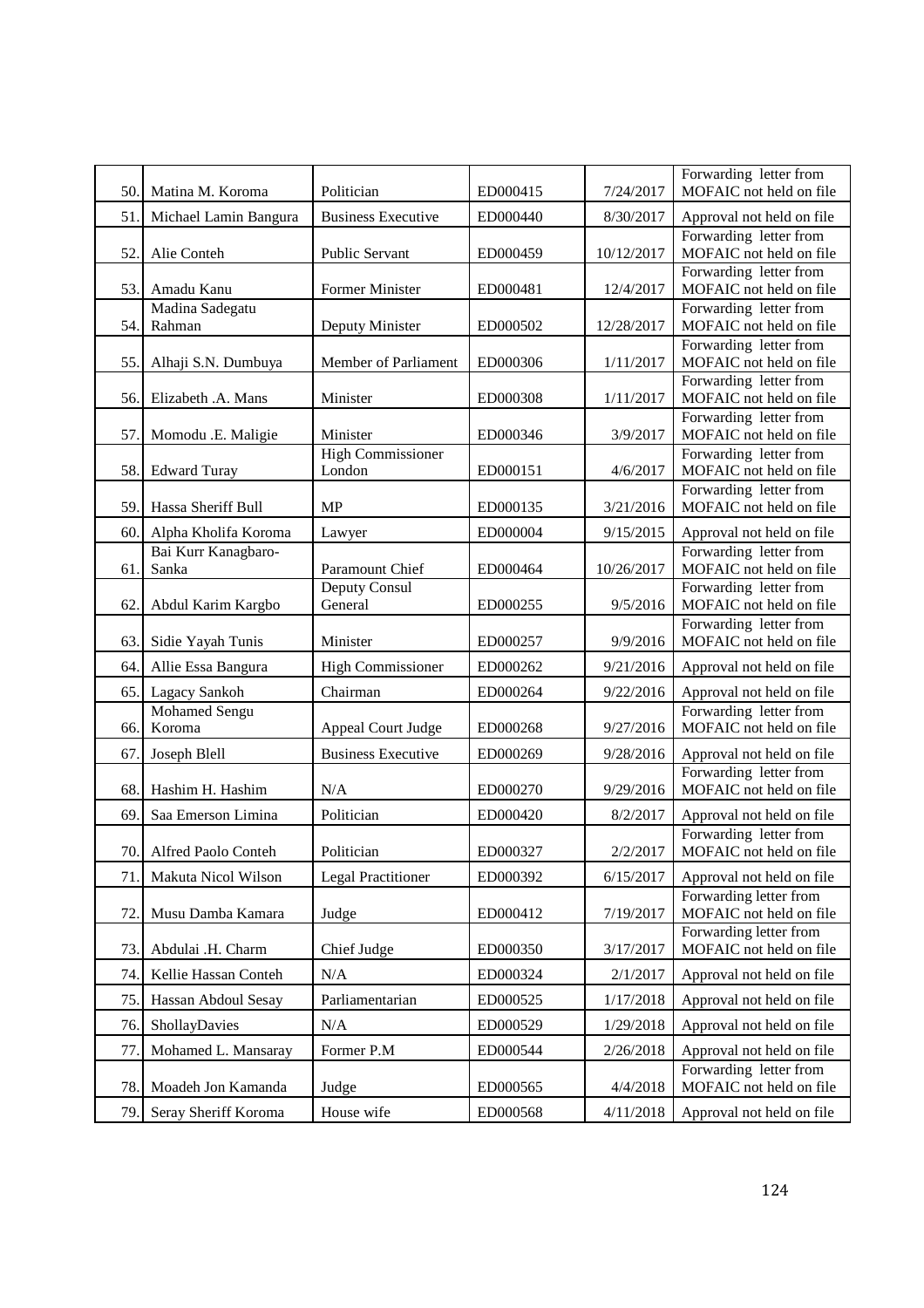|      | Justice Glena, E.M. | Justice of Supreme  |          |           | Forwarding letter from                            |
|------|---------------------|---------------------|----------|-----------|---------------------------------------------------|
| 80.  | Thompson            | Court               | ED000569 | 4/12/2018 | MOFAIC not held on file                           |
| 81   | Bockarie Kakay      | <b>Business Man</b> | ED000121 | 3/1/2016  | Approval not held on file                         |
| 82.  | Alpha Siray Timbo   | Diplomat            | ED000072 | 1/4/2016  | Forwarding letter from<br>MOFAIC not held on file |
| 83.  | Josephine Marah     | Diplomat            | ED000073 | 1/4/2016  | Forwarding letter from<br>MOFAIC not held on file |
| 84.  | Martha Timbo        | Business woman      | ED000076 | 1/5/2016  | Forwarding letter from<br>MOFAIC not held on file |
| 85.  | Kebbe Ahmed Koroma  | Accountant          | ED000094 | 1/20/2016 | Approval not held on file                         |
| 86.I | Linda Isatu Koroma  | N/A                 | ED000090 | 1/18/2016 | Approval not held on file                         |
| 87   | Monica .W. Luke     | House wife          | ED000189 | 5/11/2016 | Forwarding letter from<br>MOFAIC not held on file |
| 88.  | Sylvia .O.Blyden    | Politician          | ED000256 | 9/8/2016  | Forwarding letter from<br>MOFAIC not held on file |
| 89.  | Rugiatu K.Mansaray  | <b>Business</b>     | ED000210 | 9/8/2016  | Forwarding letter from<br>MOFAIC not held on file |
| 90.  | Henry .O. Macauley  | Diplomat            | ED000236 | 8/9/2016  | Forwarding letter from<br>MOFAIC not held on file |
| 91   | Pauline .N. Minah   | House wife          | ED000241 | 8/12/2016 | Forwarding letter from<br>MOFAIC not held on file |
| 92.  | Paul Minah          | Civil Servant       | ED000240 | 8/11/2016 | Forwarding letter from<br>MOFAIC not held on file |
| 93.  | Sylvester B. Goba   | Politician          | ED000237 | 8/9/2016  | Approval not held on file                         |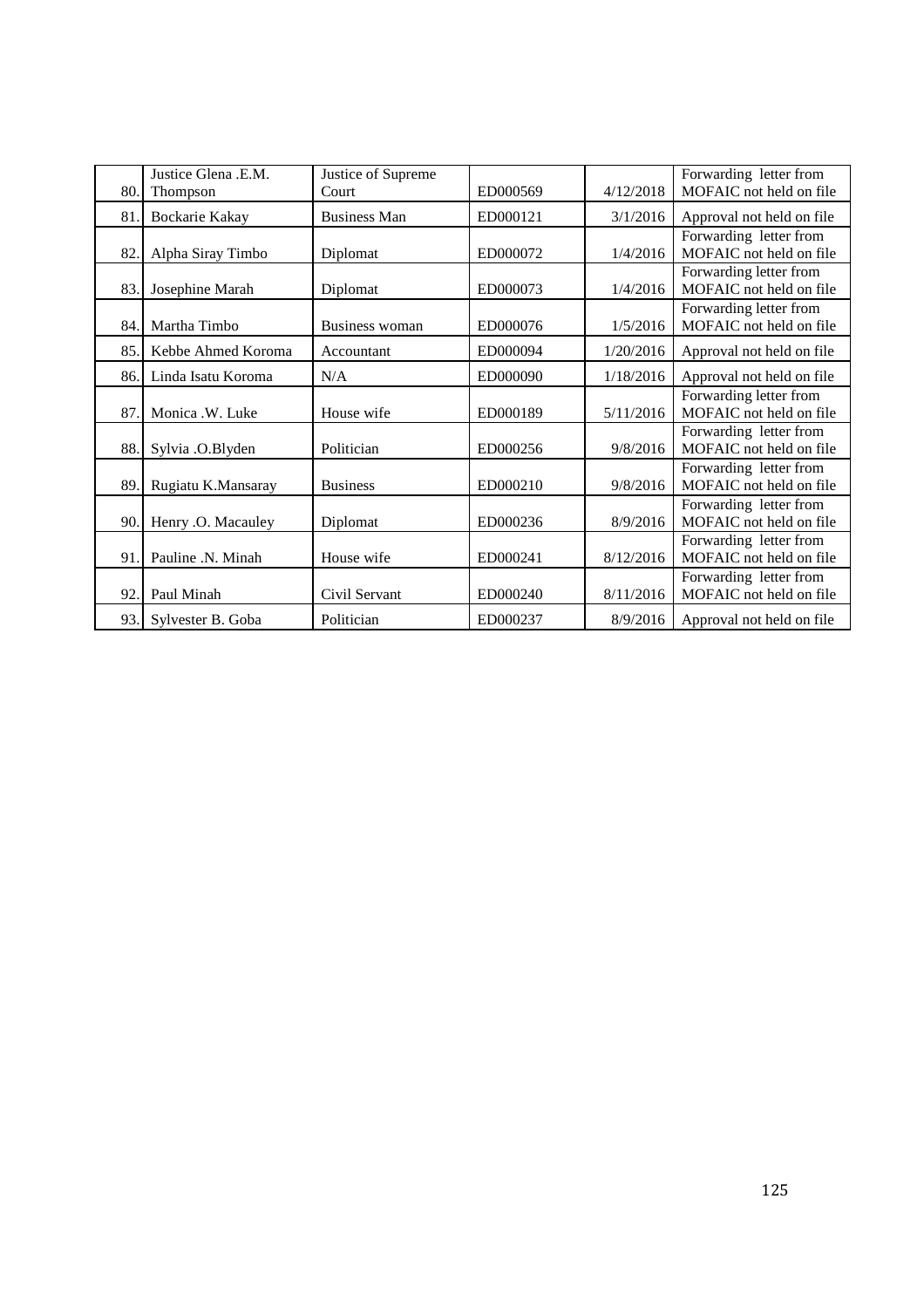| $\bf{B}$       |                                                                                        |                                   |            |                   |
|----------------|----------------------------------------------------------------------------------------|-----------------------------------|------------|-------------------|
|                | <b>Diplomatic Passports issued to other</b><br>Persons and/or Persons eligible to hold |                                   |            |                   |
|                | <b>Service Passports</b>                                                               |                                   |            |                   |
|                |                                                                                        |                                   |            |                   |
|                |                                                                                        |                                   |            |                   |
| NO             | <b>NAME</b>                                                                            | <b>DESIGNATION</b>                | PASSPORT # | <b>ISSUE DATE</b> |
| $\mathbf{1}$   | Haddiatou Jalloh                                                                       | <b>Executive Chair EPA</b>        | ED000361   | 28-03-17          |
| $\overline{c}$ | John Edison Milton                                                                     | CDS of RSLAF                      | ED000385   | 6/6/2017          |
| 3              | Alie Badara Forna                                                                      | Chairman NPPU                     | ED000323   | 1/2/2017          |
| 4              | N'bambay Yansaneh                                                                      | Spouse                            | ED000474   | 10/11/2017        |
| 5              | Keikura Bangura                                                                        | <b>Barrister Solicitor</b>        | ED000111   | $19-02-16$        |
| 6              | Ishmael Tarawali                                                                       | National Security Coordinator     | ED000128   | 7/3/2016          |
| $\overline{7}$ | Saio .S. Marrah                                                                        | DG Central                        | ED000125   | 7/3/2016          |
| $\,$ 8 $\,$    | Ansumana .M. Idrissa                                                                   | Dep. Nat Sec Coordination         | ED000126   | 7/3/2016          |
| 9              | Denis E.Nicol                                                                          | Dep. Dir of Admin/Fin MFAIC       | ED000117   | $15-05-16$        |
| 10             | Fatmata Edna Kargbo                                                                    | Dir of Admin/Fin MFAIC            | ED000133   | 12/5/2016         |
| 11             | Saidu Timbo                                                                            | Dep. Director Europe Division     | ED000107   | 12/2/2016         |
| 12             | Alie Mohamed Karplor                                                                   | <b>Board Member Sierratel</b>     | ED000187   | $20 - 05 - 16$    |
| 13             | Jonathan Achebold Cole                                                                 | Clergy                            | ED000192   | $16 - 05 - 16$    |
| 14             | Irene L. June Cole                                                                     | Clergy                            | ED000193   | $16-05-16$        |
| 15             | <b>Ady Macauley</b>                                                                    | Commissioner ACC                  | ED000172   | $15-04-16$        |
| 16             | Sam-May Laura Macathy                                                                  | Member of NCC                     | ED000164   | $15-04-16$        |
| 17             | Rakie Marcathy                                                                         | Dir of Protocol MFAIC             | ED000233   | 1/8/2016          |
| 18             | Mohamed .S. Conteh                                                                     | Dir middle east Asia MFAIC        | ED000328   | $27-07-16$        |
| 19             | Fatmata Jalloh                                                                         | <b>Business Executive</b>         | ED000230   | $26 - 07 - 16$    |
| 20             | Kadie Esther Kolife Koroma                                                             | Lawyer                            | ED000231   | $26 - 07 - 16$    |
| 21             | Frederick Abu Sidique Koroma                                                           | Evangelist                        | ED000287   | $21 - 12 - 16$    |
| 22             | Mohamed Lamin Khan                                                                     | Councellor                        | ED000300   | $21 - 12 - 16$    |
| 23             | Saidu Nallo                                                                            | Dir Int & Legal Dept MFAIC        | ED000218   | 5/7/2016          |
| 24             | Kumba Nancy Bassir                                                                     | Daughter of DG MFAIC              | ED000191   | 10/5/2016         |
| 25             | Mohamed Lamin Khan                                                                     | Civil Servant                     | ED000300   | $21 - 12 - 16$    |
| $26\,$         | Alhaji Wurroh Jalloh                                                                   | Executive Dir Maritime Admin      | ED000387   | 6/12/2017         |
| $27\,$         | Sunkarie Kabba Kamara                                                                  | Mayor of Makeni City              | ED000349   | $14-03-17$        |
| $28\,$         | Rt Rev Patrick Daniel Koroma                                                           | Catholic Bishop Kenema            | ED000354   | $16 - 03 - 17$    |
| 29             | Dora Dumbuya                                                                           | Apostle of Jesus is Lord Ministry | ED000355   | $20 - 03 - 17$    |
| 30             | Osman Ibrahim Bangura                                                                  | National Chief Imam               | ED000476   | $20 - 11 - 17$    |
| 31             | Michael Tennyson Kargbo                                                                | Director                          | ED000167   | $20 - 04 - 16$    |
| 32             | Bishop Emmanuel T.S Tucker                                                             | Anglican Bishop                   | ED000157   | 13-04-16          |
| 33             | Amadu Juldeh Sowe                                                                      | <b>Business Executive</b>         | ED000548   | 28-02-18          |
|                | Fredrick Thomas Taiwo Bowen-                                                           |                                   |            |                   |
| 34             | John                                                                                   | <b>Insurance Executive</b>        | ED000200   | $26 - 05 - 16$    |
| 35             | Chief Michael Bangura                                                                  | <b>Business Executive</b>         | ED000440   | 30-08-17          |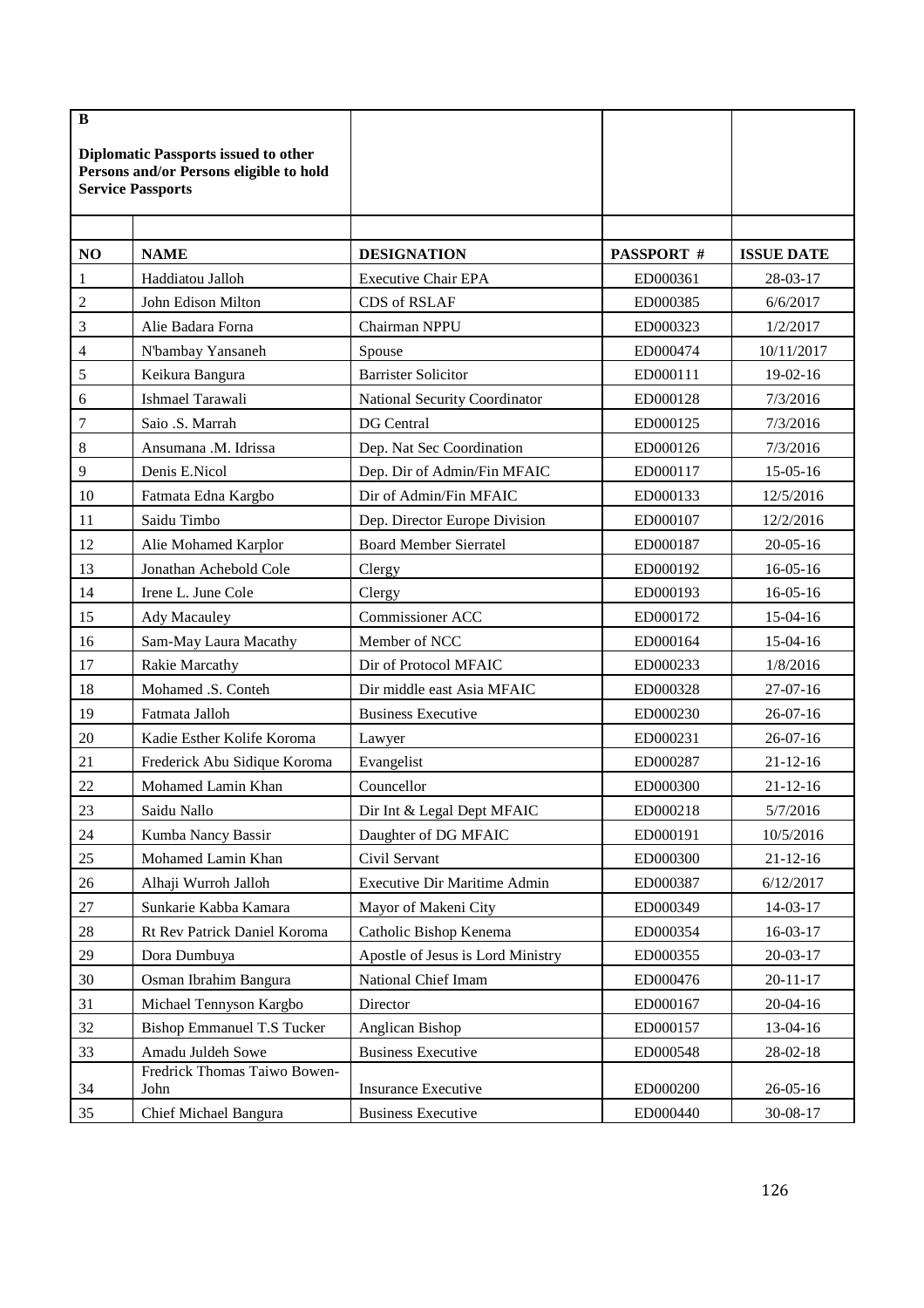| <b>Politicians</b> | c. Diplomatic Passports in the<br>hands of former Ministers,<br><b>Deputies, Diplomats and</b> |                                             |             |                                |
|--------------------|------------------------------------------------------------------------------------------------|---------------------------------------------|-------------|--------------------------------|
| NO                 | <b>NAME</b>                                                                                    | <b>FORMER OFFICE</b>                        | PASSPORT NO | <b>DATE OF</b><br><b>ISSUE</b> |
| 1                  | Khadijjatu Fadika                                                                              | Ambassador to the Gambia                    | ED000397    | 21-06-17                       |
| $\overline{c}$     | <b>Brian Gilpin</b>                                                                            | PA to H.E EBK                               | ED000399    | 29-06-17                       |
| 3                  | Abdellatif Bauchra                                                                             | Hon Con Kingdom of Morocco                  | ED000359    | 24-03-17                       |
| $\overline{4}$     | Salifu George                                                                                  | First Sec SL permanent Rep to UN            | ED000367    | 19-04-17                       |
| 5                  | Sahr Fatoma Taidu                                                                              | Former MP                                   | ED000351    | 20-03-17                       |
| 6                  | Sahr Edward Kundu Fallah                                                                       | Spouse to former first sec Emb. of Ethiopia | ED000363    | 3/4/2017                       |
| 7                  | Samura M.W Wilson                                                                              | Former min of Foreign Affairs               | ED000379    | 25-05-17                       |
| 8                  | Idrissa M. Funna                                                                               | Former Ambassador to China                  | ED000357    | 23-03-17                       |
| 9                  | Helen Ngla Kuyembeh                                                                            | Former MP                                   | ED000360    | 28-03-17                       |
| 10                 | <b>Sylvester E.Rowe</b>                                                                        | Former Dep. Per rep of SL to UN             | ED000386    | 6/8/2017                       |
| 11                 | Sheku M. Turay                                                                                 | Former Dep. Per rep of SL to UN             | ED000380    | 31/05/17                       |
| 12                 | Rev Charles A.M Campbell                                                                       | Bishop Catholic Diocese of Bo               | ED000388    | 6/12/2017                      |
| 13                 | Hisham Mackie                                                                                  | <b>Turkish Consul</b>                       | ED000389    | 14-06-17                       |
| 14                 | Nada Taam Mackie                                                                               | <b>Turkish Consul</b>                       | ED000390    | 14-06-17                       |
| 15                 | Elizabeth Massah Kamara                                                                        | Spouse to former min MFAIC                  | ED000339    | 24-02-17                       |
| 16                 | Allieu Babdara Kamarakeh<br>Munu                                                               | Former MP                                   | ED000338    | 22-02-17                       |
|                    | 17 Ishmael Al-Sankoh Conteh                                                                    | Former Minister                             | ED000336    | 15-02-17                       |
| 18                 | Umu Tarawalie                                                                                  | Spouse of former Dep. Mini of Lands         | ED000345    | 3/3/2017                       |
| 19                 | Momodu Maligi                                                                                  | Former Minister of water Resources          | ED000975    | $22 - 07 - 15$                 |
| 20                 | Momodu Maligi                                                                                  | Former Minister of water Resources          | ED000346    | 3/9/2017                       |
| 21                 | Samir Hassanyeh                                                                                | Special Envoy Middle East / Arab Countries  | ED000849    | 1/10/2014                      |
| 22                 | Samir Hassanyeh                                                                                | Special Envoy Middle East / Arab Countries  | ED000396    | $21 - 06 - 17$                 |
| 23                 | Mariam B.Hassamyeh                                                                             | Spouse                                      | ED000850    | 1/10/2014                      |
| 24                 | Mariam B.Hassamyeh                                                                             | Spouse                                      | ED000398    | 21-06-17                       |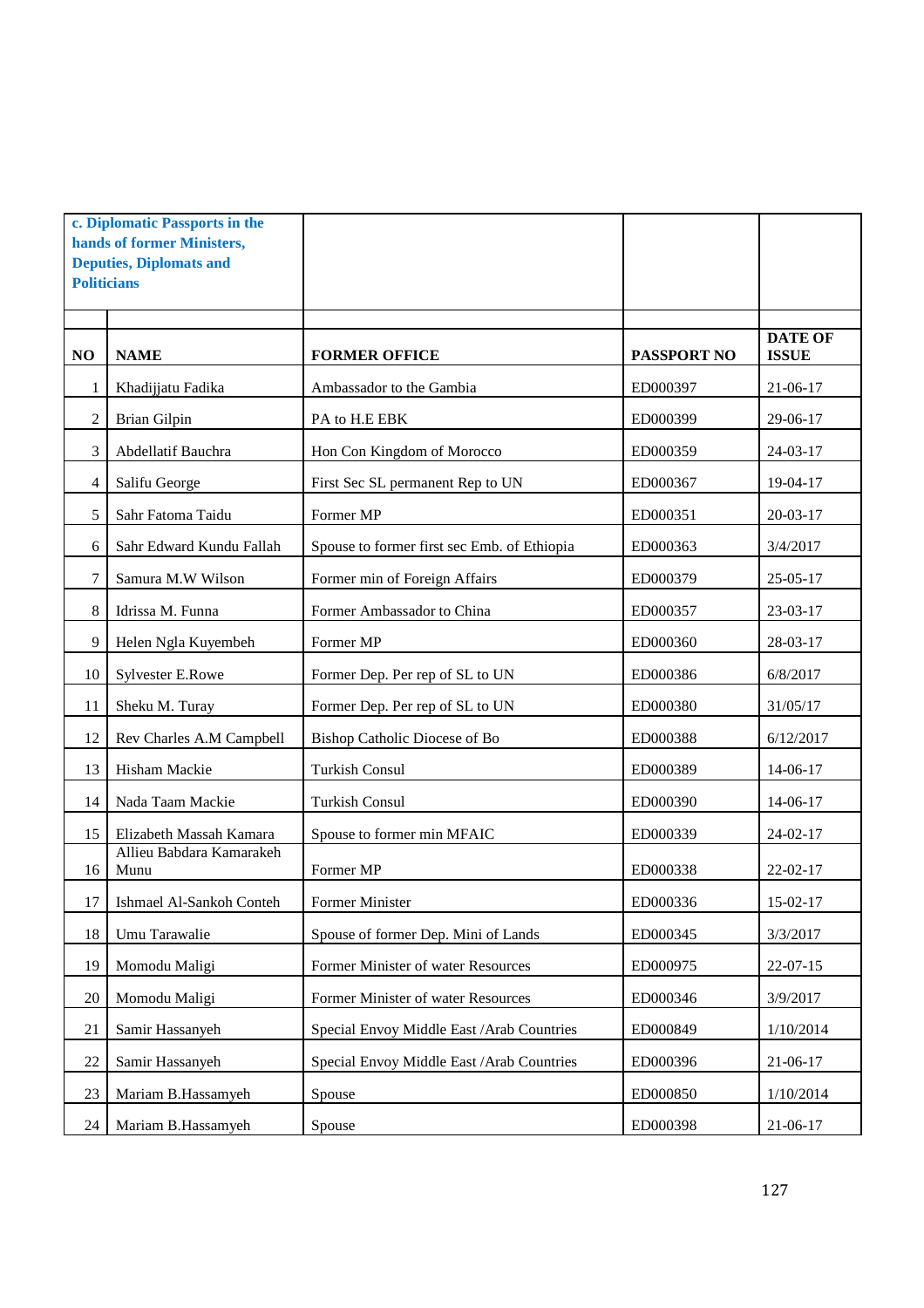| 25 | Alieu Mohamed Sesay              | Politician                          | ED000511 | 1/4/2018       |
|----|----------------------------------|-------------------------------------|----------|----------------|
| 26 | Amit Doris Kamara Kabba          | Spouse of Former Resident Min East  | ED000344 | 3/7/2017       |
| 27 | Sualiho Mouyamba Koroma          | Former MP                           | ED000352 | 3/16/2017      |
| 28 | Geraldine A.B Jones              | Spouse of former Min of Agriculture | ED000369 | 20-04-17       |
| 29 | Dr Kadie Sesay                   | Politician                          | ED000302 | 1/4/2017       |
| 30 | John Arrow Bockarie              | Barrister at law                    | ED000319 | $25 - 01 - 17$ |
| 31 | Alpha Babatunde Lewally          | Former MP                           | ED000322 | $31 - 01 - 17$ |
| 32 | Mariama Sonkai Sesay             | Spouse of Min of works              | ED000326 | 2/2/2017       |
| 33 | Alfred Paolo Conteh              | Former Min of Internal Affairs      | ED000327 | 2/2/2017       |
| 34 | Philip K.T Conteh                | Special Assignment                  | ED000335 | 15-02-17       |
| 35 | Amadu Fofanah                    | Former MP                           | ED000422 | 8/4/2017       |
| 36 | Alhassan Kamara                  | Former MP                           | ED000423 | 8/4/2017       |
| 37 | Rasie Binta Kargbo               | <b>State Chief Protocol</b>         | ED000427 | 8/7/2017       |
| 38 | Sheriff Mamoud Ishmail           | Special Ass to former President     | ED000429 | 8/9/2017       |
| 39 | Franklyn Bai Kargbo              | Former Attorney General             | ED000428 | 8/9/2017       |
| 40 | Rose Marie Bangura               | Former MP                           | ED000408 | 18-07-17       |
| 41 | Kombo Kamara                     | Former MP                           | ED000409 | 18-07-17       |
| 42 | Menah .B. Fille-Faboe            | Former Second Secretary             | ED000406 | 7/11/2017      |
| 43 | Aiah Fillie -Fabae               | Spouse                              | ED000407 | 7/11/2017      |
| 44 | Kadijah Tunis                    | Spouse of Former Min of Tourism     | ED000416 | $26 - 07 - 17$ |
| 45 | Martina Memunatu Koroma          | For Dep. Minister                   | ED000415 | 24-07-17       |
|    | 46 Dennis Bright                 | Former Minister of Sport            | ED000414 | $24-07-17$     |
| 47 | Finda Diana Konomanyi            | Former Min of Lands                 | ED000413 | $20 - 07 - 17$ |
| 48 | Ishmael Koroma                   | Former Dep. Ambassador              | ED000443 | 9/6/2017       |
| 49 | Michael Lamin Bangura            | Spouse of Former MP                 | ED000440 | 8/30/2017      |
| 50 | Michael Lamin Bangura            | Spouse of Former MP                 | ED000438 | 8/28/2017      |
| 51 | Khadijatu Kakay                  | Spouse of Bockarie Kaykay           | ED000431 | 16-08-17       |
| 52 | <b>Ibrahim Mansaray</b>          | Former Dep. Min of Trade            | ED000434 | 23-08-18       |
| 53 | Abdulai Daniel Sesay             | Former MP/Clerk                     | ED000436 | 23-08-17       |
| 54 | Mariama Virginia Multi<br>Kamara | Spouse of Former Ambassador         | ED000455 | 9/25/2017      |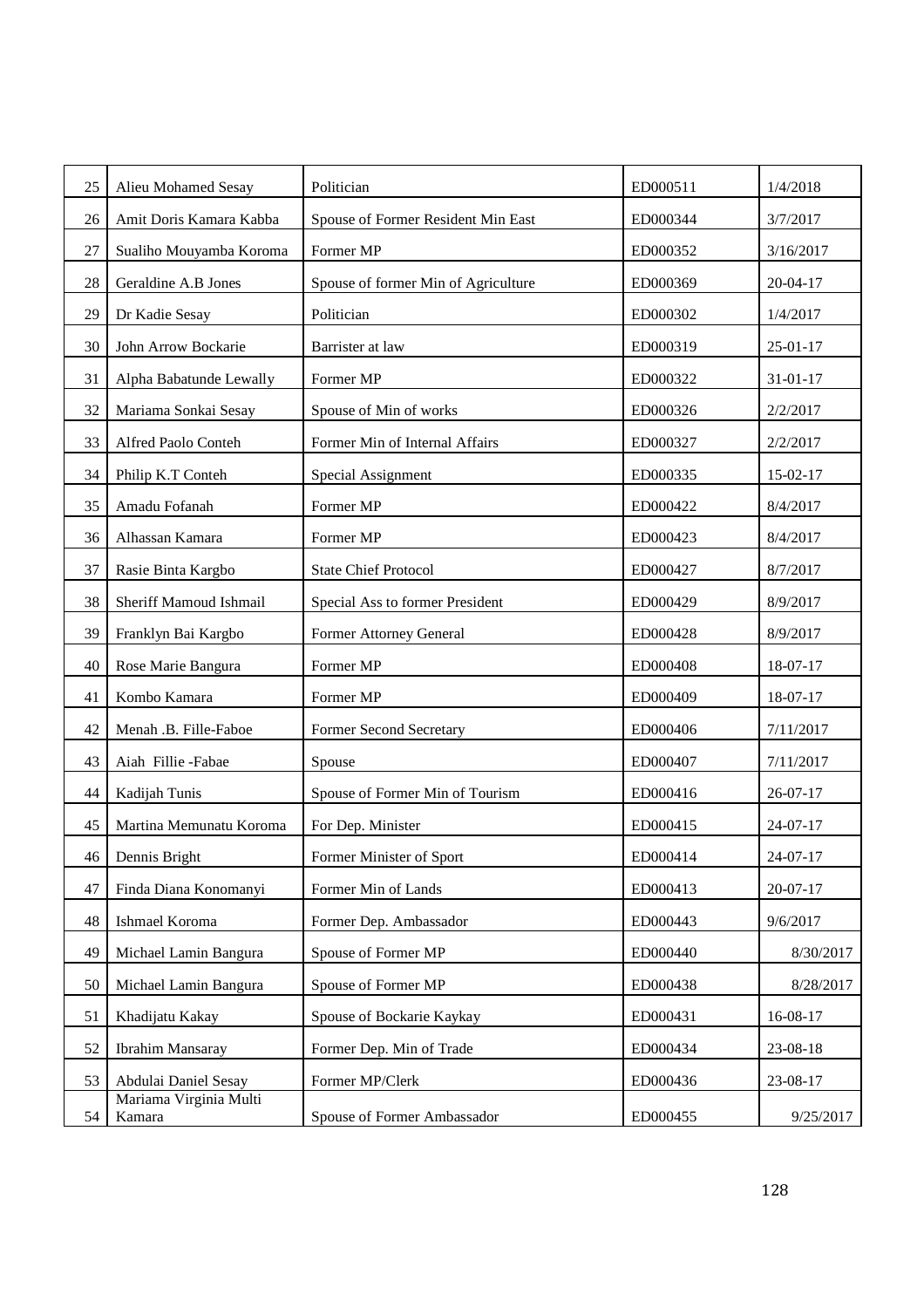| 55 | Alie Conteh                  | <b>Public Servant</b>                       | ED000459 | 10/12/2017     |
|----|------------------------------|---------------------------------------------|----------|----------------|
| 56 | Marie Marilyn Jalloh         | Former Deputy Minister MAFFS                | ED000461 | 18-10-17       |
| 57 | Hawanatu Kamdoh              | Spouse of special envoy of former President | ED000454 | 20-09-17       |
| 58 | Alimamy Gibrill Kargbo       | Former MP                                   | ED000465 | $30-10-17$     |
| 59 | Habib Bakarr Munda           | Former MP                                   | ED000468 | 11/1/2017      |
| 60 | Tamba Entochema Ebba         | Former MP                                   | ED000467 | 11/1/2017      |
| 61 | Fathia Kamara                | Spouse to former Amb. to Ethiopia           | ED000470 | 11/6/2017      |
| 62 | Bai Mamoud Bangura           | Former Minister of Youth                    | ED000471 | 11/7/2017      |
| 63 | N'Bambay Yansaneh            | Spouse to Sec Gen of APC                    | ED000474 | 11/10/2017     |
| 64 | Alimamy Kamara               | Former Ambassador                           | ED000223 | $14-07-16$     |
| 65 | Alimamy Kamara               | Former Ambassador                           | ED000475 | $15 - 11 - 17$ |
| 66 | Marie Spiliopolos            | N/A                                         | ED000478 | $27 - 11 - 17$ |
| 67 | Asiwadu Ahmed Bola<br>Tinabu | Nigerian                                    | ED000479 | $28 - 11 - 17$ |
| 68 | Dan Yeamah Sesay             | Former MP                                   | ED000480 | $29 - 11 - 17$ |
| 69 | Francis Alieu Munu           | Former Ambassador to Liberia                | ED000492 | $13 - 12 - 17$ |
| 70 | Amadu Kanu                   | Former Min                                  | ED000481 | 12/4/2017      |
| 71 | Mamadi Mohamed Keita         | Former Dep. High Comm. to Gambia            | ED000496 | $20 - 12 - 17$ |
| 72 | Biya Kanda Sylvia Keita      | Spouse                                      | ED000499 | $20 - 12 - 17$ |
| 73 | Mohamed Jah                  | Chairman Q group                            | ED000487 | 12/12/2017     |
| 74 | Alhaji Abu Sesay             | Trade Attache'                              | ED000512 | 1/4/2018       |
| 75 | Madinah S. Rahman            | Dep. Min MoHS                               | ED000502 | 28-12-17       |
| 76 | Haroun A.sheriff             | Former Fin. Attache'                        | ED000305 | 1/11/2017      |
| 77 | Alhaji Serray N Dumbuya      | Former MP                                   | ED000306 | 1/11/2017      |
| 78 | Elizabeth N. Mans            | Former Minister                             | ED000308 | 1/11/2017      |
| 79 | Omrie Michael Gollie         | Former Diplomat                             | ED000315 | 23-01-17       |
| 80 | James Barmy Kaidoh           | Special Envoy                               | ED000316 | 23-01-17       |
| 81 | Tidankay Fofanah             | Spouse to former Ambassador                 | ED000142 | $30-03-16$     |
| 82 | <b>Edward Turay</b>          | Former High Comm. to London                 | ED000151 | 4/6/2016       |
| 83 | Tom Issic Tucker             | Former MP Kono                              | ED000153 | 4/7/2016       |
| 84 | Ramatu Yambasu               | Spouse to Former Ambassador                 | ED000132 | 14-03-16       |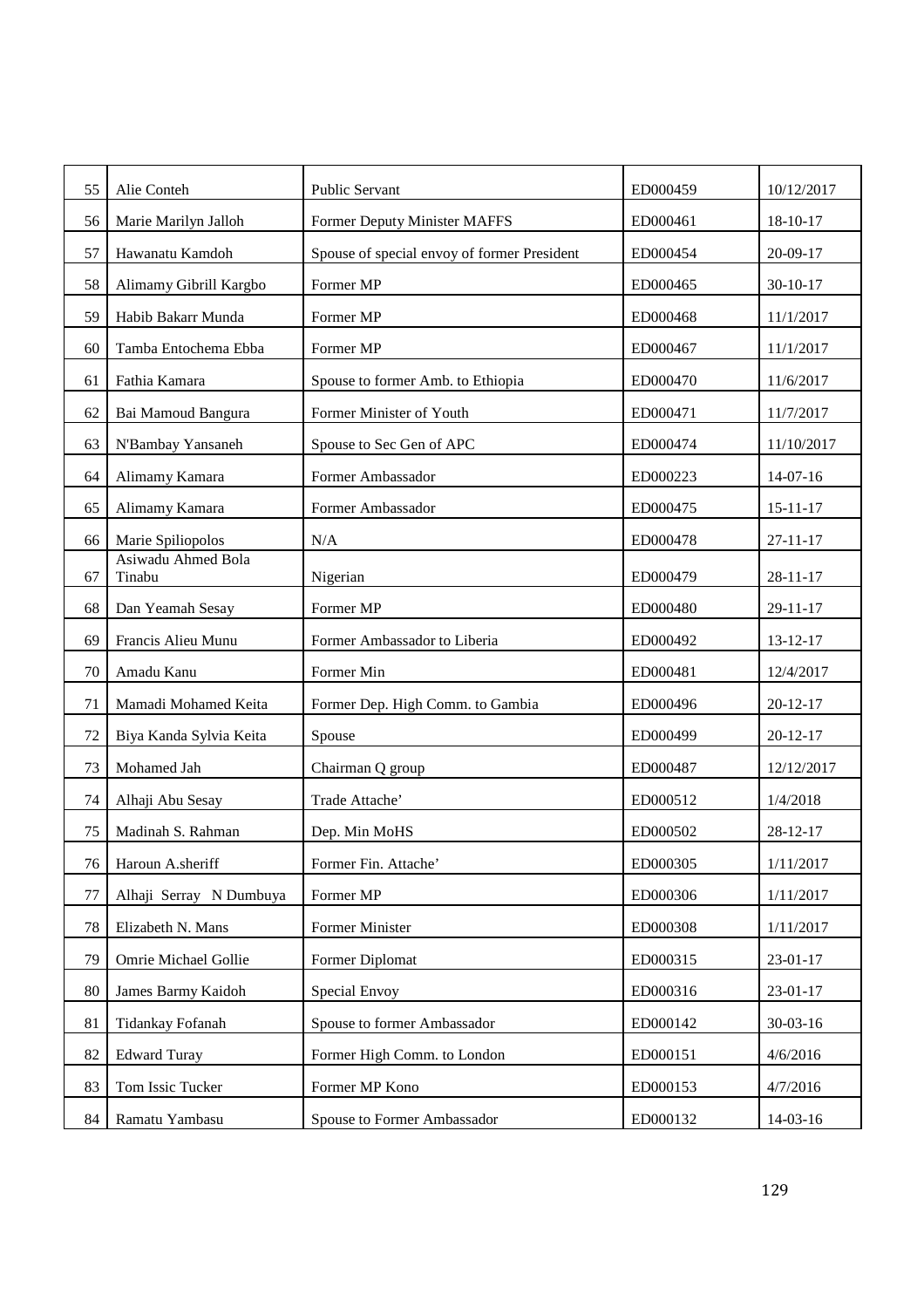| 85  | Sheriff Bull Hassan                  | Former MP                              | ED000135 | $21-03-16$     |
|-----|--------------------------------------|----------------------------------------|----------|----------------|
| 86  | Jemina Ngozi Kamara                  | Spouse to Residence Minister North     | ED000134 | 17-03-16       |
| 87  | Kadiatu Bangura                      | Spouse to former Min of Youth          | ED000224 | $14-07-16$     |
| 88  | Ahaji M.K Fadika                     | Former Ambassador to Gambia            | ED000152 | 4/7/2016       |
| 89  | Zainab H.Bangura                     | UN/NewYork, USA                        | ED000127 | 3/7/2016       |
| 90  | Nadia Bameh Samura                   | Spouse of Former Ambassador            | ED000102 | 2/8/2016       |
| 91  | Nadia Bameh Samura                   | Spouse of Former Ambassador            | ED000130 | 3/7/2016       |
| 92  | Mohamed L.O Samura                   | Former Ambassador                      | ED000101 | 2/8/2016       |
| 93  | Mohamed L.O Samura                   | Former Ambassador                      | ED000129 | 3/7/2016       |
| 94  | Abubakarr Amadu Wurie<br>Jalloh      | Former Ambassador to Egypt             | ED000546 | $26 - 02 - 18$ |
| 95  | Tamba Opel Pessima Sam-<br>Sumana    | Former Dep. Min of Social Welfare      | ED000540 | $16-02-18$     |
| 96  | Liu Jing                             | Commercial Attache'                    | ED000547 | $26 - 02 - 18$ |
| 97  | Brima Ibrahim Bangura                | Former Dep. Min of Fin                 | ED000539 | $16-02-18$     |
| 98  | Matthew .M. Teambo                   | Former Min of Labour                   | ED000541 | $16-02-18$     |
| 99  | Miata Barkay Kargbo                  | Former Minister Health                 | ED000559 | 23/3/2018      |
| 100 | Mabinty Mansaray                     | Spouse Former Min Of Mineral Resources | ED000557 | 19-03-18       |
| 101 | <b>Emmanuel Beresford</b><br>O.Coker | Former Sec to President                | ED000766 | $20 - 03 - 14$ |
| 102 | <b>Emmanuel Beresford</b><br>O.Coker | Former Sec to President                | ED000553 | $15-03-18$     |
| 103 | Sheku B. Dumbuya                     | Former Speaker of Parliament           | ED000558 | 21-03-18       |
| 104 | Abubakarr Kamara - Taylor            | <b>Adviser to Former President</b>     | ED000550 | 3/5/2018       |
| 105 | Zainab Augusta Baby Mitton           | Spouse to former High Comm. to NY      | ED000549 | 3/1/2018       |
| 106 | Zuliatu M.Cooper                     | Former Min of Health 2                 | ED000163 | 15-04-16       |
| 107 | Minkailu Mansaray                    | Former Minister of Mines               | ED000110 | 19-02-16       |
| 108 | Minkailu Mansaray                    | Former Minister of Mines               | ED000874 | 3/2/2015       |
| 109 | Madina Dero Jalloh                   | Ambassador's wife                      | ED000124 | 3/4/2016       |
| 110 | Ibrahim Kemoh Sesay                  | Former Min of works                    | ED000120 | 3/1/2016       |
| 111 | Eric Komba Koedeyoma                 | Former MP                              | ED000160 | 14-04-16       |
| 112 | Bu-Buakei Jabbie                     | Former MP                              | ED000123 | 3/3/2016       |
| 113 | Bernadette Nyama Am Lahai            | Former MP                              | ED000155 | 13-04-16       |
| 114 | Samura M.W Kamara                    | Former Min MoFAIC                      | ED000131 | 3/2/2016       |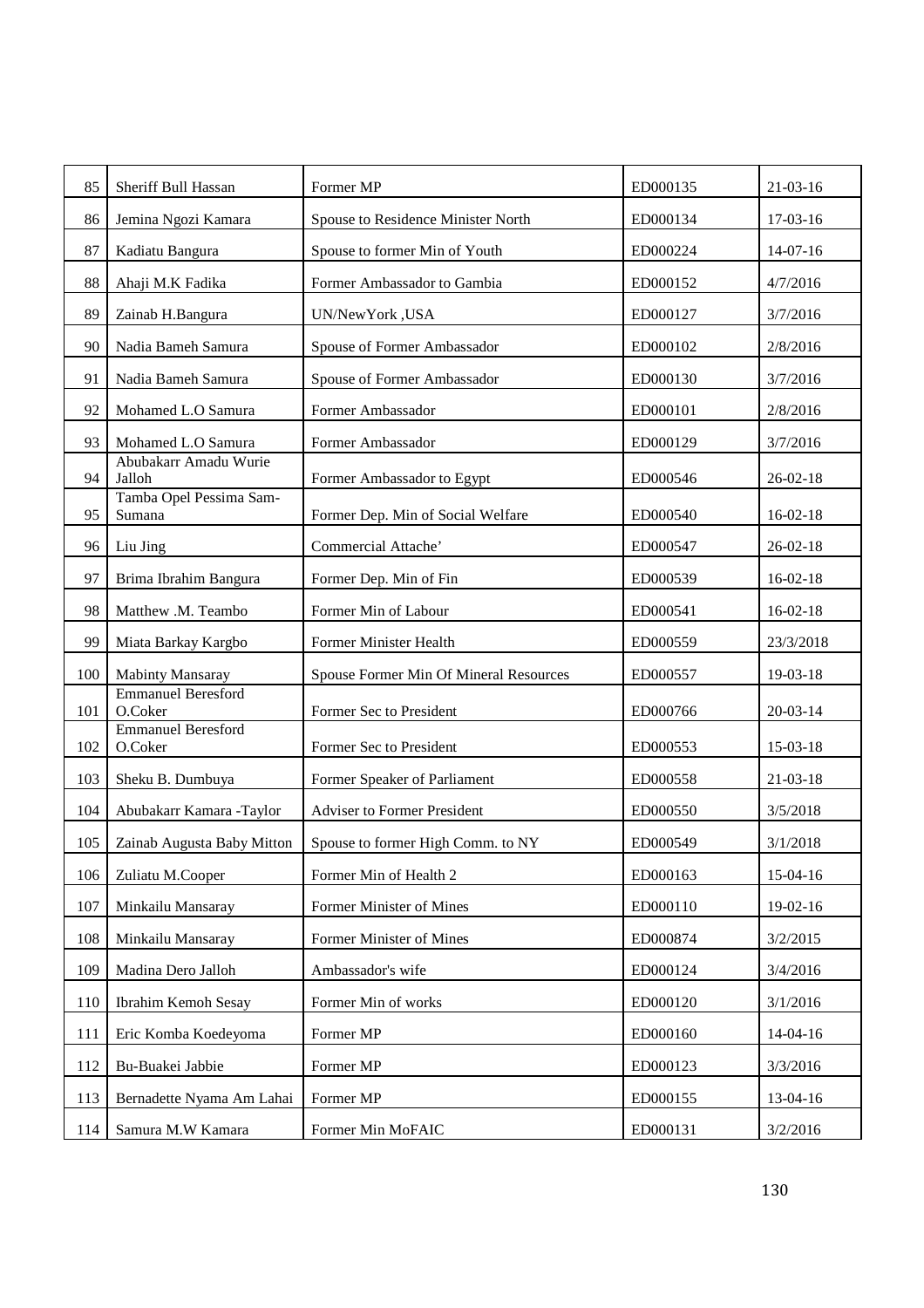| 115 | Osman M. Jalloh               | Spouse to Dep. Min MAFFS                    | ED000103 | 2/9/2016       |
|-----|-------------------------------|---------------------------------------------|----------|----------------|
| 116 | Elizabeth M.S Steven          | Amb to Geveva ,Swi                          | ED000104 | 2/9/2016       |
| 117 | Mamoud Abou El Aimien         | Special Envoy Middle East                   | ED000941 | 5/21/2015      |
| 118 | Mamoud Abou El Aimien         | Special Envoy Middle East                   | ED000106 | 2/12/2016      |
| 119 | Ibrahim B.Kamara              | Former Amb to Kuwait                        | ED000109 | 2/15/2016      |
| 120 | Momoh Vandi                   | Former Dep. Min of Finance                  | ED000181 | 5/5/2016       |
| 121 | Desmond Edgar Falhele<br>Luke | Retired CJ                                  | ED000190 | 5/11/2016      |
| 122 | Monica Latifa Luke            | Spouse to former CJ                         | ED000189 | 5/11/2016      |
| 123 | Elizabeth Nnabah Mans         | Former Minister of Fisheries                | DE000170 | $21 - 04 - 16$ |
| 124 | Mohamed Alieu Jalloh          | Former Deputy Minister of Transport         | DE000173 | $26 - 04 - 16$ |
| 125 | <b>Alimamy Coleson Turay</b>  | Former Dep. Amb USA                         | DE000171 | 22-04-16       |
| 126 | Abdulai Bayratay              | Former Press spokesman                      | DE000184 | 5/9/2016       |
| 127 | Morlai James Kamara           | Former Dep. Minister 2 MEST                 | ED000194 | 18-05-16       |
| 128 | Christiana Thorpe             | Former Deputy Minister MEST                 | ED000195 | $19-05-16$     |
| 129 | Phatima Bangura               | Spouse former Min of Information            | ED000197 | 23-05-16       |
| 130 | Nanette Thomas                | Former Min of Political                     | ED000198 | $26 - 05 - 16$ |
| 131 | Cornelius O.M Dexeaux         | Former Deputy Minister Information          | ED000180 | 5/5/2016       |
| 132 | Madam Oya Sankoh              | Former Amb. Islamic Rep                     | ED000179 | 5/4/2016       |
| 133 | Abdul Rahman Kamara           | Former Min                                  | ED000209 | 17-06-16       |
| 134 | Yvonne EA.Tagoe               | Former Exe Assis to former President        | ED000221 | 7/8/2016       |
| 135 | Kadiatu Conteh                | Spouse to former Minister of state MoFED    | ED000217 | 7/4/2016       |
| 136 | Osman Keh Kamara              | Former Amb. to Ethiopia                     | ED000211 | 17-06-16       |
| 137 | Sherifatu Mansaray            | Former Deputy Minister of Political Affairs | ED000208 | 16-06-16       |
| 138 | An Marie Barnes               | Spouse to former Amb. to USA                | ED000201 | 6/1/2016       |
| 139 | Sylvester E.O Hancile         | Former Minister                             | ED000204 | 6/2/2016       |
| 140 | Sahr Sundu                    | Former DG of MoFAIC                         | ED000295 | 12/6/2016      |
| 141 | Ibrahim Nox Sankoh            | Former MP                                   | ED000258 | 9/9/2016       |
| 142 | Eric Dura Sesay               | Former Dist Council Chairman                | ED000235 | 8/5/2016       |
| 143 | Ibrahim Sulaiman Sesay        | Former Clerk of Parliament                  | ED000118 | 29-02-2016     |
| 144 | Alie Doyle Kamara             | Former Residence Minister North             | ED000105 | 2/10/2016      |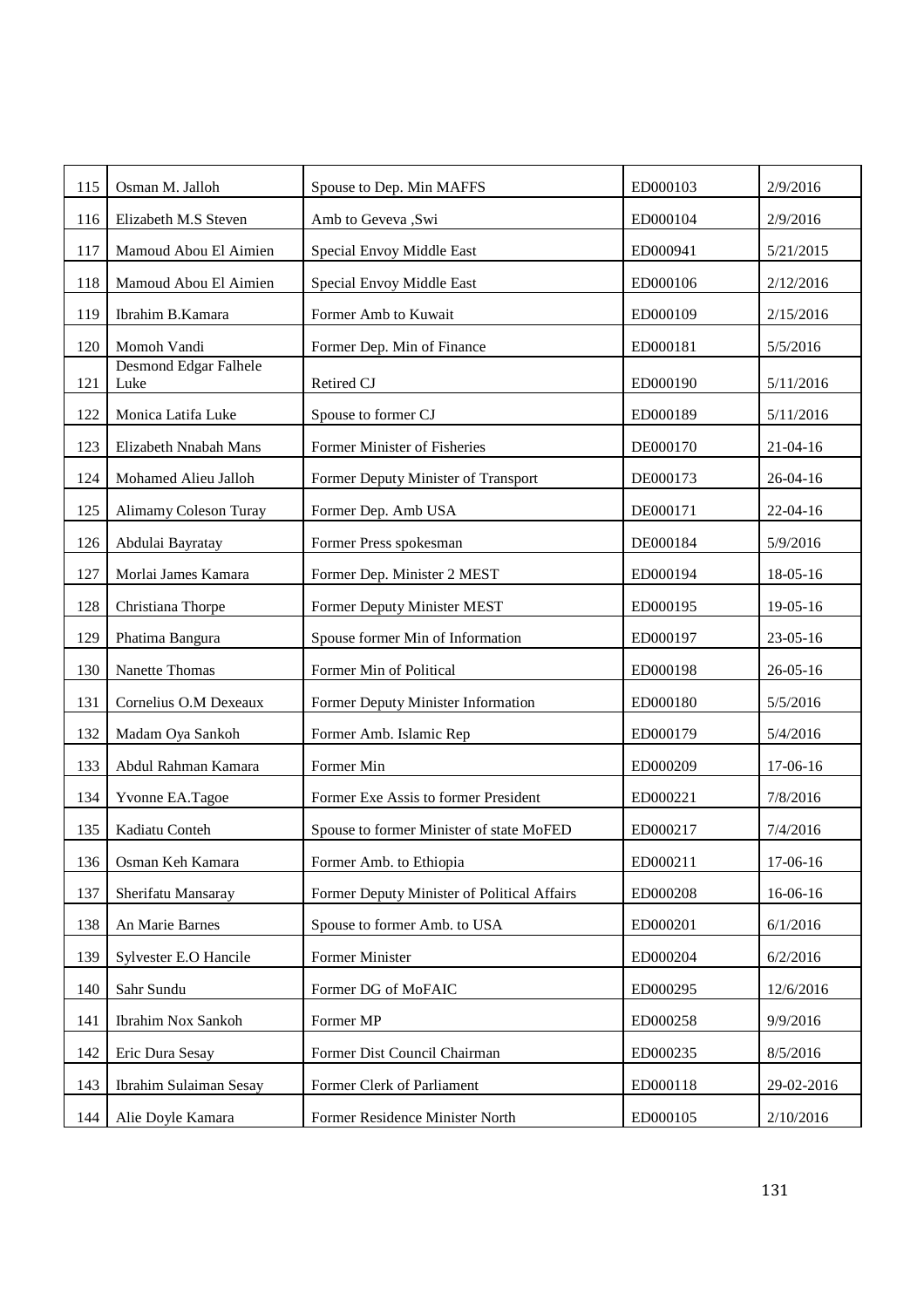| 145 | Kadie Iye Kamara        | Former Amb's wife                                      | DE000108 | 2/15/2016      |
|-----|-------------------------|--------------------------------------------------------|----------|----------------|
| 146 | Nuru Deen Sankoh-Yillah | Special Political Assistant to the Former<br>President | ED000186 | 5/9/2016       |
| 147 | Monty .P. Jones         | Former Minister of Agriculture                         | ED000291 | $24 - 11 - 16$ |
| 148 | Adrian D.B Fofanah      | Dep. Min of Tourism                                    | ED000168 | 4/20/2016      |

## **D. Persons holding more than one Diplomatic Passports**

| NO             | <b>NAMES</b>                           | PP <sub>NO</sub> | <b>DATE OF</b><br><b>ISSUE</b> | <b>COMMENTS</b>                                                                                                                                                                              |
|----------------|----------------------------------------|------------------|--------------------------------|----------------------------------------------------------------------------------------------------------------------------------------------------------------------------------------------|
| $\mathbf{1}$   | <b>BAH MINKAILU</b>                    | ED000025         | 20151013                       | Holder of Two Active passports all taken on the<br>same day without proper authorisation. No<br>attestation from MoFAIC for the issuance of<br>passport. All approval done by the CIO        |
| $\overline{c}$ | <b>BAH MINKAILU</b>                    | ED000026         | 20151013                       | Holder of Two Active passports all taken on the<br>same day without proper authorisation. No<br>attestation from MoFAIC for the issuance of<br>passport. All approval done by the CIO        |
| 3              | <b>BANGURA MICHEAL</b><br><b>LAMIN</b> | ED000438         | 20170828                       | Holder of two active passports all taken within 3days<br>without proper authorisation. Approved by the<br>DCIO's stamp but no signature                                                      |
| $\overline{4}$ | <b>BANGURA MICHAEL</b><br><b>LAMIN</b> | ED000440         | 20170830                       | Holder of two active passports all taken within 3days<br>without proper authorisation. Approved by the CIO<br>but no letter of Authority from MoFAIC                                         |
| 5              | <b>CONTEH ALFRED</b><br><b>PALO</b>    | ED000325         | 20170202                       | Holder of Two Active passports all taken on the<br>same day without proper authorisation. Application<br>form not provided for review                                                        |
| 6              | <b>CONTEH ALFRED</b><br><b>PALO</b>    | ED000327         | 20170202                       | Holder of Two Active passports all taken on the<br>same day without proper authorisation. No<br>attestation from MoFAIC on the issuance of<br>passport. Approved by the DCIO for replacement |
| $\tau$         | <b>FOH VICTOR</b><br><b>BOCKARIE</b>   | DE000970         | 20150710                       | Holder of two active passports all taken in the same<br>month.                                                                                                                               |
| 8              | FOH VICTOR<br><b>BOCKARIE</b>          | DE000983         | 20150729                       | Holder of two active passports all taken in the same<br>month.                                                                                                                               |
| 9              | <b>MACAULEY HENRY</b>                  | ED000219         | 20160705                       | Holder of two active passports taken within one<br>month without proper authorisation. Issued for                                                                                            |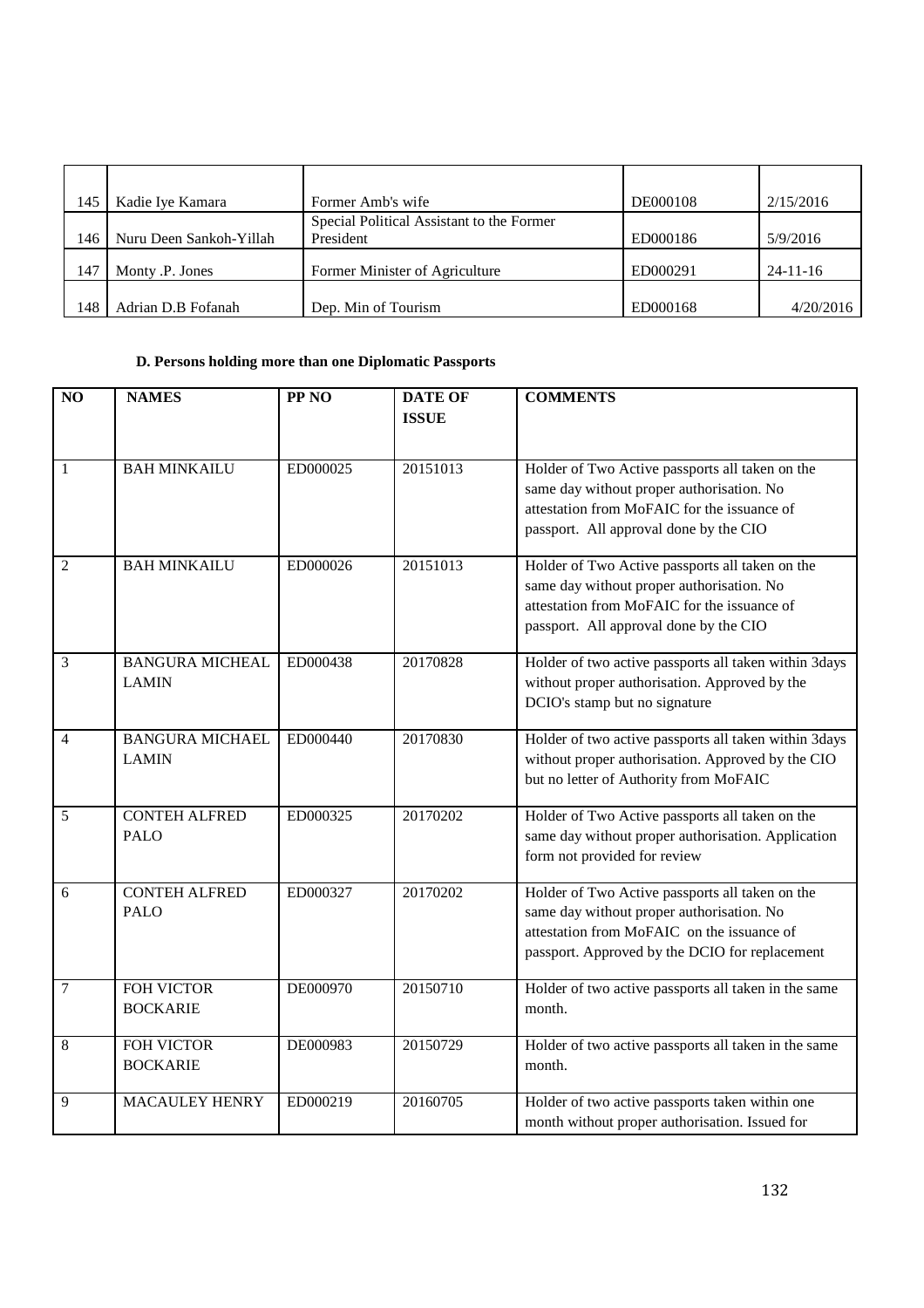|    | <b>OLUFUMI</b>                         |          |          | replacement                                                                                                                            |
|----|----------------------------------------|----------|----------|----------------------------------------------------------------------------------------------------------------------------------------|
| 10 | MACAULEY HENRY<br><b>OLUFUMI</b>       | ED000236 | 20160809 | Holder of two active passports taken within one<br>month without proper authorisation. No authorisation<br>from MoFAIC for processing. |
| 11 | <b>MANS ELESABETH</b><br><b>NNABAH</b> | ED000170 | 20160421 | Holder of 2 active passports all taken within one<br>year. Form not provided for review                                                |
| 12 | <b>MANS ELESABETH</b><br><b>NNABAH</b> | ED000308 | 20170111 | Holder of 2 active passports all taken within one<br>year. Form not provided for review                                                |
| 13 | <b>MANSARAY ALIE</b><br><b>BADARA</b>  | DE000673 | 20130722 | Holder of two active passports all taken within 3<br>days. Form not provided for review                                                |
| 14 | <b>MANSARAY ALIE</b><br><b>BADARA</b>  | DE000676 | 20130724 | Holder of two active passports all taken within 3<br>days. Form not provided for review                                                |
| 15 | <b>SAMURA MANSO</b><br><b>EDWARD</b>   | DE000964 | 20150710 | Holder of 3 active passports                                                                                                           |
| 16 | <b>SAMURA MANSO</b><br><b>EDWARD</b>   | DE000984 | 20150729 | Holder of 3 active passports                                                                                                           |
| 17 | <b>SAMURA MANSO</b><br><b>EDWARD</b>   | ED000008 | 20150908 | Holder of 3 active passports                                                                                                           |
| 18 | TUNIS SIDIE YAHYA                      | ED000169 | 20160421 | holder of two active passports taken within 5months<br>without proper authorisation                                                    |
| 19 | TUNIS SIDIE YAHYA                      | ED000257 | 20160909 | holder of two active passports taken within 5months<br>without proper authorisation                                                    |
| 20 | STRASSER-KING<br><b>EBUN ADEBOLA</b>   | DE000753 | 20140226 | holder of two active passports taken within 2 months                                                                                   |
| 21 | STRASSER-KING<br><b>EBUN ADEBOLA</b>   | DE000765 | 20140318 | holder of two active passports taken within 2 months                                                                                   |
| 22 | SANKOH-YILLAH<br>NURU DEEN             | ED000186 | 20160509 | Holder of two active passports taken within 3<br>months                                                                                |
| 23 | SANKOH-YILLAH<br>NURU DEEN             | ED000252 | 20160829 | Holder of two active passports taken within 3<br>months                                                                                |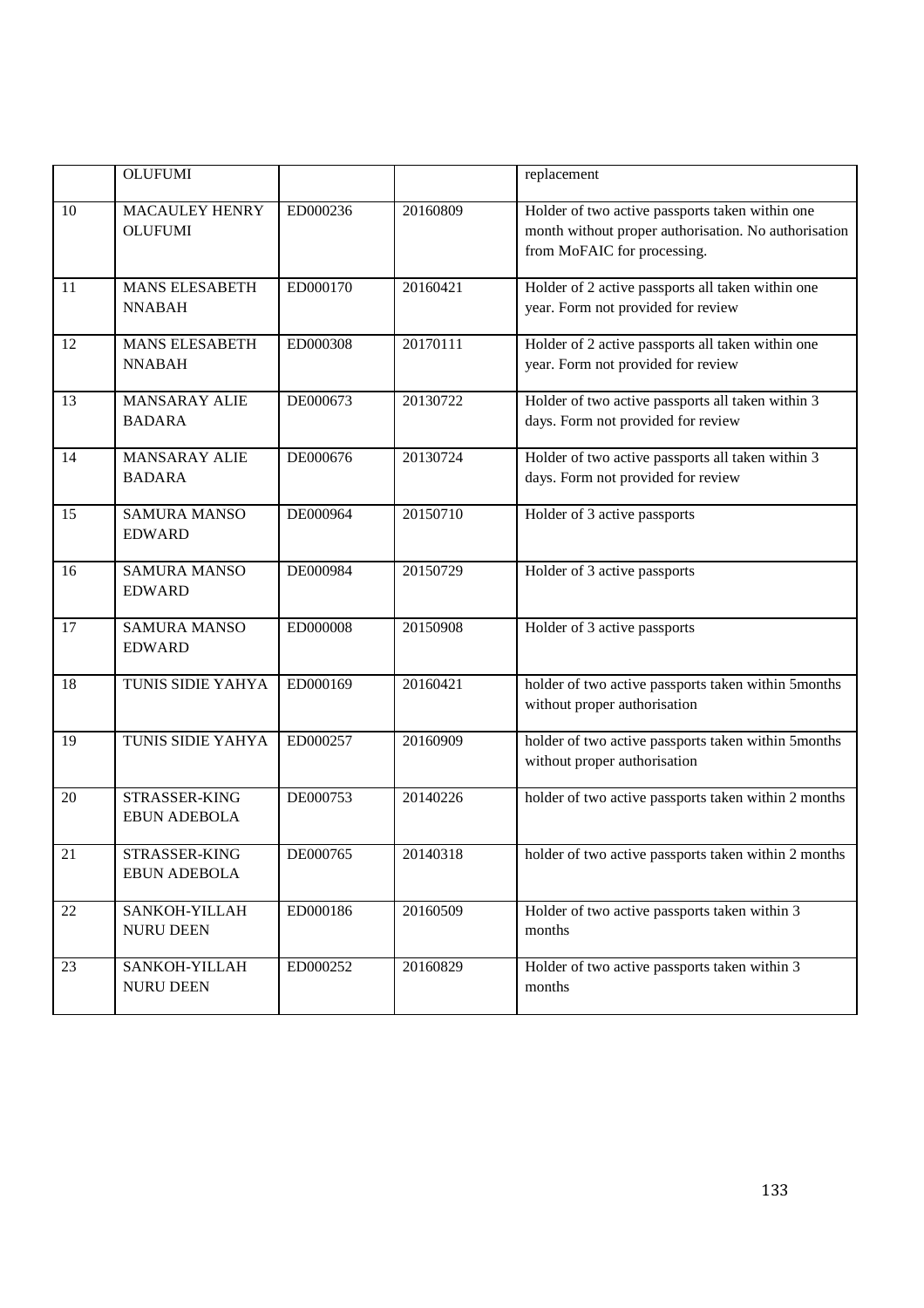| Names of Diplomatic Passport Holders for which Application forms/Jackets/Records were not provided |                             |              |                   |  |  |
|----------------------------------------------------------------------------------------------------|-----------------------------|--------------|-------------------|--|--|
| s/o                                                                                                | <b>Name</b>                 | Passport no. | <b>Issue Date</b> |  |  |
| 1                                                                                                  | John E.M Taylor -Pearce     | ED000543     | $22 - 02 - 18$    |  |  |
| $\overline{2}$                                                                                     | Abu Bakarr Sankoh           | ED000561     | 28-03-18          |  |  |
| 3                                                                                                  | Clara Fatmata Koroma        | ED000311     | 12/1/2017         |  |  |
| $\overline{4}$                                                                                     | Alfred .P. Conteh           | ED000325     | 2/2/2017          |  |  |
| 5                                                                                                  | Ibrahim Mbaba Kamara        | ED000328     | 3/2/2017          |  |  |
| $\epsilon$                                                                                         | Musa Bai Sesay              | ED000362     | 4/4/2017          |  |  |
| 7                                                                                                  | <b>Adiatu Thompson</b>      | ED000374     | 5/5/2017          |  |  |
| $\,8\,$                                                                                            | Momodu Lamin Kargbo         | ED000383     | 2/6/2017          |  |  |
| 9                                                                                                  | <b>Ibrahim Sorie Conteh</b> | ED000093     | $20 - 01 - 16$    |  |  |
| 10                                                                                                 | Felix Alex Koroma           | ED000175     | 29-04-16          |  |  |
| 11                                                                                                 | Alimamy .P.Koroma           | ED000177     | 3/5/2016          |  |  |
| 12                                                                                                 | Elizabeth Koroma            | ED000183     | 5/5/2016          |  |  |
| 13                                                                                                 | Khadida Bassir              | ED000246     | 22-08-16          |  |  |
| 14                                                                                                 | Mohamed .S. Gibril          | DE000928     | 6/5/2015          |  |  |
| 15                                                                                                 | Wullamatu .H. Bundu         | DE000929     | 6/5/2015          |  |  |
| 16                                                                                                 | Rassie. B. Kargbo           | DE000931     | 6/5/2015          |  |  |
| 17                                                                                                 | Kama .A. Malador            | DE000932     | 6/5/2015          |  |  |
| 18                                                                                                 | Alhaji Jalloh               | DE000936     | 11/5/2015         |  |  |
| 19                                                                                                 | <b>Brian Gilpin</b>         | DE000930     | 6/5/2015          |  |  |
| 20                                                                                                 | Jonathan Las Lamin          | DE000937     | 11/5/2015         |  |  |
| 21                                                                                                 | <b>Moses Sesay</b>          | DE000938     | $20 - 05 - 15$    |  |  |

**E.**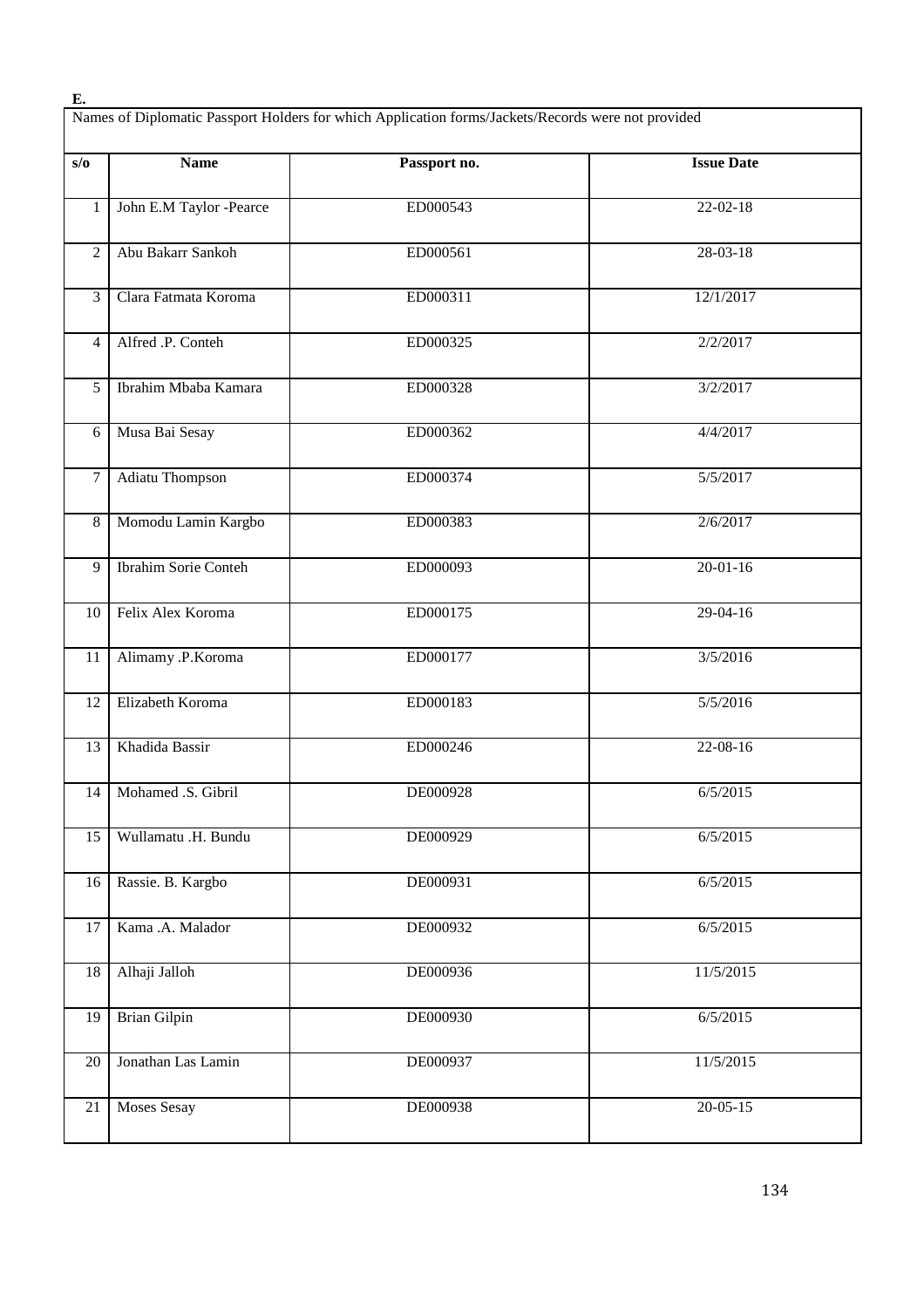| 22     | Khadijatu .E. Kpukumu    | DE000939 | $20 - 05 - 15$ |
|--------|--------------------------|----------|----------------|
| 23     | Sullay .M. Kpukumu       | DE000940 | $20 - 05 - 15$ |
| 24     | Mamoud Abou El Amein     | DE000941 | $21 - 05 - 15$ |
| 25     | Alie Balansana Marah 111 | DE000942 | $21 - 05 - 15$ |
| 26     | Ramatu Kamara            | DE000960 | 7/7/2015       |
| $27\,$ | Sheku Tejan Kamara       | DE000006 | 4/9/2015       |
| 28     | Jonta .M. Foh            | DE000028 | $14 - 10 - 18$ |
| 29     | Matilda .E. Williams     | DE000030 | $15 - 10 - 15$ |
| 30     | Elizabeth Mans           | ED000170 | $21 - 04 - 16$ |
| 31     | Elizabeth Mans           | ED000308 | 11/1/2011      |